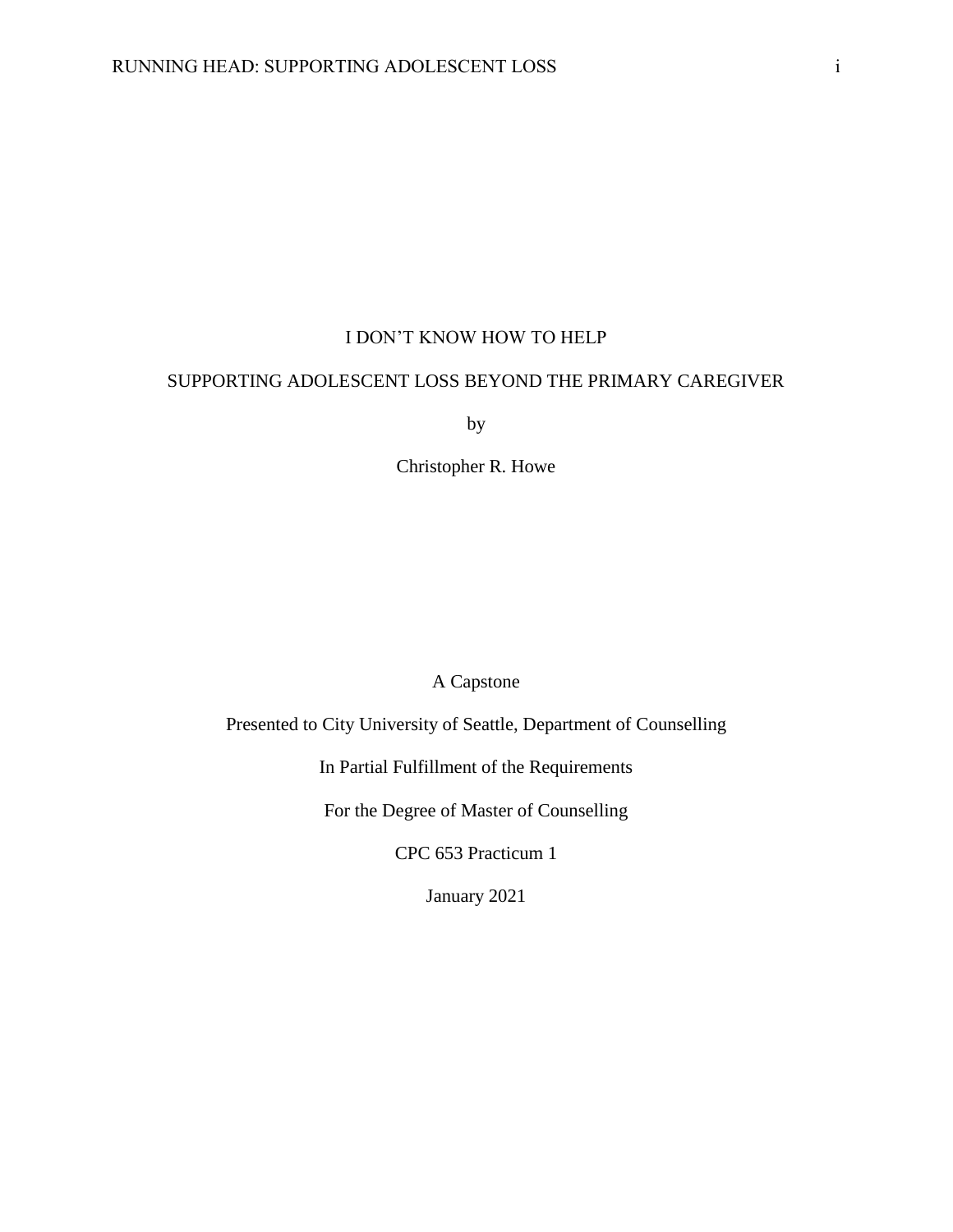# **I don't know how to help:**

# **Supporting adolescent loss beyond the primary caregiver**

NOT YET APPROVED:

Jill Taggart (Faculty Advisor)

Arden Henley (Principal of Canadian Programs)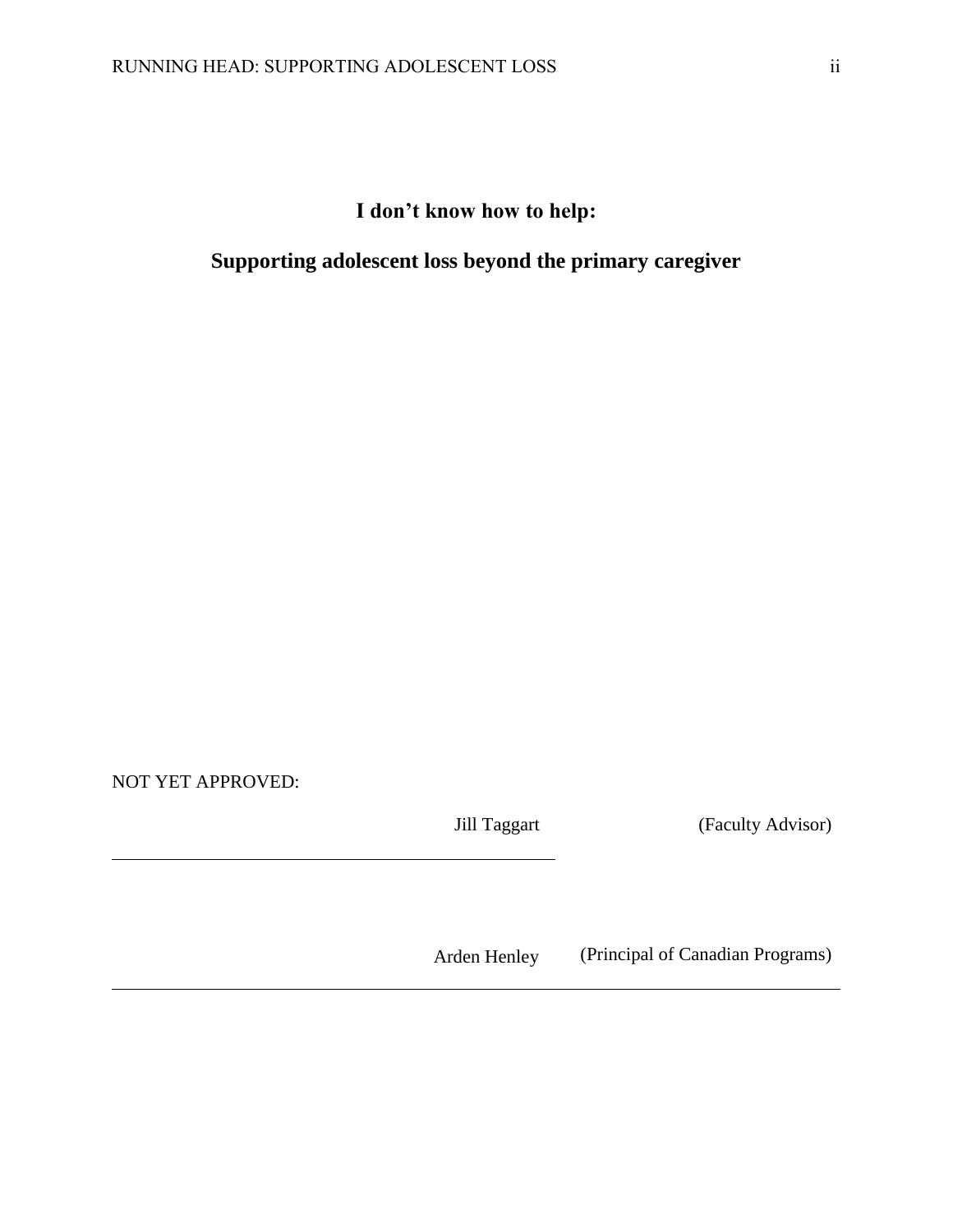## **Acknowledgements**

<span id="page-2-0"></span>Three people have been instrumental in the quality of work readers find here. I am first grateful for my supervisor, Jill Taggert, who's clarity of expectations and belief in my abilities was unwavering from start to finish. Secondly, to Bruce Hardy, my second reader, who made sure this final product was something I would be proud of. Finally, completion of this capstone in the form it is today would not be possible without the steadfast support of my editor Gerda Wever. Your curious voice of reason on our morning phone calls when navigating problems big and small before my many long days of writing kept me focused, on schedule, and sane. Thank you.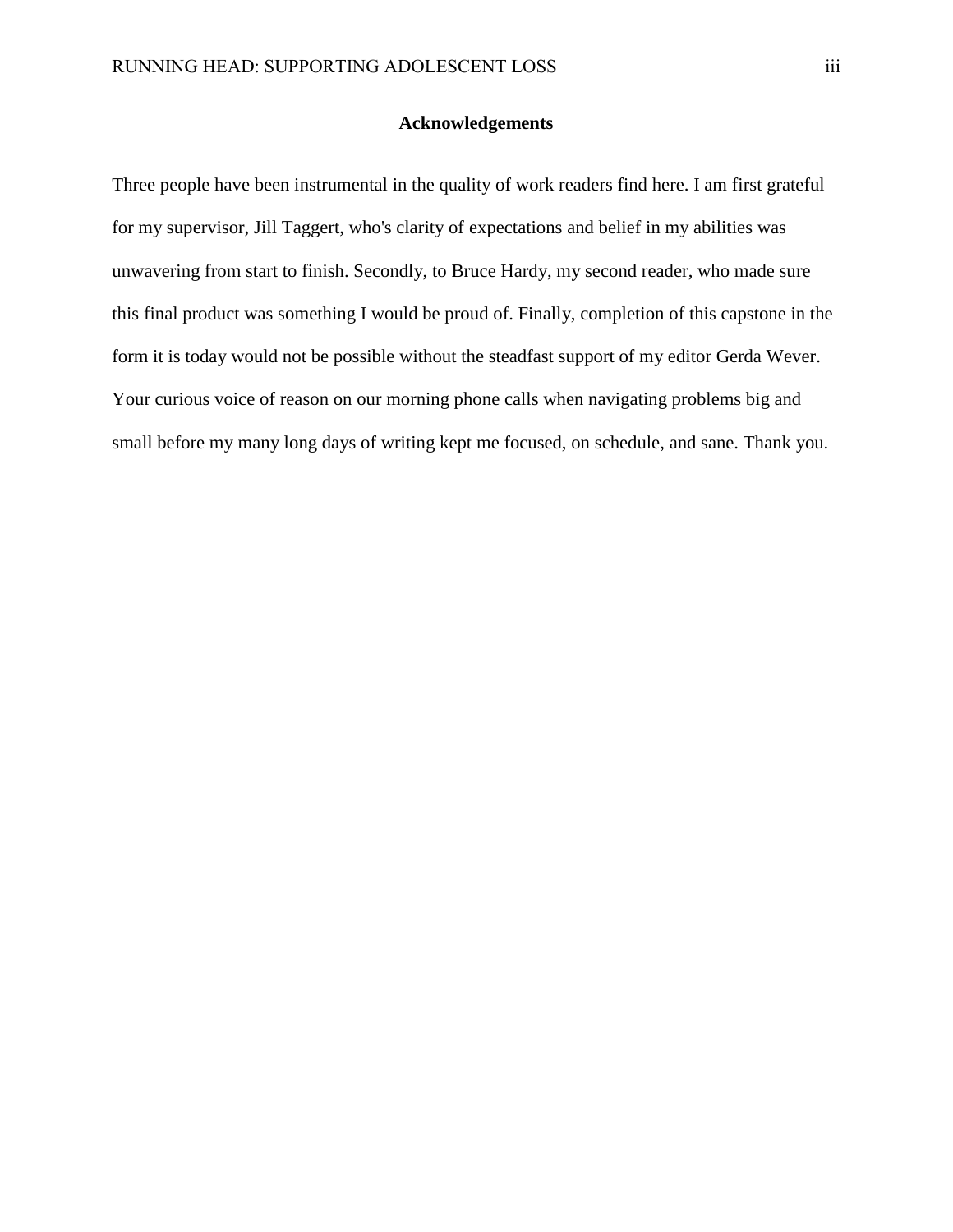## **Dedication**

<span id="page-3-0"></span>To the community of Salt Spring Island. It takes a village.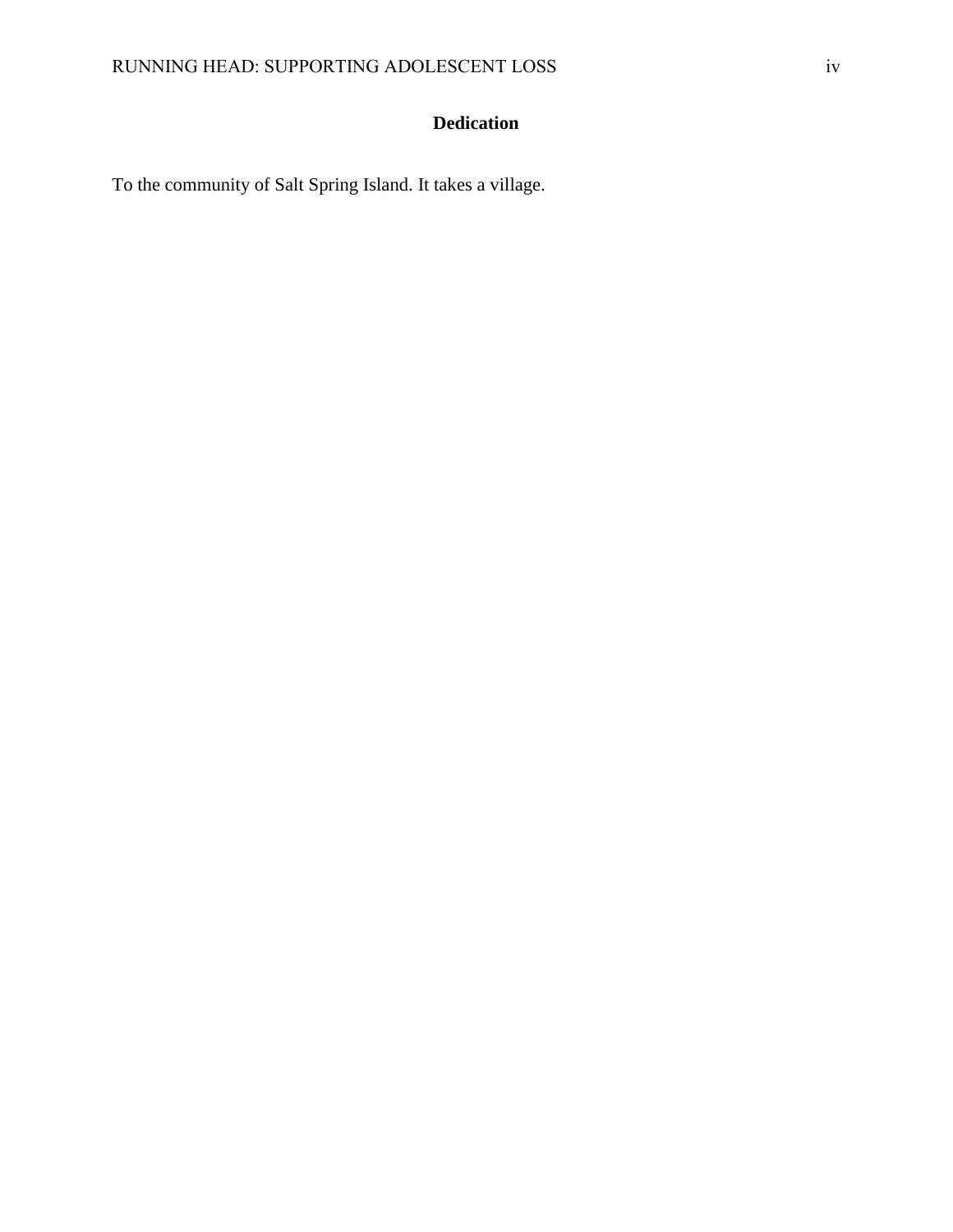#### **Abstract**

<span id="page-4-0"></span>Losing a parent as an adolescent is an experience that can affect developmental, educational, and social milestones for the rest of the adolescent's life. Research has demonstrated that some of these negative impacts can be better managed with the engaged support of the surviving parent or an alternative primary caregiver. Less academic focus has been placed on the impact of relationships outside of the primary caregiver who might hope to support a grieving adolescent's development through their lifespan. This capstone explores the literature surrounding adolescent development, grief, attachment theory, and community belonging in search of specific opportunities which might provide guidance to anyone looking to support adolescents as they grieve the loss of a parent. The aim is to propose specific considerations for people and programs looking to support a parentally bereaved adolescent.

Key words: Adolescent, Adolescent Grief Inventory, Attachment, Bereavement, Child, Family Bereavement Program, Grief, Internal Working Model, Loss, Mourning, Primary Attachment, Secondary Attachment, Secure Attachment, Tertiary Attachment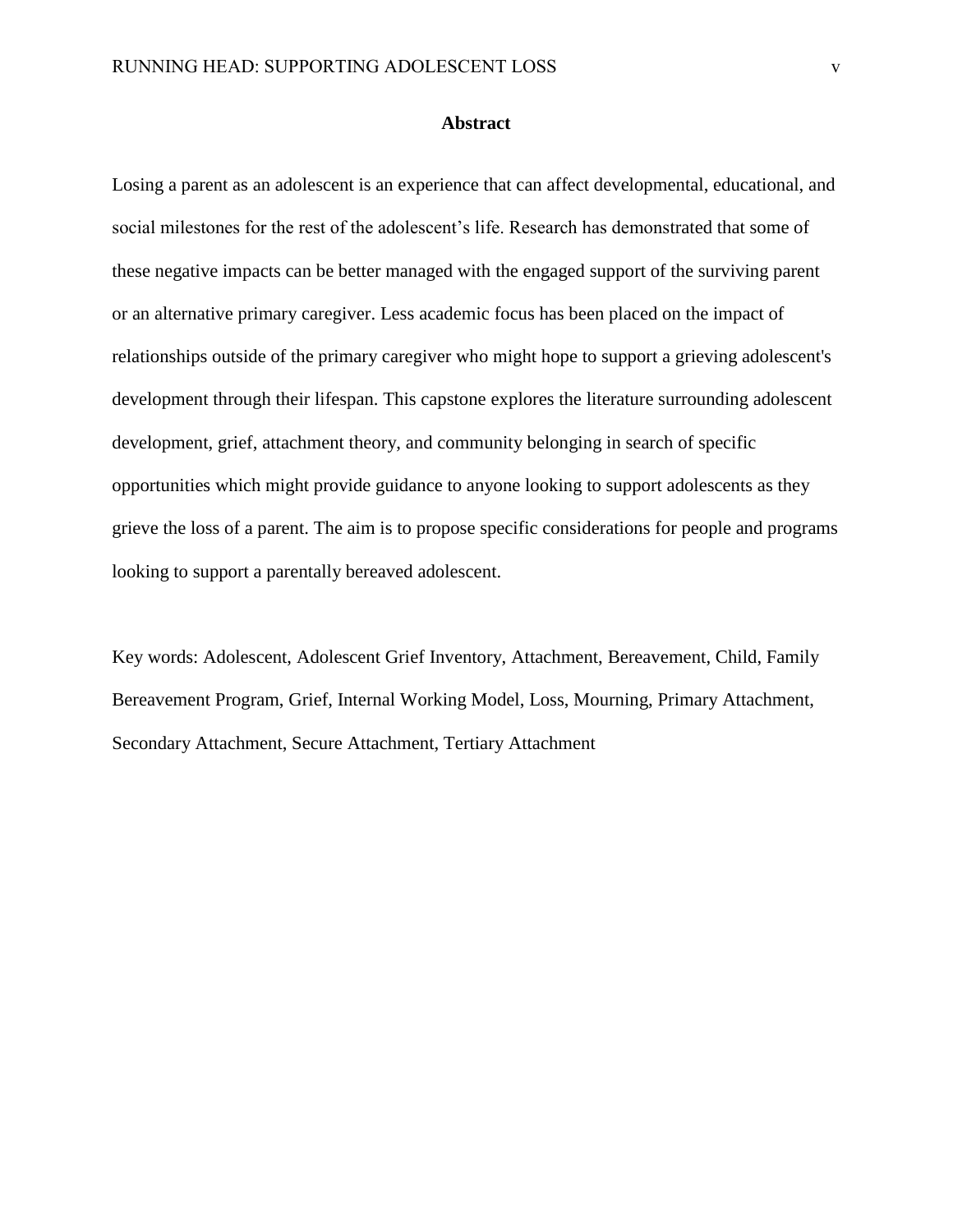## **Table of Contents**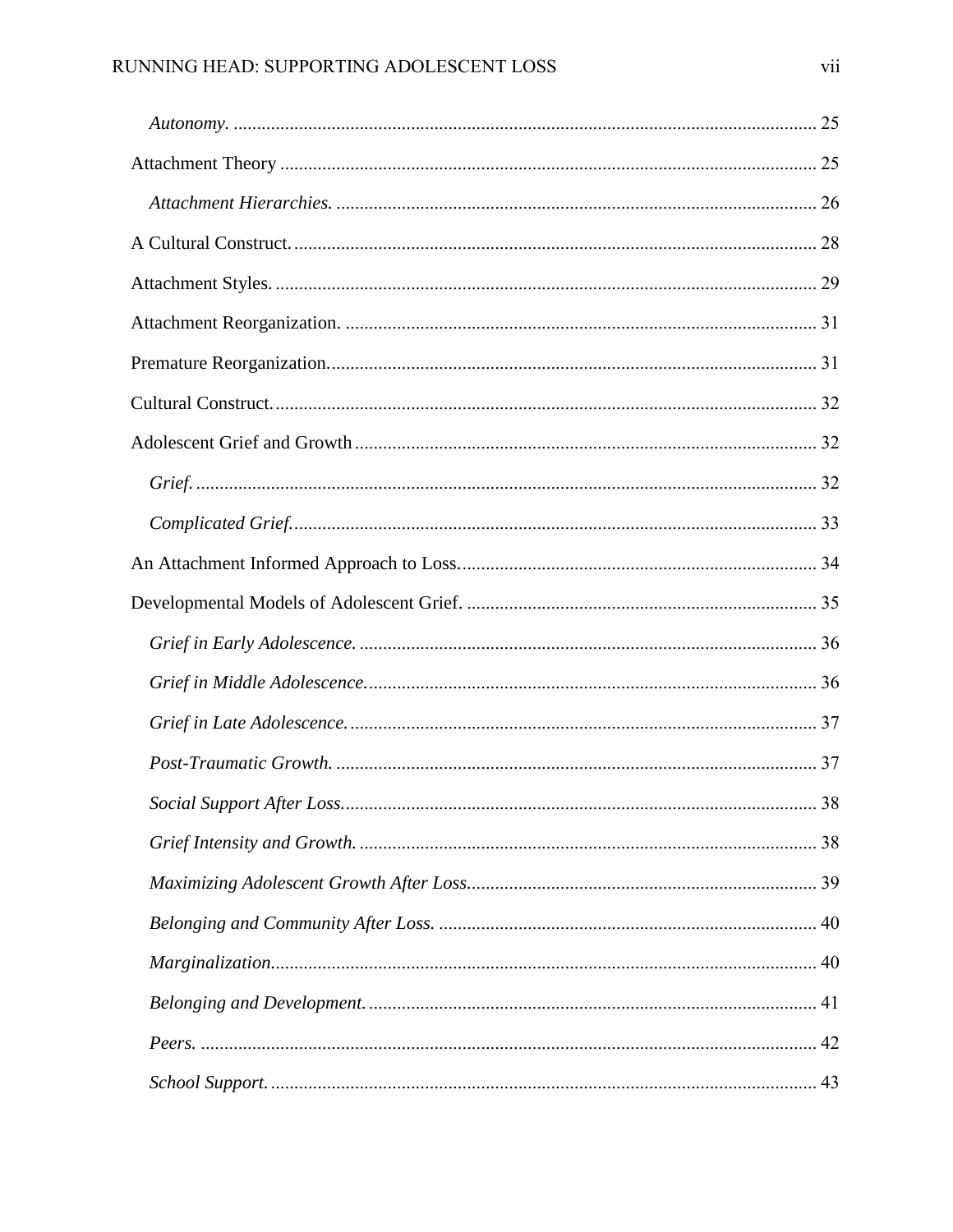| More Quality Relationships Limit Negative Outcomes, Promote Growth.  50 |  |
|-------------------------------------------------------------------------|--|
|                                                                         |  |
|                                                                         |  |
|                                                                         |  |
|                                                                         |  |
|                                                                         |  |
|                                                                         |  |
|                                                                         |  |
|                                                                         |  |
|                                                                         |  |
|                                                                         |  |
|                                                                         |  |
|                                                                         |  |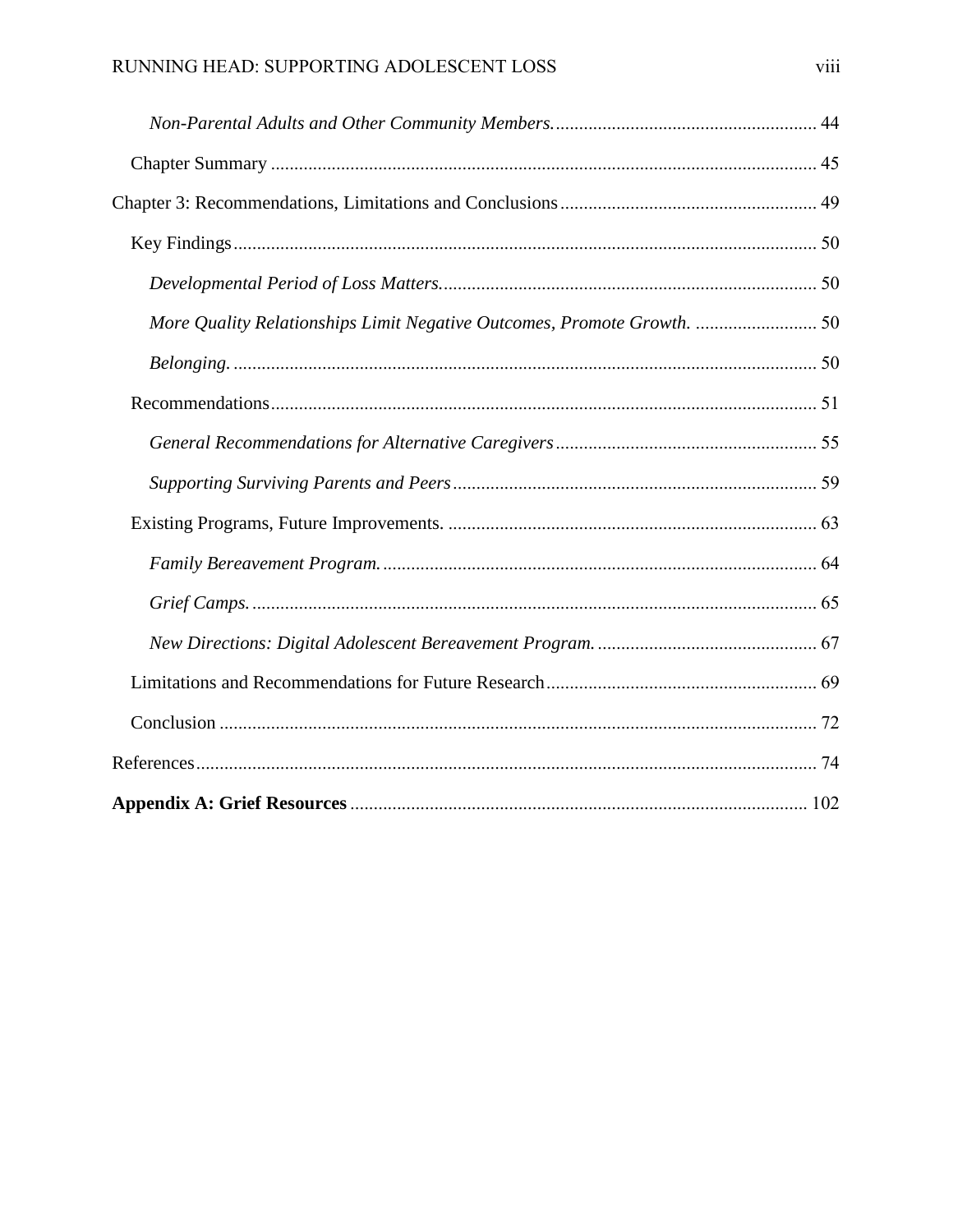## **I don't know how to help:**

## **Supporting adolescent loss beyond the primary caregiver**

#### **Chapter 1: Introduction**

<span id="page-8-0"></span>The death of a parent is consistently rated as one of the most stressful life events a child can experience (Harrison & Harrington, 2001; Yamamoto, et al., 1996). In Western countries, approximately 5% of all children under the age of 18 will suffer the loss of a parent (Currier et al., 2007). Significant amounts of research have focused on the risk status of this group, finding that losing a parent can set adolescents back in key educational and developmental milestones compared to their peers. In school, bereaved youth may have difficulties with academic achievement (Abdelnoor & Hollins 2004a; Brent et al., 2012), difficulties with concentration, skipping classes (Dyregov, 2015) and attentional problems (Haine et al., 2008). Socially, bereaved youth exhibit more depressive symptoms, are more anxious, withdrawn (Stikkelbroek et al., 2016; Sandler et al., 2010b; Cerel et al, 2006; Gersten et al., 1991), and have more difficulty maintaining peer and romantic relationships (Servaty & Hayslip, 2001; Worden & Silverman, 1996). Bereaved adolescents themselves report experiencing decreased peer attachment and coping ability, an increased rate of mental health difficulties and relationship challenges (Abdelnoor & Hollins, 2004b; Palmer et al., 2016; LaFreniere & Cain, 2015a; Stikkelbroek et al., 2016). Research also suggests that this group could be at risk of up to a 50% increase in mortality into early adulthood (Li et. al., 2014). Approximately 20-25% of bereaved adolescents will develop mental health challenges following the loss of a parent, with many more suffering effects long into adulthood (Stikkelbroek et al., 2016). Surviving parents, teachers,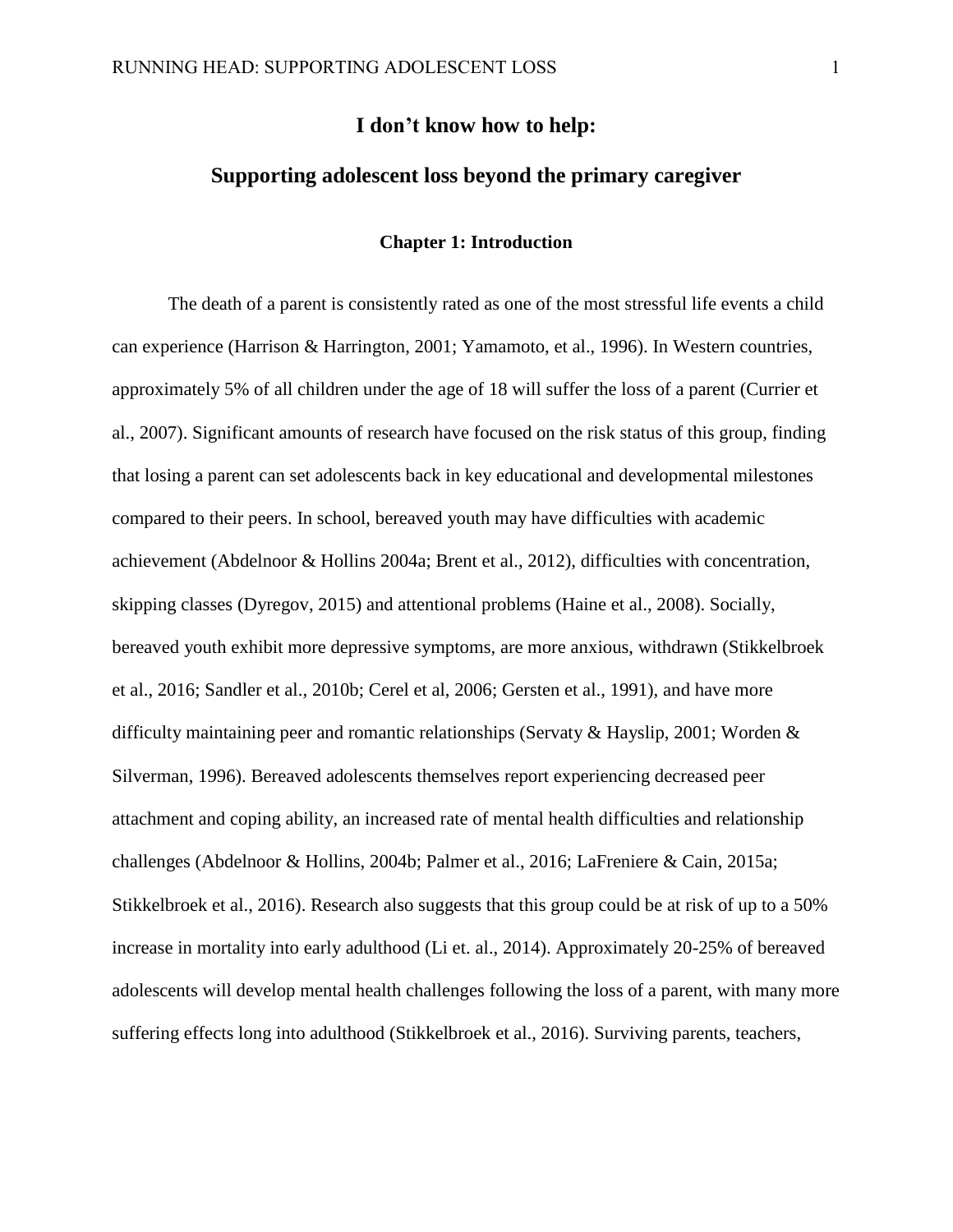peers, and community members may have little knowledge of how to help improve outcomes for parentally bereaved adolescents (Dowdney, 2017).

The aim of this capstone is to explore the role that secondary and tertiary attachment relationships play in supporting parentally bereaved adolescent grief outcomes during the first two years following a loss. In this chapter, I will discuss the various negative outcomes associated with losing a parent between the ages of 10 and 22. In the next chapter, I will review the literature related to adolescent development, attachment theory, grief, growth, and community belonging. In Chapter 3, I will propose specific considerations for people, programs and researchers looking to support a parentally bereaved adolescent.

#### <span id="page-9-0"></span>**Background to the Research Problem**

#### <span id="page-9-1"></span>*Poor Academic Outcomes*

Studies have well documented the reduction in bereaved children's academic performance following the loss of a parent (Abdelnoor & Hollins, 2004a; Van Eerdewegh et al., 1985). Some have also noted increases in student dropout rates for bereaved adolescents (Broberg et al., 2005). Losing a parent has been cited as a robust factor in reduced academic achievement (Abdelnoor & Hollins, 2004a). In the years following the loss, being parentally bereaved can result in decreased educational aspirations and subsequent attainment (Brent et al., 2012). In a small yet diverse case study of 14 adolescents who were asked about the effects of losing a parent on their schooling, a large majority described reductions in concentration and motivation, with school support from teachers/peers being inconsistent (Abdelnoor & Hollins, 2004b). Teachers' perceptions of the effect of adolescent bereavement on school performance parallel these findings. In a sample of 138 high school teachers and principals, the large majority of them noted bereaved adolescents struggling with learning, showing reduced achievement in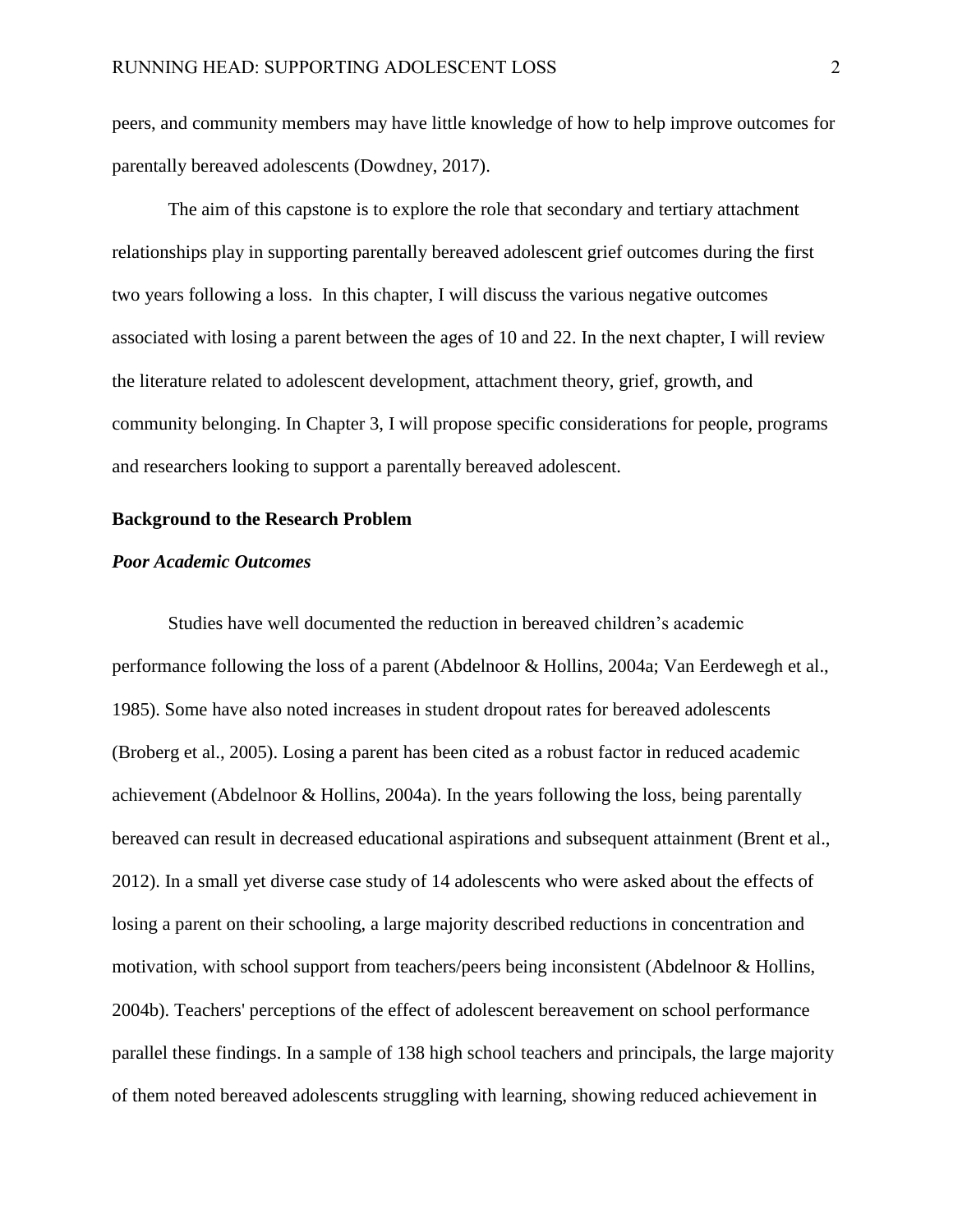tests, and experiencing learning setbacks (Dyregrov et al., 2015). Dowdney and his colleagues found teachers perceiving parentally bereaved youth as being significantly less attentive than their class peers (1999).

#### <span id="page-10-0"></span>*Poor Peer Relationships*

Peer support is often most difficult for the parentally bereaved youth who most need it (Thompson et al., 2006; Servaty & Hayslip, 2001). In relation to their peers, bereaved adolescents have reported an increase in feelings of inadequacy (Servaty & Hayslip, 2001), loneliness and detachment (Nader, 1997; Grey, 1989), perceiving their peers to be unable to help them (LaFreniere & Cain, 2015a; Carter & Janzen, 1994). Secondary stressors such as the parents' emotional state or new responsibilities at home may also contribute to a decline in the quality of their peer relationships (M. P. Thompson et al., 1998). Unfortunately, 14-20% of bereaved adolescents also experience deliberate taunting or teasing from peers related to their loss (Nader, 1997; Cain & Lafreniere, 2015; LaFreniere & Cain, 2015; Silverman & Worden, 1992). Gender also plays a role. Boys are repeatedly less likely to discuss a death with their peers or receive solicited or unsolicited peer emotional support (LaFreniere & Cain, 2015b).

Maintaining a feeling of normalcy with their peer group appears to be a central emergent theme that can inhibit effective peer support (LaFreniere & Cain, 2015a). Bereaved adolescents report not wanting to cry, be thought of as different, be pitied, or be perceived as needy by their peers (LaFreniere & Cain, 2015a; Warden, 1996). In one study, nearly half of bereaved adolescents (46%) reported no desire to speak to their friends on the matter of their parents passing (Silverman & Worden, 1992) which aligns with other research (Cain & Lafreniere, 2015; Harris, 1991). While few adolescents appear to desire avoiding their peers, their desire to avoid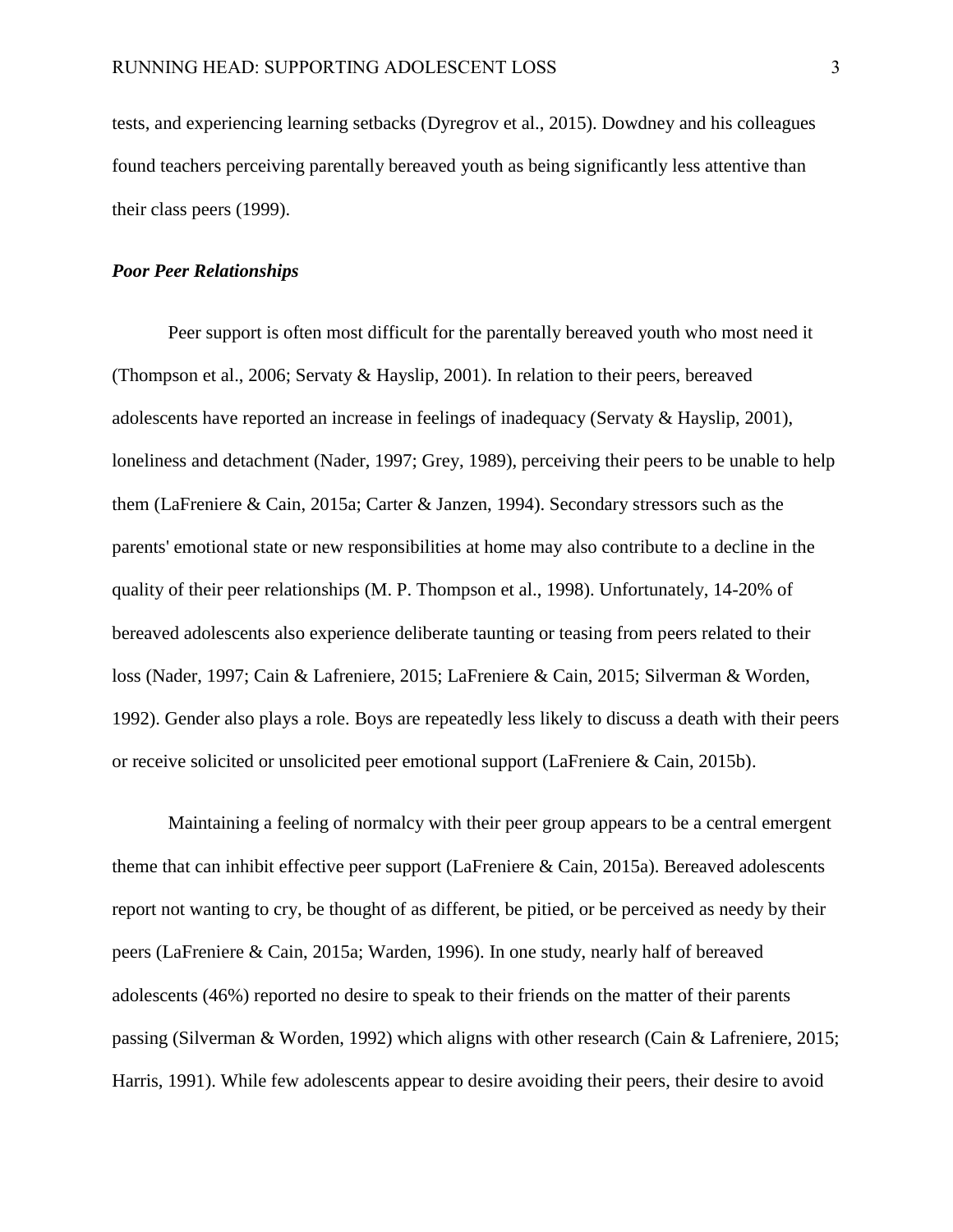conversations about their parents' death and feel more normal have been correlated with the reduction in general peer support and connection (Cain & Lafreniere, 2015).

A second driver of lower quality peer relationships may come from a desire to support emotional comfort and stability for both peers and the bereaved adolescent without a clear understanding of how. This phenomenon, described by LaFreniere & Cain as *empathetic avoidance,* creates concerns from the bereaved youth about bringing others down. Peers reciprocate this concern for eliciting emotions of grief or sadness at the wrong time or way, resulting in less peer interaction and engagement overall (2015a). When comforting efforts by more intimate peers do occur, if these efforts are not well received, they may strain relationships (R.A. Thompson et al., 2008; Eppler, 2008). Friends' concern of causing this kind of discomfort by "doing it wrong" may cause further distance implicitly (Dopp & Cain, 2012).

## <span id="page-11-0"></span>*More Mental Health Concerns*

Between one in four and one in five adolescents are found to have significant mental health challenges within two years following the loss of a parent (Stikkelbroek et al., 2016; Haine et al., 2008; Dowdney, 2005; Cerel et al., 2006). Parental bereavement is associated with an increased incidence of a variety of internalizing problems, in particular depression which could be up to three times as prevalent (Melham et al., 2008; Brent et al., 2009). Anxiety and withdrawal are also significantly correlated with adolescent parental loss (Pham et al., 2018; Sandler et al., 2010b), with some correlation with posttraumatic stress disorder (Layne et al., 2017; Melhelm et al., 2008) and conduct disorder (Fauth et al., 2009) even after controlling for pre-death risk factors. Internalizing challenges have been found to be predicted by pre-loss internalizing challenges (Stikkelbroek et al., 2016). Rates of internalizing problems are often found to peak in the second year following a loss, especially for depression (Stikkelbroek et al.,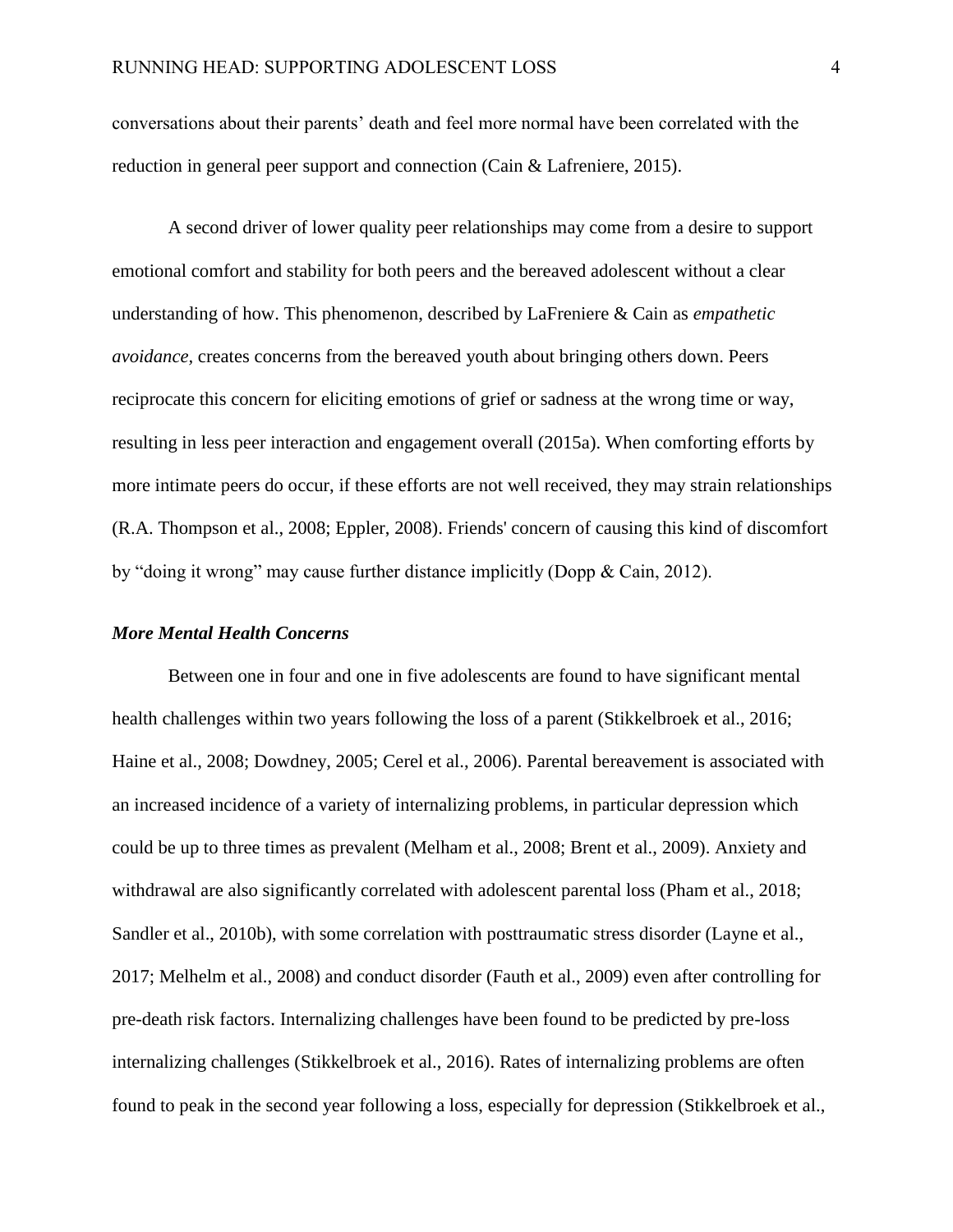2016; Pham et al., 2018; Brent et al., 2009; Cerel et al., 2006; Warden & Silverman 1996). Despite depression being more common within these two years, the magnitude of depression is often below clinical levels unless pre-existing depression exists within the family or individual (Cerel et al., 2006). Six years following a loss in the control group of an intervention study, 13% of bereaved adolescents were still found to have some form of an internalizing problem (Sandler et al., 2010b).

#### <span id="page-12-0"></span>*Less Parenting Support*

A significant body of recent research literature and subsequent interventions have been dedicated to what surviving primary caregivers can do to mediate the impact of parental loss on adolescents (Ayers et. al., 2014; Thanisiu & Pizza, 2019; Unterhitzenberger & Rosner, 2014; Wolchi et al., 2006). A surviving parent plays an essential role in helping an adolescent learn how to cope with the stress of loss at a crucial developmental time (Gunnar & Cheatham, 2003). Without the support of a second parent, the surviving parent is left to fulfill the roles of both parents regardless of their previous role or competency. Emotional and physical availability become scarcer, with proportionally more emotional and physical dependency from the bereaved adolescent(s). At a time when adolescents are in the most need of parents, the surviving parents themselves are grieving the loss of their spouse and less able to adapt their parenting approach. When impaired parenting results from the loss of a spouse, the adolescent can bear psychological disturbance into adult life (Brent et al., 2012; Høeg et al., 2012; Harris et al., 1986). While the focus on primary caregiver relationships is understandable, proportionally less research has been done on the role peers or other caregivers could play in supporting adolescent grief outcomes knowing how strained the surviving parent is (Van Ryzin, 2010).

## <span id="page-12-1"></span>*Lack of Appropriate Grief Support*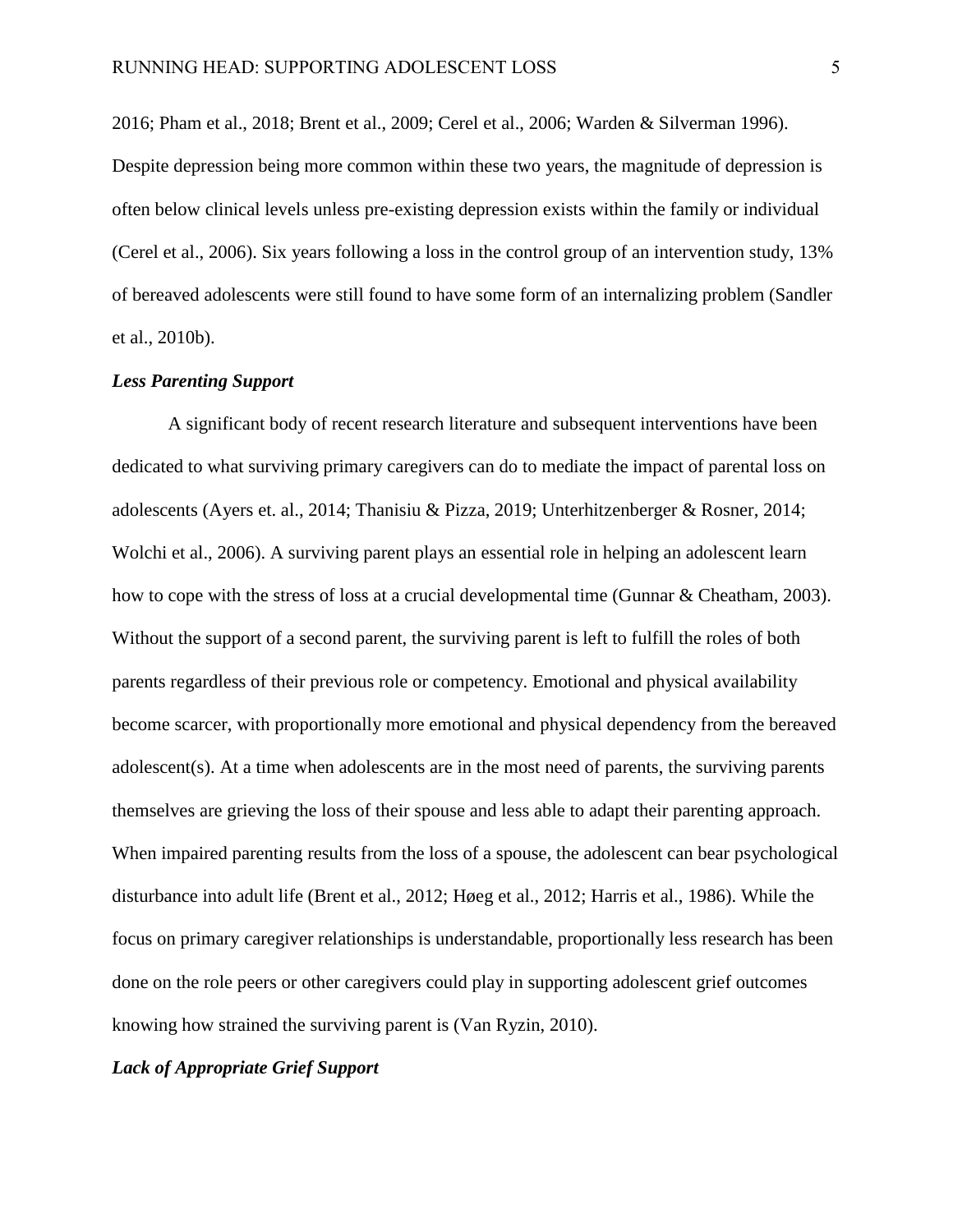Professional, structured support in the form of individual grief counselling, peer groups, community programs or grief camps have all shown varying degrees of positive outcomes (Currier et al., 2007; Spuij et al., 2013; Sandler et al., 2018; Hill, 2015; De Diego, 2017). Only about 20% of adolescents will receive any form of formal professional support for their grief (Dowdney, 2017). And while research supports that only 20%-25% of adolescents will end up with a diagnosable mental health disorder (Stikkelbroek et al., 2016; Haine et al., 2008), longitudinal studies would suggest that many mental health challenges persist in relation to a loss below the level of a clinical disorder (Brent et al., 2012; Kaplow et al., 2010). Approaches to supporting all adolescents after a loss have not been properly synthesized and distributed to professionals working with this group in easily understood ways, and current research shows few programs tackling this gap in the individual's everyday environment (LaFreniere & Cain, 2015a; Howard Sharp et al., 2018).

#### <span id="page-13-0"></span>**Purpose**

The purpose of this capstone is to explore the role that secondary and tertiary attachment relationships play in supporting parentally bereaved adolescent grief outcomes, and to propose specific considerations for people and programs looking to support a grieving adolescent. To fulfill this purpose, literature surrounding adolescent development, attachment theory, grief and growth, as well as belonging will be explored to form the basis of any considerations offered and support further research into supporting parentally bereaved adolescents. The questions this capstone seeks to answer are whether existing research supports the hypothesis that secondary and tertiary caregivers can mediate negative outcomes for parentally bereaved adolescents, and if so, in what ways might their efforts be most impactful.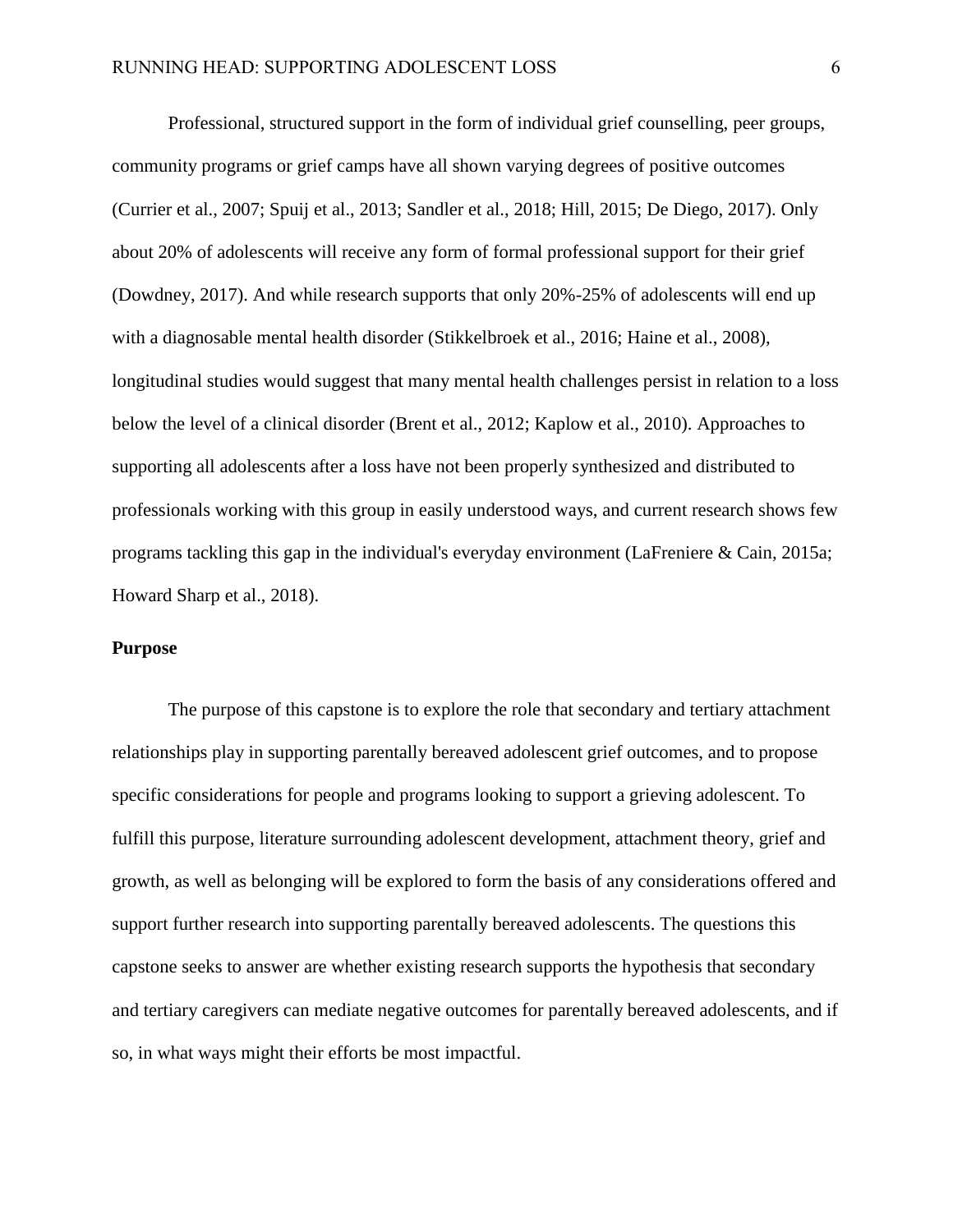#### <span id="page-14-0"></span>**Theoretical Framework**

Attachment theory is a framework for understanding how early relational experiences become internalized and contribute to the unfolding of adaptive and maladaptive developmental pathways. This theory was initially formed by John Bowlby, who came to see the mother-child relationship as the basis for the child's internally formed model for how they relate to themselves and others. Bowlby theorized that these "internal working models" are formed early in development and become a foundational part of the way an individual's personality and relationships develop, remaining relatively stable over time (Bowlby, 1969/1973). The death of an attachment figure at any point in our lifespan poses a significant threat to our internal feeling of security and safety while increasing our feelings of vulnerability, which together limit our ability to engage in new relationships and manage stressful experiences (Bowlby, 1980; Allen & Land, 1999). Most attachment theory research has focused on primary attachment relationships, although newer research has begun to explore the significance of secondary and tertiary attachment relationships (Rosenthal & Kobak, 2010), finding early positive outcomes in managing a variety of mental health challenges in people of all ages (Davidovitz et al., 2007; Ainsworth,1989). While the factors and situations which contribute to positive outcomes are understandably more complex than in a single attachment figure relationship, chapter 2 will explore these factors with further depth in relation to its understanding of adolescent grief outcomes.

## <span id="page-14-1"></span>**Positioning Statement**

Readers may be curious to understand how meaning has been constructed from the data gathered here. I am a white man. A heterosexual, middle class man of European descent. I am part of a colonizing legacy of indigenous peoples of Canada. My immense privilege is not my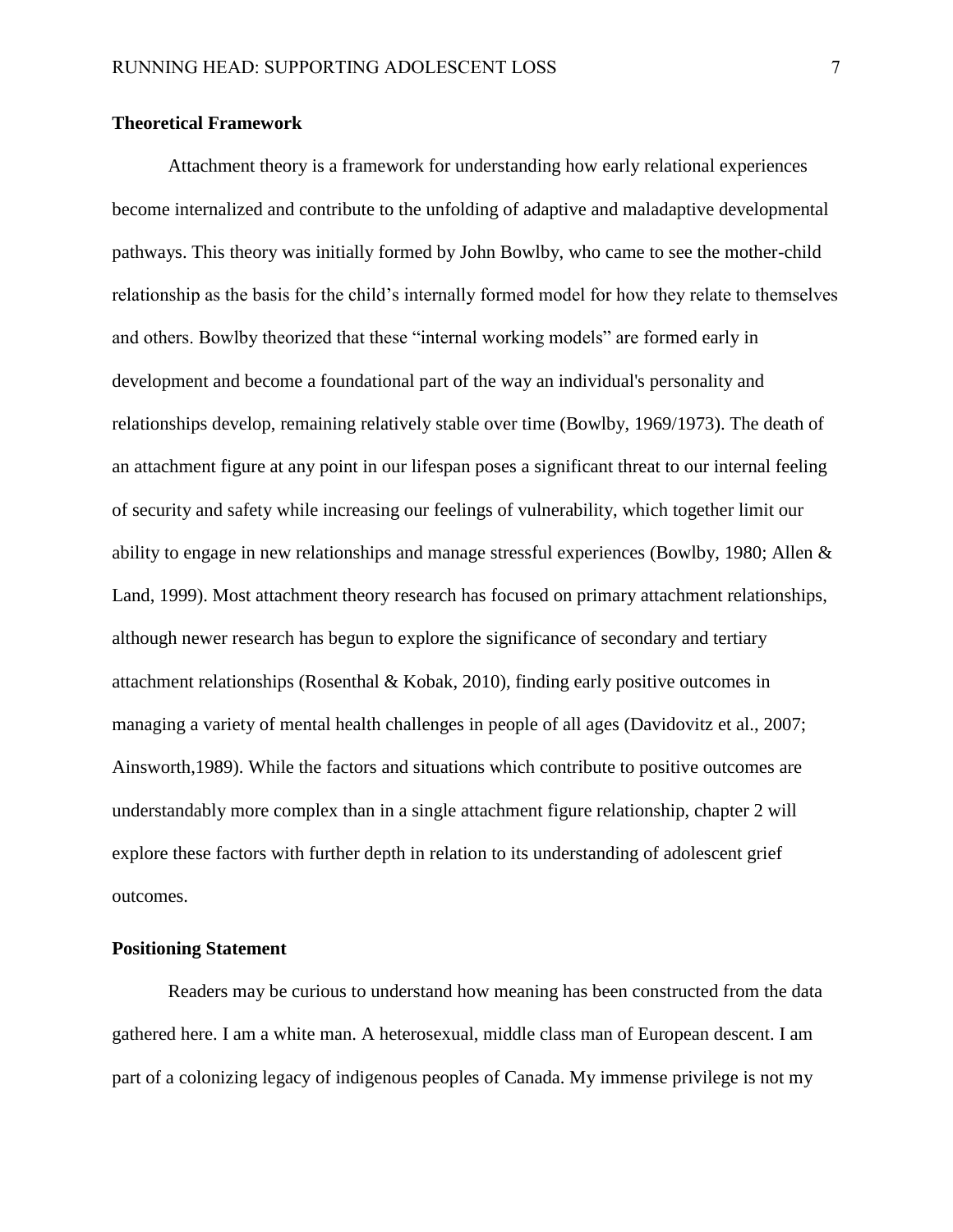choice, though what I do with this privilege is. I have come to know things I see as true through the genuine efforts of a community of caring humans who supported my own parental loss as an adolescent. I now see the world from a relational lens for which my ways of knowing, thinking, and doing are created from the environment I relate to. My decision to study a topic of my own experience was taken with the aim of challenging the reality I have constructed with what previous research has found to uncover new meaning for readers and myself. I hope to shed light on the specific factors that might have played a role in my own adjustment, challenge the assumptions of my own story, and provide a pathway for others looking to support a younger version of myself. Being located in this data gives my work leverage, though the knowledge created here is steeped in my values, which must be made explicit to be fairly understood. I live in service to my community, as living proof of the positive impact a network of people in service to others can have on one person's life. I lead with an open heart, acting with integrity and enjoying the fruits of genuine connection wherever I find it. I value these things, as you may see in this capstone. I hope the context behind my research here can be of use to the context of your situation.

#### <span id="page-15-0"></span>**Definition of Terms**

#### *Adolescent:*

The stage of life between childhood and adulthood, first defined by George Stanley Hall in the late 19th century as a period of "storm and stress" has been redefined many times since it was given the name (Bembry & Ericson, 1999). Today, adolescence from a western lens is generally defined as starting when puberty begins (a flexible period) and ends when early adulthood begins (Meeus, 2016). For the purpose of this capstone, the terms "adolescent" and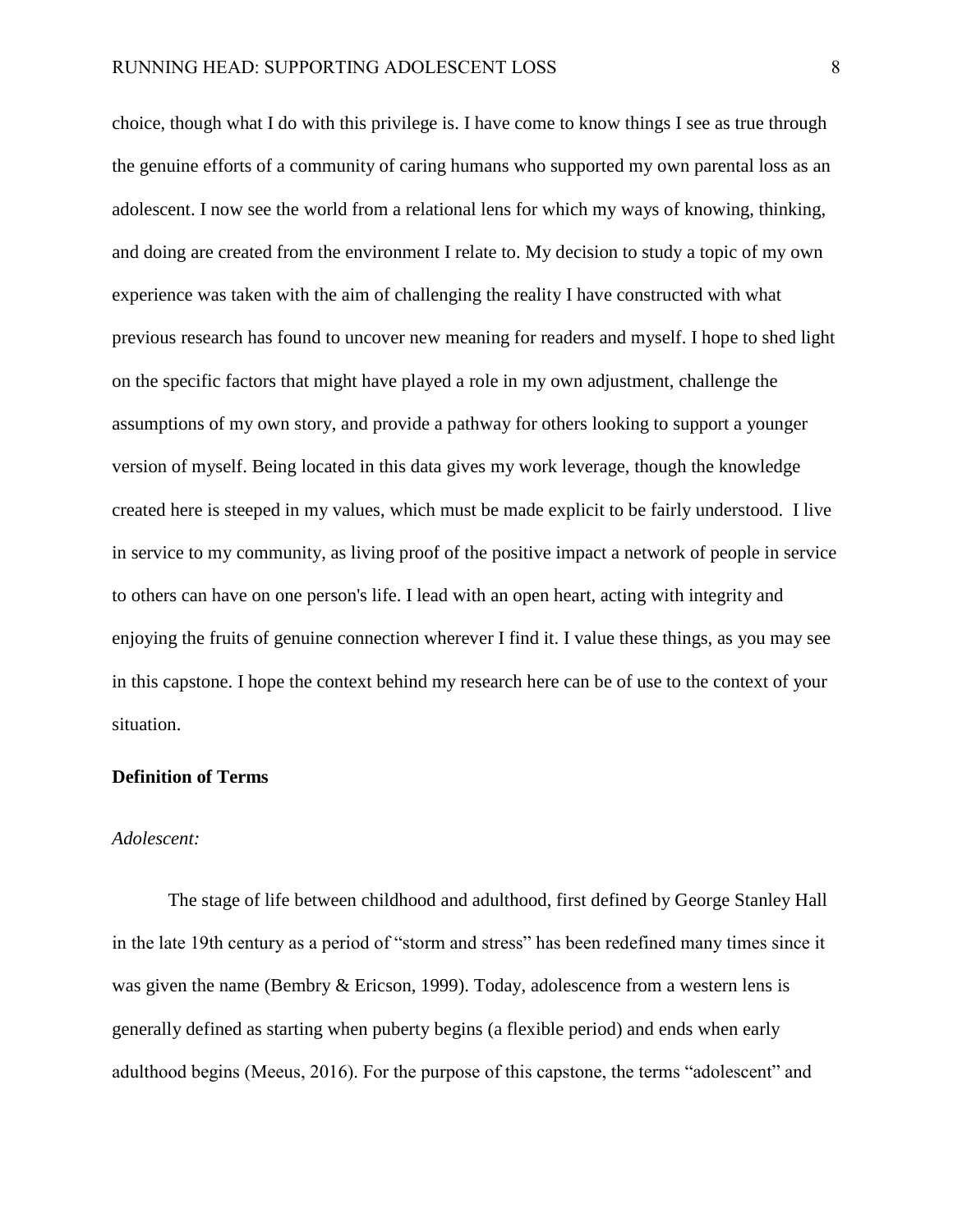"youth" will be used interchangeably to refer to an individual between the ages of 10 and 22 years old for ease of reader cohesion.

#### *Affect:*

A person's affect is the expression of emotion or feelings displayed to others through facial expressions, hand gestures, voice tone, and other emotional signs such as laughter or tears. This emotional exchange is valuable in building empathy and attunement between caregivers and adolescents (Mancini et al., 2016).

## *Ambivalent Attachment:*

An insecure attachment style characterized by caregivers who were inconsistent in tending and attuning to the child's needs. As a result, the child is uncertain whether their needs will be met, constantly looking for cues and clues to how their behaviour may or may not influence the parent's responses (Bowlby, 1969, 1973, 1980).

#### *Attachment:*

An affection bond that develops between two people which fulfills a person's need for safety and security. This bond is first set between an infant and caregivers based on care and responsiveness which allows an infant to feel safe and secure in exploring the world (Bowlby, 1969, 1973, 1980).

#### *Attachment Hierarchies:*

The relative importance of the figure in providing safety, security, and comfort to an adolescent (Rosenthal & Kobak, 2010).

## *Attachment Networks:*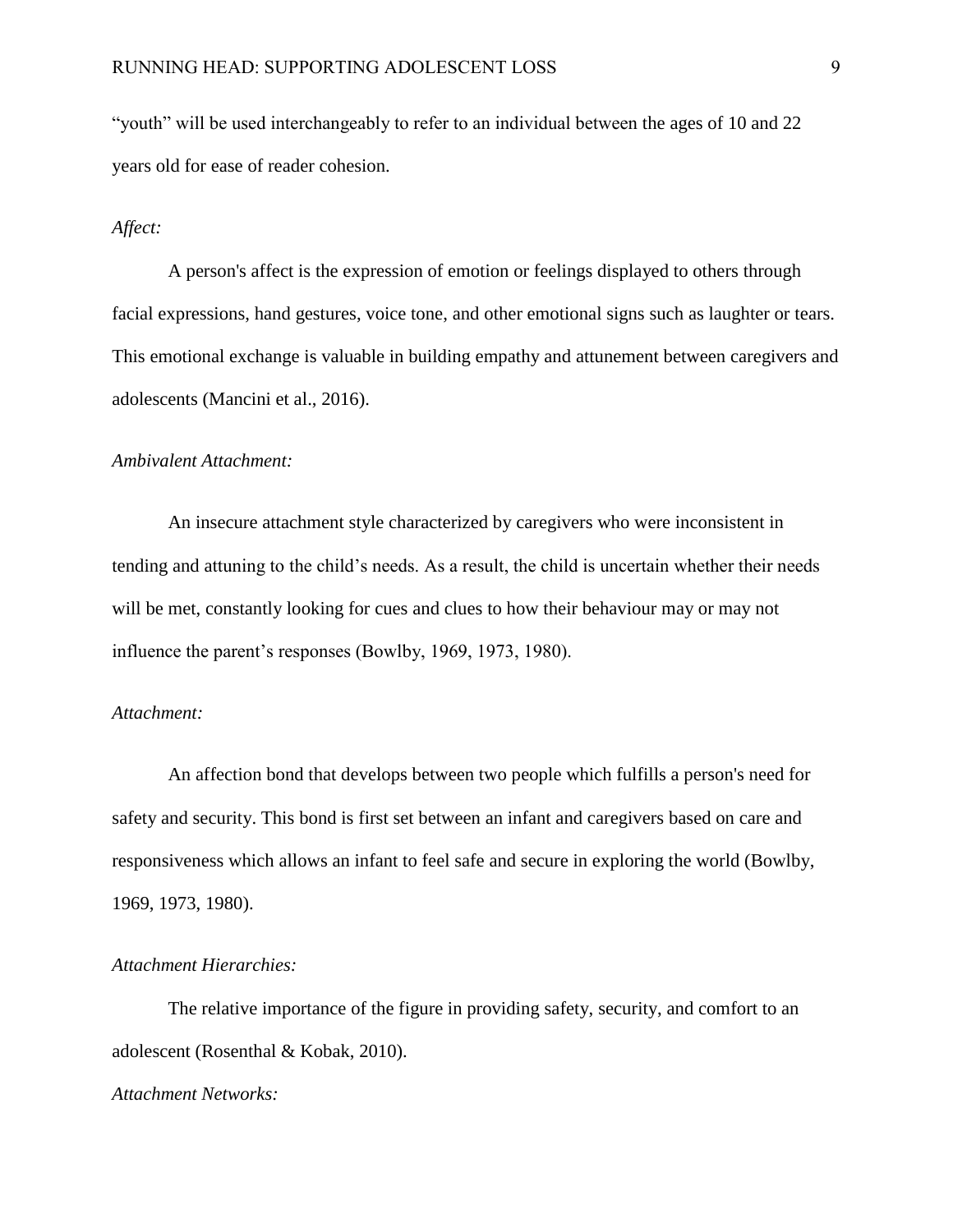The entirety of an adolescent's relationships which provide comfort and safety to the individual (Rosenthal & Kobak, 2010).

#### *Avoidant Attachment:*

An insecure attachment style formed from emotionally unavailable, insensitive, and sometimes hostile caregiver responses. A child will form a coping strategy of disconnection (Bowlby, 1969, 1973, 1980), struggling to connect with caregivers, peers, and romantic partners later in life (Allen & Land, 1999).

## *Belonging:*

The emotional need to be an accepted member of a group (Block, 2018).

#### *Bereavement:*

Refers to the period after a loss during which grief(internal) is experienced and mourning(external) occurs (Harris & Winokuer, 2015).

## *Child:*

Referring to any person under the age of 10, unless otherwise specified.

## *Continuing Bonds Theory:*

A model of grieving that questioned older ideas of grief which assumed people needed to detach from a loved one who passed. This model considers healthy adaptation in terms of the way a person's relationship with a person who passed might change, instead of end. It considers grief as ongoing and that maintaining a relationship (which changes after death) with the deceased can help in a person's adjustment to their new reality (Sirrine et al., 2018).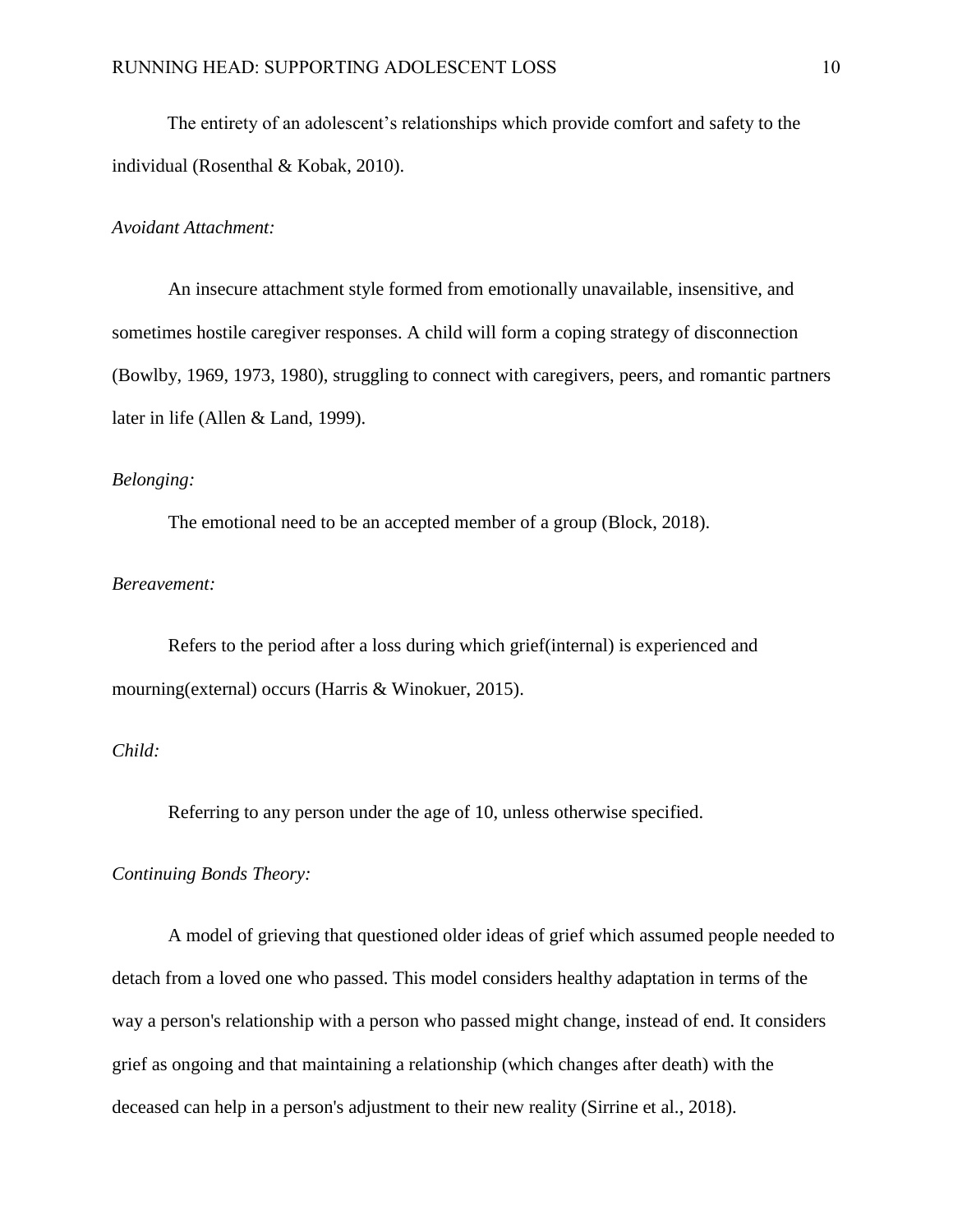## *Disorganized Attachment:*

An attachment style resulting from caregivers who present messages or situations to a child that appear unachievable considering their understanding of the world and their relationship with their primary caregiver. The child becomes unable to solve problems and develops a conflict of wanting to be close and a desire to detach from their caregiver (Bowlby, 1969, 1973, 1980).

#### *Dual Process Model of Grief:*

A leading theory of how people come to terms with a loss, moving between accepting the loss and confronting it. Being able to move between grappling with loss itself and later engage in everyday activities without direct expressions of grief is deemed to be healthy and normal (Stroebe & Schut, 2010).

#### *Externalizing Problems:*

Characterized by problematic behaviour related to poor impulse-control, including rule breaking, aggression, impulsivity, and inattention. Specific child and adolescent externalizing disorders include conduct disorder (CD), oppositional defiant disorder (ODD), and attentiondeficit-hyperactivity disorder (ADHD) (Samek & Hicks, 2014).

#### *Family Bereavement Program (FBP):*

An empirically based intervention program for bereaved youth and their caregivers to help adolescents be more resilient in the face of loss (Ayers et al., 2014)

*Grief:*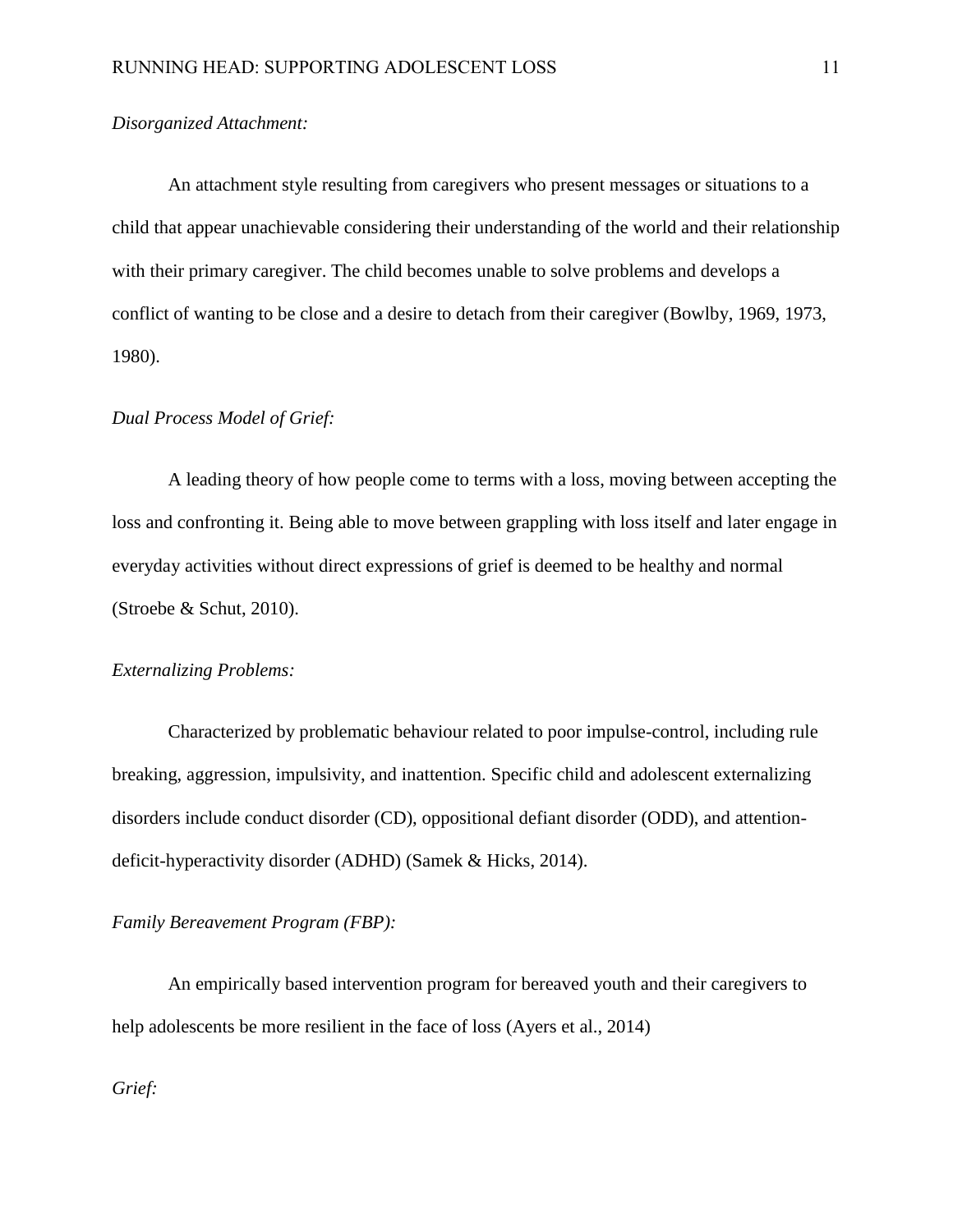The process related to the normal and natural *internal* emotional reactions to loss or change of any kind. While defined as "normal", grief involves many different emotions, actions, and expressions and looks different for each person and each loss (Harris & Winokuer, 2015).

#### *Internal Working Model:*

A cognitive map of the self and others, which make up self-representations of how children perceive themselves and the world through primary attachment figures (Bowlby, 1969, 1973, 1980)

#### *Internalizing Problems:*

Emotional symptoms experienced by the individual which cause distress, which for adolescents most commonly include depression and anxiety in their many forms (Daneel et al., 2019).

## *Loss:*

Refers to the loss of something significant in a person's life. This can be physical losses such as a death or in response to symbolic/social loss such as a divorce or loss of a job (Harris  $\&$ Winokuer, 2015). In this capstone, a loss will be used to describe the event of a primary caregiver's passing.

#### *Mourning:*

Refers to the external expressions of one's grief. Mourning is often related to the cultural or religious structure which follows the passing of a person (Harris & Winokuer, 2015).

## *Natural Mentors* or *trusted adults*: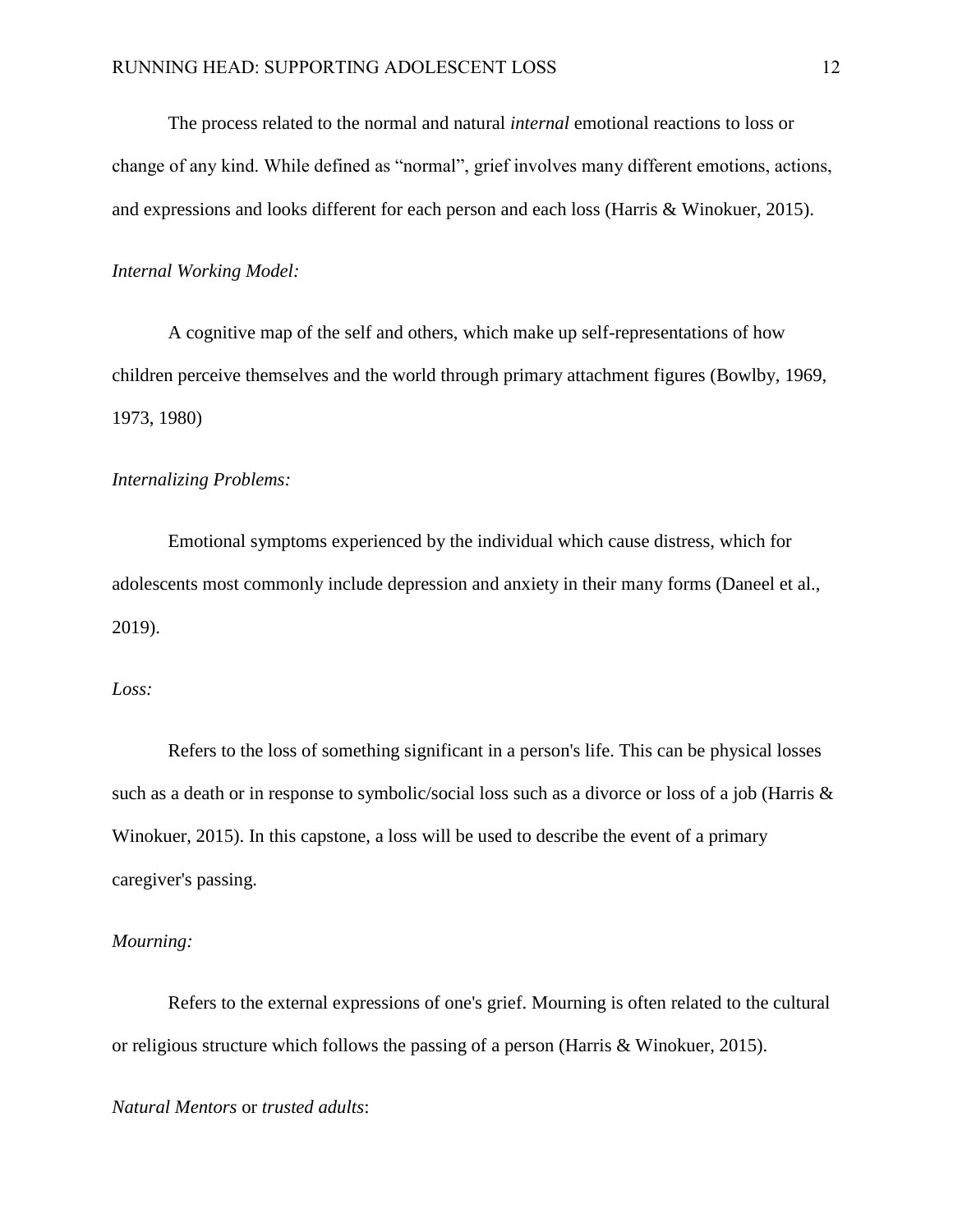Also referred to in literature as *trusted adults,* these people support youth by modelling healthy behaviour, emotional regulation, and coping skills (Reed et al., 2019). They also provide social support and shape the conceptions adolescents have of themselves (Rhodes et al., 2006).

#### *Primary Attachment:*

A consistent, responsive caregiver providing support, protection and care during a child's development which creates a secure base to allow infants to explore the world (Bowlby, 1969, 1973, 1980).

#### *Secondary Attachment:*

People with whom children develop a close attachment relationship, known well by their primary attachment figure. Secondary attachments can vary both in identity and quantity. They have the potential to provide children security in the absence of their primary attachment figure (Bowlby, 1969, 1973, 1980).

#### *Secure Attachment:*

An attachment style resulting from positively attuned caregivers, providing safe and consistent attention and affection. Children with secure attachment are more likely to have healthy boundaries, individuation, social engagement, and intimacy (Bowlby, 1969, 1973, 1980).

## *School Belonging:*

Students' social and emotional connection with both the staff and their academic institution (Neel & Fuligni, 2013).

*Storm and Stress:*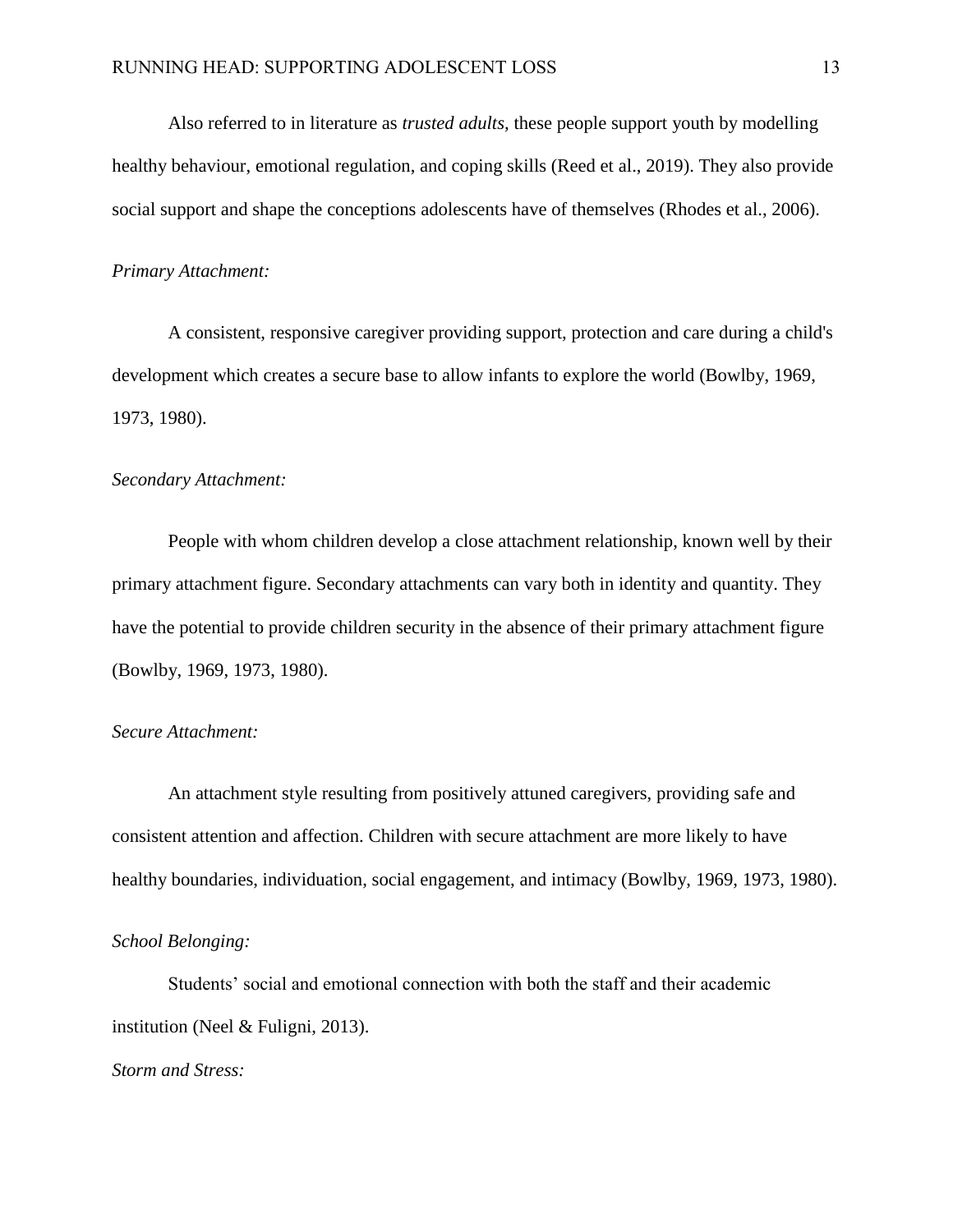The first popularized concept of adolescence offered by Granville Stanley Hall in 1904. It included turmoil with family and authority figures, as well as mood disruption and an increase in risky behaviour experienced by adolescents and a part of natural development (Vol. 1, p. xiii).

#### *Tertiary Attachments:*

Bowlby hypothesized that during adolescence, other adults or peers may come to assume an importance equal to or greater than that of parents as sexual attraction to age-mates begins to extend the picture (Bowlby, 1980). Tertiary attachments commonly include peers and trusted adults within the community that contribute to an adolescents' feeling of safety and security in some way, though not as significantly as a primary or secondary caregiver (Rosenthal & Kobak, 2010).

### <span id="page-21-0"></span>**Significance of Study**

Approximately 1.5 million youth will suffer the loss of a parent before the age of 18 in the US alone (US Bureau of Census, 2018) and yet 1 in 5 bereaved youth will receive any sort of formal support for their grief (Dowdney, 2017). When support is provided through either formal or informal channels, adolescents suffer fewer negative effects (Bergman et al., 2017) and can even grow significantly from the experience (Salloum et al., 2019). Surviving primary caregivers are often grieving the same loss themselves, setting the adolescent up for a host of postbereavement risk factors such as poorer quality of parenting, worse quality of the parent–child relationship and caregiver mental health problems (Dowdney, 2017). In a 2012 study of American high schools, 70% of teachers had at least one student in their class(es) who has lost a parent, guardian, sibling, or close friend in the past year (American Federation of Teachers and the New York Life Foundation, 2012). Where children may rely more heavily on their surviving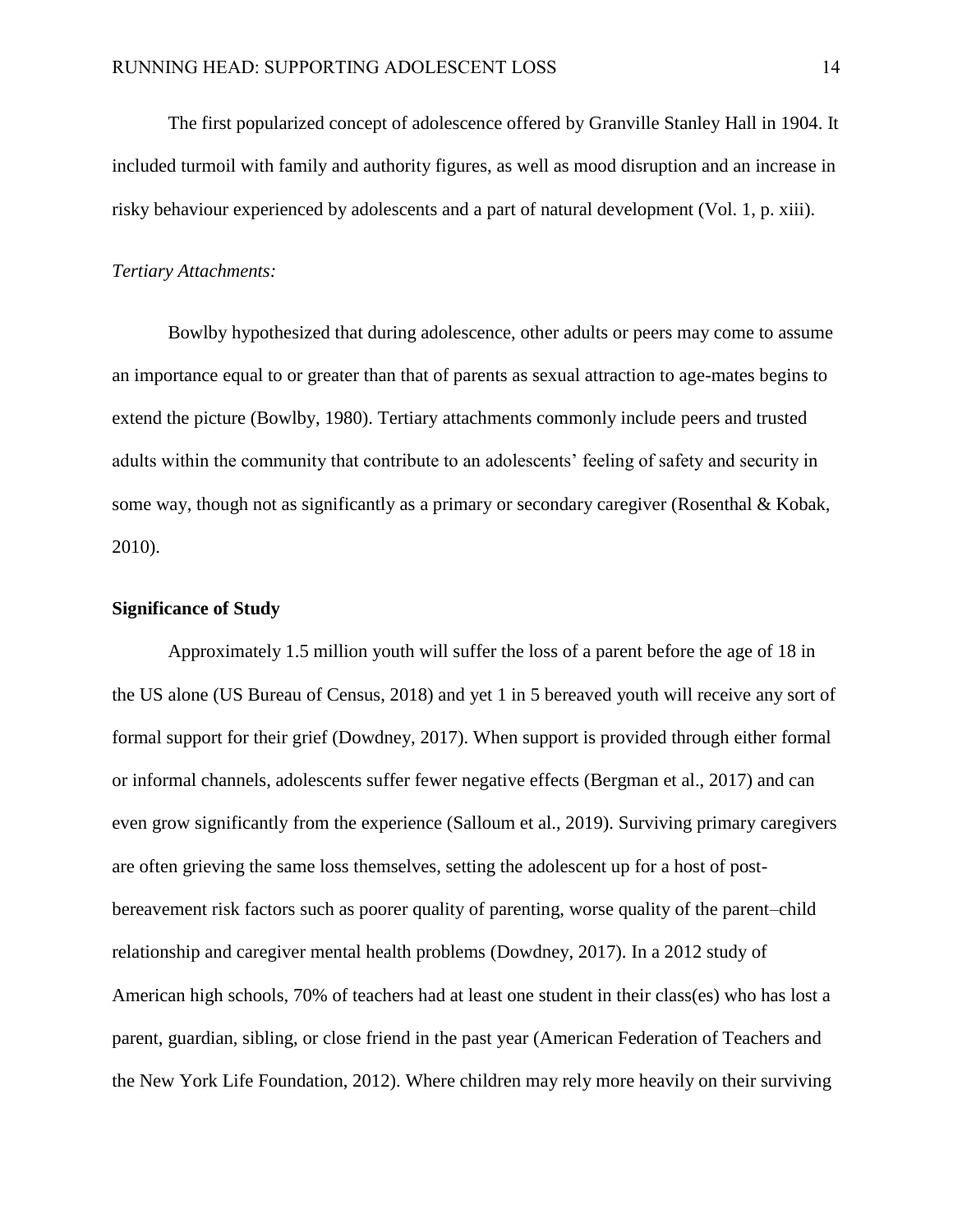primary caregiver, adolescents look beyond the family unit for both approval and support, offering more opportunities for alternative caregivers to provide support to grieving adolescents (Andriessen et al., 2015).

There are often people outside of the family that feel connected, capable, and willing to support an adolescent following the loss of a parent (Dowdney, 2017). Extended family members, teachers, counsellors, and other community stakeholders are all resources for which, if mobilized based on empirically founded strategies, could mitigate negative outcomes significantly. This could be especially useful in situations where the surviving caregiver is partially or fully unavailable to create a secure attachment with their youth due to their own grief, their own capacity, or due to their absence altogether. By understanding how the fields of adolescent development, grief, attachment theory and community belonging perceive adolescent grief, readers can more easily understand current research gaps and take more effective action towards supporting a parentally bereaved adolescent.

#### <span id="page-22-0"></span>**Chapter Summary**

The wide ranging negative developmental, educational, and social outcomes related to losing a parent as an adolescent have been well established (Cerel et al., 2006; Gersten et al., 1991). The bulk of existing literature and programs related to managing adolescent grief outcomes has focused on the surviving parent or other singular primary attachment figure, despite much of this same research noting that other supportive caregivers do matter in positive outcomes (Ayers et. al., 2014; Thanisiu & Pizza, 2019; Unterhitzenberger & Rosner, 2014). Current programming related to supporting adolescent grief outcomes has shown efficacy when applied, though less than 20% of adolescent grief goes formally addressed (Dowdney, 2017). In the next chapter, I will investigate what role, if any, alternative caregivers could take in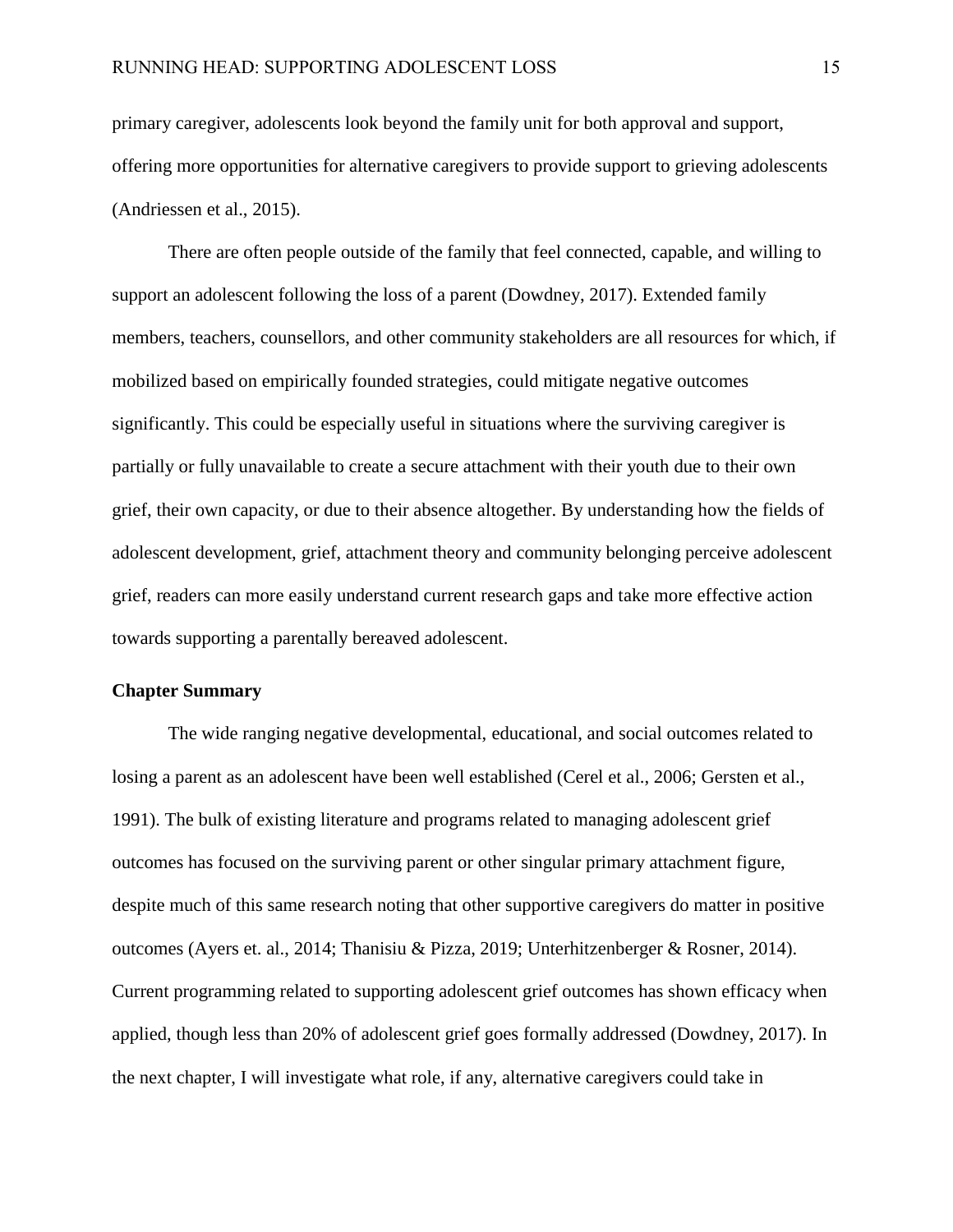supporting parentally bereaved adolescents with better outcomes. Research related to adolescent development, grief, and belonging will be investigated through the lens of attachment theory. Findings will be offered in the final chapter with considerations for secondary and tertiary caregivers themselves, as well as a basis for future research.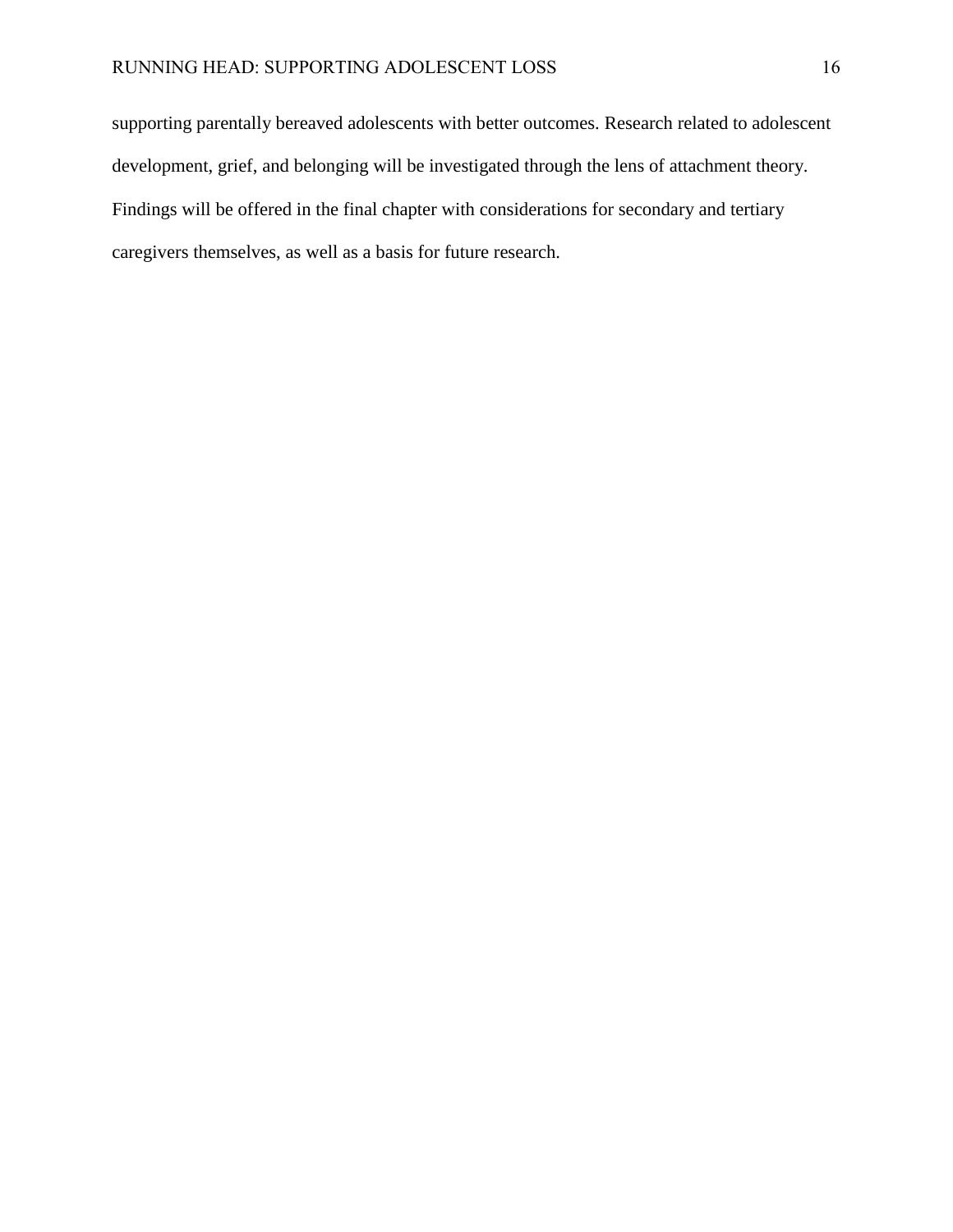#### **Chapter 2: Literature Review**

#### <span id="page-24-1"></span><span id="page-24-0"></span>**Introduction**

After considering the evidence supporting potential impacts of parental loss during early development, we must begin to understand what can be done to manage these impacts with a review of relevant literature across four themes. Beginning with a review of adolescence from a developmental perspective, we will explore themes of attachment, grief and belonging before analyzing findings and considering recommendations in this capstone's third chapter. This literary exploration will not be exhaustive given the breadth of the research on each of these topics. Instead, this exploration will consolidate core aspects of the literature that is relevant to considering adolescent parental loss outcomes. Recommendations for further reading on each theme will be recommended within the introduction of each subsection.

#### <span id="page-24-2"></span>**Adolescent Development**

Adolescence is understood as a period of transition between childhood and adulthood, with a beginning boundary marked by the onset of puberty and an ending boundary created by the advancement into adulthood (Meeus, 2016). While the definitions of the age at which these boundaries occur can be grey, contemporary research journals often approximate the span of adolescence to occur between the ages of 10 and 22 years old (Jackson & Goossens, 2020). Due to the significant changes during this period, researcher Peter Blos (1979) divided adolescence into early adolescence (10-14), middle adolescence (15-18) and late adolescence (18-22). While today the age divisions can vary, these labels remain well used in adolescent literature (Meeus, 2016). One more recent trend in western literature has been the extension of adolescence beyond 22 to include a time known as, "emerging adulthood", which has arisen partly due to the delayed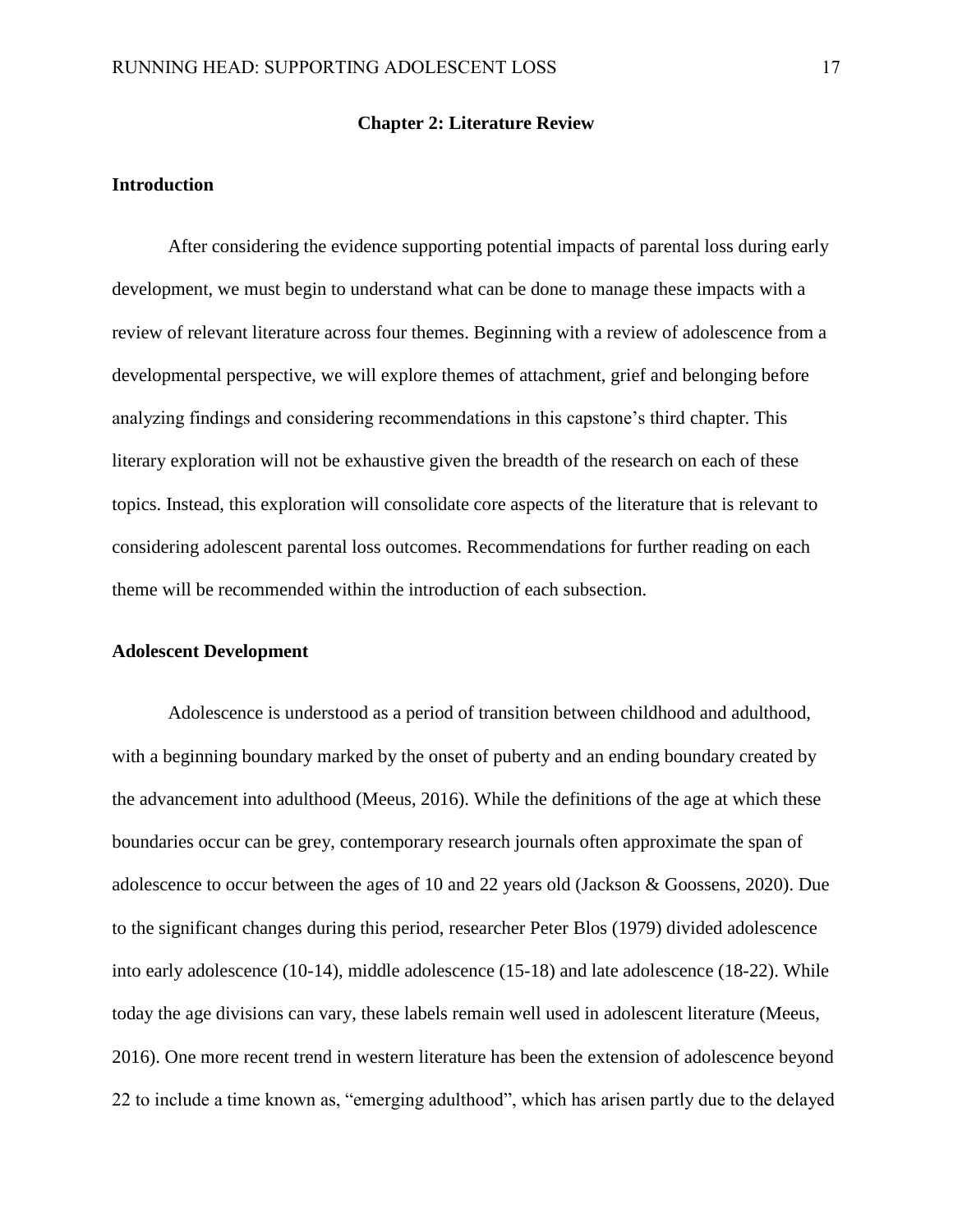independence of young people who remain more dependent on their parents during their twenties (Arnett, 2004). While exact ages may vary in the adolescent research that follows, the transition between childhood and adulthood is widely accepted across developmental theories as a distinct phase in human development and one worthy of independent academic consideration (Jackson & Goossens, 2020). For a comprehensive review of adolescent development, refer to Jackson & Goossens (2020) and Meeus (2016).

#### <span id="page-25-0"></span>*Theory and Changes*

### **Biological.**

Granville Stanley Hall presented the first scientific theory on adolescence from a biological lens in his 1904 book titled *Adolescence.* Hall proposed that adolescence was a time marked by the separation from the family unit. Turmoil with family and authority figures occurred, as well as mood disruption and an increase in risky behaviour, collectively remembered today as Hall's "storm and stress" model (1904, Vol. 1, p. xiii). While "storm and stress" in adolescence has since been found in a minority of adolescents (Arnett, 2004), the view of this period as one of immense change has remained. Along with later contributors Arnold Gesell and James Tanner, the biological approach to adolescent development grew from the theory of evolution, centering on the importance of physical and sexual development depending on genes and biology (Jackson & Goossens, 2020).

Biological development is framed in terms of pubertal changes, which involve a series of physical changes. For girls, this involves an enlargement of breasts, pubic hair development, the first occurrence of menstruation, and the beginning and end of their growth spurt, all before the end of middle adolescence. For boys, puberty begins with testicular enlargement though only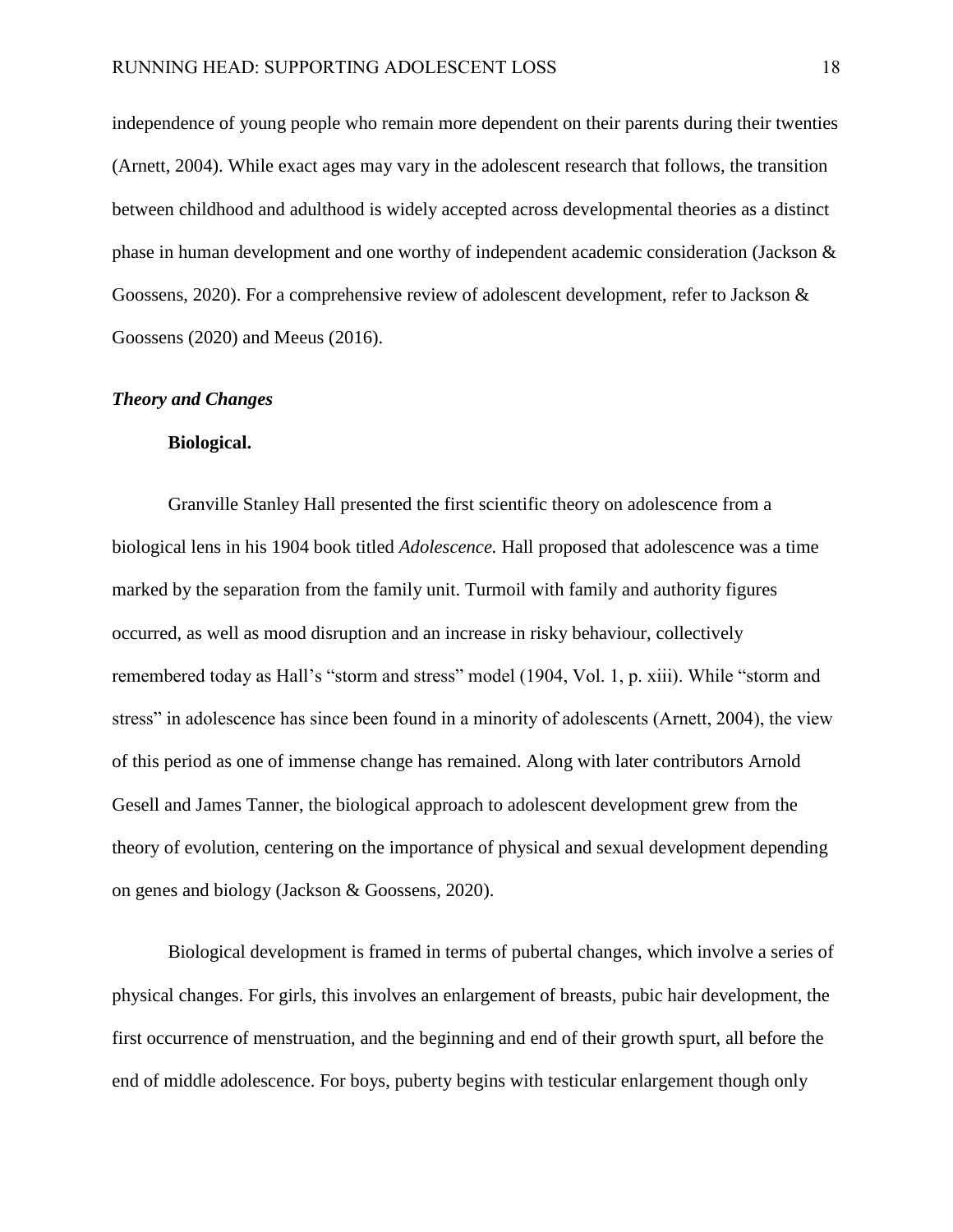until middle adolescence does puberty pick up speed, with voice-breaking, first ejaculation occurring, and the beginning of their growth spurt. By late adolescence, most boys are charging through their growth spurt and body hair development through until their early twenties. For both genders throughout adolescence, changes in fat and muscle composition, bone density, appearance of acne and a need for more sleep are all notable biological changes (Sawyer et al., 2018).

#### **Psychological.**

Theories of psychological adolescent development were pioneered by Sigmund and Anna Freud, who saw this period as one of sexual excitement and anxiety. With full sexual maturity and bodily strength, psychoanalytic thought sees the need for strong defenses to be put in place to curb these impulses in order to manage one's self in a modern world. For Anna Freud, the goal of adolescence was integrating adult sexuality into a person's developing personality (Jackson & Goossens, 2020). Peter Blos would update the psychoanalytic approach with object relations theory, where "objects'' represent important people in an individual's life. From Blos' perspective, the way we relate to each important person is largely unconsciously interpreted although this interpretation can have far reaching effects on one's life. Blos saw the key focus of adolescence as striving to separate one's self psychologically from one's parents (1979).

Cognitive psychology also has a distinct understanding of adolescence, stating that an adolescent's reasoning changes towards a challenging task depending on their stage in development. Swiss psychologists Bärbel Inhelder and Jean Piaget pioneered this cognitive approach to development in a staged model, where the final two stages of concrete and formal operations concern adolescent development. In the third stage of their model, early adolescents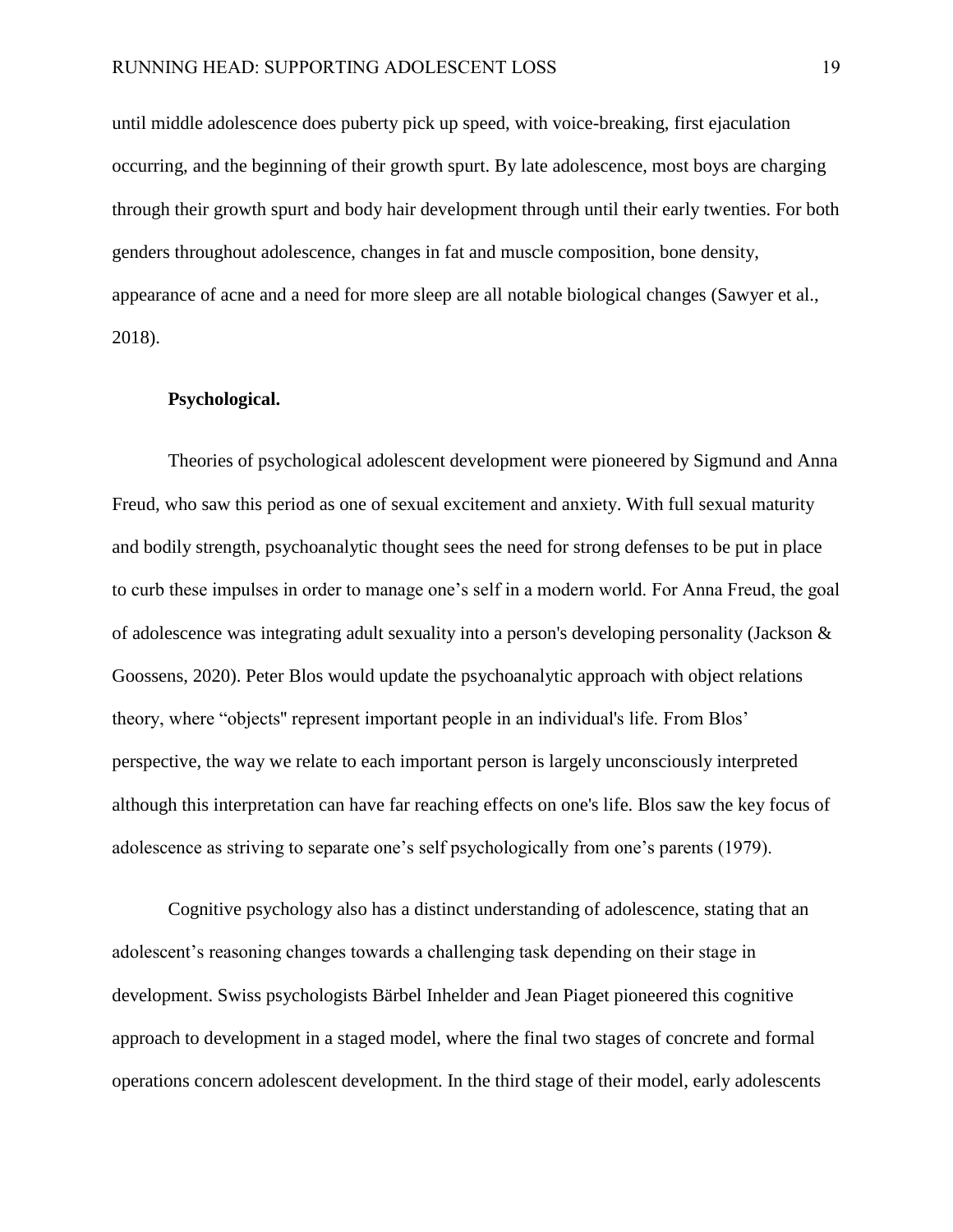can think logically about objects and concepts, allowing them to add and subtract but only with objects and concepts they can concretely understand. Formal operations, the final stage of Inhelder and Piaget's model, sees middle and late adolescents being able to consider abstract ideas and concepts that may only exist hypothetically. In formal operations, for the first time the individual can think about thinking(metacognition), as well become reasonably concerned about the future and ideological problems (Inhelder & Piaget, 1958).

With this new capacity of sexual drive and abstract thought, a series of changes occur during adolescence. Young people develop their sexual identity and orientation and engage in sexual experimentation with peers. They begin to reassess their body image in the face of their rapid growth, begin to develop their educational knowledge, consider future career paths, and see themselves as "bullet proof" in the face of risk. By the end of adolescence, impulse control typically increases, and the individual can engage in complex thinking, such as considering the difference between law and morality (Sawyer et al., 2018).

## **Sociocultural.**

An adolescent's immediate social environment (e.g., parents and peers) undoubtedly plays a role in their development, as does the role of the broader culture that the adolescent is raised in. This belief in the importance of context is held by sociocultural theorists of adolescent development, a movement initiated by Margaret Mead with her 1928 paper examining whether the "storm and stress" of adolescence but forward by Granville Stanley Hall in 1904 was universal or unique to United States culture (Mead, 1928). While her arguments were hotly contested in the latter half of the 20th century, they have remained accepted by scholars on the subject today. Other contextual theories of adolescent development include the Ecological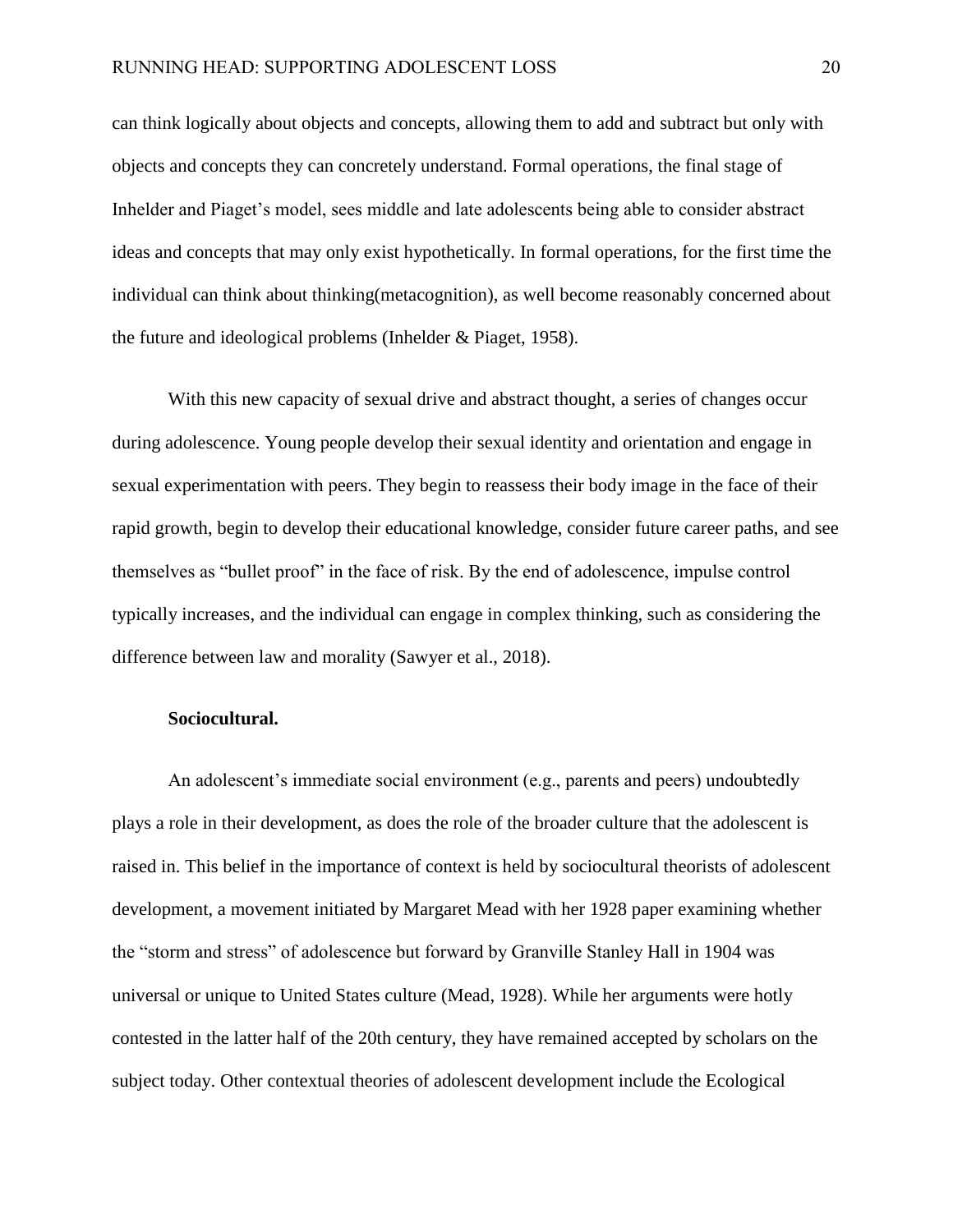model, Life Course theory, and Social Cognitive Learning. Each of these approaches stress in their own way the importance of the context of the individual in relation to important people, historical or cultural events, or the place of their development. Instead of considering the individual developing individually as an isolated event, these theories prioritize the context of that development (Jackson & Goossens, 2020).

Social changes in adolescence are marked by the distinct interest in socialization outside of the familial unit, triggering a drive towards an emotional separation from them and a striving for autonomy. This movement away from parents is most often towards an association with peers and an exploration of novel experiences, which include health risk behaviours such as smoking, drinking, drugs, or risky driving. Particularly in developed countries, concerns about body image and body changes become a focal point for adolescents, who begin to create expectations for themselves based on feedback from their peers and internalized expectations from their wider cultural environment. While specific behaviours vary by culture, cross culturally this is a time of exploring individual desires expressed within the adolescent peer group as they explore themselves in relation to others (Gielen et al., 2016).

#### **Integration of theories.**

Major theories of adolescent development often focus on one aspect of an adolescent's development. In practice however, many of the same changes noted above can be explained with multiple theoretical lenses, each lending to an improved understanding of the developing adolescent. Researchers are often required to use a blend of these theories to understand adolescent development holistically (Berzonsky, 2000). Erik Erikson's theory of psychosocial development has been argued to integrate aspects of each within the stage adolescence he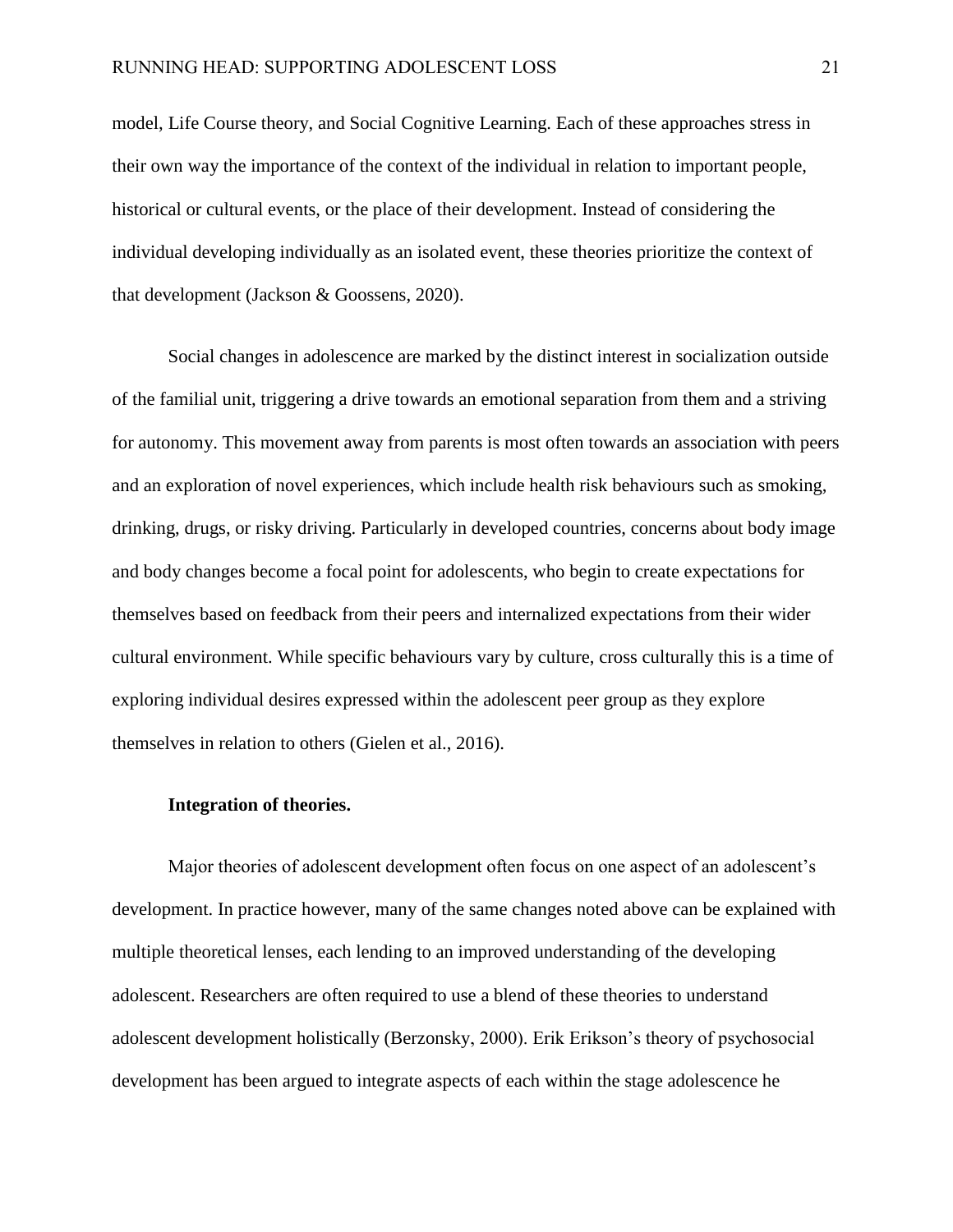characterized as "identity versus role confusion". In this stage, Erikson sees adolescents defining who they are as an individual with sexual, ethical, and career realms. Failure to do these things may result in confusion about what future roles to play (1950). While Erikson's theories do not present a perfect integration, it does come closest to integrating elements from each theoretical lens (Jackson & Goossens, 2020).

#### <span id="page-29-0"></span>**Developmental Patterns, Needs, and Risk Factors**

#### <span id="page-29-1"></span>*Developmental Cascades*

Across dozens of studies, researchers looking at all developmental domains in adolescence see the trend that positive developmental outcomes such as stable parenting seem to strongly correlate with other positive outcomes such as high quality of peer relationships. In the same way, negative outcomes seem to correlate strongly with each other as well, such as with adolescent psychopathology and low-quality parental relationships (Meeus, 2016). Other researchers have viewed this as a problem of "cumulative change", whereby adolescents who are forced by circumstance to face multiple developmental challenges at once do poorer in all areas of development (Masten & Cicchetti, 2010; Murray et al., 2020). Research into these cumulative challenges has suggested that having one "arena of comfort" to draw strength from can help adolescents cope significantly better and improve their well-being, while those without an arena of comfort consistently score lowest. The arenas of comfort that demonstrated the most positive results included the family, the peer group, school, and work (Jackson & Goossens, 2020; Call & Mortimer, 2001; Cavanah et al., 2016; Simmons et al., 1987).

More recent literature has examined the interaction between these negative outcomes more closely, finding that difficulties in key areas of developmental competence increase the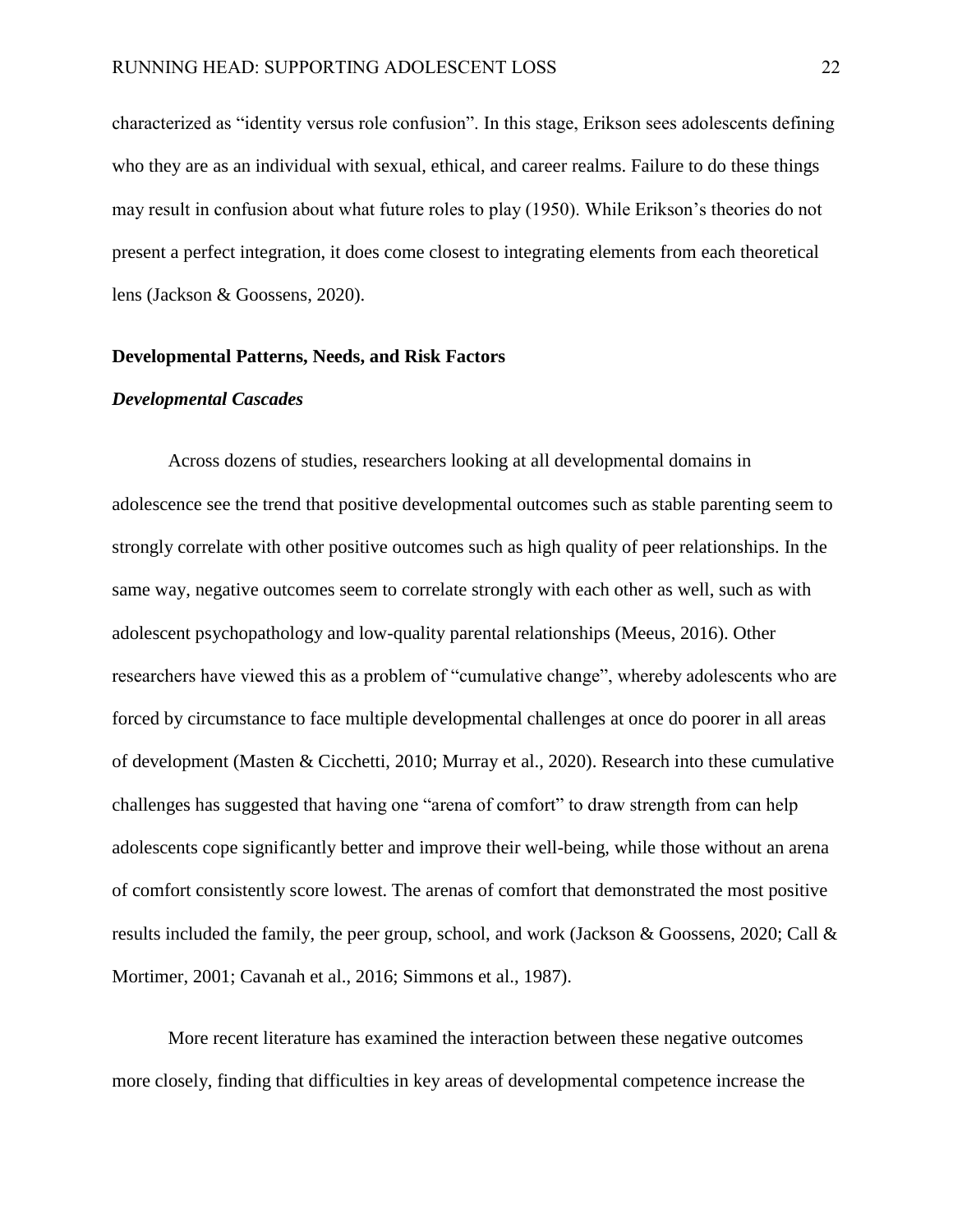adolescent's risk for the development of psychiatric symptoms and vice versa (Masten & Cicchetti, 2010). This idea, termed "Developmental Cascades", has grown in academic support over the past decade, finding significant evidence that this is a recursive process whereby, for example, antisocial behaviour will limit developmental attainment of strong social bonds with peers, which then in turn predisposes the adolescent to internalizing challenges such as depression (Brent et al., 2012). Researchers on this topic stress the importance of identifying and supporting any areas of developmental challenge or psychopathology whenever possible to limit the effects of these cascades (Masten & Cicchetti, 2010).

#### <span id="page-30-0"></span>*Effect of Relationships*

As researchers look more deeply for causal links between adolescent development outcomes, one trend becomes overwhelmingly apparent. Without exception in a single longitudinal study from the 35 reviewed around the world, researchers found significant causation that earlier, higher quality relationships with adolescents and peers lead to higher quality of later romantic relationships (Meeus, 2016). For research designs that focused on peer relationships, this finding was also consistent with or without parental support, and in some cases mediated lower quality relationships with parents (Raby et al., 2015; Cook et al., 2013; Rauer et al., 2013; Linder & Collins, 2005). Meeus (2016) remarks that these findings are consistent with a key aspect of attachment theory, namely that relationships with key attachment figures such as parents contribute to adolescents' formation of positive or negative working models of others and are then applied to personal relationships later in life (Meeus, 2016; Bowlby, 1973). Beyond just romantic attachments later in life, researchers consistently find links between the quality of parent-child relationships and a host of challenges such as depression, empathy, delinquency,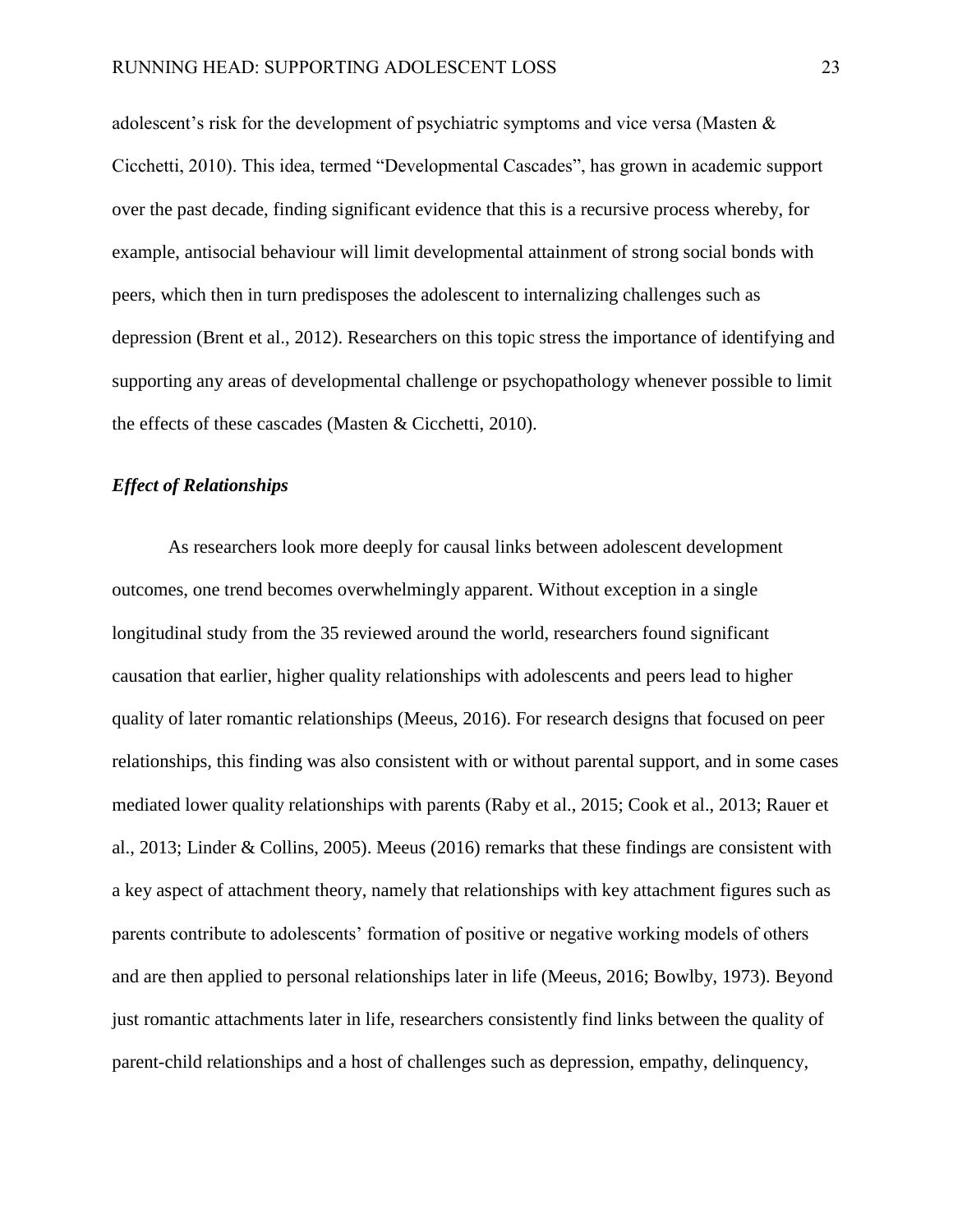emotional regulation, and problem behaviour (Meeus, 2016). In short, the quality of relationships an adolescent has is crucial to their development being healthy—or not.

The quality of relationships is not the only factor when considering adolescent development. Parental attitudes and behaviours such as a parent's conflict management style, degree of empathy, degree of idealism, work attitudes, gender role attitudes, and sexual permissiveness can drive the attitudes of early and middle adolescents as they construct their sense of the world. Interestingly, research (van Lissa et al., 2014, and replicated by Meeus, 2016) suggests that the process of empathy starts with a physiological reaction to emotions of another person, followed by affective empathic responding, and cognitive empathy thereafter. This knowledge that cognitive understanding of others arises from affective empathy is an important discussion to consider when assisting grieving adolescents.

Adolescent mental health challenges also appear to erode both parental and peer relationships as well, findings from over 26 studies suggest (Meeus, 2016). Generalized anxiety disorder, when present in adolescents, has been shown to drive a decrease in adolescent attachment to mothers, parental trust, and communication as well as an increase in parental rejection. Adolescent depression may drive an increase in perceived rejection (Hale et al., 2008) and perceived criticism (Nelemans et al., 2014), as well as an increase in maternal criticism. Hale and his colleagues found that for adolescents who reported internalizing or externalizing challenges, their parents reported being more critical and less supportive to them (2016). These findings are consistent with peer relationships, where research from 11 studies suggest that adolescent psychopathology may lower chances of friendships forming and predict earlier ends of friendships and romantic relationships (Meeus, 2016). When considering mental health challenges of adolescents, the research suggests that any support available to reduce the mental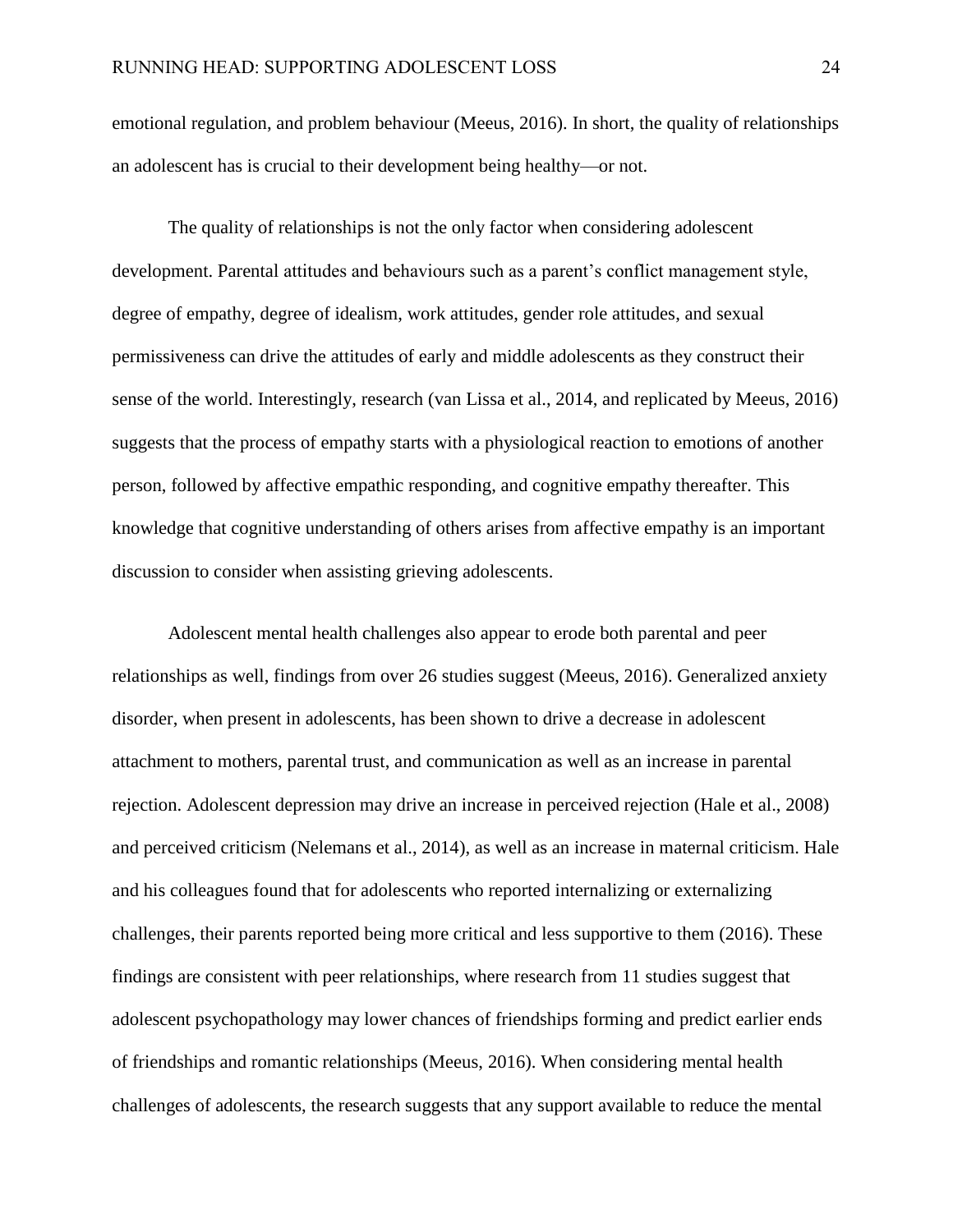health challenges of adolescents at risk can help them to avoid a host of later challenges. These findings are important when considering the acute mental health challenges faced by grieving youth who lose a parent and are most in need of high-quality relationships.

#### <span id="page-32-0"></span>*Autonomy*

Adolescents have a need for autonomy as they look beyond their parents to their peers and other adults for models that might fit a part of the identity they are building (Sawyer et al., 2018). Research suggests that part of an adolescent's natural striving toward autonomy includes creating one's own private sphere and controlling its boundaries (Meeus, 2016). When parental invasion of privacy occurs, studies suggest that this begins a cascading sequence leading to increased adolescent secrecy and a decreased knowledge of adolescent behaviour for the parent (Hawk et al., 2013). This sphere includes peer and social networks as well, where increased parental control over an adolescent's relationships often results in an increase in delinquency and strengthening of deviant friendships (Smetana et al., 2006a). When mental health challenges are present, parents are even less likely to accept letting go of psychological control. Except one study out of nine however, Meeus (2016) found no data to suggest that parental control led to adolescent psychopathology. When considering the loss of a parent, families are forced to restructure the lines of how they function as a collective. If this restructuring limits adolescent autonomy, especially under the concern that mental health challenges may be present, this too may increase delinquency and erode the surviving parents' relationship with the youth.

## <span id="page-32-1"></span>**Attachment Theory**

Attachment theory is one of the leading theories in human development and is focused on the bonds between children and those who provide comfort and security; their caregivers. John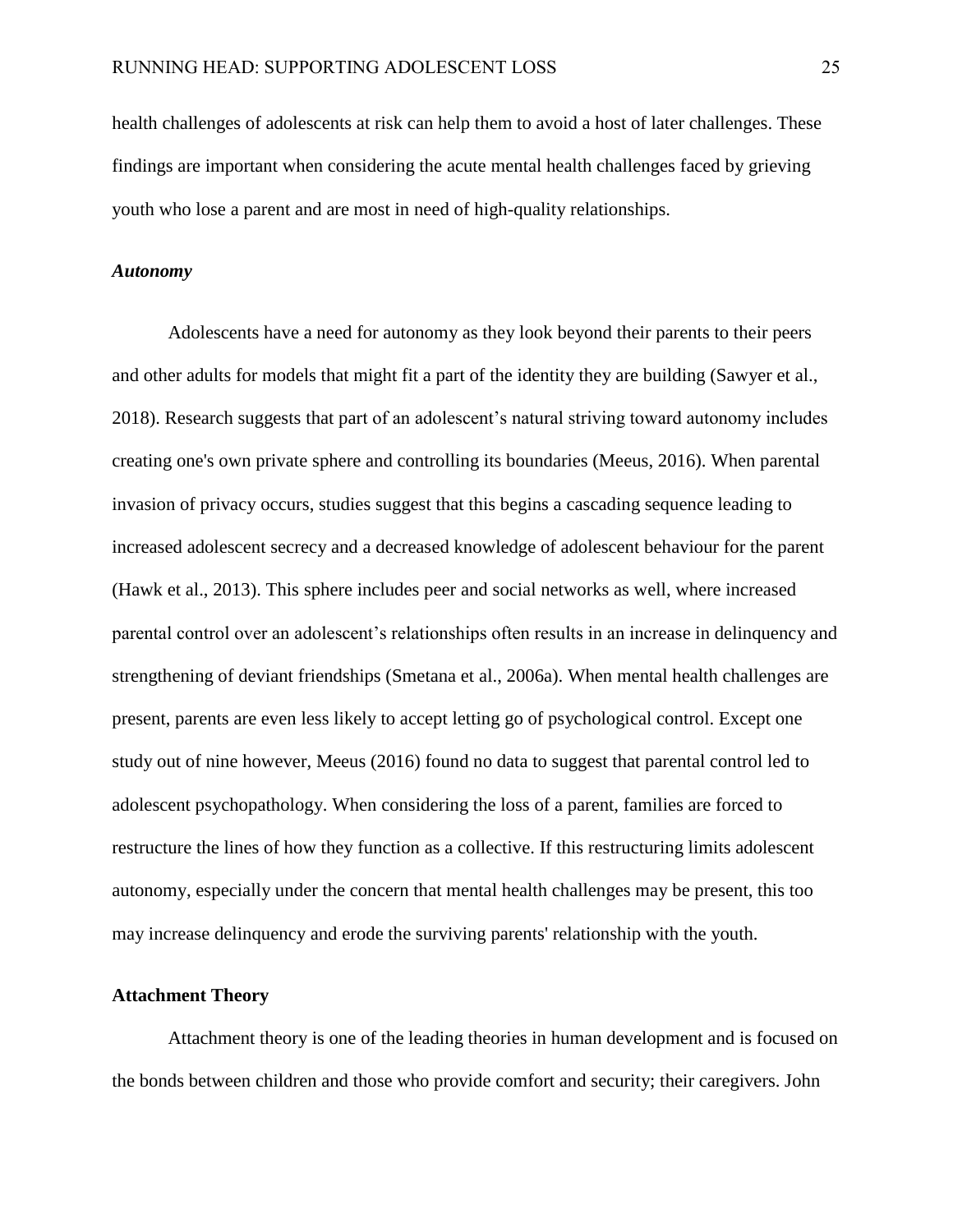Bowlby proposed that attachment relationships form in infancy, giving the child a secure base to explore the world from (Bowlby, 1969/1997). From infancy to adulthood, people form and maintain multiple attachment relationships that help them successfully navigate the world. Adolescent attachment relationships are distinct from those of early childhood. During this period, adolescents conceive that their caregivers have their own needs and can take them into account, while adolescents shift their attachment needs from parents to other caregivers and romantic partners as part of healthy development (Jones et al., 2018; Moretti & Peled, 2004; Bowlby 1969/1982, Hazan & Shaver, 1987; Ainsworth et al., 1978). Broadly, adult attachment bonds are reciprocal, whereas childhood attachment bonds are one-way, making the transitory time of adolescence a critical time where both types are required to make the transition effectively (Jones et al., 2018; Gillath et al., 2016). Researchers have begun to explore the complexities of adolescent attachment across cultures, geographies, and socioeconomic environments, leading us to a new understanding of this important developmental period (Moretti & Peled, 2004). Losing a primary attachment figure during adolescence can have significant impacts (Stroebe et al., 2005). For a full review of adolescent attachment, consult Allen (2008) and for attachments impact on bereavement, review Stroebe et al. (2005).

#### <span id="page-33-0"></span>*Attachment Hierarchies*

During adolescence, attachment networks expand to include 3-7 friends, romantic partners, and family members of varying degrees. These relationships vary in strength and quality, though each serves developmentally valuable roles as the youth begins to explore beyond their primary caregiver (Trinke & Bartholomew, 1997; Rowe & Carnelley, 2005).

#### **Primary Attachments.**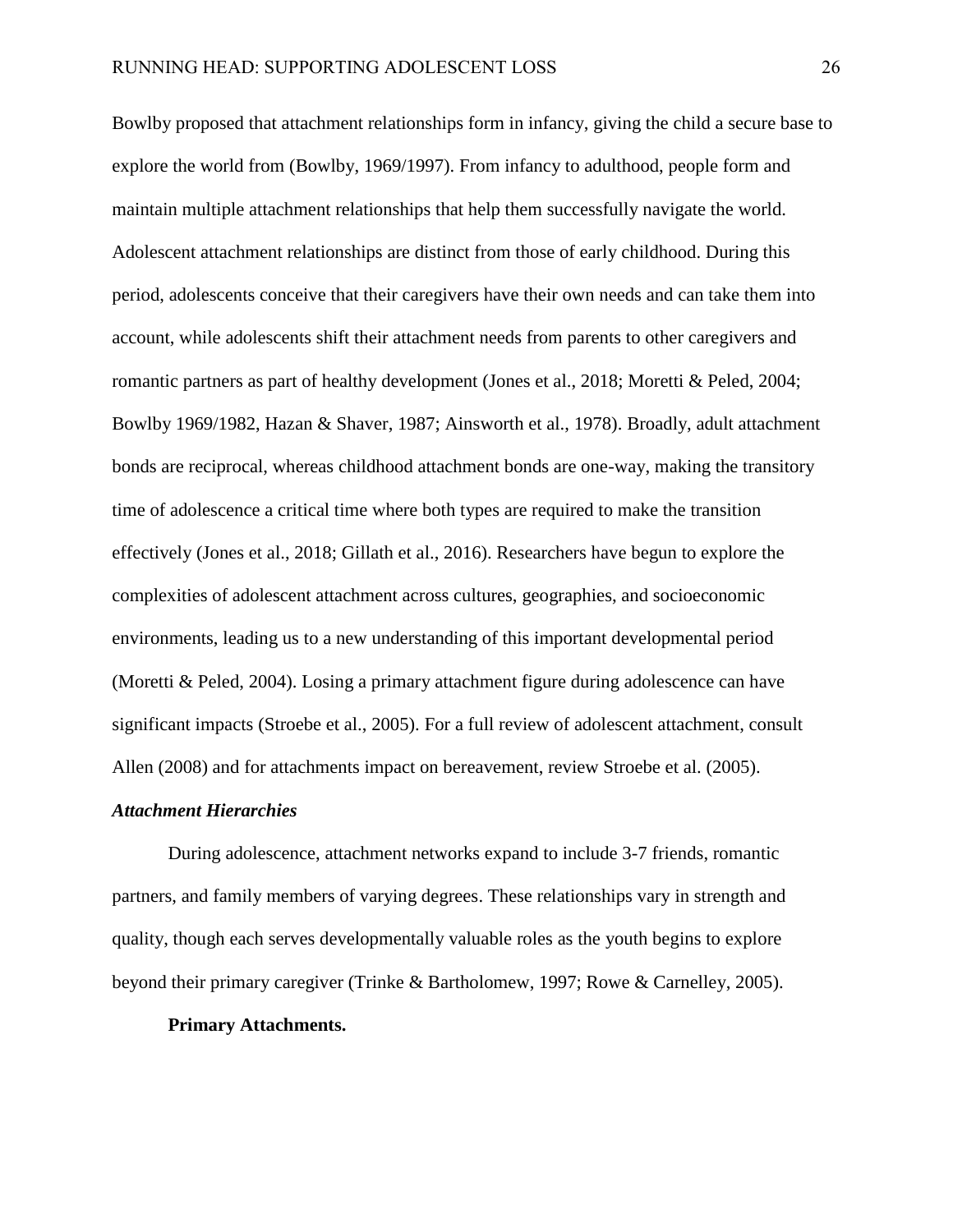During adolescence, primary caregivers do not become less important, but they provide a slightly different role in supporting the youth in safely exploring additional attachments (Allen, 2008; Moretti & Peled, 2004). Mary Ainsworth and her colleagues proposed that the primary caregiver does not necessarily need to be the mother, finding that nanny's, fathers, or grandparents can also fill this role (1978). Throughout the life course, primary attachments can switch through relational experiences, which indicate to the individual that the primary attachment figure can be counted on a stable, safe, and enduring relationship. During normative development, these switches happen over time and typically involve a romantic partner (Gillath et al., 2016; Trinke & Bartholomew, 1997). Abrupt changes to an adolescent's primary attachment in the case of loss are undoubtedly devastating to a young person. In these situations, the quality of caregiving from a new or alternative attachment figure is one of the most important factors in the adjustment to a loss (Bowlby, 1973). Fewer attachment relationships in an adolescent's life during a loss put them at heightened risk for internalizing and externalizing problems, making the availability of additional or new attachment relationships paramount in these cases (Umemura et al, 2018).

#### **Secondary Attachment.**

Attachment theorists argue that several people other than the primary caregiver can serve developmentally essential roles (Bowlby, 1969/1997; Ainsworth et al., 1978). Primary caregiver relationships are not necessarily better than other attachment bonds, with each bond supporting development in different ways though with significant overlap (Pan et al., 2016; Ainsworth et al., 1978). Strong familial secondary attachments, such as with a father, are associated with lower emotional and behavioural problems (Imran et al., 2021; Rosenthal & Kobak, 2010). Better secondary attachments improve self-esteem (Harris & Orth, 2020; Imran et al., 2020), reduce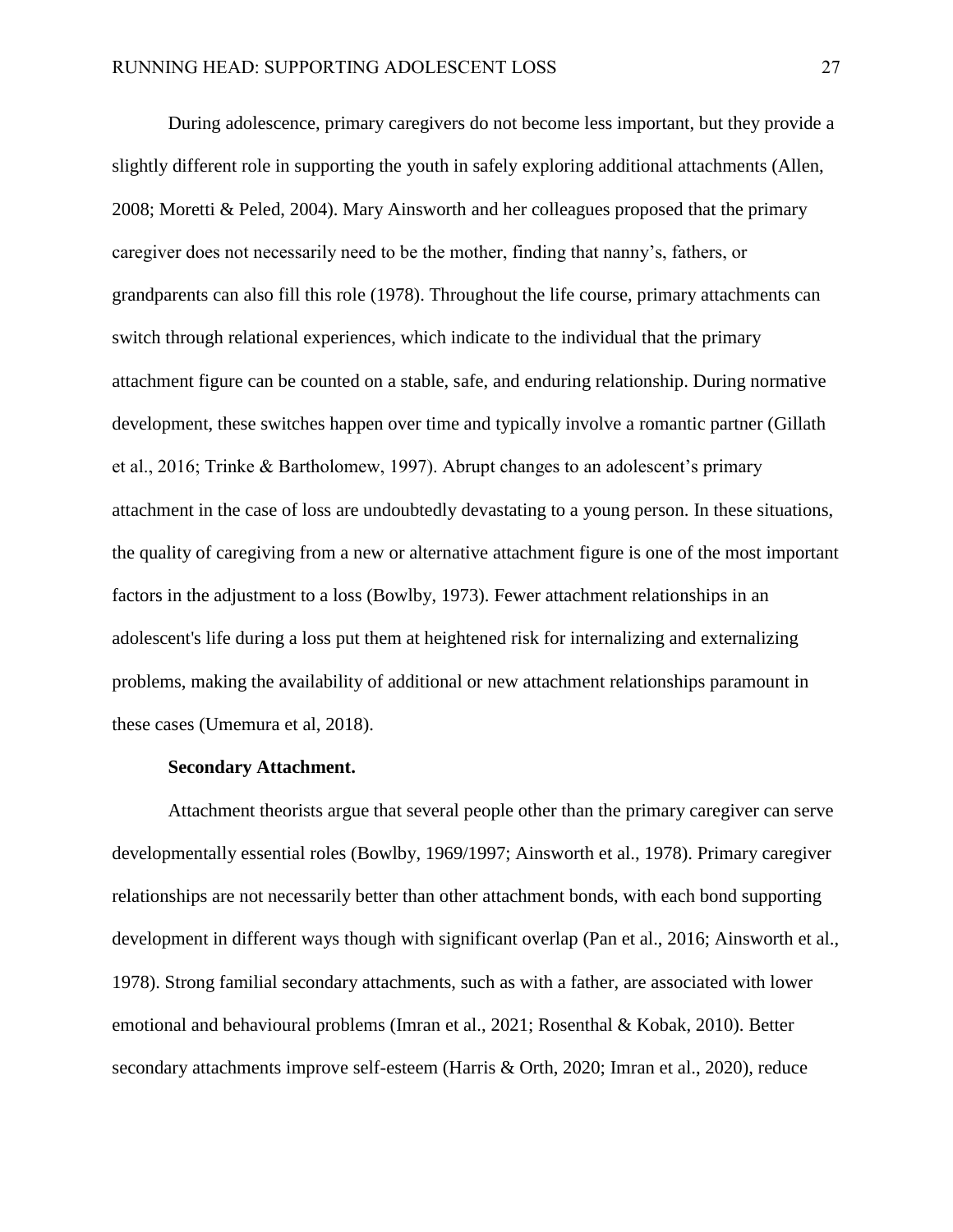aggression (Gomez & McLaren, 2007), and increase the likelihood of a secure attachment when there is an insecure primary attachment (Pan et al., 2017), and could aid considerably in the loss of a primary caregiver (Mikulincer, 2019). In a study of alternative attachment relationships, 40% of adolescents indicated that one of their teachers or a teacher advisor served as a secondary attachment figure, and those who did nominate their teachers reported increased scholastic engagement as well as greater gains in achievement and adjustment compared to those who did not (Van Ryzin, 2010).

#### **Additional Attachment Bonds.**

During adolescence, peer and additional familial relationships become more important, helping the young person understand the world beyond what they have internalized from their primary and secondary caregivers. As a young person's number of attachments increases, some researchers (Field et al., 2014; Shaver & Mikulincer, 2002) suggest that the adolescents internal working model is broadly applied and developed across all attachment figures and utilized in the same way in times of need. These findings support the importance of additional attachments in maintaining stability of assumptions about the world after the loss of a primary attachment figure. Other researchers (Girme & Overall, 2021; Mayseless & Scharf, 2007; Cassidy & Shaver, 2002) consider that different attachment relationships form multiple working models for one individual, helping people to understand how to meet their needs across a variety of contexts. This approach raises more concerns for those who lose a primary caregiver if this role holds a unique role in an adolescent's understanding of how the world works.

### <span id="page-35-0"></span>**A Cultural Construct**

Bowlby conducted most of the early attachment assessments under the framework of an idealized, western two parent nuclear family with mother-child relationships dominating. Recent,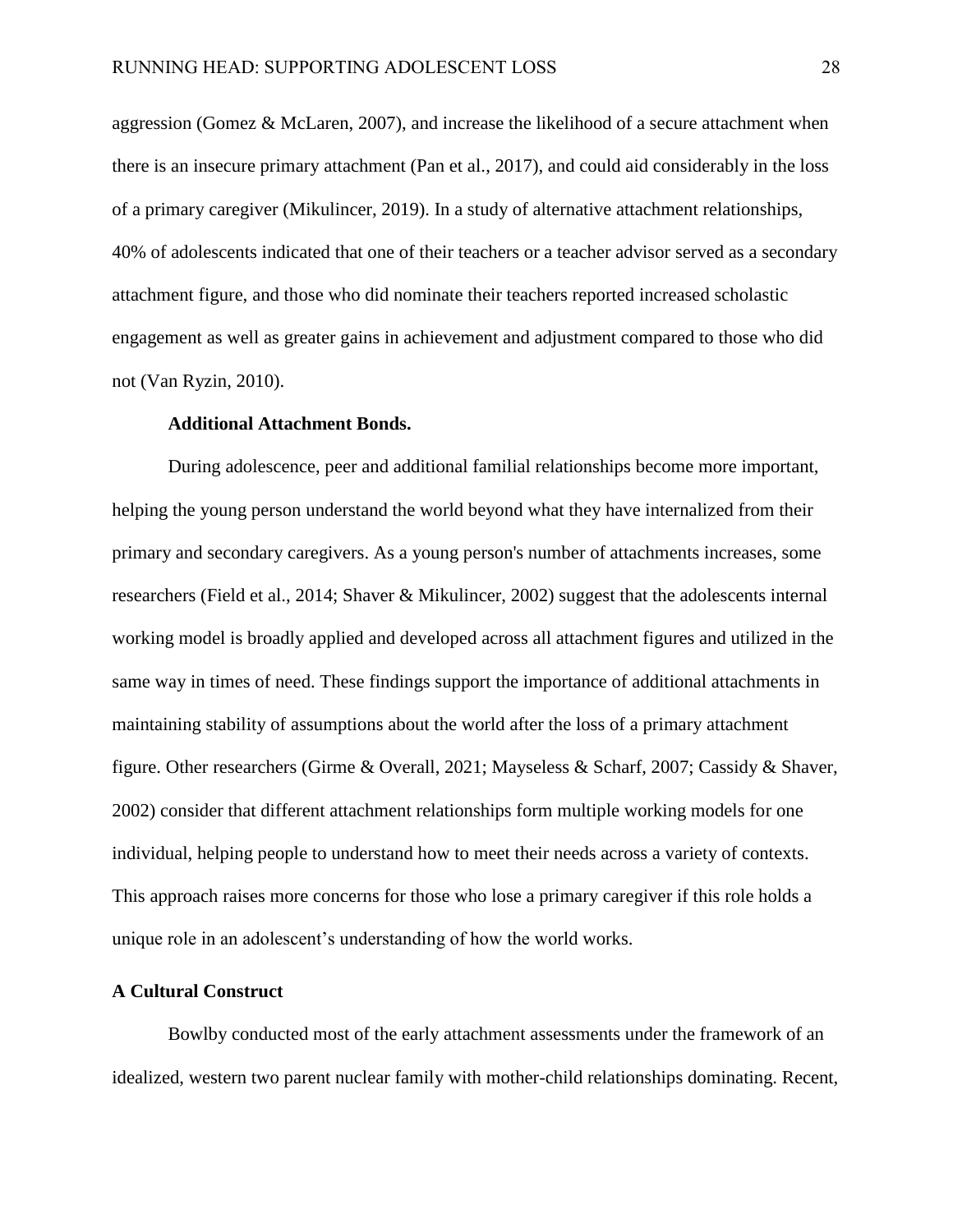more culturally diverse studies exploring alternative caregiving relationships in both childhood and adolescence have questioned the idea of a single primary caregiver. Alternative theories consider models for multiple primary caregivers (Umemura et al., 2018) or for a multiplicity of attachment hierarchies leading to healthy development across the lifespan (Keller 2016). Bowlby and Ainsworth discovered that in adolescence, romantic partners can replace parents as primary caregivers, though this is not always the case across cultures. In places where arranged marriages are practiced or where more collectivistic values are embraced, primary attachments can remain to be the parents, challenging the notion that healthy development requires individuation from childhood primary caregivers and towards a romantic attachment (Flicker et al., 2020). While attachment bonds continue to be found to be a universal part of healthy development, the structure and pathways of attachment bonds promoting healthy development appears to be influenced by culture (Flicker et al., 2020; Keller, 2016; Becke & Bonguard 2017).

### **Attachment Styles**

Bowlby (1969/1997) suggested there to be three key characteristics of attachment. Each factor has been used extensively by later researchers to understand strength, structure, and number of attachment relationships across the lifespan. First, attachment relationships involve a desire to be near the people we are attached to, known as *proximity maintenance*. Second, the act of returning to an attachment figure upon the presence of a threat is known as the need for a *safe haven*. Third, attachment figures serve as a *secure base* from which a person can explore the world with confidence. Researchers have explored the transition of attachment relationships in adolescents, finding consistently that early adolescents begin using peers for proximity seeking and safe haven functions (Nickerson & Neigle, 2005, Hazan & Zeifman, 1994), while keeping parents or alternative primary caregivers as their secure base. Researchers also suggest that by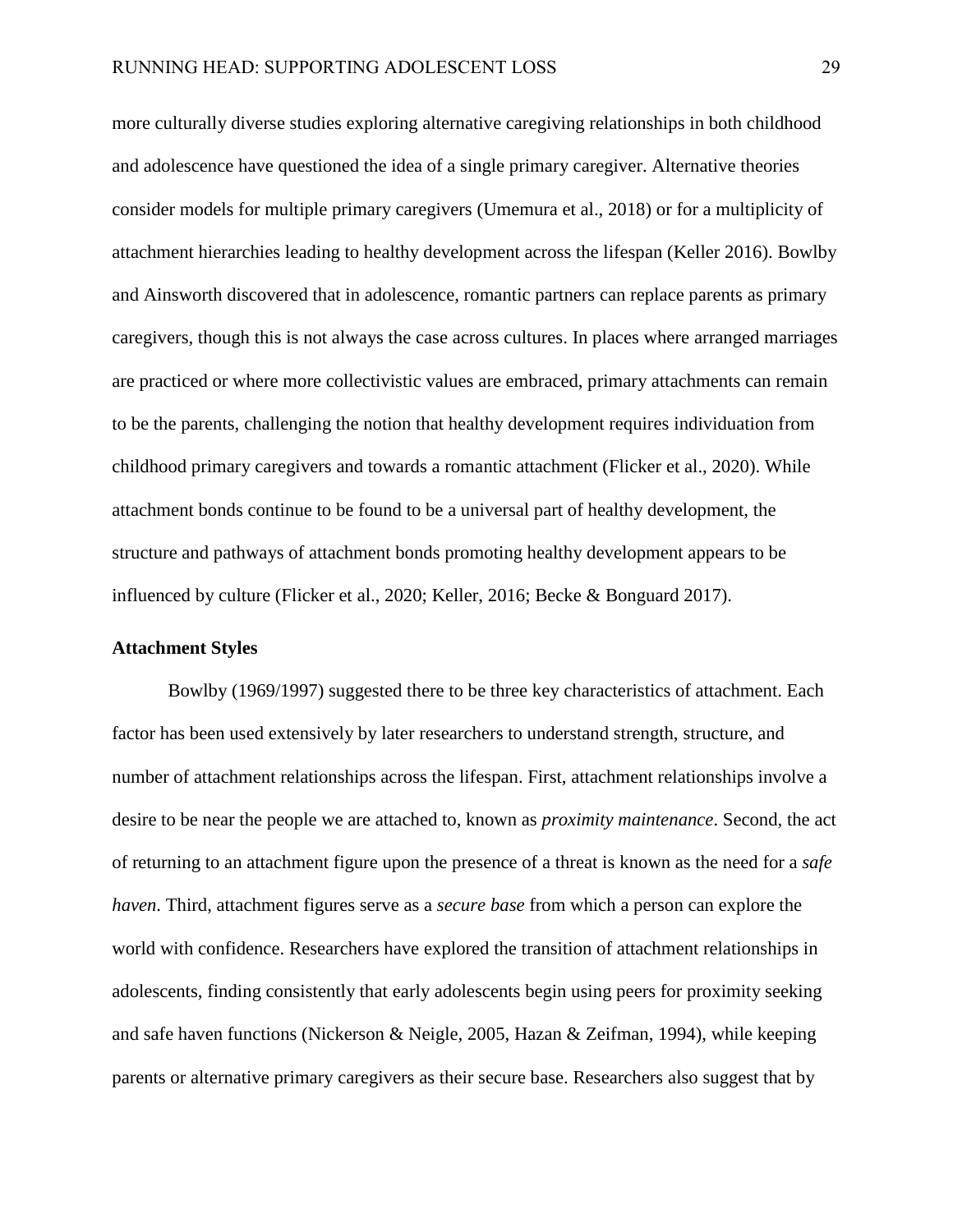middle adolescence, secure base needs are filled by a peer or romantic partner most of the time. This finding has been shown to have significant variation depending on culture, gender, and relationship status as to the transfer of this attachment need (Kerns et al., 2006; Friedlmeier & Granqvist 2006; Mayseless, 2004).

Not all children have attachment figures who provide proximity maintenance, safe haven, and a secure base. The availability of these features within a person's attachment network is partially responsible for the development of four attachment patterns: (a) secure, (b) anxious/avoidant, (c) anxious/resistant, and (d) disorganized (Ainsworth et al., 1978; Sagi-Schwartz, 2016). Adolescents with secure attachment styles have been shown to have lower mental health difficulties (Darling Rasmussen et al., 2019; Van Doorn et al., 2011), more meaningful relationships (McGee et al., 2006), and increased career success (Shelton & van den Bree, 2010). The latter three attachment styles are terms for insecure forms of attachment, which research has associated with increased difficulties regulating emotions (Wambua et al., 2018), cope with conduct challenges (Oldfield et al., 2016) and difficulties managing stressful events (Valikhani et al., 2018). Bowlby (1969/1997) and Ainsworth (1978) proposed that these attachment styles are formed primarily in infancy and childhood, with later research finding that these styles remain relatively stable over time (Chopik et al., 2019; Mcconnell & Moss, 2011).

Attachment behaviours are most prevalent whenever a person is experiencing distress or a threat to survival (Bowlby 1969/1997), which in its most severe form includes the loss of a primary caregiver (Wambua et al., 2018). Some studies suggest that adolescents with avoidant or disorganized attachment styles will be less resilient in the face of losing a primary attachment figure. With less comfort with trust and intimacy, adolescents with avoidant or disorganized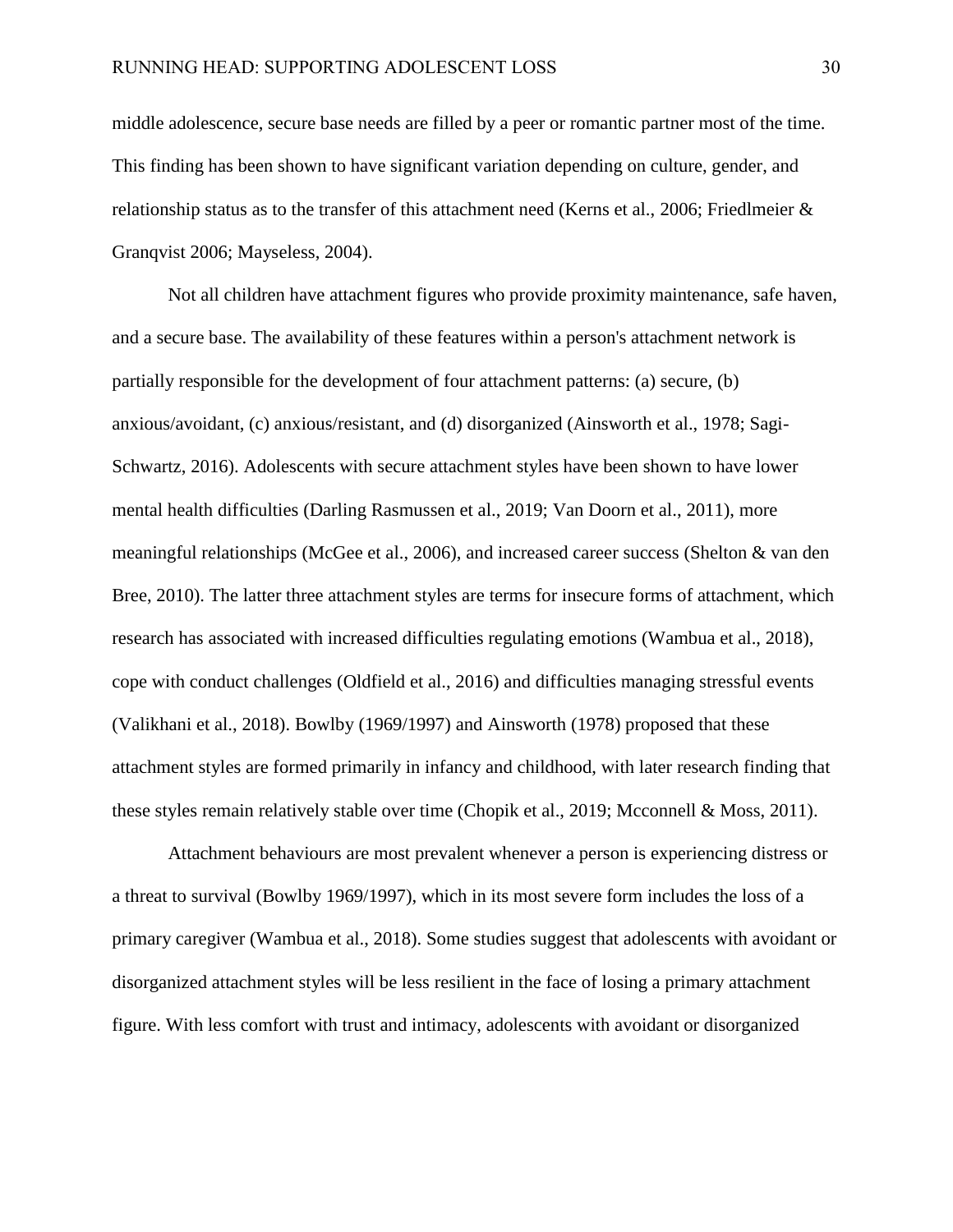attachments may be less equipped to receive help and comfort from attachments other than the primary caregiver (Balk, 2009).

### **Attachment Reorganization**

During adolescence, parents may move down in the hierarchy, with romantic relationships (when present) superseding older primary attachments in strength as well (Doherty & Feeney, 2004; Rowe & Carnelley, 2005). This shift of attachment relationships is known as *attachment reorganization* and has important implications when considering adolescent loss of a primary attachment figure during this period. Primary caregivers typically become essential in the security of building new attachment relationships, serving as the secure base from which to implore new connections (Rosenthal & Kobak, 2010). For adolescents who lose a primary attachment figure, this process of reorganization could be delayed or impaired while a new primary attachment relationship is established sufficiently enough to support the youth's reorganization of attachments (Stroebe et al., 2005).

## **Premature Reorganization.**

Kobak et al. (2007) proposed that premature reorganization may increase externalizing and internalizing problems much in the same way that premature separation from parents has been shown to increase behavioural problems (Goldstein et al., 2005). Early adolescents who placed their parents lower on their attachment hierarchy reported higher negative affect and lower positive affect. This was not the case for middle or late adolescents. For early adolescents again, those who placed their fathers higher on adolescent's attachment hierarchies fared better than those without a father in their attachment hierarchy after controlling for single parent families (Kobak et al., 2007). While premature reorganization may also be linked to sociocultural or biological (pubertal) factors (Scharf, 2007), premature reorganization also occurs in the case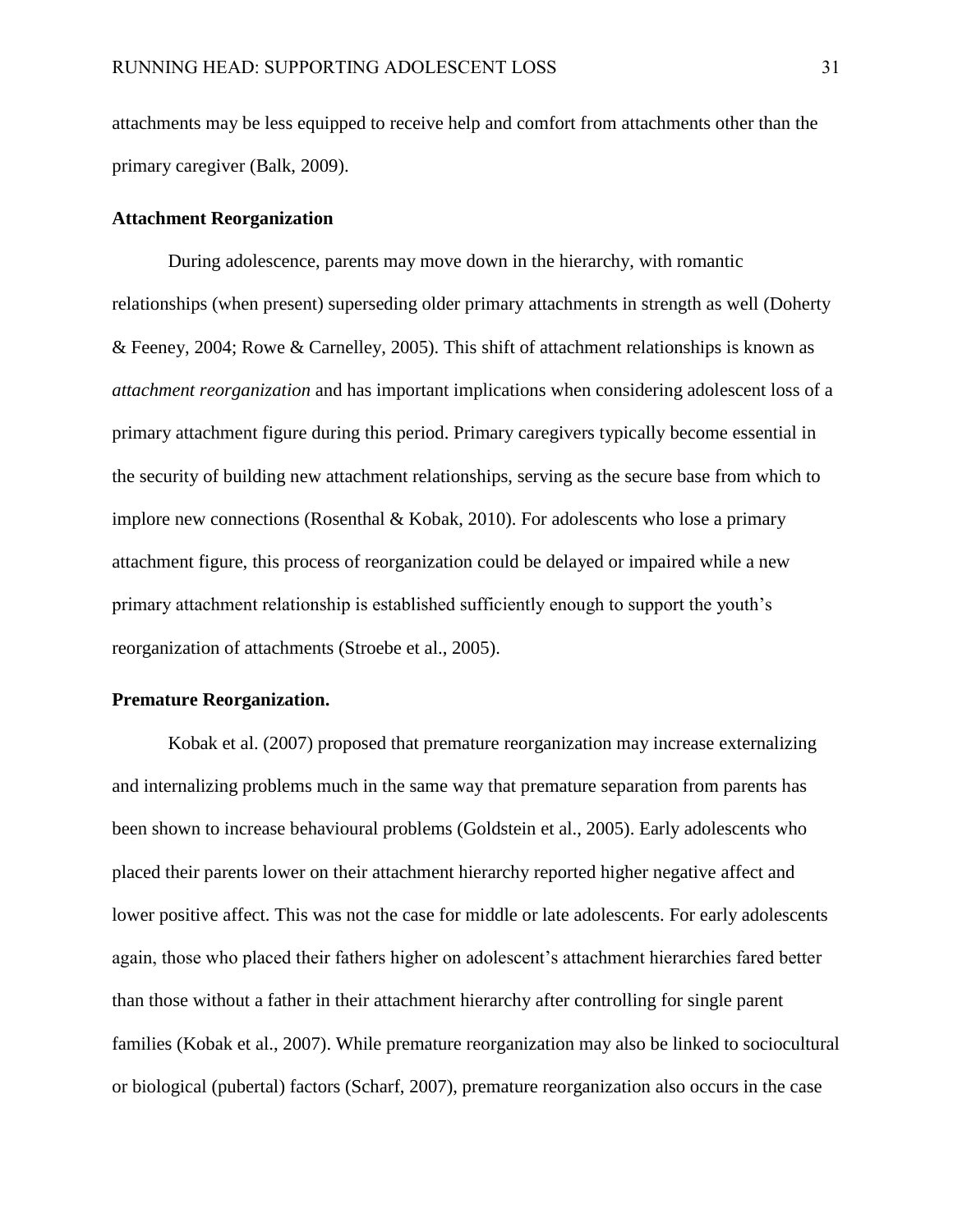of the loss of a primary caregiver when adolescents are forced to reorganize their existing attachment networks or find additional sources of comfort and support (Kosminsky & Jordan, 2016).

### **Cultural Construct**

The exact utility of the shift to other attachment relationships and away from parents has not been proven, though researchers often correlate the need to build a romantic attachment for procreation (Goh et al., 2014). In cultures where primary attachment relationships remain with parents across the lifespan, there appears to be a variety of cultural expectations which are different from the western understanding of romantic partnership and nuclear families. The same researchers find no empirically defined benefit for those who maintain parental attachment relationships into adulthood over transitioning these bonds to romantic partners (Flicker et al., 2020; Keller, 2016).

# **Adolescent Grief and Growth**

#### *Grief*

Losing a parent during early development is one of the most stressful events a person can experience, and often initiates a cascade of further challenges that increase family burden and adversity (Harrison & Harrington, 2001; Dowdeny, 2000). Large scale longitudinal and crosssectional research on the topic has found links to impairments in an individual's ability to adapt to developmental tasks in the areas of education, work, and interpersonal relationships (Masten & Cicchetti, 2010; Balk, 1996a). Whereas children under the age of 10 are more significantly dependent on their caregivers in providing for their primary needs, adolescents have greater independence and skill in articulating and meeting their own needs without a primary caregiver. While this may seem to be a benefit to adolescents, these new abilities can make it easier for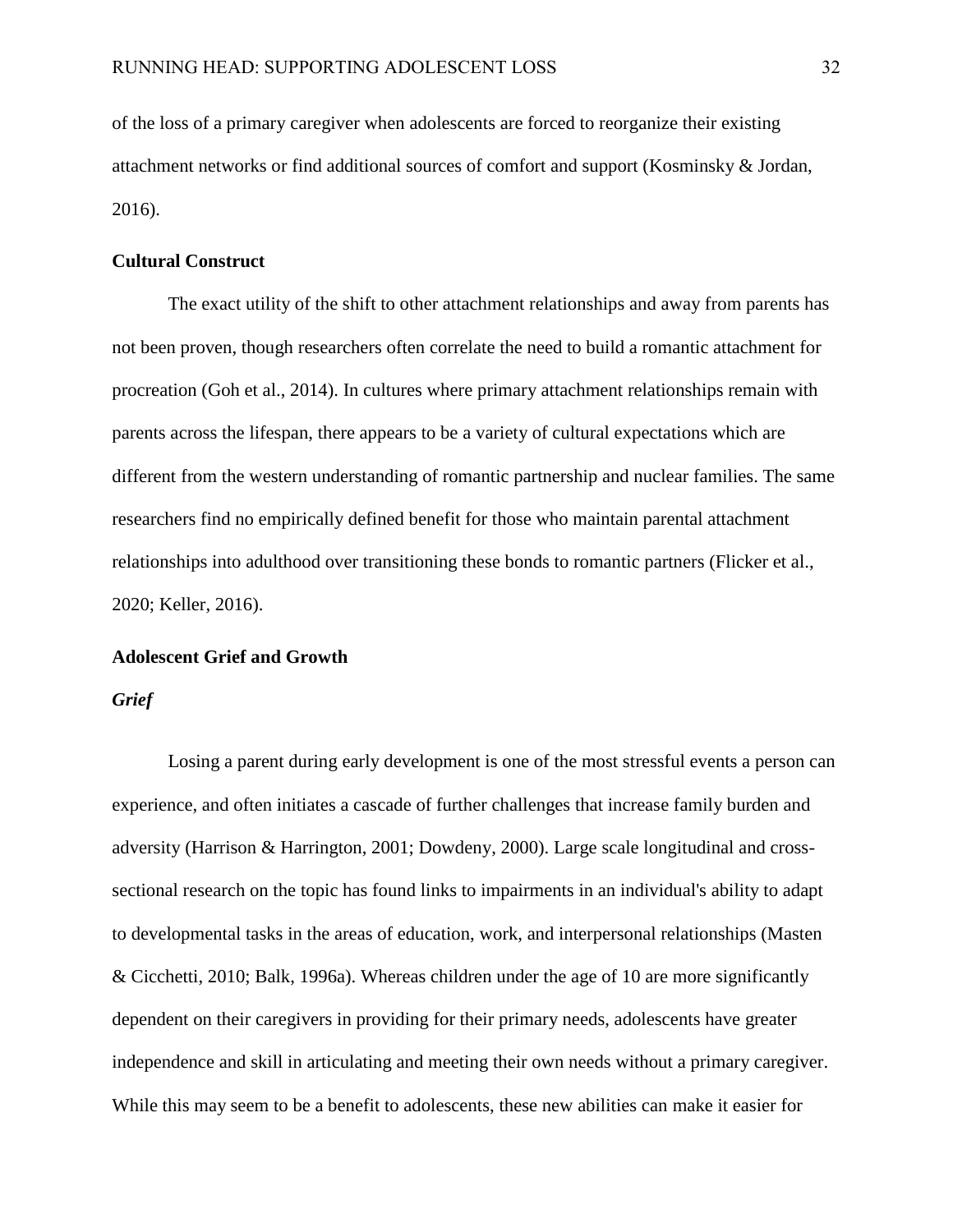adolescents to mask their grief and become isolated (Andriessen et al., 2015). Because adolescents are still dependent on their family unit, the loss of a parent often also creates feelings of instability and concerns of immediate physical and financial security that must be managed by a surviving parent or other responsible caregiver (Hirooka et al., 2017).

Adolescents also look closely to their attachment relationships for models on how to behave, and this is no different in grief. If the surviving parent is not displaying effective coping abilities, the adolescent will struggle to cope as well (Meeus, 2016). Adolescents also may turn to the Internet and social media as ways of coping, though these mediums may not provide accurate information or adequate emotional support for the person grieving (Heffel et al., 2015). Young people also often become aware of themselves relative to others outside of their attachment network during adolescence. Researchers repeatedly find that this egocentric point of reference often places great weight on the need to "fit in" and therefore encourage behaviours that may distance the adolescent from their grief (Hirooka et al., 2017; Palmer et al., 2016). These factors more broadly separate adolescents' grieving experience from that of children and illuminate the need to dedicate resources towards better understanding how to support this unique demographic. Interested readers may explore the topic of adolescent bereavement in more depth in Andriessen et al. (2018) and Hirooka et al. (2017).

### *Complicated Grief*

The more common path of bereavement involves the grieving person acknowledging the death, without feeling overwhelmingly lonely, and while maintaining a sense of meaning in the world and connection to others while maintaining a feeling of self-efficacy. Complicated grief involves the reverse of these and occurs in approximately 10% of all cases of bereavement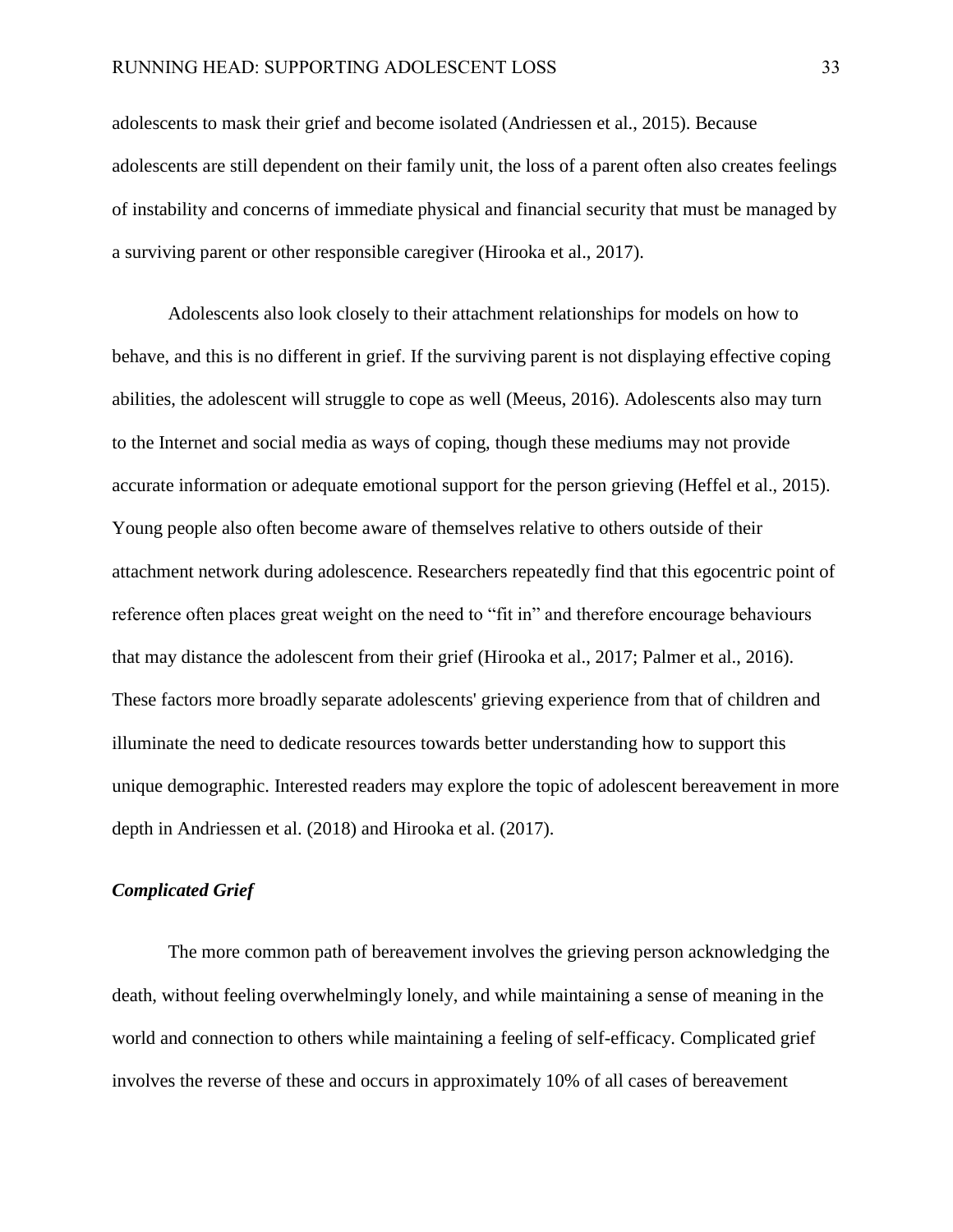(Salloum et al., 2019; Bonanno, 2009). People with complicated grief have difficulty acknowledging the death, they feel lonely and helpless while losing their sense of meaning in the world. For complicated bereavement, the common symptoms of acute grief persist beyond twelve months. Complicated grief has had many names and slightly different definitions between them, though recently the term *prolonged grief disorder* has been favoured by researchers studying situations where grief endures in ways that challenge daily functioning beyond twelve months (Balk, 2011). Complicated grief is associated with a range of functional impairments and distress outcomes for adolescents, including depressive symptoms, post traumatic stress, anxiety, suicidal ideation, and hopelessness (Salloum et al., 2019). While the past decade has spurred significantly more research into this group, more focus is needed to understand what can be done to support those with complicated grief (Sirrine et al., 2018).

### **An Attachment Informed Approach to Loss**

The loss of an attachment relationship is a loss of our ability to regulate both psychologically and physiologically. Loss threatens our sense of safety and limits our ability to engage in new relationships, activities, and interests (Sirrine et al., 2018). Immediately following a loss, the attachment system does not often register the loss as permanent and looks for ways to re-establish proximity and connection to the person who has passed (Bowlby, 1980). Bowlby's original understanding of grief included four phases: shock and numbness, yearning and searching, disorganization and despair, and reorganization. Today, these phases have evolved based on current research suggesting that grief is not a linear nor passive process. People may move in and out of grief related responses moment to moment, in what is described through the dual process theory of grief (Stroebe & Schut, 2010). Additionally, understanding this yearning for continued attachment has led other researchers to develop a theory of grief known as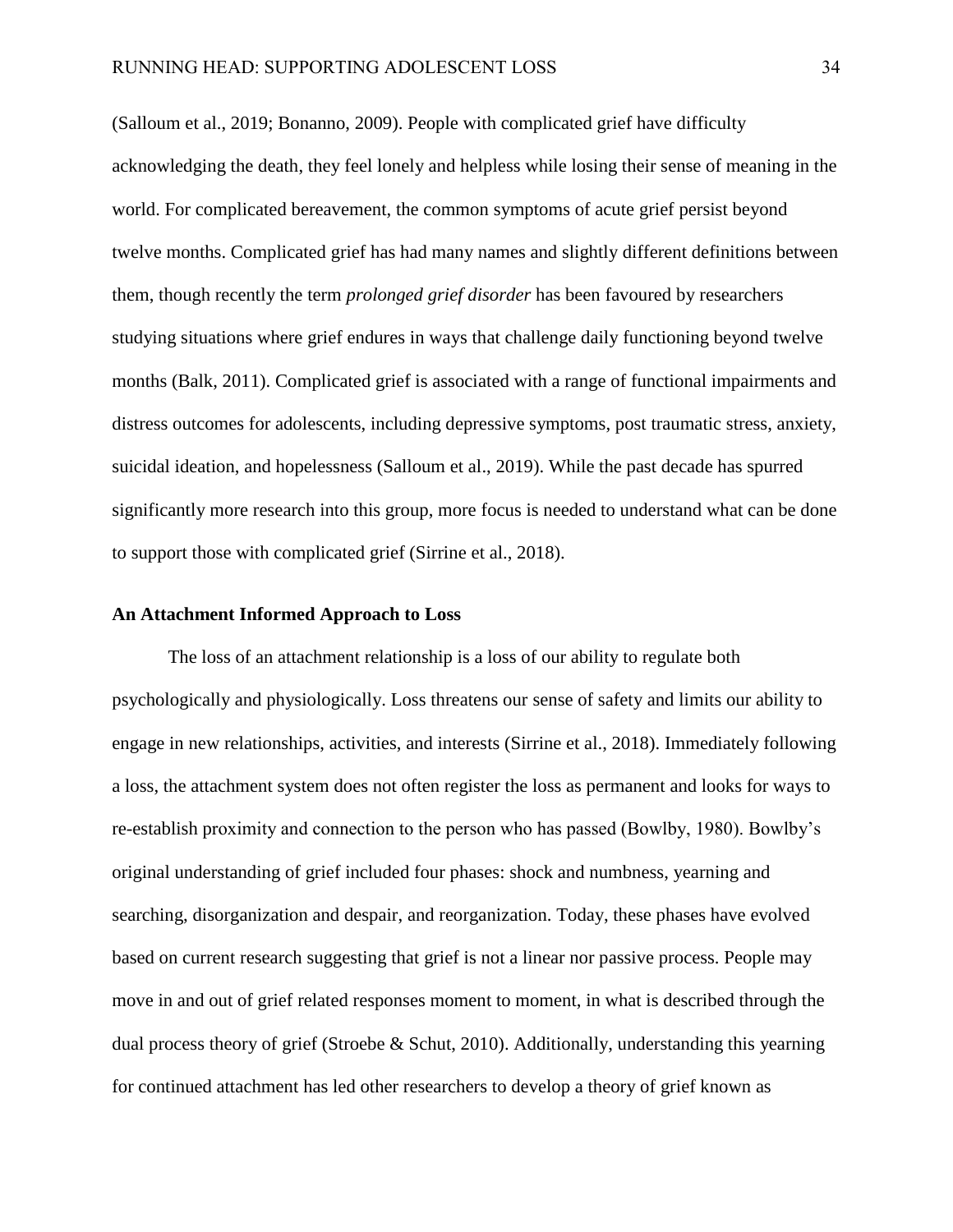continuing bonds theory in which death is not seen as a severance of connection, but as a redefinition of it (Sirrine et al., 2018; Hansen et al., 2016).

One of the most well-researched areas of grief and attachment styles for adolescents include examining how an attachment style prior to a loss impacts the way the loss is managed following the loss. Overall, findings suggest that those with insecure attachment style are at increased risk for both depression and anxiety. Anxiously attached adolescents may have difficulty shifting focus from the loss, have negative feelings, including anger, that last longer with grief increasing for a period after the loss (Wayment & Vierthaler, 2002). Avoidant adolescents may have difficulty confronting feelings associated with the loss, staying distracted and appearing to others to be coping "better" from the outside world, thus slowing the process of rebuilding a safe haven and secure base (Stroebe et al., 2005). Researchers applying attachment informed grief therapy emphasize the importance of additional relational supports to offer a safe haven to the bereaved in an effort to serve as a transitional attachment figure that can help tolerate the difficult feelings of loss and navigate forward (Kosminsky & Jordan, 2016).

#### **Developmental Models of Adolescent Grief**

Fleming and Adolf (1986) developed the first model of working with adolescent grief from a developmental perspective, which continues to be referenced and validated in current research (Lytje, 2017; McGurl, 2015; DeDiego et al., 2017; Balk, 1996b). It outlines a framework of cognitive, behavioural, and affective grief responses that are developmentally separated between early, middle, and late adolescence across five core issues: the predictability of events, mastery/control, belonging, fairness/justice, and self-image. Summarized findings most relevant to parentally bereaved adolescents will be referenced here, though readers are encouraged to review Balk (2011) for a more detailed analysis.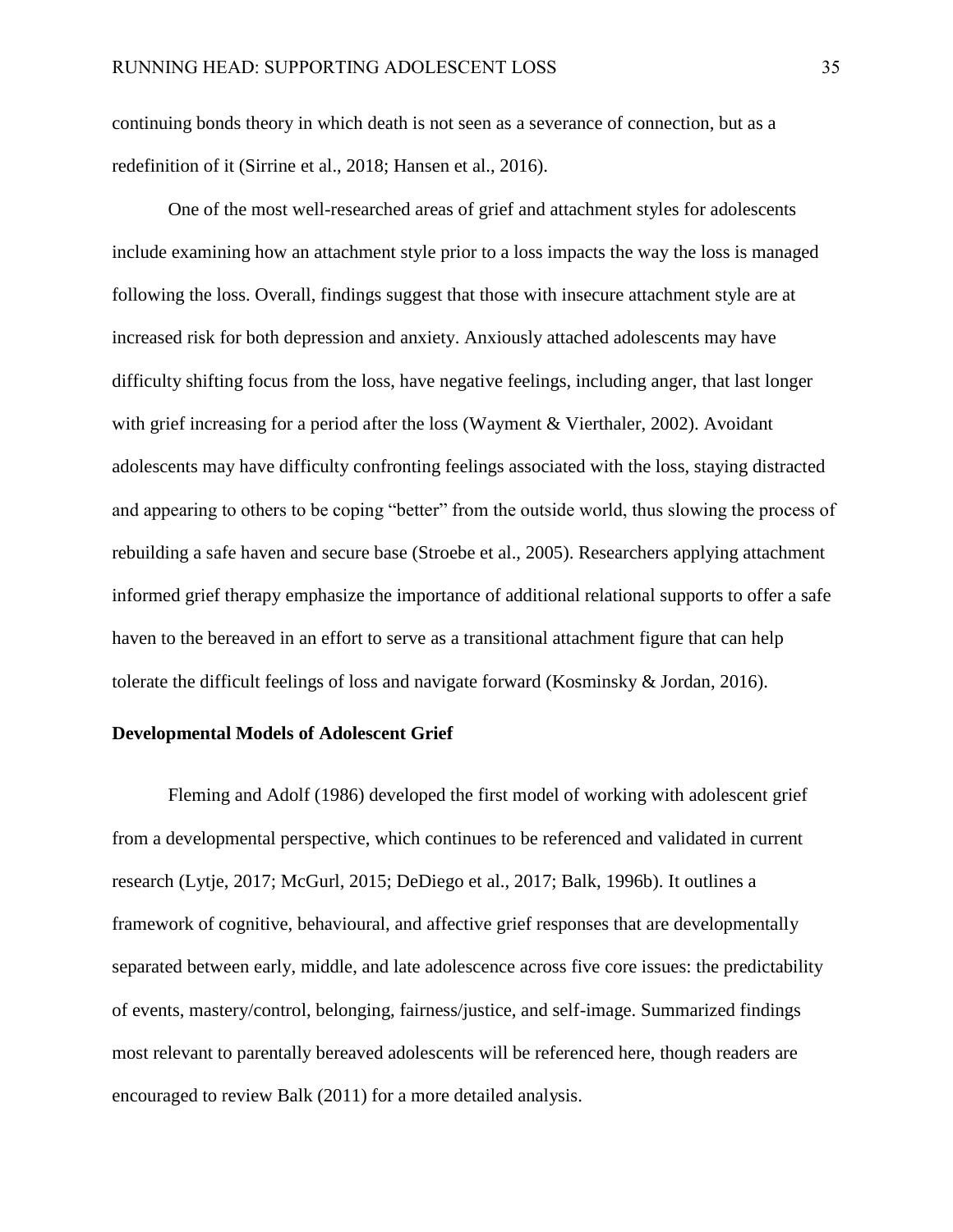# *Grief in Early Adolescence*

Early adolescents must first face the challenge of separating emotionally from their parents, managing the allure of exploring and the fear of abandonment. Cognitively, the grieving early adolescent may no longer see the world as predictable and fair. They may see themselves as different and more mature than their peers though still look to peers for acceptance. They may also idealize the person who died and question why the death had to occur. The bereaved early adolescent may behave differently as well, shifting between excessive caution and undue risk, while also maintaining an altruistic self-image. Common affective responses might include being angry at being misunderstood and fake friendliness or being afraid that someone else will die. Overall, the death of a parent in early adolescence is overwhelming, making it difficult to feel in control over how they feel and who they are beyond their family unit (Balk, 2011; Fleming and Adolf, 1986).

## *Grief in Middle Adolescence*

Between early and late adolescence, young people search for autonomy and self-efficacy, with the focus on gaining a sense of mastery while remaining intermittently dependent on parents. When grieving a parent, middle adolescents may come to see the world as dangerous, setting unrealistic expectations on their coping with grief and acquiring both learned helplessness and existential anxiety. Because the middle adolescent is stuck between searching for independence while remaining dependent in many ways, their behavioural responses are often extreme. Aggressive risk taking or the loss of spontaneity may occur, as well as a desperate pursuit of peer relationships or isolation of the self. Affective responses for this developmental stage are unpredictable, matching the way they feel about life in general as unpredictable as well.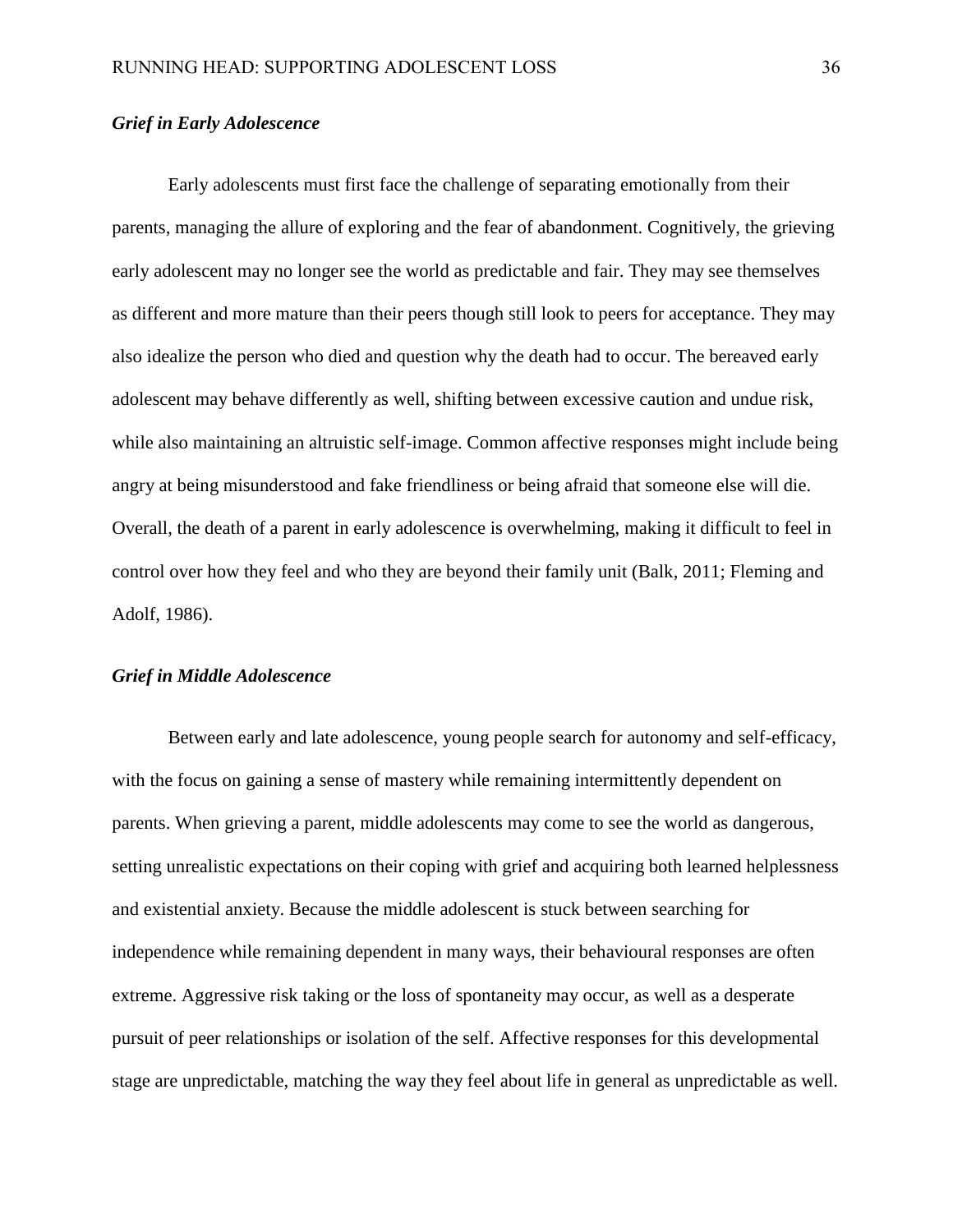Fear of death, as well as anger and sense of injustice may predominate (Balk, 2011; Fleming and Adolf, 1986).

### *Grief in Late Adolescence*

Near the end of adolescence, youth are focused on achieving interpersonal intimacy and trust. Managing the distance of new relationships while maintaining both intimacy and independence defines this final stage before early adulthood. Grieving late adolescents are cognitively challenged by trust, as they understand that the world can be unpredictable and that trusting the right people and being trustworthy is a good way to improve predictability. Behaviourally, late adolescents may overinvest in peer relationships or community as a way of securing interpersonal intimacy and attempts to control the unpredictability of the world. Similarly, they may also withdraw from all efforts to connect with peers or the community as a way of managing the unpredictability of the world. Late adolescents may fear that others close to them will die, and grapple with their feelings of acceptance and hope for the future. As late adolescents explore intimacy with peers and romantic relationships in more depth, they have the opportunity to restore feelings of hope, trust, and the predictability of the world (Balk, 2011; Fleming and Adolf, 1986).

# *Post-Traumatic Growth*

Bereavement research has typically focused on the negative outcomes related to loss, though recently more attention has been paid to positive outcomes and what factors encourage these outcomes. Post-traumatic growth has been shown to occur more often in young people than for adults, and research is showing that benefits can be numerous depending on the situation, including strong evidence of personal growth, increased maturity, and capacity to deal with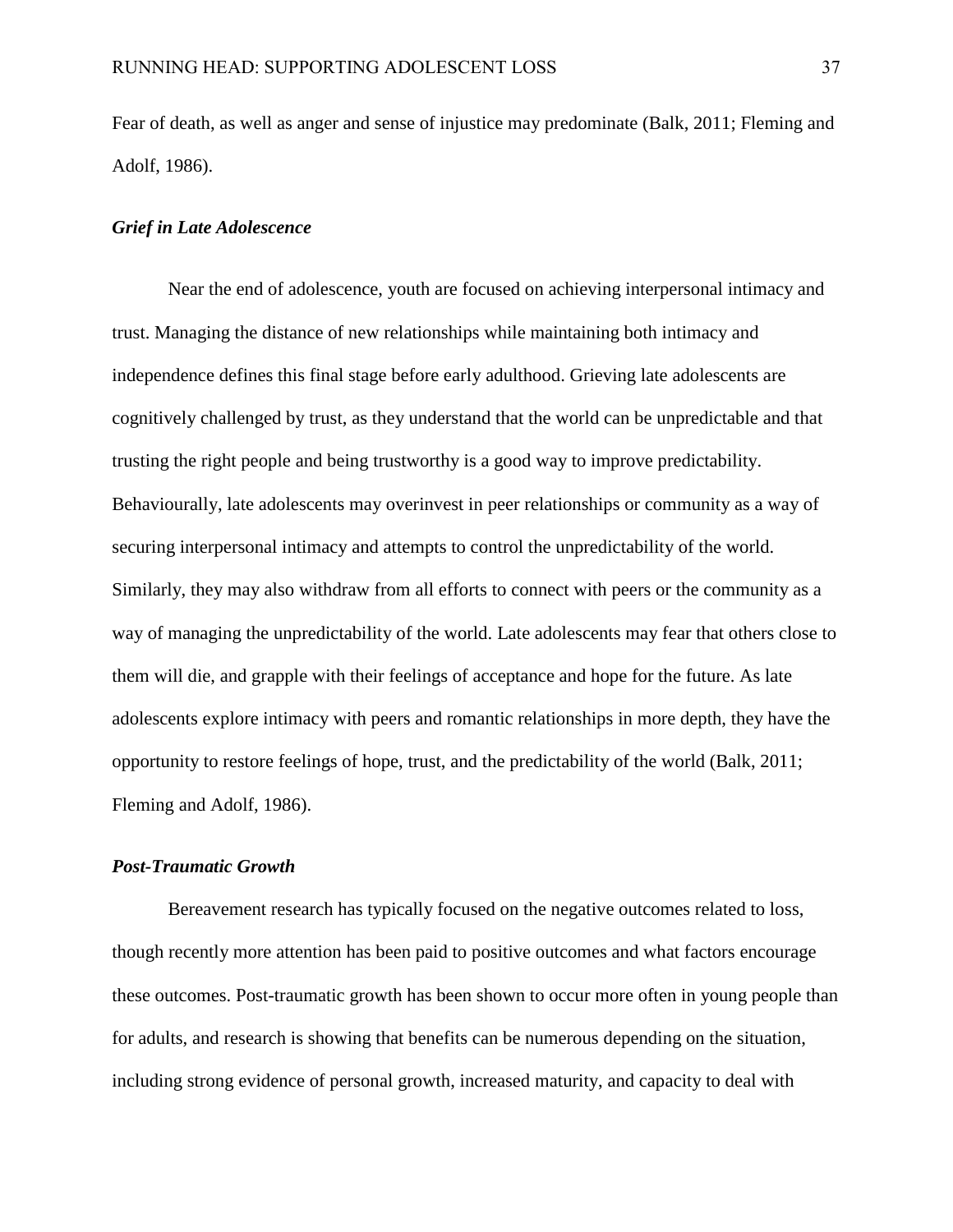personal mental health (e.g., Salloum et al., 2019; Michael and Cooper, 2013; Andriessen et al., 2018; Bugge et al., 2014; Jonas-Simpson et al., 2015). Post traumatic growth relates to when a person has developed beyond their pre-loss level of development and awareness either because of adversity or as an outcome of learning that has occurred through their efforts to cope with adversity (Michael & Cooper, 2013). Research suggests that growth is most related not to the loss itself, but to the nature of the struggle that follows it (Tedeschi & Calhoun, 2004). For further reading on post-traumatic growth, consider Salloum et al. (2019) and Michael & Cooper (2013).

## *Social Support After Loss*

Having adequate social support during a loss has often been referenced as a part of managing the negative aspects of a loss, though recent research suggests it could also be invaluable in promoting an individual's growth. In a study of sibling bereaved adolescents, teacher and friend support within the school setting significantly accentuated the effect that parents had on their adolescent's growth during the grieving process and also supported adjustment following the loss (Howard Sharp et al., 2018). Adolescents in particular appear to benefit from this type of social support during a loss compared to children and adults, perhaps due to the importance that adolescents place on peer relationships during this developmental period (Michael & Cooper, 2013).

#### *Grief Intensity and Growth*

Grief appears to have a curvilinear approach to growth over time. Intermediate levels of complicated grief responses appear to generate the highest levels of reported growth, with those who report low and high amounts of complicated grief to report the least post traumatic growth (Currier et al., 2012; Calhoun et al., 2010; Salloum et al., 2019). This idea supports conventional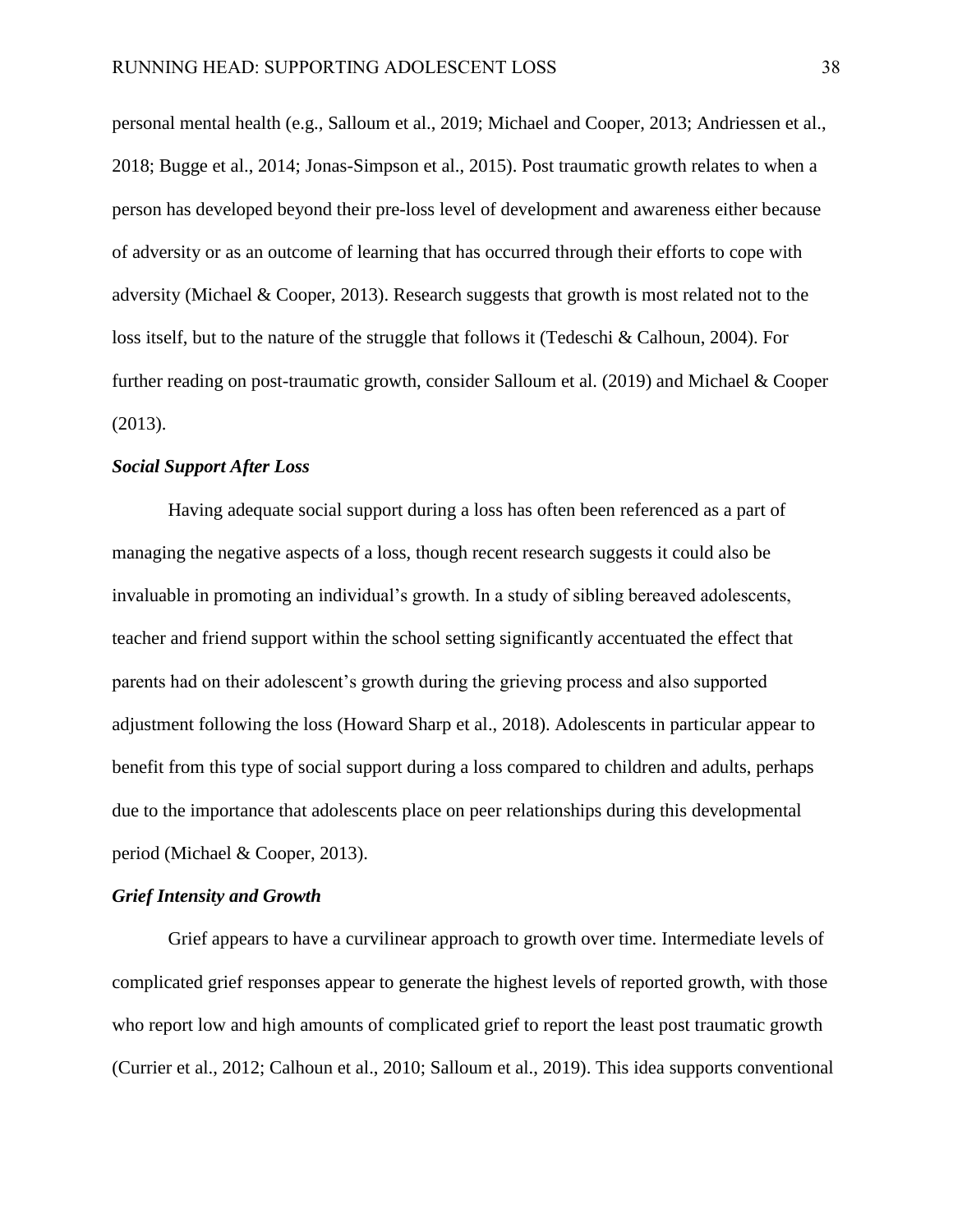ideas about grief, with the understanding that suffering results in personal growth although overwhelming crises makes such change difficult. For those perceiving a low degree of grief from the loss, the lack of significance may reduce the impetus to find growth opportunities (Currier et al., 2012).

### *Maximizing Adolescent Growth After Loss*

After a parental death, an adolescent has no other choice but to reconstruct a world of meaning (Hirooka et al., 2017). When meaning making can occur following a loss, individuals fare better than when they are unable to make meaning from the loss with higher instances of complicated grief (Neimeyer, 2006). In loss related events, growth is strongest within the first year when there is support from peers or community (social support) and coping strategies are utilized such as with meaning-making, benefit finding, reattribution, and positive reappraisal (Michael & Cooper, 2013; Hirooka et al., 2017; Lee et al., 2019). Religion and spirituality may also be deepened during this time, leading to more positive outcomes (Michael & Cooper, 2013; Lee et al., 2019). Activities that have been shown to improve growth outcomes for bereaved adolescents include connecting with the deceased through quiet time alone, such as with a picture or at a gravesite, or by making time with friends (Hirooka et al., 2017).

Finding a way to re-establish some form of relationship with a deceased parent can also be an effective way to increase growth. In a study of parentally bereaved adolescents using continuing bonds theory, adolescents continued their bonds with deceased parents by experiencing encounters with the deceased parent, listening to the inner guide of the parent, and keeping mementos to remind them of the parent. Hanson and her colleagues noted that the ways in which the adolescents continued their bond with a deceased parent assisted them in creating meaning out of their loss and adjusting to life without that parent (2016). With meaning making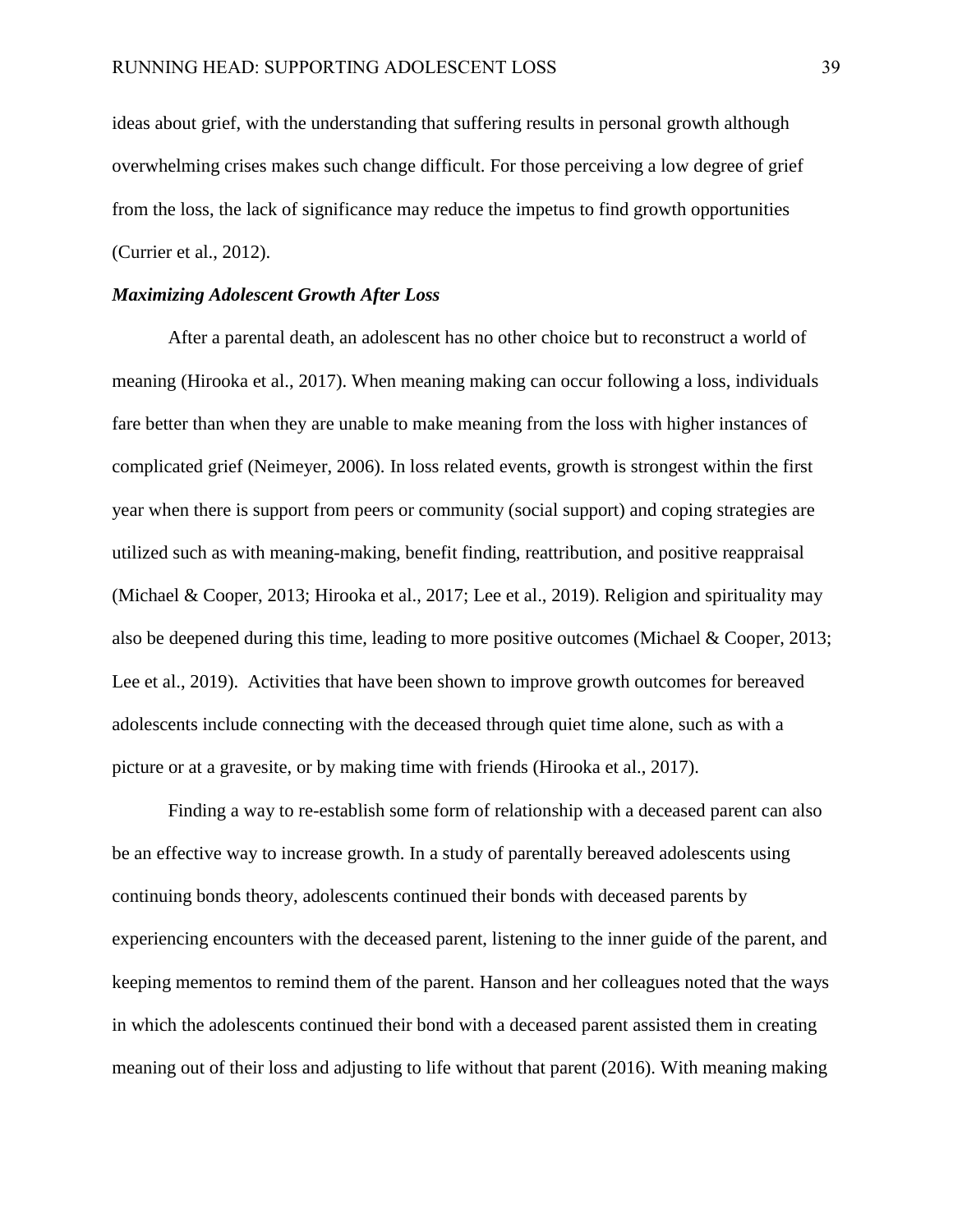being a critical part of post traumatic growth, taking a continuing bonds approach to grief may have valuable implications for those looking to support parentally bereaved adolescents.

## *Belonging and Community After Loss*

More than at any other stage in life, adolescents need to feel they fit into their social sphere in order to satisfy their well-being (LaFreniere & Cain, 2015; Schall et al., 2016; Hirooka et al., 2017). Adolescents' feeling of belonging has an impact on general life satisfaction, cognitive performance, academic achievement, and physical health (O'Brien et al., 2013). The concept of belonging has broad connotations, though can be defined here as the emotional need to be an accepted member of a group (Block, 2018). This need to belong has such a strong impact on adolescent development that it has its own area assessment scale, with research suggesting that female adolescents have a higher need to belong than males, though with a high degree of variation and cultural connotations (Leibovich et al., 2018). For all adolescents, this sense of belonging can be associated with a wide variety of factors, from a place of identity such as academic achievement, cultural heritage, or family of origin, to a physical place such as a school, community, or nation (Haugen et al., 2019; Stickl et al., 2019). Regardless of the source of the feeling of belonging, if adolescents do not feel they belong when experiencing bereavement, consequences can include an increase in externalizing behaviour problems (Newman et al., 2007), internalizing emotional challenges such as depression (Arslan, 2019) and suicide risk (Hill et al., 2019), as well as a decrease in self-esteem (Al-Yagon et al., 2016). Those interested in further reading on the importance of belonging in adolescent bereavement might consider reviewing Lafreniere & Cain (2015), Howard Sharp et al., (2018), and Osman et al. (2020).

### *Marginalization*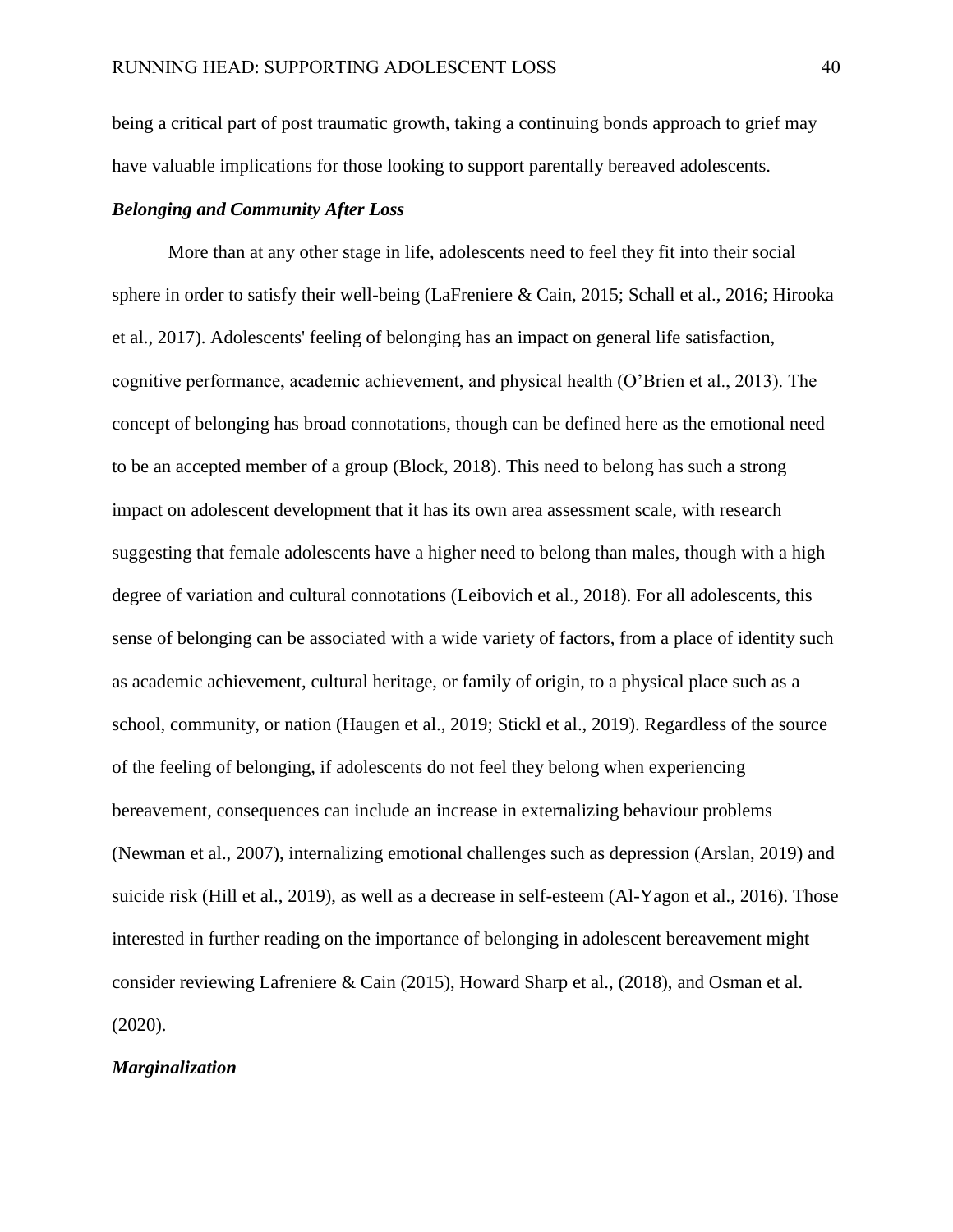Significant research on belonging in adolescence has been done on marginalized subgroups within a dominant culture. These studies highlight the detrimental effects that failed belonging can have on young people. Adolescent immigrants are most vulnerable to thwarted feelings of belonging both at a societal level and within their school (Osman et al., 2020; Juang et al., 2018). As might be expected, findings suggest that anything that can be done to strengthen what connections an adolescent has and build new connections in the new space will aid in fulfilling a young person's need to belong in a new place (Juang et al., 2018). Challenges of belonging are not only found with immigrants, but with marginalized or minority populations of all sizes. Adolescent girls entering computer science may struggle to feel they belong (Master et al., 2016). A Latino student may struggle to find belonging at a school in North America (Delgado et al., 2016). A youth who recently transitioned may find themselves experiencing overwhelming challenges of belongings (Hatchel & Marx, 2018). In all cases where sources of belonging are limited for adolescents, their resiliency in managing challenging situations such as the loss of a parent are also limited (Osman et al., 2020; Moreno et al., 2016; Scarf et al., 2016).

## *Belonging and Development*

Belonging is an important issue for all adolescents, though for those who have lost a parent, this need becomes critical to minimizing negative outcomes and supporting healthy development at every stage. Fleming and Adolf's model of adolescent grief across early, middle, and late adolescence considers belonging as a core feature of development through this period. During early adolescence, parentally bereaved youth may seek belonging by looking for evidence of peers' acceptance and understanding, though may avoid them physically and be angry at feeling misunderstood. Grieving middle adolescents may be challenged to find a source of belonging anywhere, choosing to overinvest in places of belonging or isolate themselves while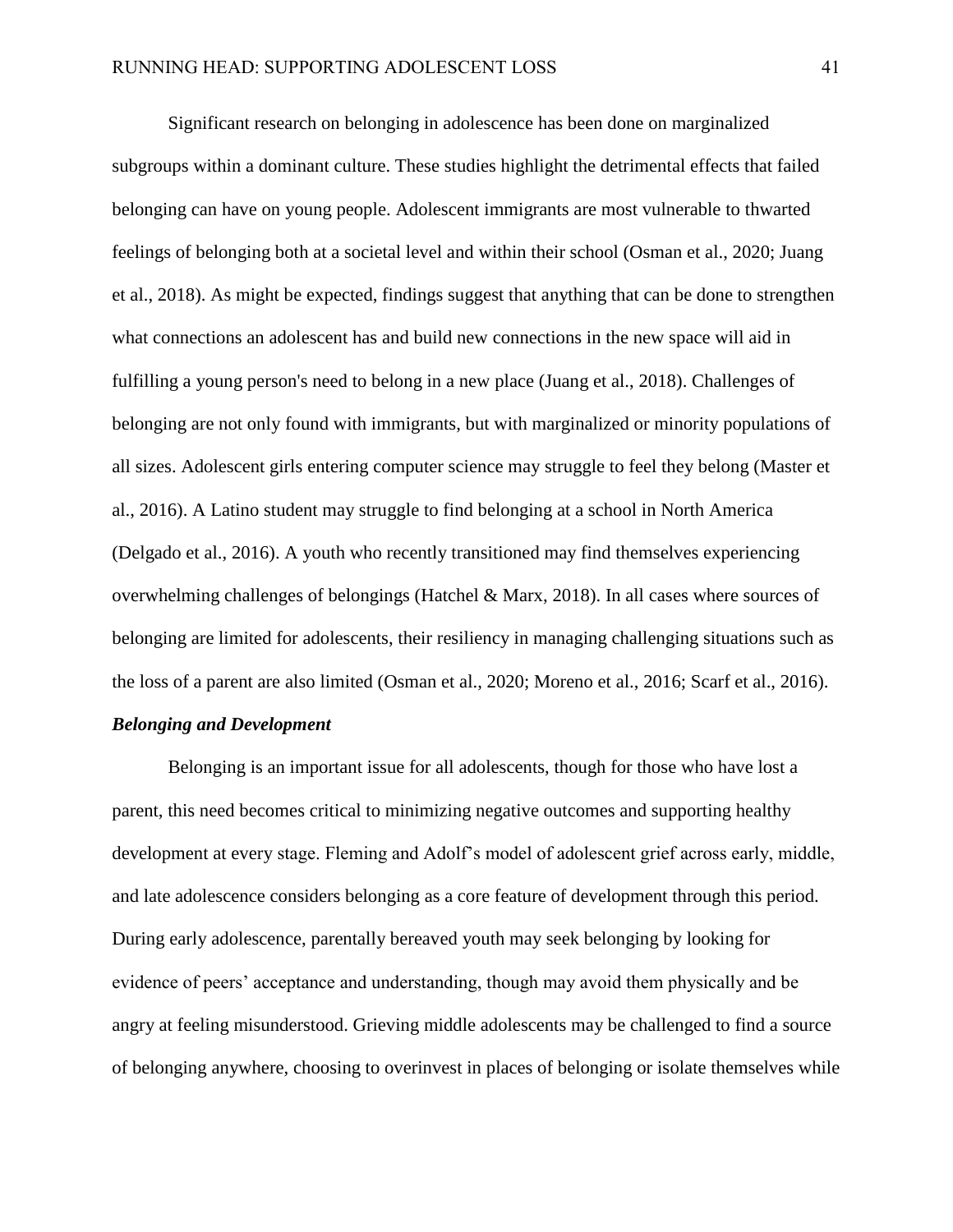feeling they need to hide their grief in order to feel they belong. Late adolescence may embark on an internal or physical quest to discover their own definition of belonging, losing trust in their earlier sources of belonging. Grieving later adolescents may also become deeply loyal to relationships or instead become heavily dependent on them for their need to belong (Fleming and Adolf, 1986; Balk, 2011).

As described earlier in this chapter, social support plays a leading role in the mediation of negative outcomes associated with a loss (Schall et al., 2016). Both in managing negative outcomes and promoting resilience, belonging is a critical factor in the management of difficult circumstances such as the loss of a parent. When considering how valuable belonging relates to well-being, Valarie King and her colleagues assessed that belonging predicted adolescent wellbeing within all family structures (both single parent and dual-parent), with belonging mediating associations between parent–adolescent closeness and global well-being for most outcomes (King et al., 2018). Seeing belonging as such an important factor in the promotion of well-being begs the question of where these sources of well-being may come from. If we can understand how belonging is cultivated from each source, we may be able to better support adolescents who grieve the loss of their parents.

#### *Peers*

Peers function as a critical part of adolescent development, of which belonging plays a central role. Peers help an adolescent explore interpersonal relationships and develop their sense of self outside of their parental relationships (Schall et al., 2016). If adolescents find a sense of peer group belonging, research indicates that they are at a significantly lower risk for both internalizing and externalizing problems (Oberle et al., 2019; Newman et al., 2007). Unfortunately, adolescents who do not feel they belong appear to feel that they do not have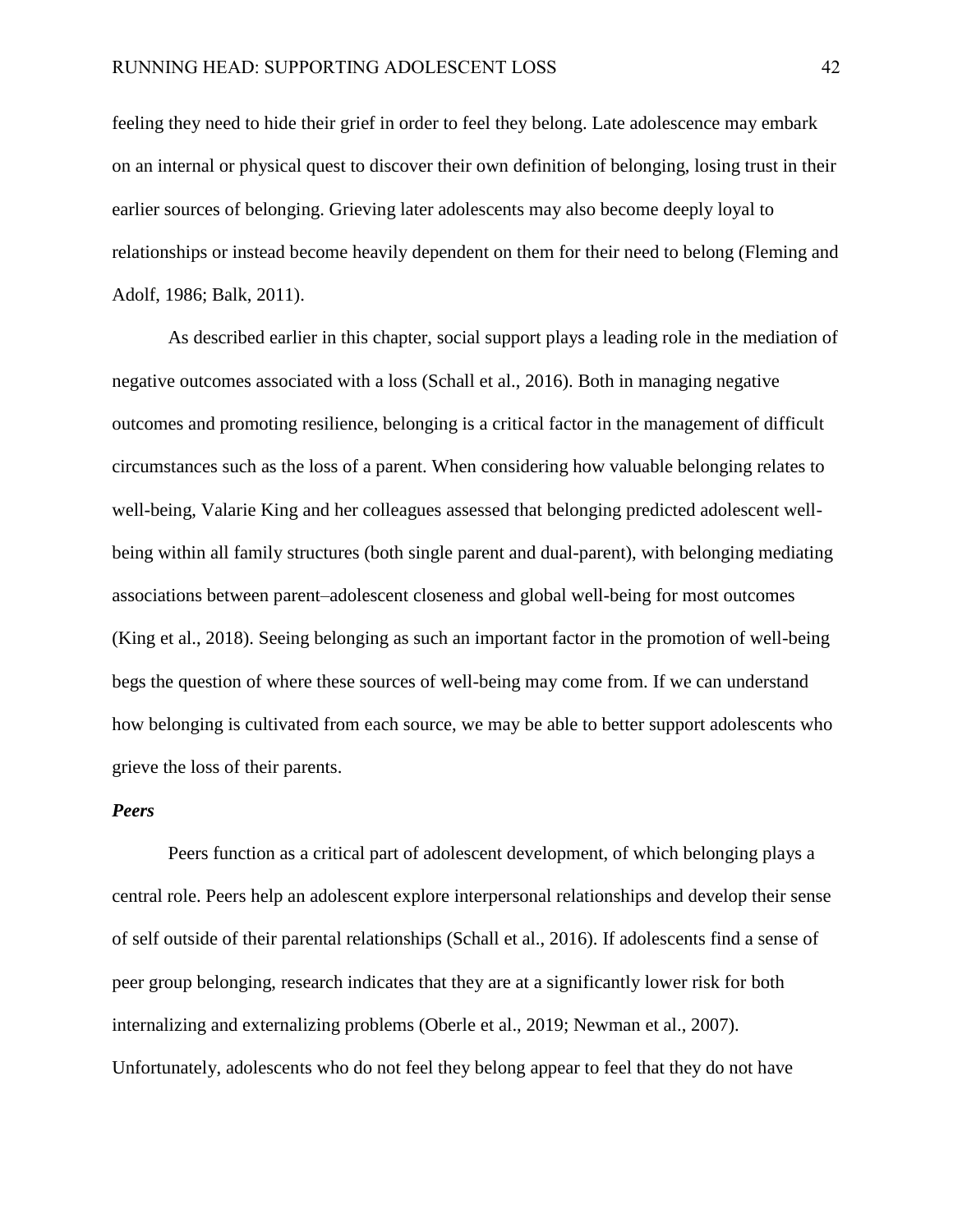control over their belonging, while those who do feel that they belong attribute their belonging to factors within their control (Schall et al., 2016). When considering the feelings of loss of control brought on by the death of a parent, if an adolescent's feelings of belonging are low, they may struggle further to change their peer connection on their own. Researchers concerned about the role of an adolescents feeling of social connection in adaptation to a loss have drawn parallels to findings in adults who lose a parent. For adults, the best predictor of reduced psychological distress is an increase in contact with friends (Stroebe et al., 2005). While this finding with adolescents has not yet been consistently demonstrated (Dopp  $\&$  Cain, 2012), it has led the author of this capstone to explore parallel areas of research on belonging amongst peers to understand how it may affect parental bereavement.

Peers, when mobilized, can have a significant positive impact on the well-being of adolescents who are struggling with a loss. In a study of peer belonging, adolescents in New Zealand undertook a 10-day adventure-based voyage, with significant positive impacts on measures of resilience up to nine months following the event (Scarf et al., 2016). These findings can also be found in bereavement literature. In one study, Howard Sharp and her colleagues found that school belonging in the form of friend and teacher support mediated the impacts of low parental support for sibling adolescent bereavement (2018). This study highlights poignantly the crucial role that others might play in supporting adolescents after they lose a parent.

#### *School Support*

Schools function best for adolescents' development when they operate as caring communities that promote belonging (Battistich et al., 1995). School belonging is defined as students' social and emotional connection with both the staff and their academic institution (Neel & Fuligni, 2013). Across a meta-analysis of school belonging, teacher support and positive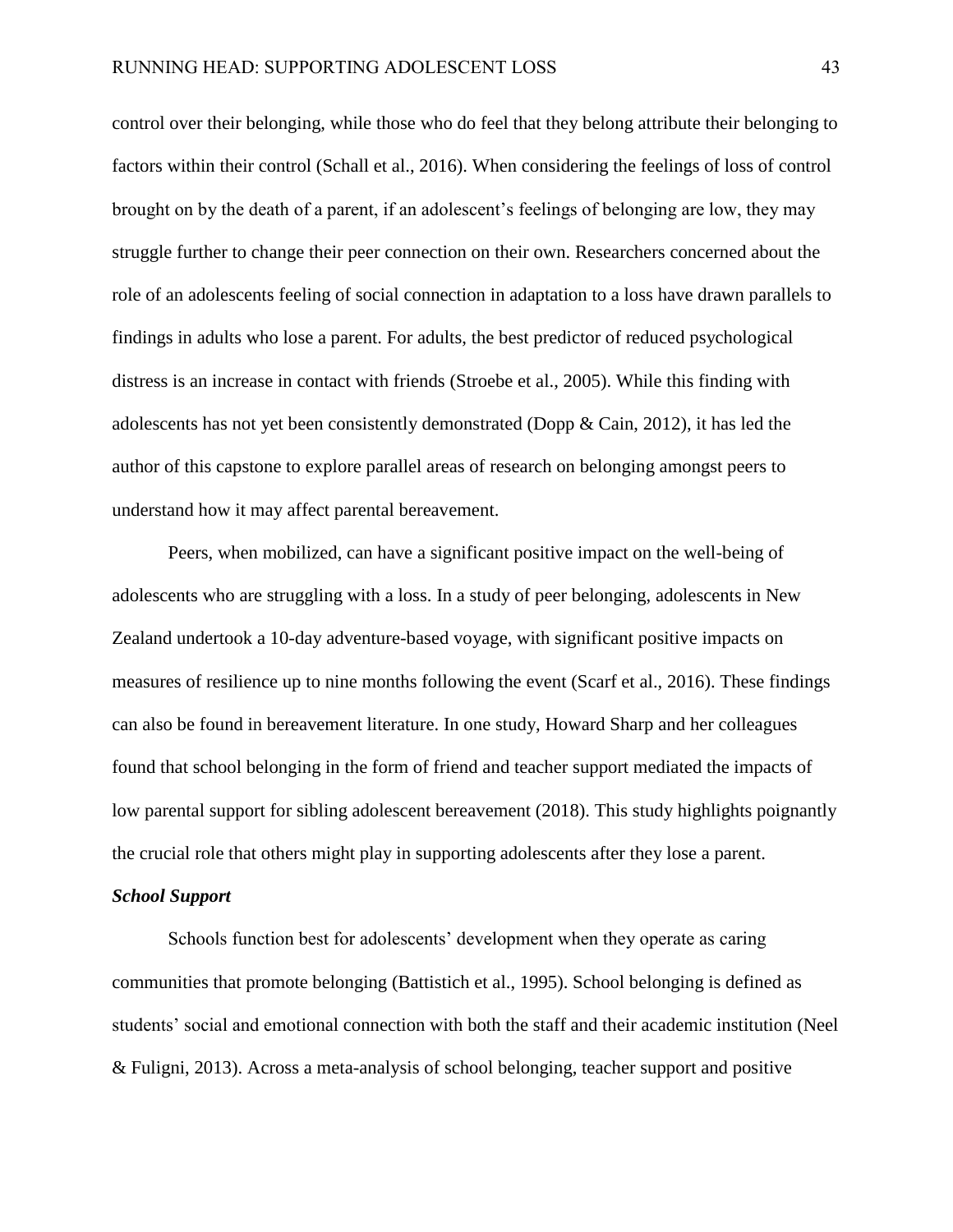personal characteristics were the two strongest predictors of school belonging in adolescents, with results most strongly found in rural rather than urban locations (Allen et al., 2018). In a study exploring how teachers and school counsellors might increase early and middle adolescents' sense of belonging, given the research showing its positive effects, teachers reported four themes. Teachers cited the importance of emphasizing community building activities, highlighting the need for modeling positive attitudes as well as the ability to encourage positive peer relationships and making course content relevant to students' lives (Booker, 2018). Teacher attunement may also play a role in supporting adolescents' sense of belonging, with students perceiving greater safety and belonging at school when they felt that their teachers were attuned to their emotional state (Norwalk et al., 2016). Racial or ethnic discrimination by teachers towards students, as might be expected, significantly decreased adolescents' sense of belonging at school though discrimination from peers increased belonging (Montoro et al., 2021). Overall, these findings showcase the importance of school support in increasing adolescents' sense of belonging as they navigate challenging situations.

### *Non-Parental Adults and Other Community Members*

Adults other than parents can play a critical role in the development of adolescents' emotional, behavioural, and educational development (Meltzer et al., 2018). Grandparents and other extended family members, coaches, neighbours, and other community members all become more relevant to adolescents as they begin to look outside of their parental relationships (Bowers et al., 2015). Valuable connections between additional caring adults are a welcome addition to most adolescents navigating this tumultuous period and could become invaluable for adolescents who have lost a parent. Researchers often refer to these informal relationships that support belonging as *natural mentors* or *trusted adults*, with recent studies showing that these types of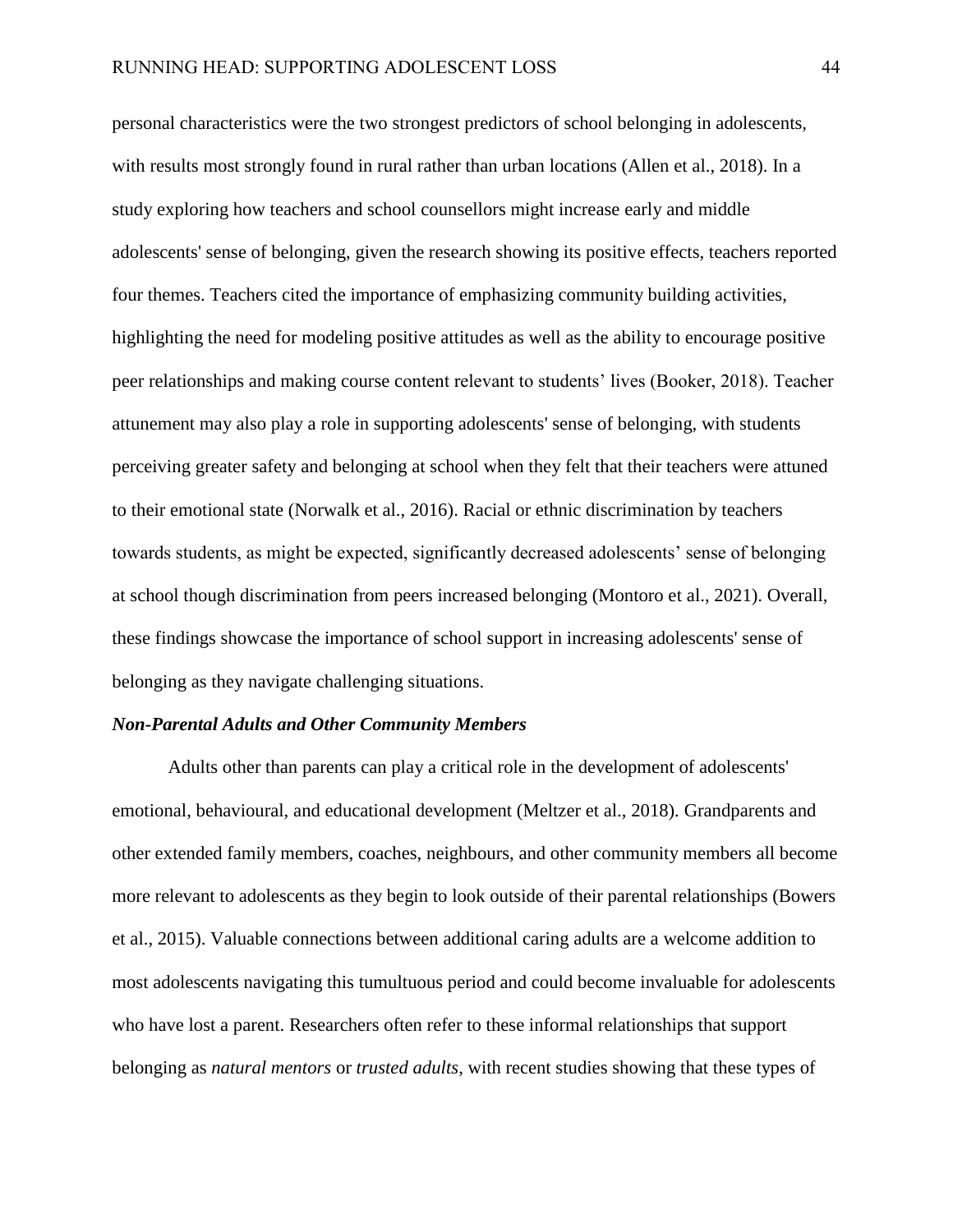relationships can have a significant positive impact on broad adolescent outcomes (van Dam et al., 2018; Hurd et al., 2018; Meltzer et al., 2018). Mentors model behaviour, help youth to regulate their emotions, live their values, provide social support, and shape the conceptions adolescents have of themselves (Reed et al., 2019; Rhodes et al., 2006).

In one study exploring non-parental adults' informal relationships to adolescents, students who felt connection and mentorship from adults in their social sphere reported a significant decrease in global psychological distress. The authors noted that this finding was significant in that the population reviewed were marginalized groups at predominantly white schools, further supporting the need for natural mentors in situations where belonging may be low (Hurd et al., 2018). In another meta-analysis examining natural mentors including over 30 studies, the presence of a natural mentor not only displayed the positive impact on adolescent growth, but showed large effect sizes of relatedness, social support, autonomy support, social-emotional development, and academic and vocational functioning (van Dam et al., 2018). In low-income situations as well, community non-parental informal support has been seen to have significant predictive validity for positive psychosocial adjustment (Ng et al., 2017). More formal mentoring relationships with adolescents have so far only suggested mild to moderate effects on positive outcomes (Raposa et al., 2019; Dubois et al., 2011). These findings taken together highlight the importance for informal, nonparental social support in fostering belonging and well-being in adolescent youth across all backgrounds.

## **Chapter Summary**

Adolescence is a critical stage between childhood and adulthood marked by significant biological, psychological, and sociocultural changes when a young person begins to define their identity outside of their family unit (Jackson & Goossens, 2020). Adolescents facing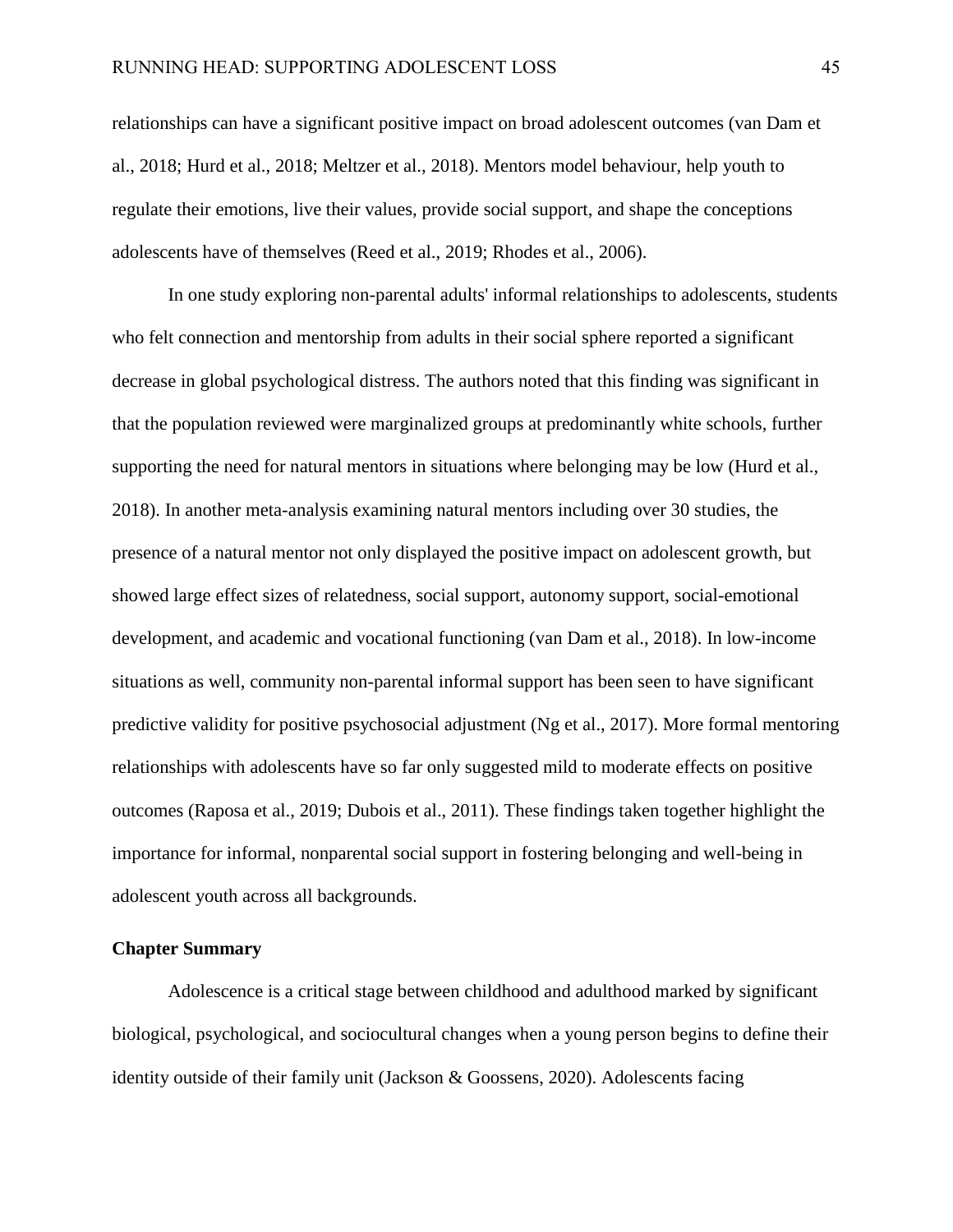developmental challenges in one area are more likely to face challenges in others (Masten & Cicchetti, 2010), though if they are able to find an arena of life where they feel safe and confident, they may be more able to cope better with these cascading challenges (Jackson & Goossens, 2020). Broadly, adolescent development is supported by earlier, high quality relationships who are empathetically attuned to the young person's needs. These relationship models inform the way the young person understands themselves and how to interact effectively with the world beyond their family unit. Adolescents who face mental health challenges are more likely to face an erosion of relationship quality from existing parental and peer relationships, making efforts to bolster the quality of these support networks essential for the grieving youth who lose a parent (Meeus, 2016). The support network of the grieving adolescents must also be cautious about restricting the autonomy of the grieving adolescent due to the new family structure, which may cause further challenges (Hawk et al., 2013). At the heart of adolescent development lies the systematic transactions between the individual and their social context, most notably in their parents, peers, and wider social network (Meeus, 2016). Looking at these relationship transactions more closely, we may be able to support parentally bereaved adolescents more effectively.

Adolescent attachments shift slowly from existing one-way attachments with primary and secondary attachment figures into multiple attachment figures which can include peers and romantic partners who offer a reciprocal attachment relationship (Jones et al., 2018). Losing a primary attachment figure in adolescence can have significant impacts on an adolescent. Finding an enduring new or alternative caregiver to engage with quality emotional attunement as early as possible can significantly help (Bowlby, 1973), making the availability of multiple attachment figures a significant advantage (Umemura et al., 2018). Secondary caregivers offer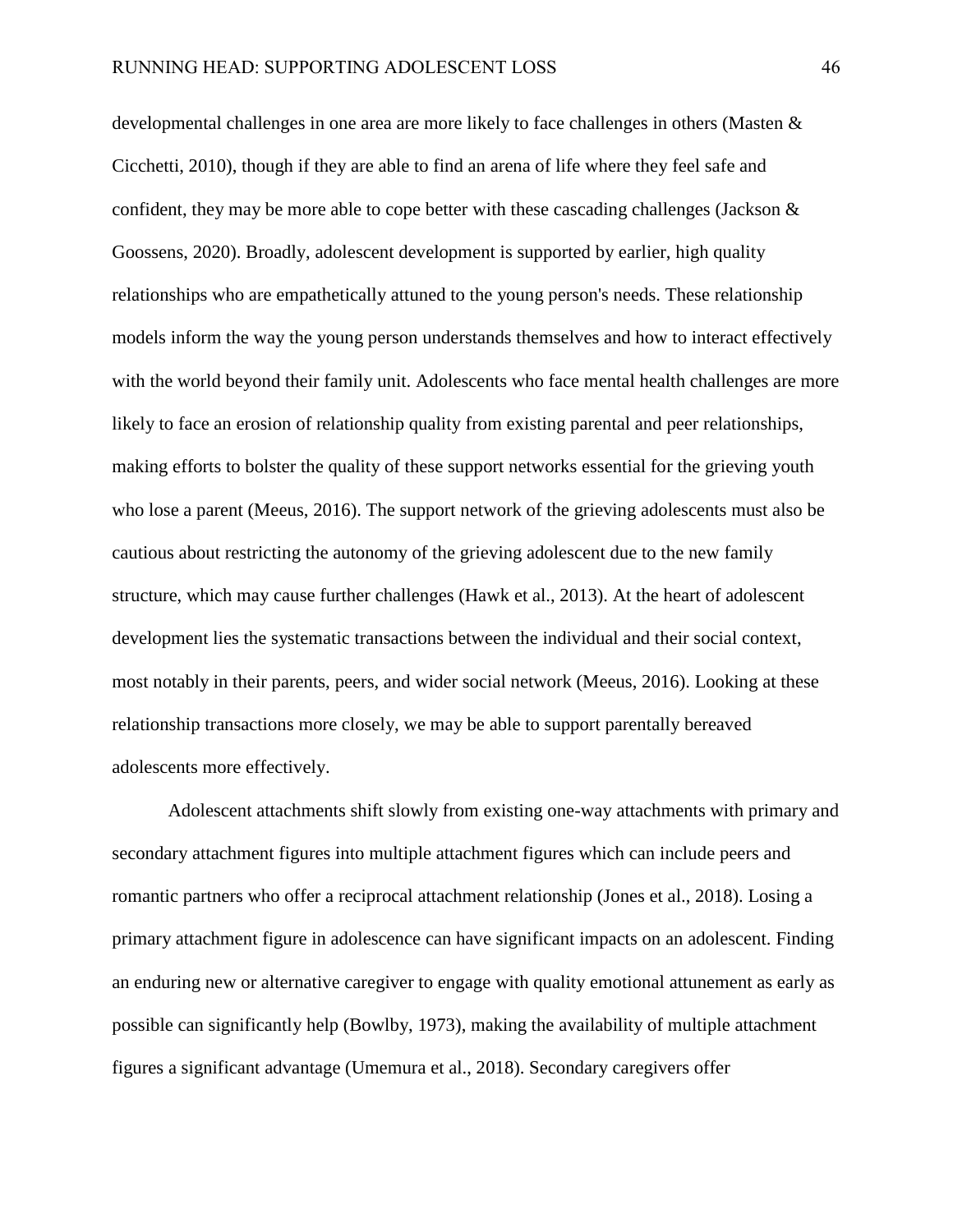developmentally essential roles in reducing mental health challenges which are different from primary caregivers (Mikulincer, 2019). Secondary caregivers also have been shown to mediate an insecure attachment in the youth when the primary caregiver is . attached (Pan et al., 2017). Additional attachment relationships expand the adolescents internal working model beyond parental relationships (Field et al., 2014), which may help them maintain stability during the loss of a primary attachment. Recent studies looking beyond the western construct of nuclear families to more collectivist understandings of development have found evidence for multiple primary attachments (Umemura et al., 2018) and primary attachments that do not switch to romantic partners (Flicker et al., 2020), suggesting that our conceptualization of attachment structure needs more cultural consideration (Keller, 2016).

Adolescents building new peer and romantic attachments begin with a desire to be near specific others (proximity maintenance) and use them when under threat (safe haven). Secure base needs are typically held with the primary caregiver and transition to a romantic partner during adolescence, though this varies by culture, gender, and unique relationship situation (Kerns et al., 2006). When attachment relationships shift, this is known as attachment reorganization (Doherty & Feeney, 2004), though debate has increased about its need as a part of healthy development (Flicker et al., 2020). If reorganization occurs too early for the adolescent due to the loss of a primary caregiver, or if there is no primary attachment figure ready to fill the void, adolescents have a more difficult time (Stroebe et al., 2005). When primary caregivers are not consistently able to provide proximity maintenance, safe haven and secure base functions to infants and children, an insecure attachment style can develop, which has been related to many internalizing and externalizing challenges (Valikhani et al., 2018). Adolescents with insecure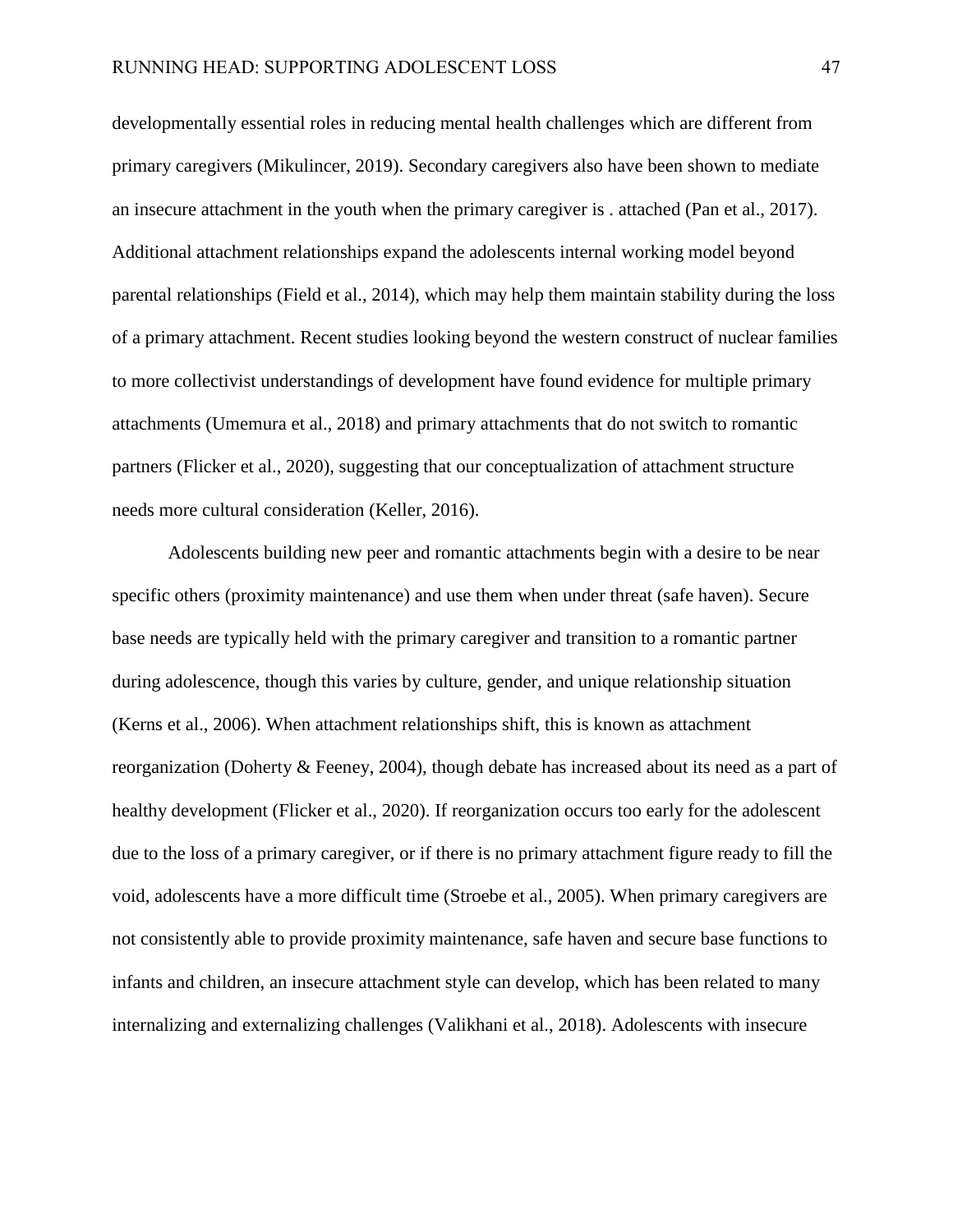attachment styles appear to have more difficulty managing stressful events, suggesting that events such as the loss of a primary caregiver would be particularly difficult.

Grief during adolescence hinders development over a wide variety of tasks (Harrison & Harrington, 2001), with this period posing significant differences in both hindrances (Masten  $\&$ Cicchetti, 2010) and growth opportunities (Salloum et al., 2019). Grief clashes with adolescent's needs to fit in (Hirooka et al., 2017), which contrasts with the resulting effect of losing a primary attachment figure which makes it more difficult to fit in by regulating psychologically and physically when interacting with their peer network (Sirrine et al., 2018). Redefining an attachment bond with a deceased parent is a way that can help youth or anyone cope with a loss, known as a continuing bond (Sirrine et al., 2018). Insecurely attached adolescents have more difficulty coping with the loss of an attachment figure (Stroebe et al., 2005), though additional or transitory attachment relationships improve outcomes (Kosminsky and Jordan, 2016). Because of the many changes happening in an adolescents cognitive, behavioural, and affective states, grieving appears and is supported very differently between early, middle, and late adolescence (Balk, 2011; Fleming and Adolf, 1986).

Following a loss, significant evidence suggests that adolescents can positively grow as well, with research suggesting that this development comes more from the struggling following a loss than from the loss itself (Salloum et al., 2019; Tedeschi and Calhoun, 2004). For growth to occur, adolescents in particular benefit from peer support (Michael & Cooper, 2013), and grow the most when grief levels are neither overwhelmingly intense nor minimally distressing (Currier et al., 2012). To maximize growth following a loss, researchers suggest that encouraging meaning making, facilitating social support, teaching coping skills, deepening existing spiritual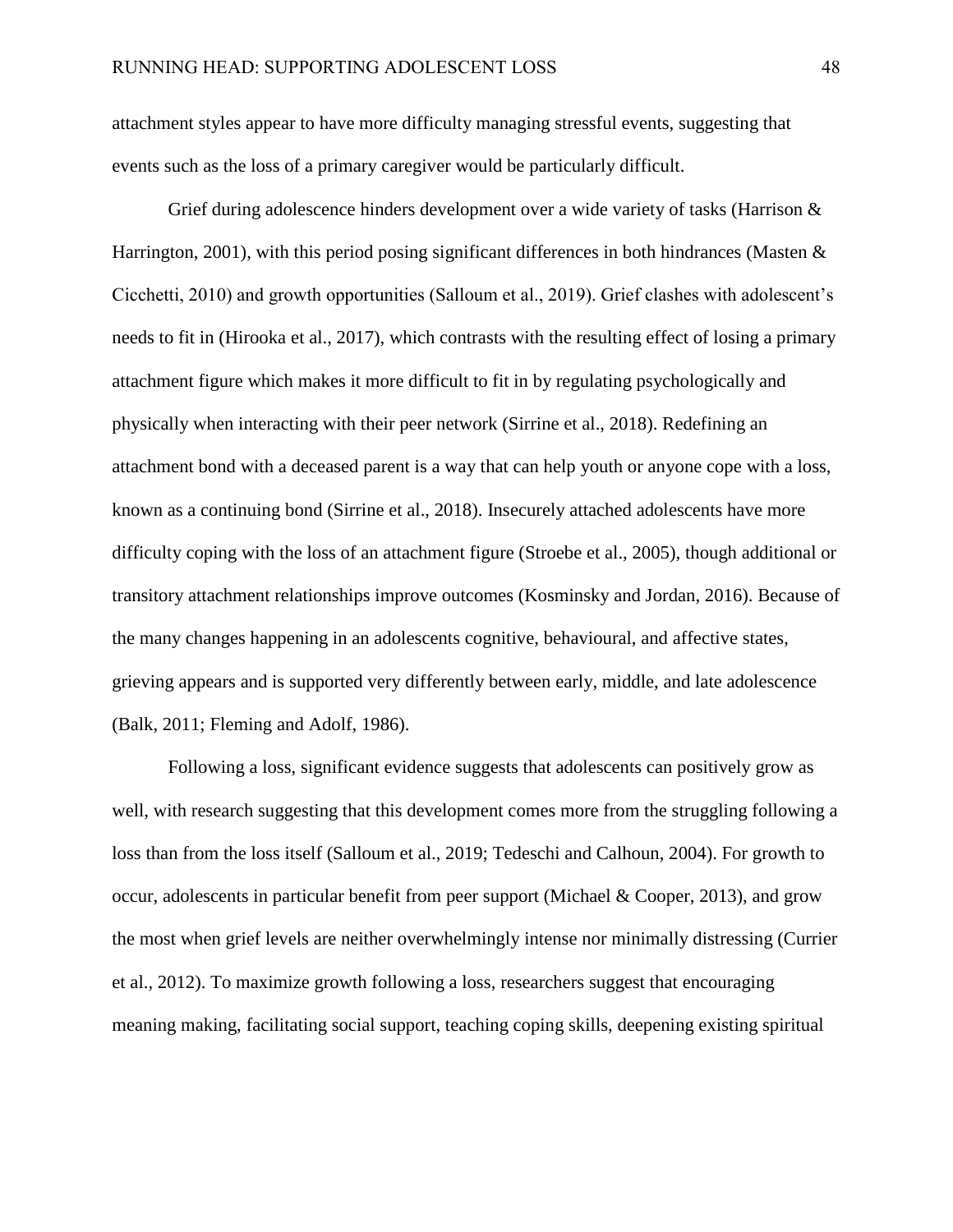beliefs, and encouraging redefining the bond with the deceased person (Michael and Cooper, 2013; Hirooka et al., 2017; Lee et al., 2019).

Belonging is also a critical part of adolescent development (LaFreniere & Cain, 2015), and must be considered when supporting a major loss such as a primary attachment figure to minimize associated behavioural and emotional challenges (Newman et al., 2007). Marginalized adolescents suffer the most from belonging issues, leaving them less able to find resilience in moments of challenge (Osman et al., 2020). Similar to grief, the stage of adolescence also raises different challenges of belonging across early, middle, and late adolescence which are further complicated by a bereavement (Fleming and Adolf, 1986; Balk, 2011). Peers (Schall et al., 2016), teachers, school counsellors (Allen et al., 2018), as well as non-parental adults such as grandparents and community members (Meltzer et al., 2018) all have the ability to foster a sense of belonging for an adolescent and improve their resilience in the face of a parental loss.

Relevant findings from this chapter will be analyzed and discussed in the upcoming final chapter, followed by specific recommendations for people and programs looking to support a parentally bereaved adolescent.

### **Chapter 3: Recommendations, Limitations and Conclusions**

After exploring the various aspects that might contribute to secondary and tertiary attachment relationships supporting parentally bereaved adolescent grief outcomes, we move to analyzing key findings from previous literature, proposing recommendations for specific people and programs, and reviewing limitations and proposing future research. This capstone aimed to understand whether research supports the hypothesis that secondary and tertiary caregivers can mediate negative outcomes for parentally bereaved adolescents, and if so, in what ways might their efforts be most impactful.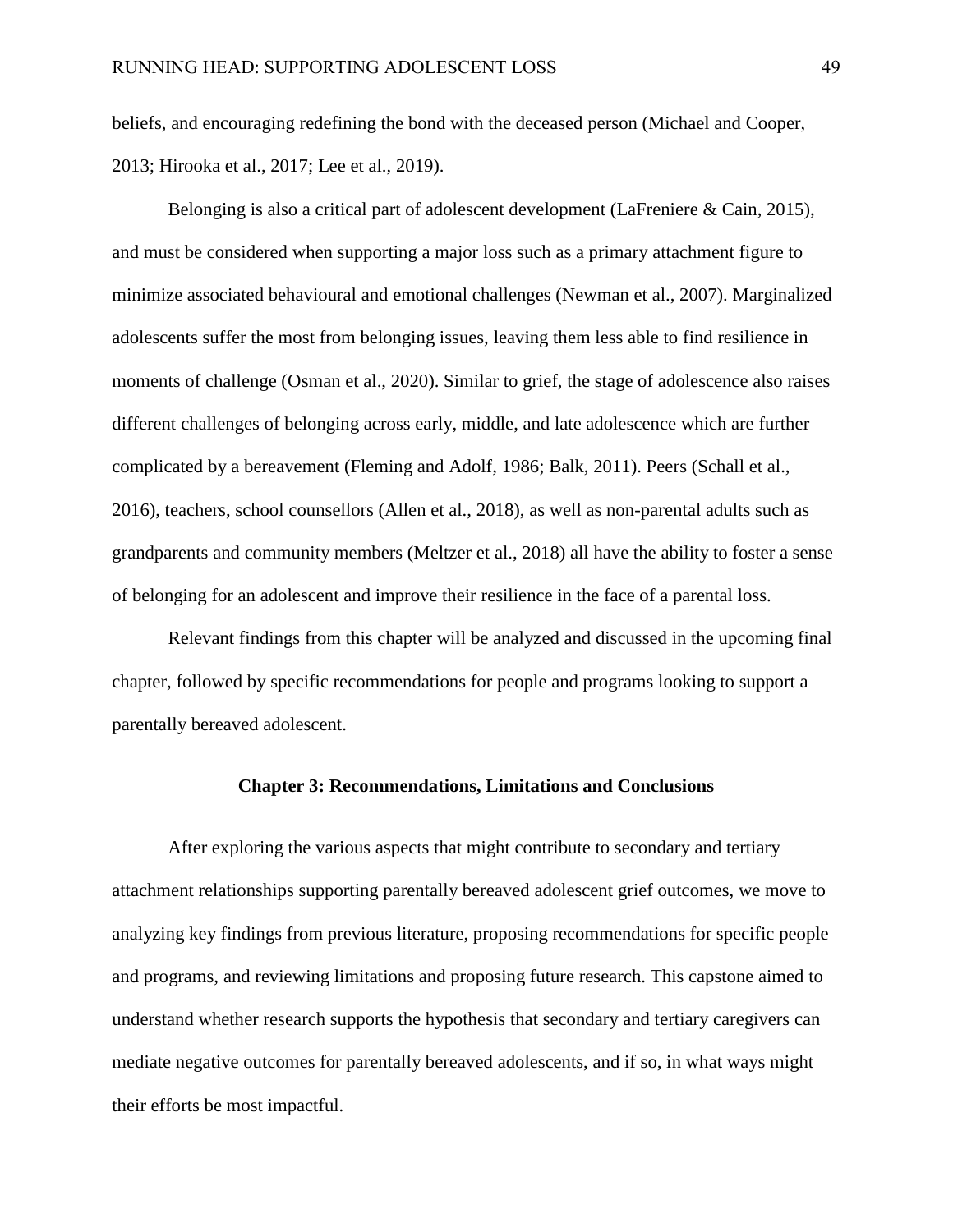## **Key Findings**

### *Developmental Period of Loss Matters*

Adolescents want to fit in with peers (Hirooka et al., 2017) and establish an independent identity (Sawyer et al., 2018), which both clash with the effect of losing a parent (Sirrine et al., 2018). Grief reactions vary depending on whether the youth is in early, middle, and late adolescence (Brent et al., 2012; Balk, 2011; Nader & Salloum, 2011). Grieving early adolescents may be noticed as seeing the world as unfair, feeling alienated from their peers, and fluctuating between excessive caution and risk. Middle adolescents experiencing loss may come to see the world as dangerous, embracing the poles of spontaneity or self-discipline, peer connection or isolation in an attempt to cope with a dangerous and unpredictable world. Late adolescents may display difficulties finding interpersonal trust and a safe distance of connection, knowing the world is unpredictable though craving intimacy (Balk, 2011). Grief is experienced in new ways as adolescents pass through each stage, known as re-grief (Brent et al., 2012).

#### *More Quality Relationships Limit Negative Outcomes, Promote Growth*

For adolescents who lose a primary attachment figure, secondary attachments such as the surviving parent (Balk, 2011), a teacher (Van Ryzin, 2010), peer or romantic partner (Howard Sharp et al., 2018) can all support adverse outcomes. Research suggests that fewer attachment relationships increase the risk for problems (Umemura et al., 2018) and leave adolescents less able to recover from adverse events such as parental loss (Howard Sharp et al., 2018). Growth after loss is strongest when the loss is not too overwhelming and when the struggling that follows is supported by several quality relationships (Michael & Cooper, 2013; Hirooka et al., 2017; Lee et al., 2019; Currier et al., 2012).

# *Belonging*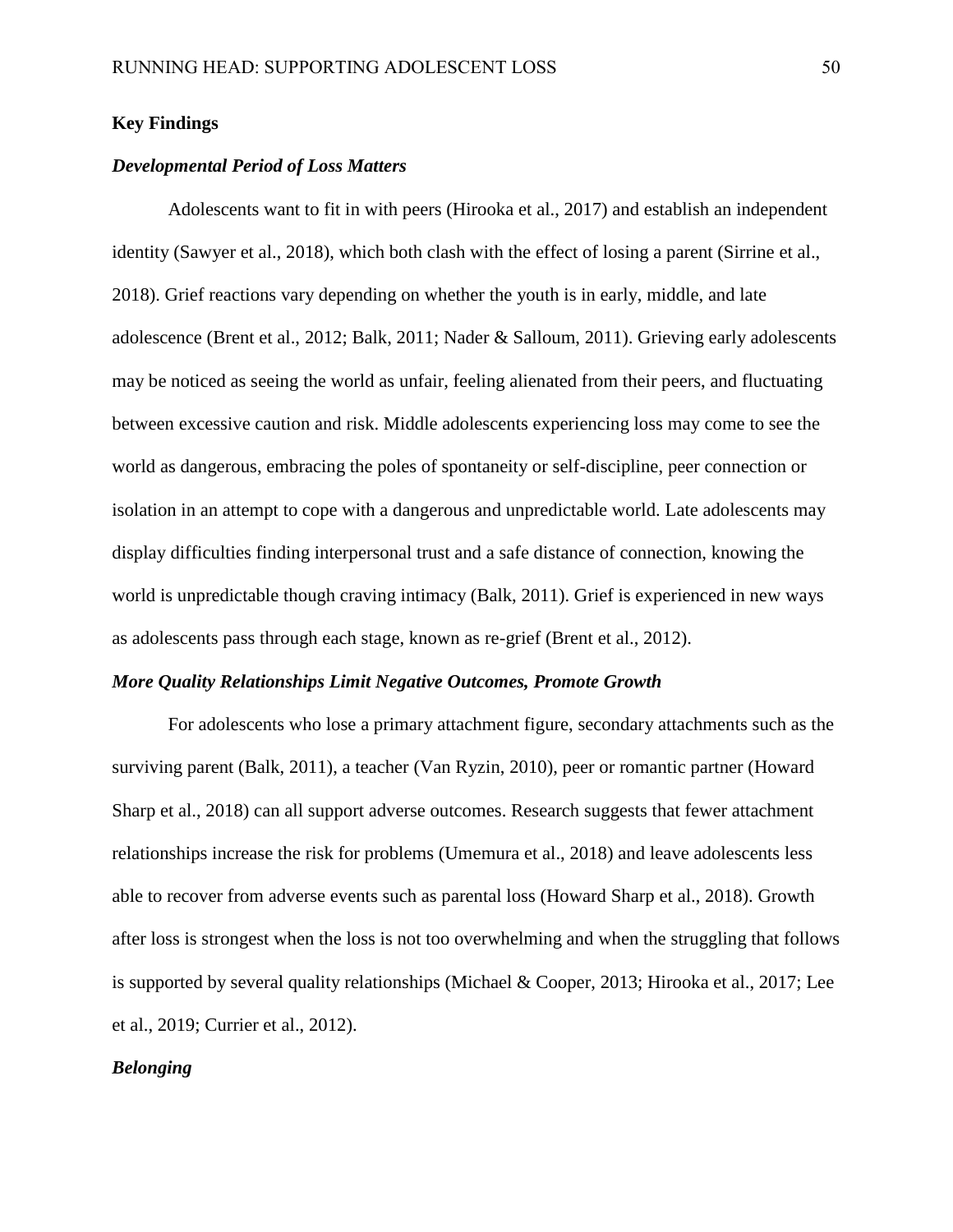Belonging is an emotional need that takes several forms as an adolescent develops and is critical for adolescents in particular as they begin to understand themselves relative to people, places, and cultures (LaFreniere & Cain, 2015). A lack of belonging is related to many challenges for adolescents (King et al., 2018), and it makes them less resilient (Osman et al., 2020). Peers (Schall et al., 2014), teachers, school counsellors (Allen et al., 2018), as well as other trusted adults (Meltzer et al., 2018) can all foster a sense of belonging for an adolescent and improve their resilience in the face of a parental loss (Osman et al., 2020).

#### **Recommendations**

Effective mobilization of any individuals interested in supporting a parentally bereaved adolescent requires a starting point. Recommendations for schoolteachers, counsellors, and other trusted adults are first presented, followed by general strategies for alternative caregivers in supporting bereaved adolescents. I will then offer recommendations for other supporting relationships such as the surviving parent and peers.

### **Teachers.**

Currently, teachers appear to be unclear as to how to best help bereaved adolescents. In a qualitative study, teachers working with students who had recently experienced some form of trauma, including the loss of a parent, struggled to balance the needs of the class with the bereaved individual and identifying their role in making a difference for the youth (Alisic, 2012). These findings align with a previously referenced United States sample of teachers, which found that only 7% of teachers had received some form of bereavement training, despite 70% having a student in their class who was bereaved (American Federation of Teachers and the New York Life Foundation, 2012). These are difficult statistics, when research suggests that teachers can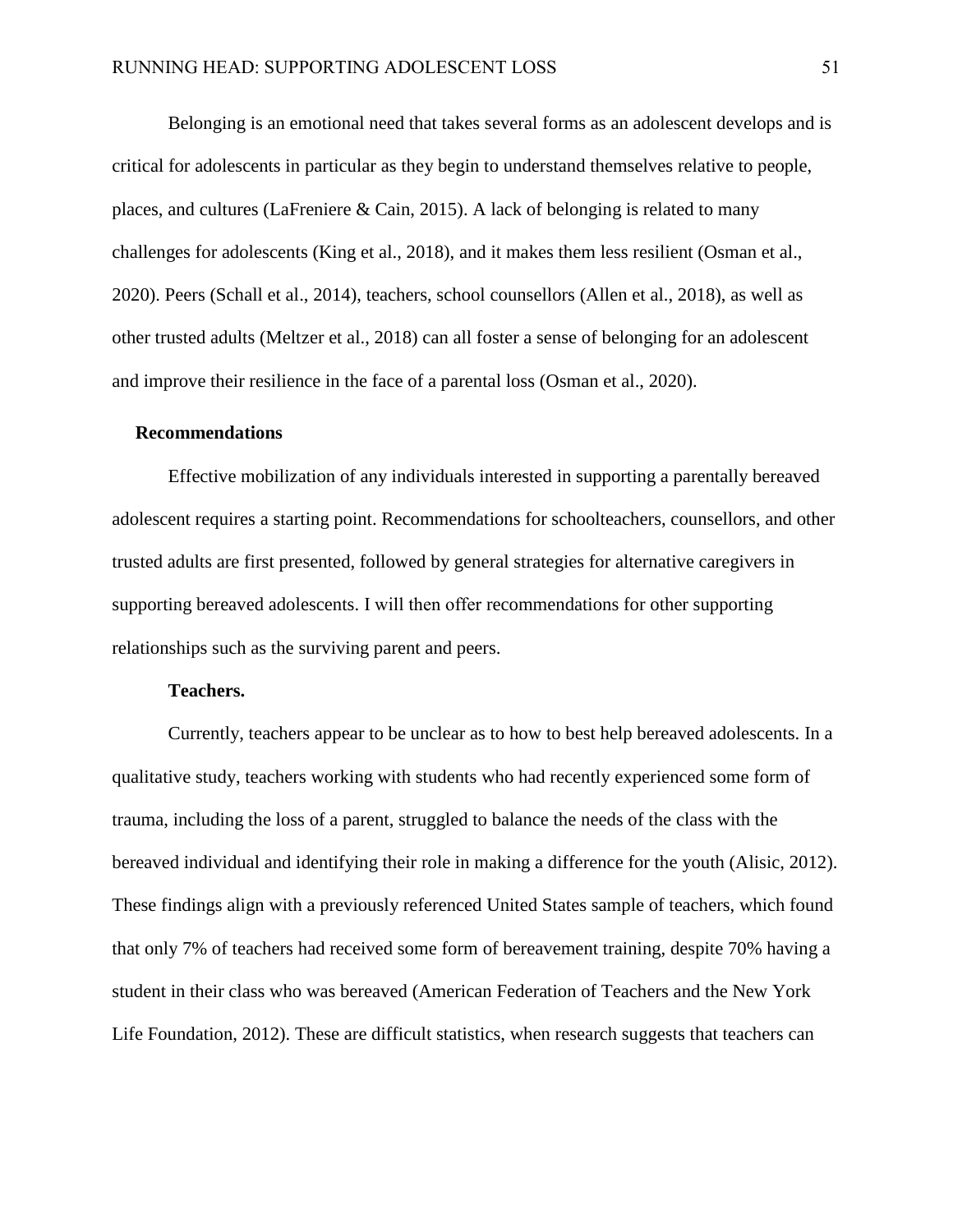serve as secondary attachment figures and contribute significantly to students' sense of belonging and adjustment following a loss (Gros & Lo, 2018; Allen et al., 2018).

Within the school, teachers might leverage their power to manage bullying and teasing towards a grieving adolescent directly, as well as facilitate situations that might amplify the quality of peer relationships. They could also facilitate a grieving youth's feeling of social connectedness, including the maintenance of routines and continued engagement in extracurricular activities (Alderfer & Hodges, 2010). They might also use their more developed social skills to help preserve the bereaved adolescent's sense of normalcy in the classroom. In one study, teacher support was found to accentuate the positive effects of parental support offered to grieving youth (Howard Sharp et al., 2018). Other researchers support this finding, observing the healing qualities of student-teacher relationships following a loss event, also suggesting that school counsellors have a valuable role in supporting grieving youth (Gross  $\&$ Lo, 2018). Early adolescents, as opposed to middle or late adolescents, may be best supported by teachers as research suggests the student-teacher relationship is strongest at this age, fading slowly after (Bokhorst et al., 2010; Helsen et al., 2000).

Teachers reading this may be looking for more specific guidance for supporting adolescent loss. One teaching method shown to help adolescent loss is known as relational teaching. Relational teaching is a way of teaching that understands the whole life of the student and engages with them on both an emotional and cognitive level, building trust and security through small relational gestures (Gross & Lo, 2018). Reichert and Hawley (2014) interviewed 1,200 adolescent students, identifying key relational gestures that facilitated improved relationships such as engaging with the student in areas of their competence outside scholastic requirements, revealing vulnerability, finding and sharing common interests or characteristics,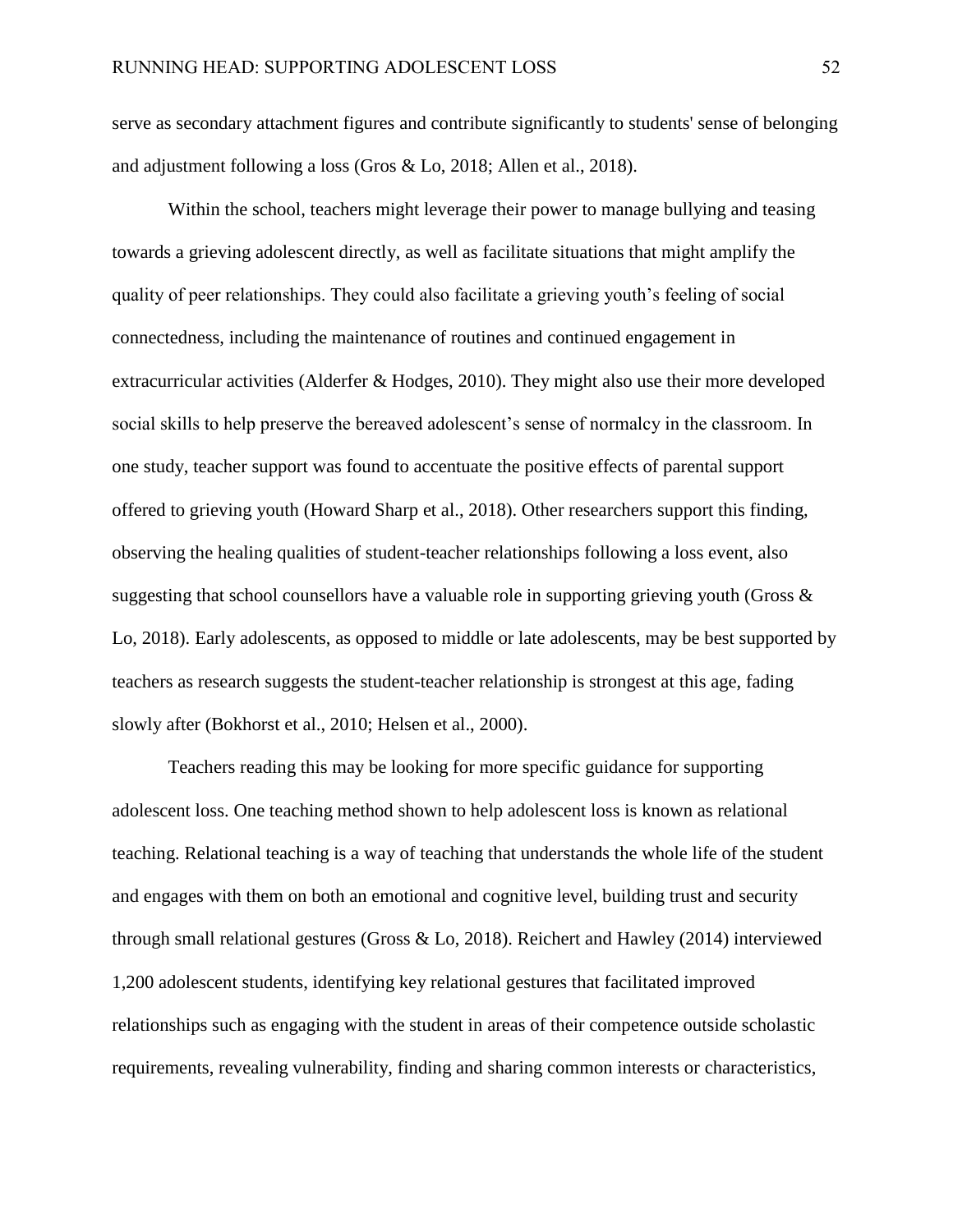and maintaining consistent standards, among others. A full list of these gestures and relevant findings can be found in Gross and Lo (2016) or on the relational teaching website (see Appendix A).

## **Counsellor Support.**

Teachers have reported that they are limited in the resources and training they have access to in helping their bereaved students (Alisic, 2012). School counsellors are uniquely positioned to be a resource for both the teachers supporting the students and the students themselves. In both cases, the counsellor often acts as the gateway to experienced support, whether from the counsellor themselves or to community services specializing in bereavement. Unfortunately, qualitative interviews from 39 bereaved adolescents suggests that students tend to lack trust in the school community's ability to help in times of distress, feeling that support was either insufficient or significantly delayed (Andriessen et al., 2019). Recommendations for these gaps are discussed below.

In supporting teachers, counsellors can first and foremost advocate to their administration for increased professional development training for teachers in bereavement issues. This is a longer-term solution however, and more time sensitive recommendations are needed for specific cases. Counsellors can use their experience to advise teachers on the basics of grief theory (e.g., continuing bonds and the dual process model), identify signs of a youths complicated grief and what to do, as well as help teachers understand how they might work together to maintain normalcy and autonomy for the youth while fostering connections with peers. They also can help the teacher manage their own grief and secondary stress related to helping the youth (Hydon et al., 2015).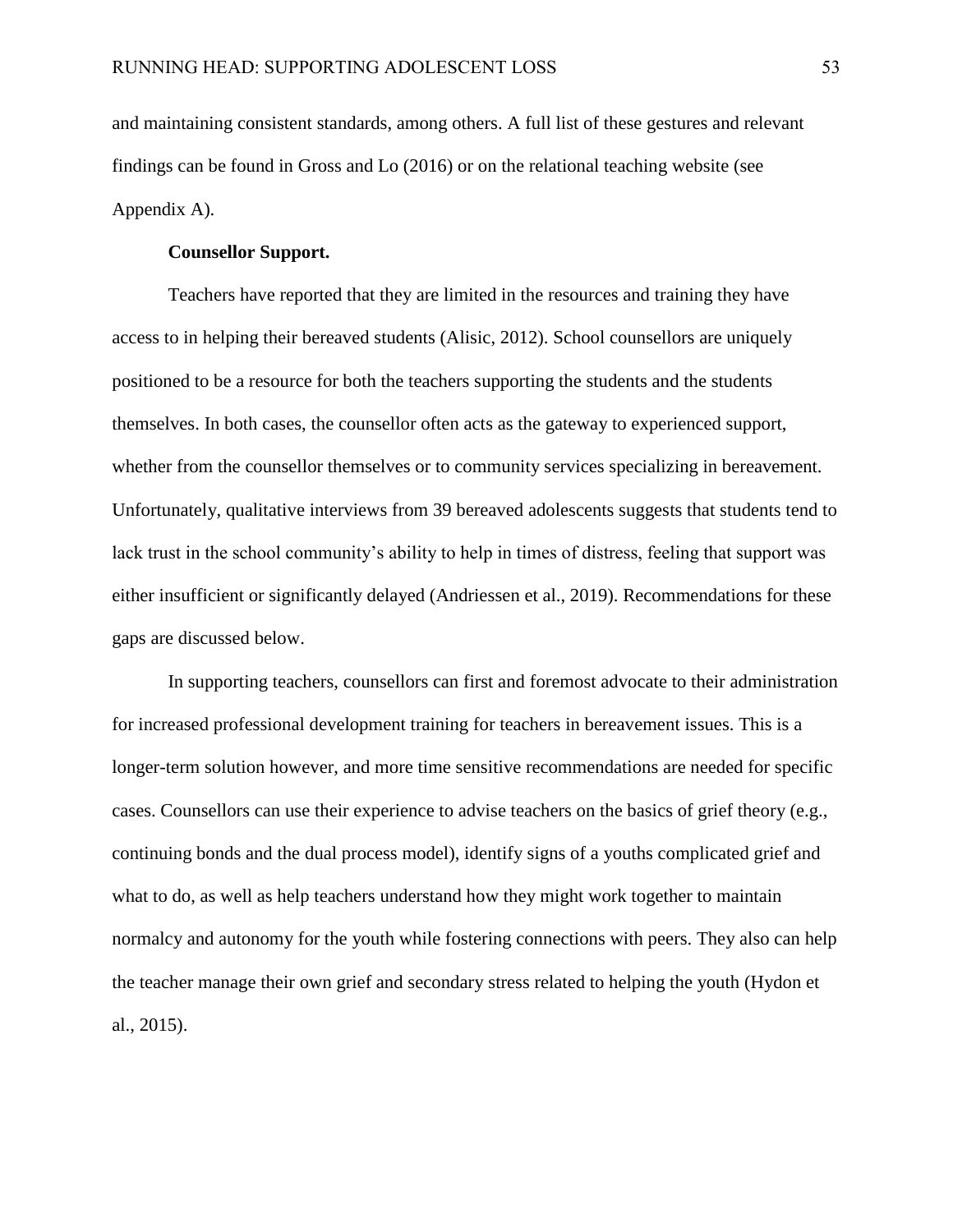Counsellors can support the youth more directly by making their office available as a safe space for the youth and applying their professional experience to help the youth navigate their grief in a one-on-one setting. They can also consider coordinating partnerships between the family and the school, as well as assess the amount of support received at home to coordinate specific intervention when needed and foster improved connections (Alderfer & Hodges, 2010: Howard Sharpe et al., 2018). Counsellors are also well set up to support the grieving adolescent's peers with their questions about the situation, helping them understand the situation and how they can offer support. Care must be taken when taking proactive initiative without the grieving adolescent's approval to ensure their sense of control over their grieving experience is not threatened. At all times, counsellors must ensure that the grieving youth leads the situation, with additional support from the counsellor not being taken without support from the youth or unless necessary.

School teachers and counsellors are in a unique position to support grieving adolescents, though in different ways. Both are already in the position of providing support to students, making the direct provision of support much easier to understand and accept than the same offer from peers. For grieving youth who have few close peer relationships, teachers and school counsellors may also support by filling the safe haven or proximity maintenance roles by ensuring a safe space within the classroom or counselling office. A curated list of specific resources to support teachers and counsellors may be found in Appendix A.

### **Trusted Adults.**

The role of alternative caregivers in supporting loss is generally accepted as impactful to parentally bereaved adolescents, though *how* is largely unknown (Smetana et al., 2006b). The extended family and community can play a vital role in providing "practical assistance,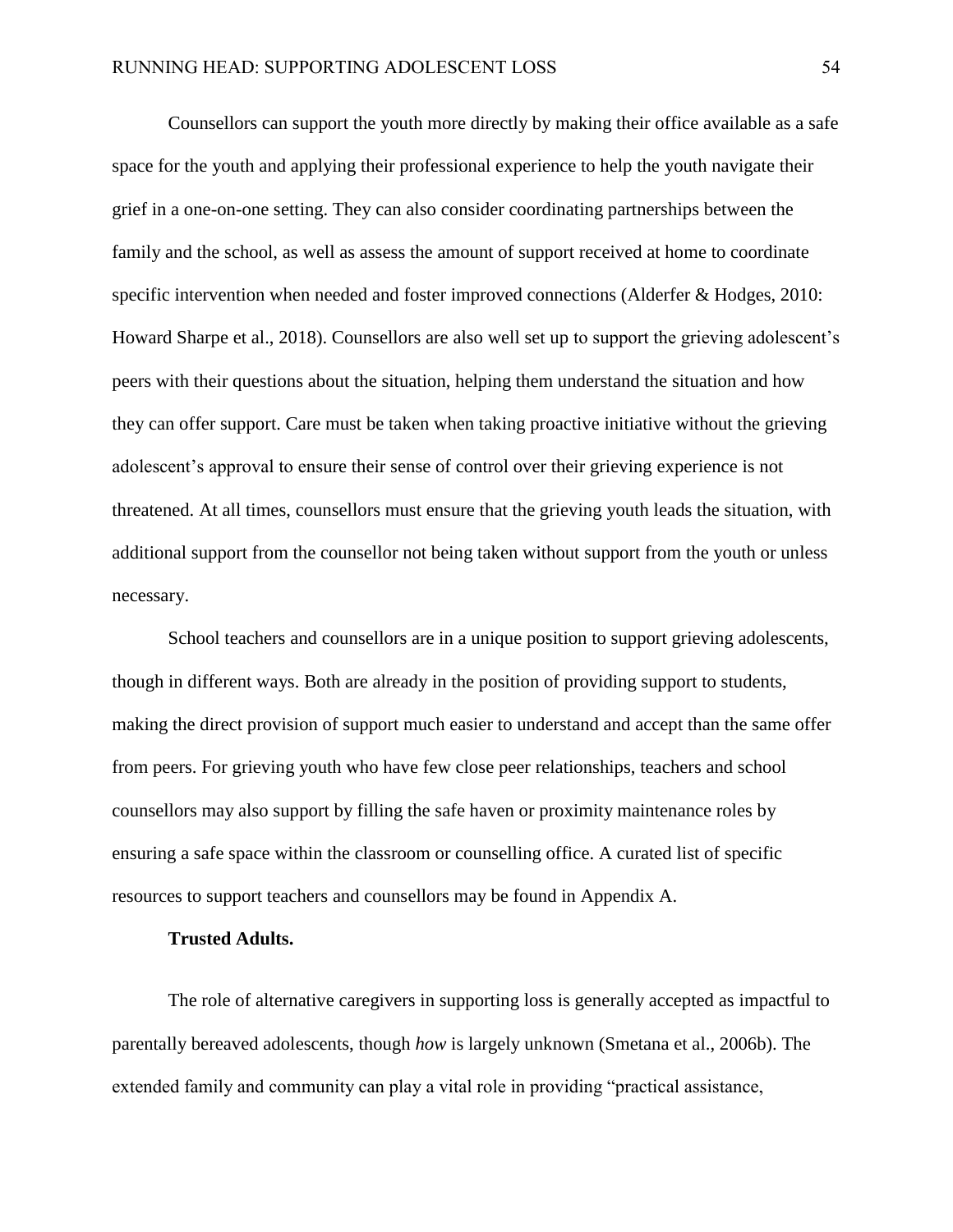companionship, and a sense of security and solidarity, which can assist the family to adjust to the loss" (Greeff & Human, 2004, p. 37). Adults who care about the adolescent can be most effective in supporting their grief outcomes through two pathways. Either by supporting the parent by providing indirect support or supporting the youth directly as a trusted adult. Both can be helpful and are discussed below.

### **Supporting the Adolescent.**

Trusted adults can serve in a variety of roles to help the adolescent adjust following the loss of a parent. Adults who already had a pre-existing relationship with the youth before the loss may act as a natural mentor and as such offer an invaluable contribution. Cultivating the youth's interests in any skill or activity (e.g., a coach, music teacher) may help the youth build a sense of identity and mastery (van Dam et al., 2018; Hurd et al., 2018). Being consistently available can help the adolescent at all stages of development to help reinstate her or his sense of predictability of events, something that is destabilized after the loss of a parent (Balk, 2011). Trusted adults can also facilitate the youths' need for autonomy during a time when this may be threatened due to less support from the surviving parent. Driving the youth to an event they like to attend or supervising them in an activity that requires it can help the youth access arenas of comfort and feel less impacted by the loss. Adults who are less close with the adolescent can still support significantly in the sense of belonging and security felt by the youth's greater community. Parents of peers or family friends can cultivate belonging and acceptance in their engagement with the youth, being cautious not to burden them with their own grief or limit the youth's sense of normalcy.

## *General Recommendations for Alternative Caregivers*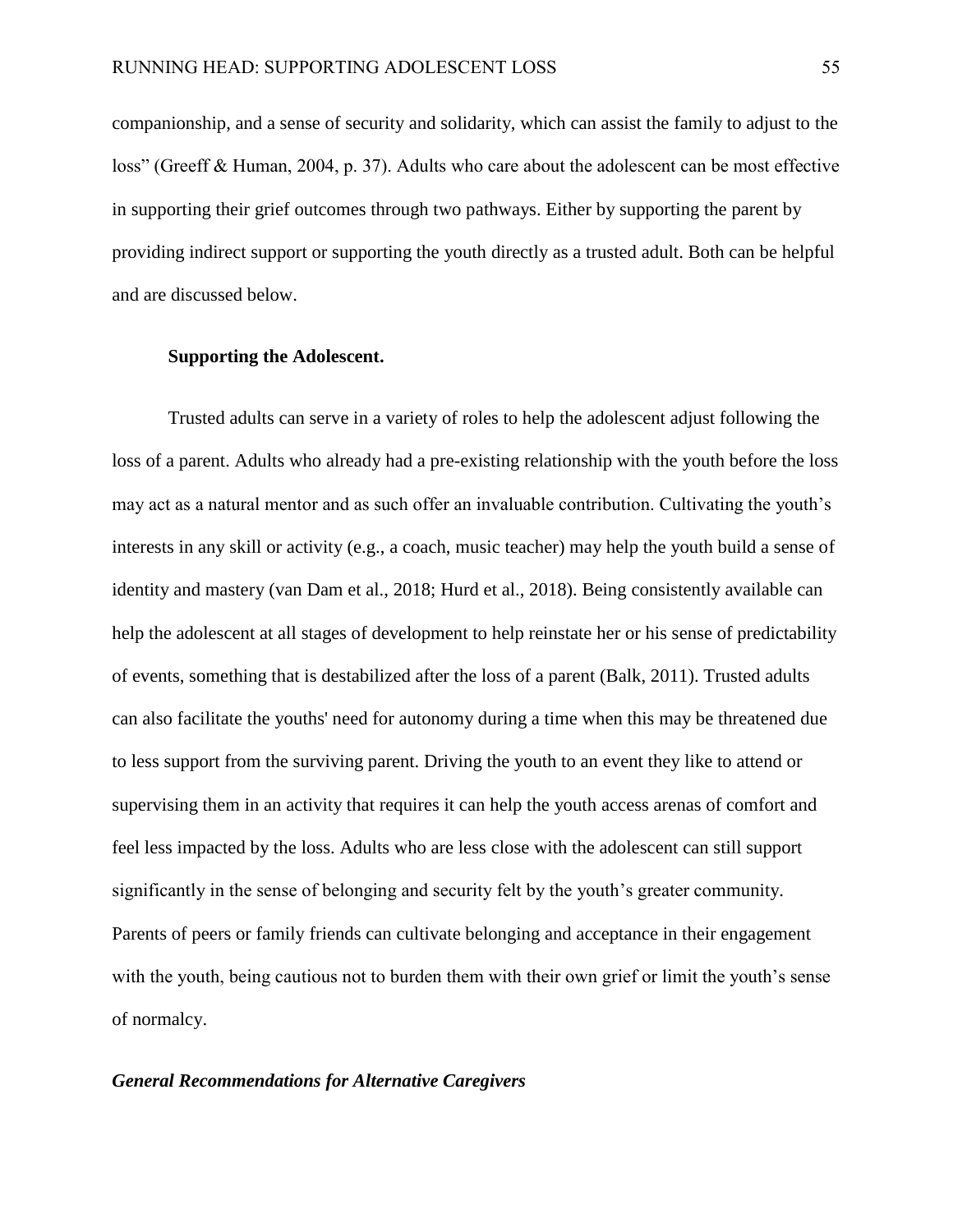## **Normalizing.**

Adolescents have an overwhelming need to fit in. When experiencing the loss of a parent, youth often feel different from their peer group (Hirooka et al., 2017). Helping them to understand grief as a natural and normal response to death can be a useful step for caregivers (Balk, 2011). Grief responses of youth can also be a cause of challenge for both the adolescent and the remaining family. As the adolescent looks for a model for how to manage this situation, their expressions of grief may vary widely from that of their surviving parent or caregiver. Ensuring that adolescents understand that every loss is experienced differently, and that all behavioural and emotional responses can be part of grief (including shutting down) can be a helpful way to normalize their response (Pavlisin, 2019). Adolescents commonly spend more time with their peers or on their own than they do with their immediate family as they seek autonomy. After the loss of a parent, this distancing can be difficult for a grieving family to understand. The surviving parent, other trusted adults or a therapist can help to normalize this behaviour within the family to minimize further distance or hurt (Palmer et al., 2016).

### **Amplifying Natural Connections.**

Any efforts to increase the availability of caring relationships in a grieving adolescents' life will increase the likelihood of strengthening safe haven and proximity maintenance attachment functions, supporting outcomes. Therapists or other trusted adults can strengthen relationships that existed before the loss. Especially with early adolescents who often see the world in terms of before and after the parent's death (Balk, 2011), a previous relationship will help give the youth continuity and stability as they grieve. Second, when considering alternative supports, find adults who would naturally serve as a mentor such as a coach, music teacher, or family friend. Research supports that these supports are significantly more effective than more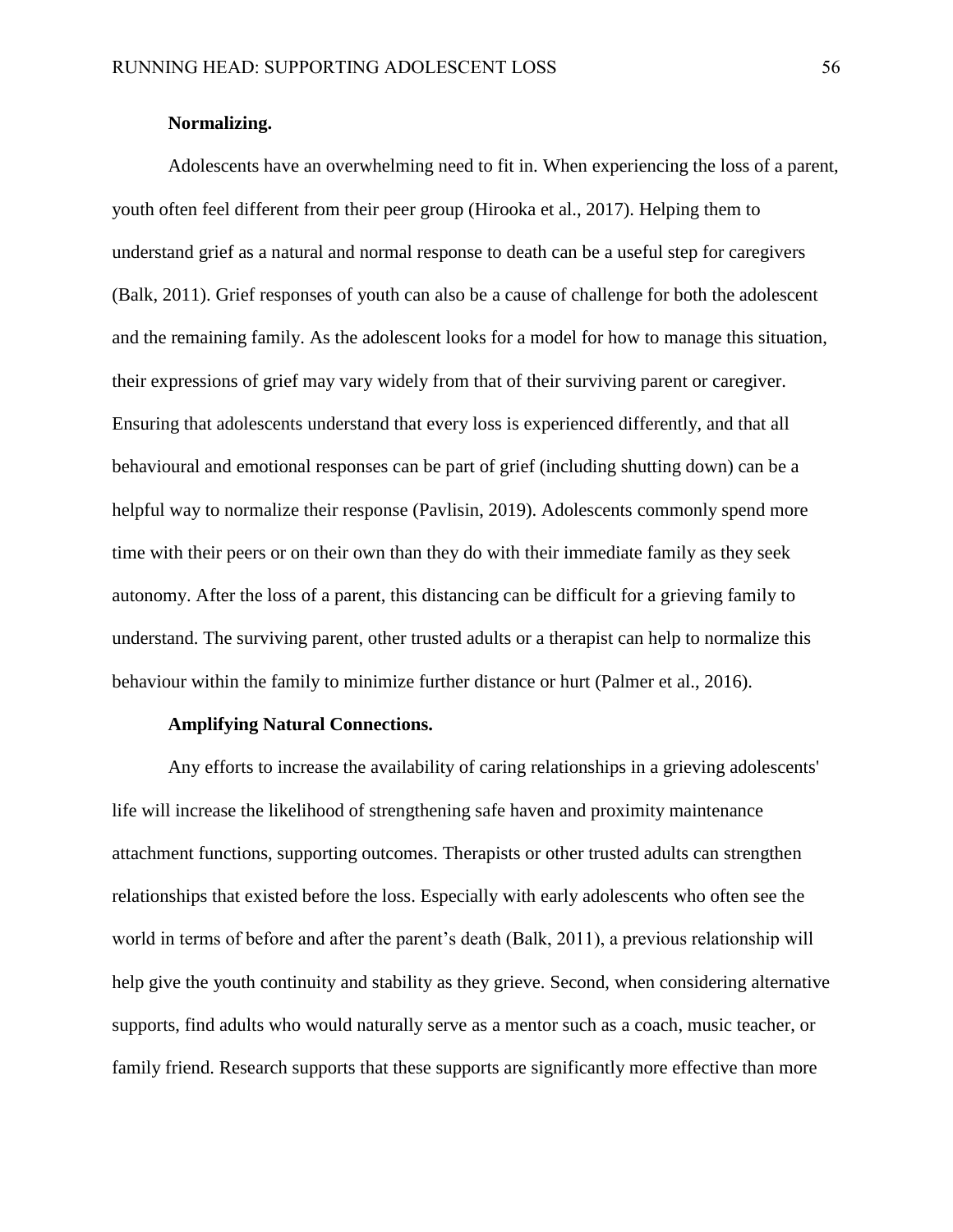formal adult-adolescent relationships (van Dam et al., 2018; Hurd et al., 2018; Meltzer et al., 2018) that might be created specifically due to the loss. Care must be taken not to impose on an adolescent's autonomy when any caregiver attempts to amplify these natural connections and impose support, as this may backfire and increase distance and delinquency (Smetana et al., 2006a).

## **Skills and Tools that Help.**

If teachers, trusted adults, and the surviving parent are aware of the basic skills and tools to reach for, they can more easily support a grieving adolescent and the peers who surround them. Facilitating continued bonds with the deceased through meaning making activities has been repeatedly proven as a valid coping skill to help bereaved adolescents. Some activities shown to help with meaning making are discussed below. Facilitating metaphorical encounters with the deceased parent, listening to the inner guide of the parent, and keeping mementos to remind them of the parent can all help facilitate continuing bonds (Hansen et al., 2016; Sirrine et al., 2018; Brewer and Sparkes, 2011; Field, 2006). Professional therapeutic support is typically not utilized unless signs of complicated or prolonged grief are apparent, though it is recommended whenever possible to support both the grieving youth and the other trusted adults supporting the adolescent. For parentally bereaved youth in particular, several therapeutic treatment approaches have shown empirical effectiveness such as Trauma focused cognitive behavioural therapy (Dorsey et al., 2020; Cohen et al., 2016), Eye Movement Desensitization and Reprocessing (Lewey et al., 2018) and creative therapies such as Art Therapy (Weiskittle et al., 2018; Green et al., 2013) and Bibliotherapy (Heath & Cole, 2012).

### **Understand How Grief and Adolescent Development Connect.**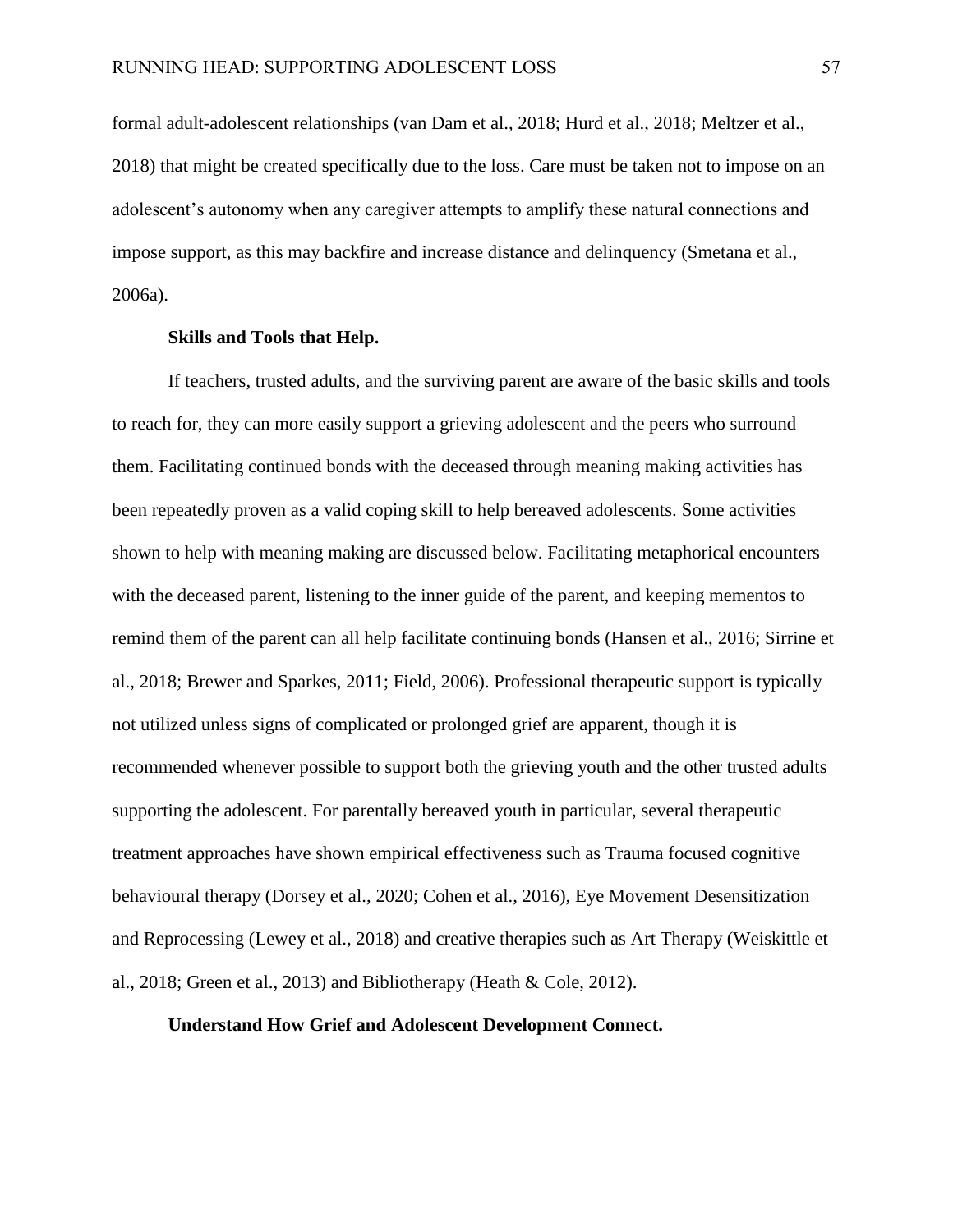Grief is not static, especially for bereaved adolescents. According to the dual process model of grief, adolescents move between coping directly with the loss and accepting it by focusing on the current tasks of their present reality (Stroebe & Schut, 2010). Across cognitive, behavioural, and affective domains, grieving adolescents are faced with unique challenges at each stage of their development (Balk, 2011). When considering how to support parentally bereaved adolescents, understanding normal adolescent development, appreciating common grief responses for each stage, identifying deviations suggesting complicated grief, and understanding developmentally appropriate interventions are recommended (Brent et al., 2012; Palmer et al., 2016). Therapists and school counsellors are best suited to ensure these aspects are understood by alternative caregivers such as teachers and trusted adults to maximize the support available for the grieving youth.

### **Find an Arena of Comfort.**

Adolescents who lose a parent experience a pile up of stressors following the loss (Apelian & Nesteruk, 2017). Adolescents who are forced by circumstance to face multiple developmental challenges at once do poorer in all areas of development (Masten & Cicchetti, 2010; Murray et al., 2020). Simmons et al. (1987), in a seminal study of 1,000 adolescents, developed the thesis that when youth have one area of comfort (e.g., family, peer group, school, community) they can more easily navigate challenges including the death of a loved one. Recent research (Jackson & Goossens, 2020; Call & Mortimer, 2001; Cavanah & Bueller, 2016) continues to show that youth are better able to navigate challenges when they have at least one arena of comfort that helps them feel safe. Generally, helping bereaved youth to find at least one consistently available arena of comfort following the loss is recommended to help them navigate the challenges ahead.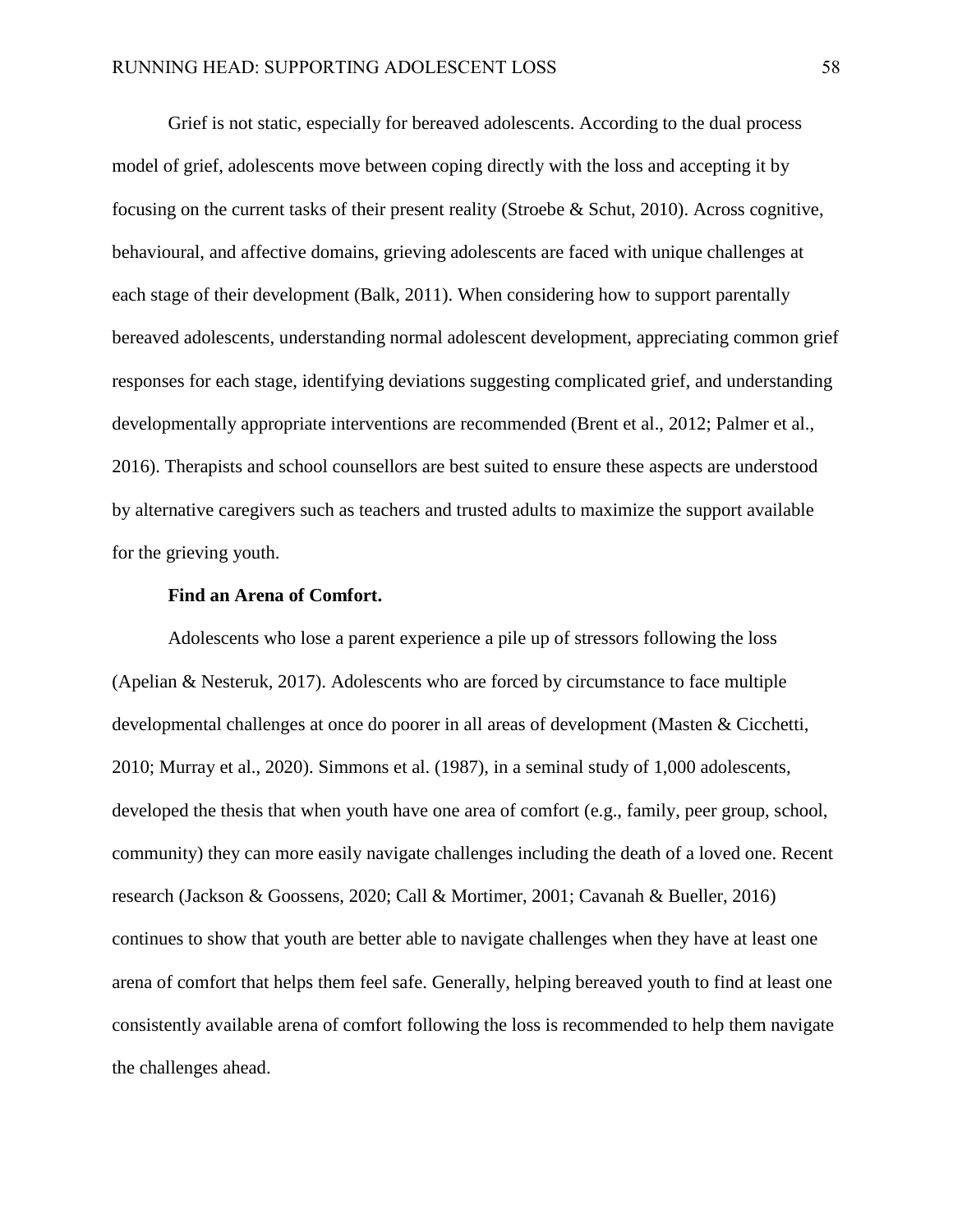## *Supporting Surviving Parents and Peers*

### **Surviving Parents (Non-Primary Caregivers).**

Many studies cite that the well-being of the surviving parent is the single most important factor in facilitating an adolescent's adjustment to loss (e.g., Höltge et al., 2021; Howard Sharp et al., 2018; Sandler et al., 2010b; Cerel et al., 2006). Trusted adults are well suited to take on many of the logistics such as driving the youth, cooking, or cleaning to help the surviving parent make space for their own grief. They might also consider organizing an online charity or fundraiser to ease the financial strain of having less resources available and an increase in bills (e.g., funeral, headstone etc.). In all cases of logistical support, consent from the surviving caregiver is recommended to ensure that support in a certain area is desired. With emotional support, care must be taken by other adults to not impose their grief on the surviving parent, especially if they are not close with them. The surviving caregiver, when encountered by another adult, may not be in a place where they want to directly face the weight of the grief (reference the dual process model of grief for more information). Sending letters, attending funerals and other small tokens of support allow the surviving parent control over when and how they receive support from other adults during their grieving process.

The surviving parent or legal guardian (e.g., grandparent, godparent) can be guided by a therapist to offer a new, secure base for the adolescent. The challenges of supporting a youth are heightened as the youth's grief responses are often more significant than those who lose any other type of attachment figure (Hirooka et al., 2017; Servaty-Seib et al., 2007). Not only with heightened grief from the youth, the new primary attachment figure is charged with supporting a dependent when they are struggling to manage the loss of what may also be their own primary attachment figure (Stikkelbroeck et al., 2016). The surviving parent, regardless of the nature of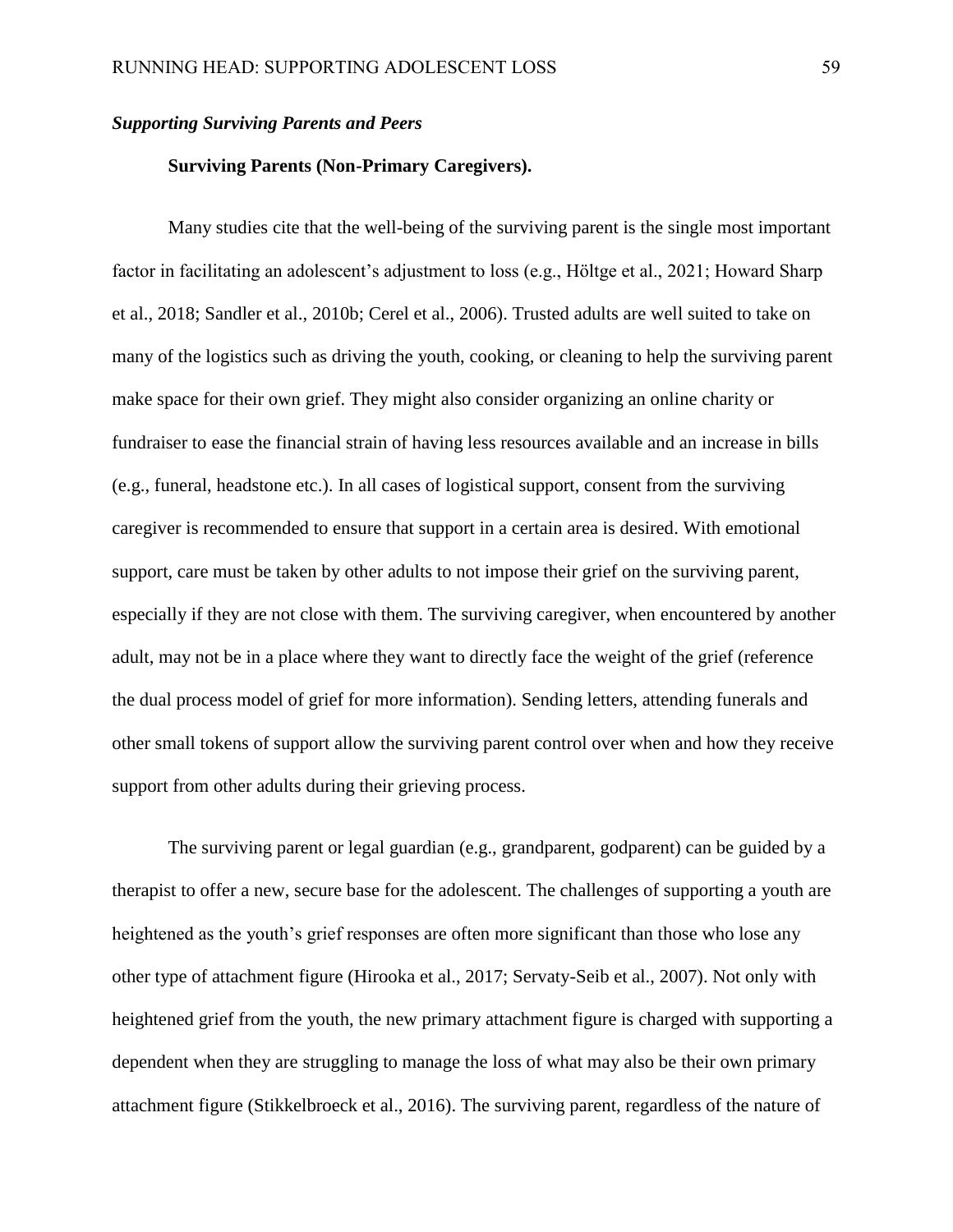the relationship at the time of the death, may sincerely struggle in their efforts to do the logistic and emotional work of two parents and attend to their own grief at the same time. Their grief responses may leave them emotionally volatile or unavailable in their relationship with their adolescent and partially or fully unable to fulfill parental roles.

It may be difficult if not impossible for the new primary caregiver to properly attend to their own grief given the support the surviving caregiver has access to, making the recommendation of doing so a difficult one. Counsellors might help the surviving parent to facilitate the availability of peer and trusted adult relationships who may be willing to help. In doing so, the parent can lighten the burden on themselves and increase the chances of quality relationships following the loss. When possible, having the parent show acceptance of a variety of their own grief responses in the presence of their youth can be helpful to help the adolescent understand their own grief. If a surviving parent's grief responses are so extreme as to threaten the youth's safety or leave the youth to consider supporting their parent's grief instead of their own, alternative supports for parentally bereaved youth should be considered (Palmer et al., 2016).

For the surviving parent, communicating financial status, expected changes (e.g., housing, school), and plans for the near future can help adolescents gain more stability and safety as they grieve. Anything a counsellor or mental health professional can do to help the surviving parent to be honest about the situation and offer choices about situational challenges can also help adolescents regain some semblance of control on their world (Schuurman & Lindholm, 2002). Rites of passage (e.g., graduation) will be different without one parent, making it important for surviving parents to make space for the grief that comes with each milestone that the deceased parent is not present for. Rituals and memorials, or any way that respectfully helps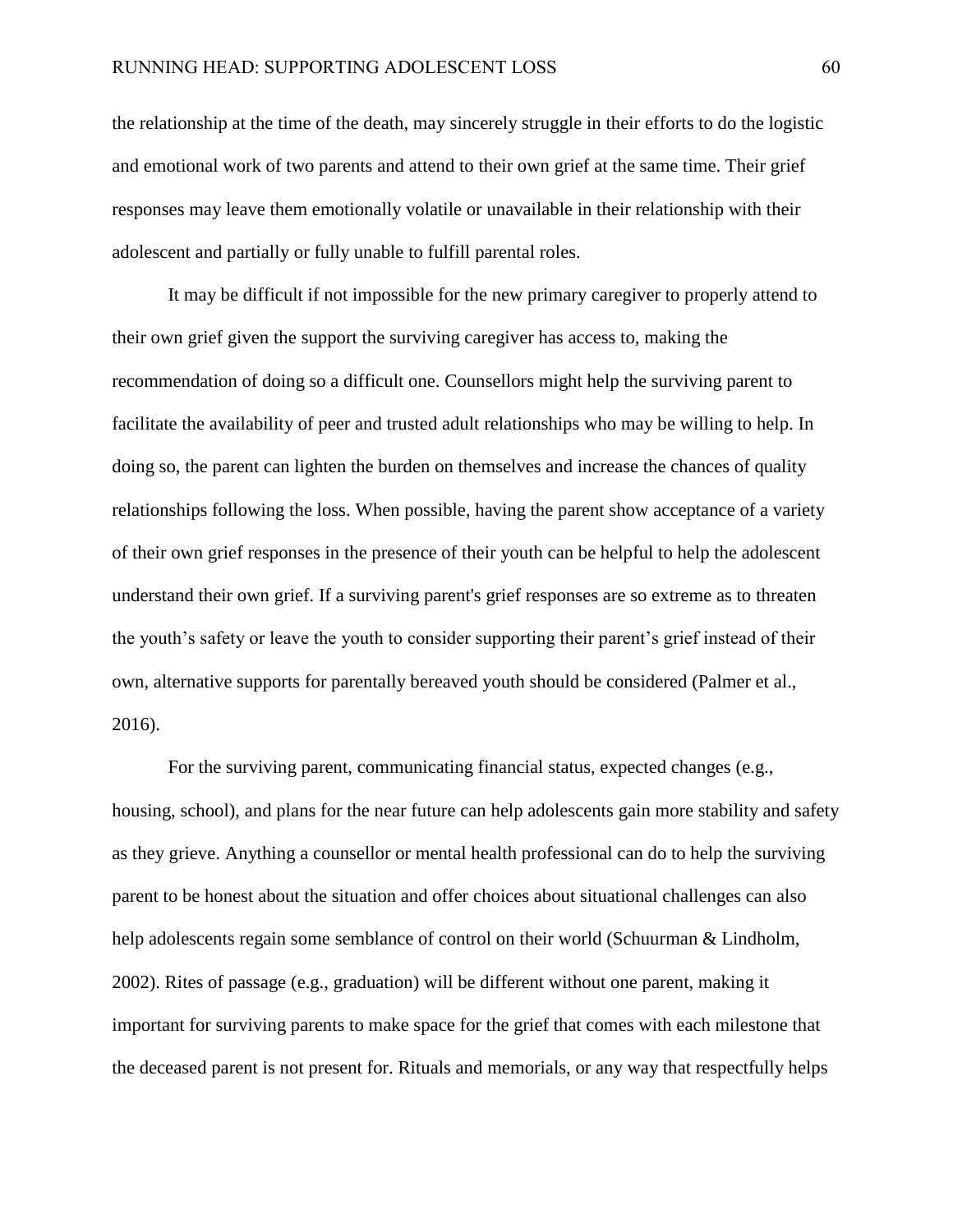continue the youth's relationship with the deceased, can be equally useful for adolescents (Palmer et al., 2016). In communicating with bereaved youth as the new primary caregiver, the best way to help them is to give them clear, honest information early on, using age-appropriate language. Doing this will show them that hard conversations can happen safely and that they can talk with you about their difficult emotions as they arise.

During the reorganization of the family unit after the death, unrealistic expectations may be placed on the adolescent to fulfill the void of parental roles, which in some cases is unavoidable or adopted without prompting. This might include planning the funeral, making lunches and dinners, or other tasks previously done by the deceased parent. While a reorganization of roles and tasks is inevitable, the surviving parent is encouraged to ask for logistical help (e.g., driving, cooking) from other trusted adults to ensure the adolescent has space to attend to their own grief and remain a dependent in the parent-youth relationship (Palmer et al., 2016; Schuurman & Lindholm, 2002). Whenever possible, giving the adolescent space to grieve, attend to developmental tasks, and build attachments with peers, teachers, and other trusted adults is recommended (Palmer et al., 2016; Balk et al., 2012; Stikkelbroeck et al., 2016).

#### **Peers.**

Peers form a critical part of an adolescent's support network, sharing experiences they would not share with an adult (Palmer et al., 2016) and acting as their preferred source of support (LaFreniere & Cain, 2015a; Carter & Janzen, 1994). During parental bereavement they rely on peer support even more than usual (Dopp & Cain, 2012; Worden et al., 1996). The rest of the adolescent's family unit is grieving and may be less available for support, especially in the case of the surviving parent. Peers are not directly connected to the death and are therefore well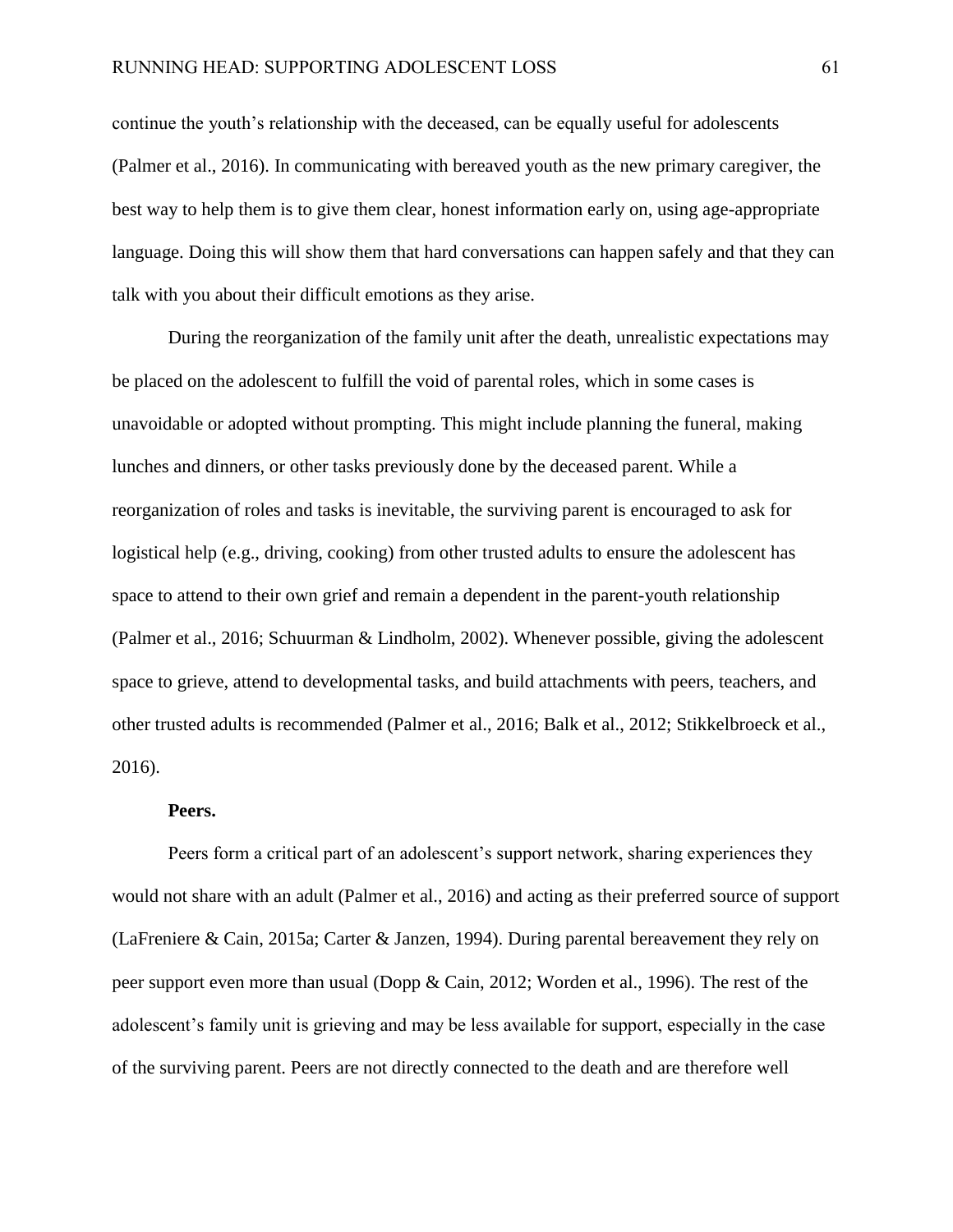situated to provide this support. Several studies suggest that overall, peer support is associated with the improved adjustment of parentally bereaved youth (LaFreniere & Cain, 2015a; Dopp & Cain, 2012; Sandler et al., 1992; Gray, 1989). While peers appear to play a valuable role, they may not be able to effectively support a grieving youth without effective direction. School counsellors are best positioned to collaborate with the surviving parent and other alternative caregivers to promote the grieving youths' access and quality of peer relationships. Recommendations for school counsellors in guiding the surviving parent or alternative caregivers in supporting the bereaved youth are presented below.

Peers of a grieving youth can help by ensuring they are physically and emotionally available to the bereaved adolescent as well as help to facilitate the attachment needs of proximity maintenance and safe haven most commonly fulfilled by peers in adolescence. Recommendations for support are different by developmental period. Early adolescents who are just beginning to build an understanding of the world through new relationships with peers (Nickerson & Neigle, 2005) may benefit most from broad acceptance and understanding from their larger peer group. Middle and late adolescents are more likely to have their secure base needs met by a peer or romantic partner (Kerns et al., 2006), making the availability of these close attachments heightened during their loss of a previous secure base. Peers at all stages of development who have experienced significant losses themselves may also help a grieving adolescent in feeling less different, though the nature of the relationship and setting in which the information is shared makes this support highly contextual. Close peers can help grieving adolescents by noticing more extreme grief responses (e.g., uncharacteristic depressive or risky behaviours) which appear significant, and encouraging the youth to seek support from an adult. Pre-existing close peers may also consider taking the lead in finding ways to support through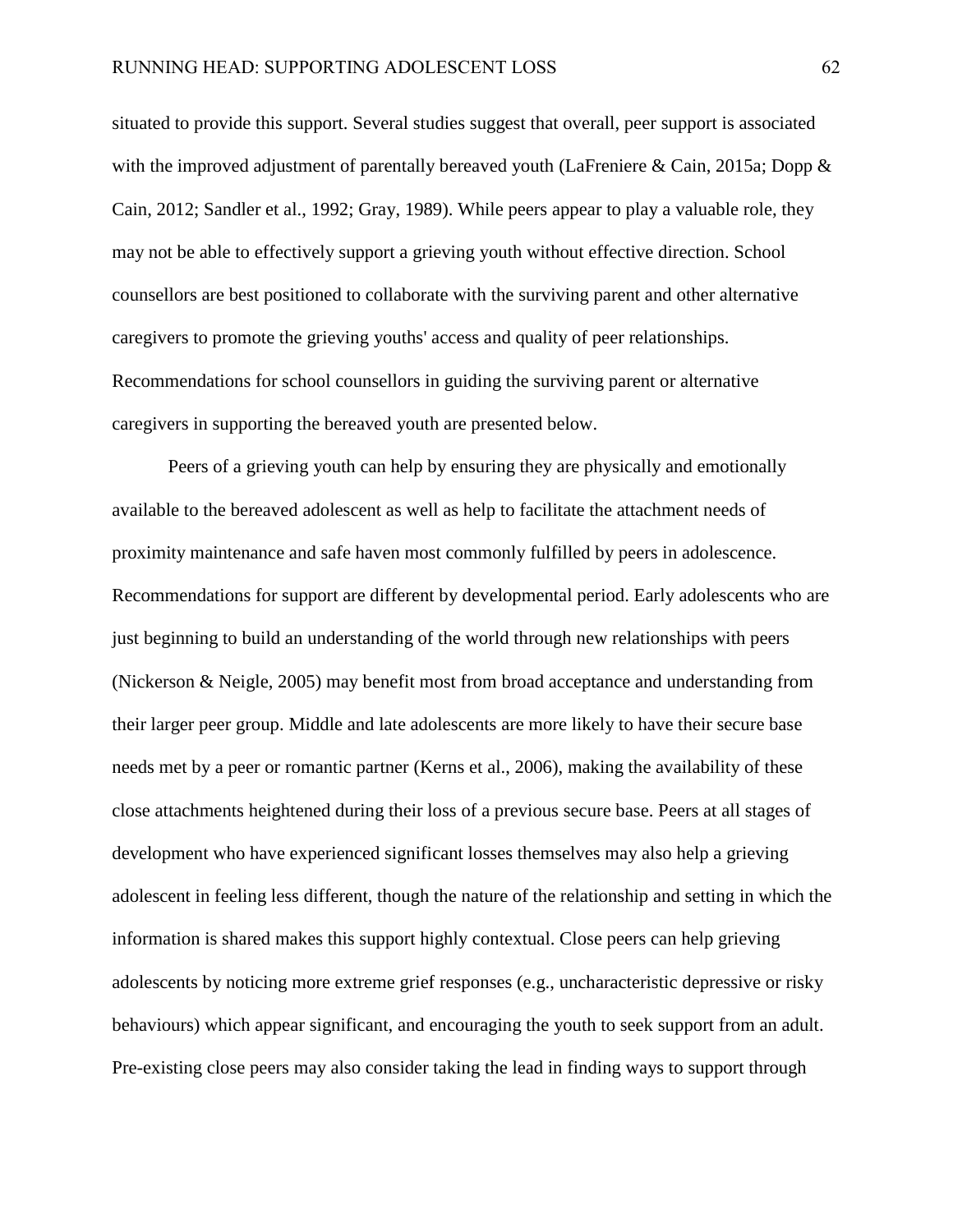activities that are familiar and normal for the bereaved youth to engage in, though caution must be taken in the way support is offered, discussed below.

Research suggests that support is often offered and available to a grieving youth but largely declined due to wanting to be perceived as "normal" amongst peers (LaFreniere & Cain, 2015a; Dopp & Cain, 2012). Difficulty communicating with peers and having few close peers can also make engaging with support difficult as well (LaFreniere & Cain, 2015a; Tyson-Rawson, 1996). Any actions taken by peers or romantic partners should first consider the grieving youth's need for normalcy, as outside of the home may be the only domain where normalcy has a chance of being preserved. Peers who abruptly change their behaviour in an attempt to be nice to a grieving youth may find this result in poor outcomes. Respecting the youth's need for autonomy also becomes heightened after the loss of a parent (Sawyer et al., 2018). Planning an event or making decisions on behalf of a grieving peer may also lead to deteriorating relationships. Unfortunately, peers can also engage in antagonistic behaviours, with the only found study that measured it citing rates as high as 14% of youth experiencing a loss being bullied or teased about the loss in the months following (Worden et al., 1996). School counsellors are recommended to help guide the peers of bereaved youth who observe this type of behaviour to step in and minimize this occurrence. Balancing a grieving adolescent's need for normalcy and autonomy with their need for support may be difficult for peers given they are also trying to fit in and develop social awareness.

### **Existing Programs, Future Improvements**

Existing programs supporting adolescent loss typically vary between group interventions for the youth only, family interventions together, structured guidance for parents and camp activities for youth. In a systematic review of parental bereavement programs, researchers found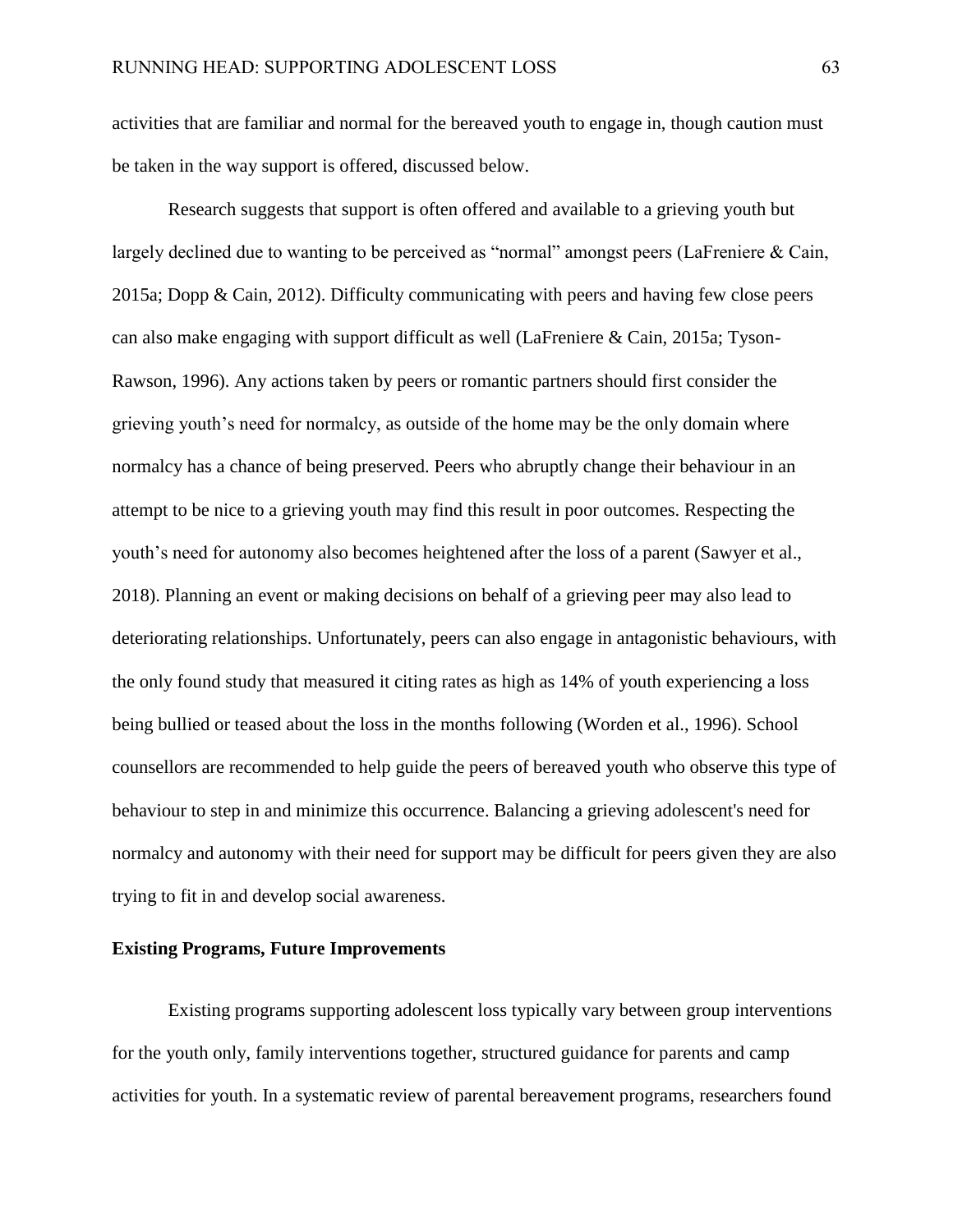that brief, programmed interventions can prevent youth from developing more severe problems post-bereavement, such as traumatic grief and mental health problems (Bergman et al., 2017). Common programs are reviewed with recommended adjustments included before a new program is recommended to support grieving adolescents.

### *Family Bereavement Program*

Several intervention programs have operationalized the factors that researchers suggest support adolescent grief outcomes. The most notable program in North America may be the Family Bereavement Program (FBP), developed by Sandler et al. (1992) and replicated by Ayers et al. (2014) and Schoenfelder et al. (2015). Researchers developing the FBP found parental demoralization, negative life events, parental warmth, and stable positive events in the family to each play a key role in limiting positive outcomes (Sandler et al., 2013).

The program is generally divided into two core components. First, two to three unstructured sessions are held as a workshop with the core family unit (e.g., surviving parent and children) to connect members to one another, educate them on the grief process and tailor the needs of the work to the unique family. From there, the focus switches directly to the primary caregiver and grieving child or adolescent. A total of 12 2-hour long sessions are conducted, led by two professionals in groups of five to 11 members. Some sessions are with only caregivers, others are held with only youth, and four are run conjointly with both surviving parents and youth. For the caregiver sessions, parents receive education on empirically supported areas such as positive parenting, effective discipline, and caregiver mental health problems. For the adolescent programs, focus is placed on the importance of their relationship to their caregiver, as well as positive coping skills including *active coping* (applying targeted behaviours to manage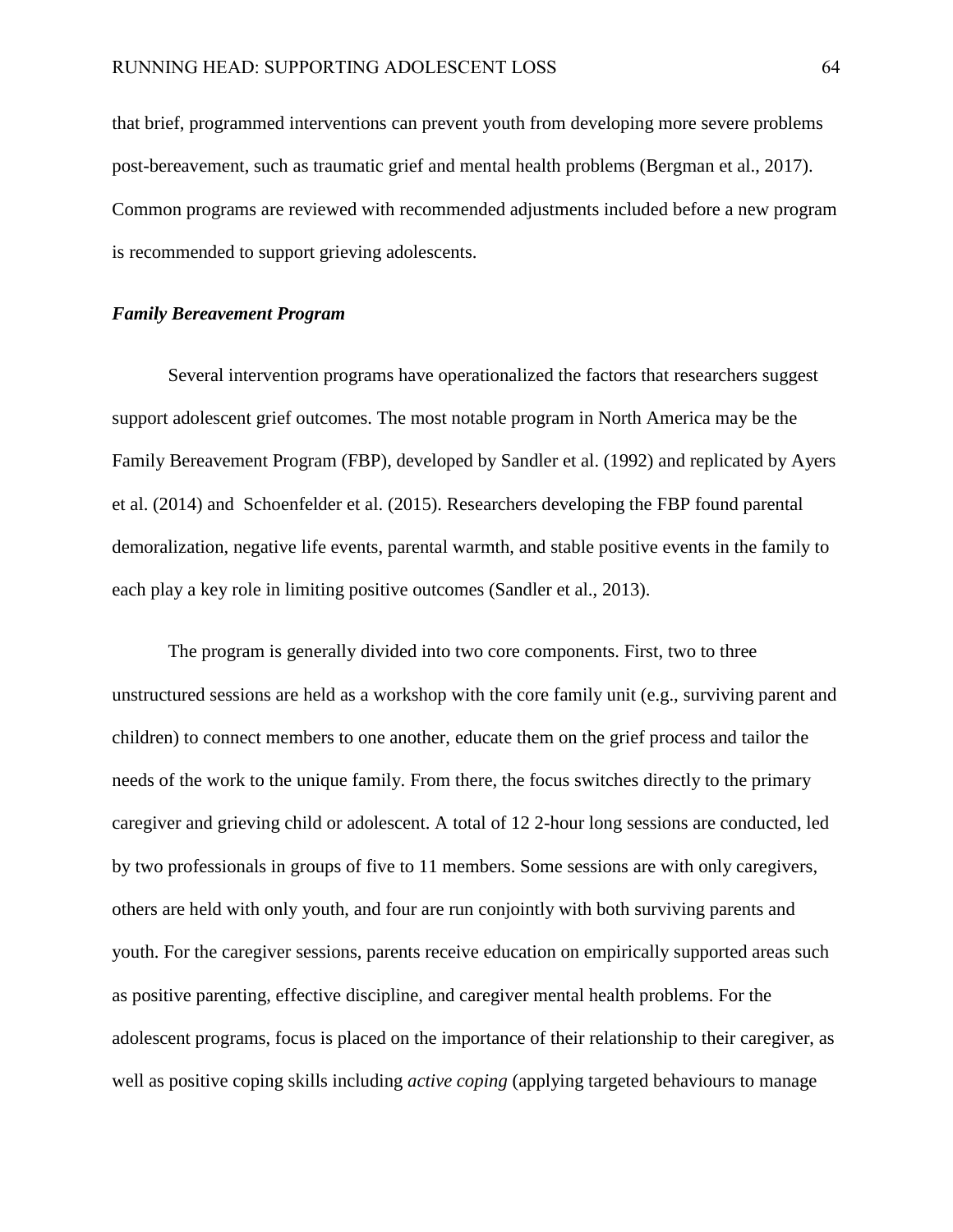stressor) and *coping efficacy* (developing the belief in one's control over positive outcomes). For a full review of the program and the various studies supporting each aspect of programming, see Ayers et al. (2014). The authors developing this program over several decades at Arizona State University have set up an institute and online resources, available in Appendix A.

The FBP is based on a model of resilience known as the contextual resilience model (CRM), which stresses the importance of the environment (as opposed to intrapersonal factors such as self-esteem) in helping adolescents adjust to a loss(Sandler et al., 2010a). This finding aligns with a previously noted meta-analysis of adolescent adjustment outcomes, finding that the social environment (including caregiver support in any form) were significantly more related to positive outcomes than pre-existing mental health challenges such as depression (Meeus, 2016). Considering these findings in combination from the learnings in previous chapters, the FBP might consider hosting an additional two-hour session for any peers, parents of peers, extended family or community members who may be interested in supporting the adolescent and surviving parent. Topics might include the adolescents' need for normalcy and autonomy, the importance of supporting the surviving parent and how, basic theories of grief (e.g., continuing bonds and dual process model) as well as a list of free resources. The general recommendations in this capstone may serve as a useful starting point for developing this additional session.

# *Grief Camps*

Grief camps have become popular for children who have experienced a loss. Some grief camps cater towards adolescents, though for the most part they are focused on children 12 and under. While ranging from focussed on the individual to the nuclear family, grief camps are a close variant of counselling groups that typically involve a retreat style experience for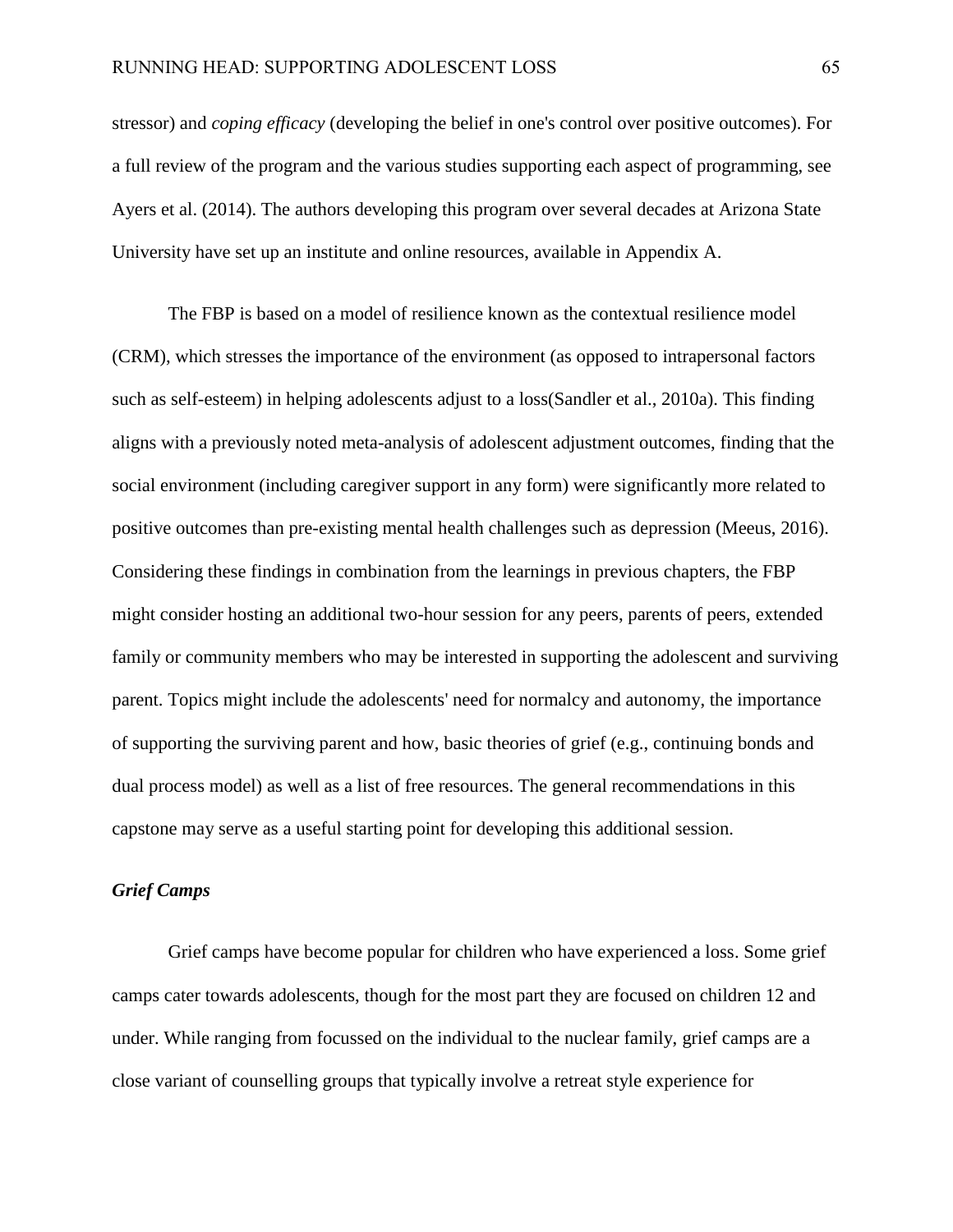participants experiencing grief and loss to find peer safety and support with an outdoor recreational focus (DeDiego et al., 2017, Wheat & Fletcher, 2017). A reasonable body of work has been dedicated to understanding the factors at play in these camps, yet thus far there is limited research explaining their effectiveness (Brown & Kimball, 2012). The strong growth in popularity over the past two decades displays the need for this type of resource, yet grief camps remain largely under-resourced, funded through donations privately or charitable non-profits. Discernable factors contributing to positive adolescent grief outcomes are still up for debate (DeDiego et al., 2017, Wheat & Fletcher, 2017), and may contribute to their lack of institutional support. Some studies suggest that improved grief outcomes are facilitated by campers' ability to express their feelings related to their losses, learn new coping skills, bond with other campers who are also grieving, and have fun through various expressive and outdoor activities (DeDiego et al., 2017; Clute & Kobayashi, 2013; McClatchey & Wimmer, 2012).

While it is not clear why grief camps are not typically made available for adolescents who have lost a parent, the fact that they exist in such demand is enough to consider how they might apply to adolescents. Understandably, given their lack of resources, grief camps for bereaved children may provide more value over the same activity for adolescents, who may have less interest in a weekend retreat with their surviving parents. Adapting a grief camp to be centred on peers may still have significant appeal to this age group. Coordinated around the existing grief camp program and incorporating elements relevant for adolescents, grief camps could serve as a physical space for adolescents to engage with their peers. They would have the opportunity to hear the stories of people with similar losses and feel normal. Adolescents could be invited to bring along a close friend or come by themselves and plan to meet new friends who lost a parent. Finding ways to promote the adolescents' sense of autonomy and normalcy in this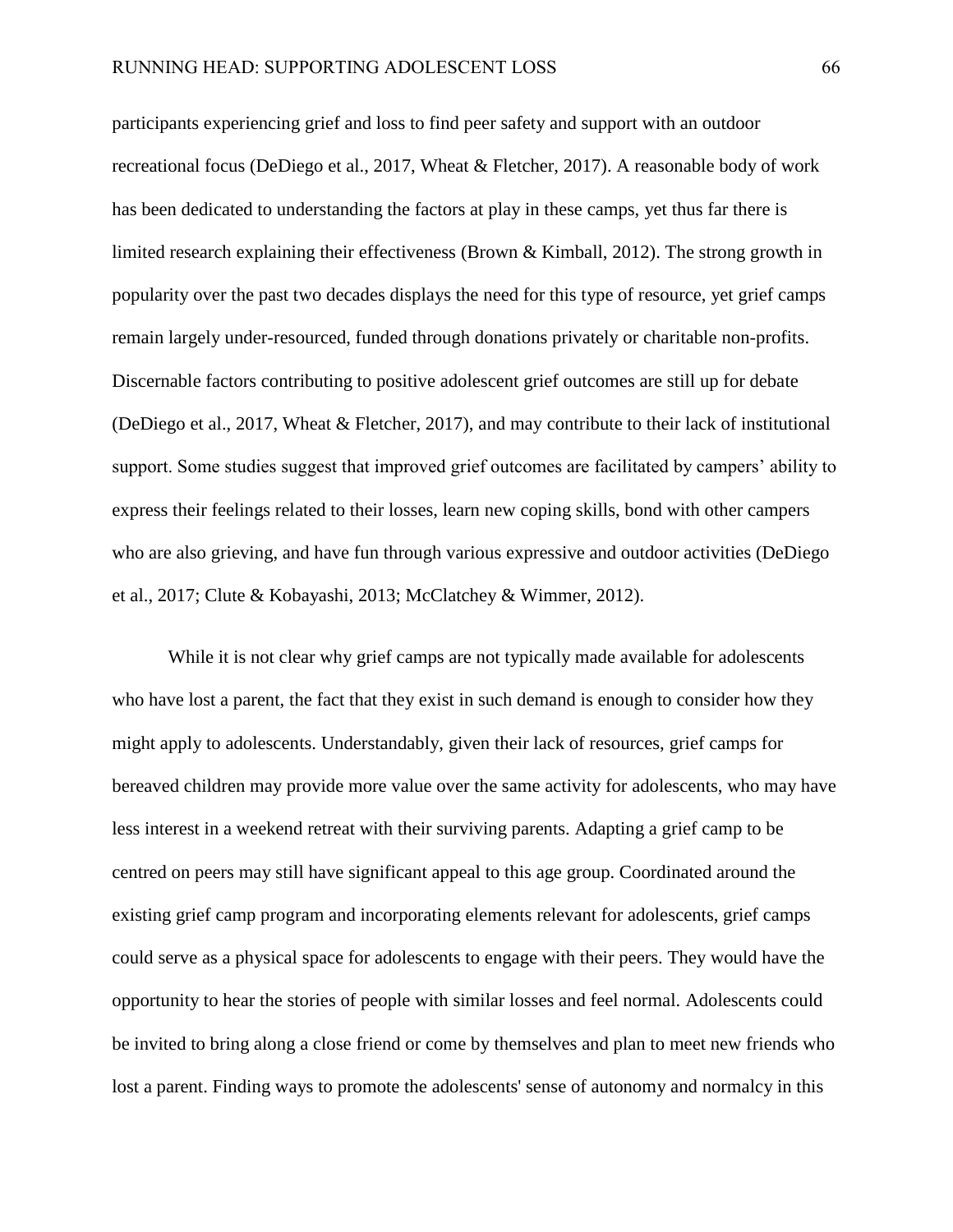new program will be useful to gaining their engagement in a program such as this. A physical camp such as this aligns well with current models of loss adjustment (e.g., the dual process model) by allowing for natural periods of play without grief *and* periods of intense grief.

# *New Directions: Digital Adolescent Bereavement Program*

As we have seen from the previously reviewed literature, adolescents grieving the loss of a parent have unique needs. Given the challenges of supporting this group, I propose a new program to support adolescent bereavement and improve outcomes using an online program. Web based bereavement interventions have been recently introduced after promising results from managing a variety of mental disorders. These types of programs show promising results for bereavement, though more research is needed (Wagner et al., 2020). Adolescents are increasingly comfortable in the digital realm and may be uniquely positioned to benefit from a specific program directed at supporting them during parental loss. Adolescents have the capacity to connect with peers in a safe way where their identity and sense of normalcy is managed. The proposed idea is presented as a mobile application, as studies suggest that adolescents are significantly more likely to access the Internet on a mobile device rather than on a desktop computer (Anderson & Jiang, 2018).

Adolescents might be provided with the name of an app by a teacher or school counsellor that would inquire about their specific situation (e.g., "have you lost someone or are you here to support someone who has lost someone?"). The app could then offer various resources to the adolescent to help them understand the specific experience. The resources provided would offer them control over when and how they engaged, without a parent, teacher, or peer forcing them to. The youth might also be able to connect with peers experiencing a similar loss event, giving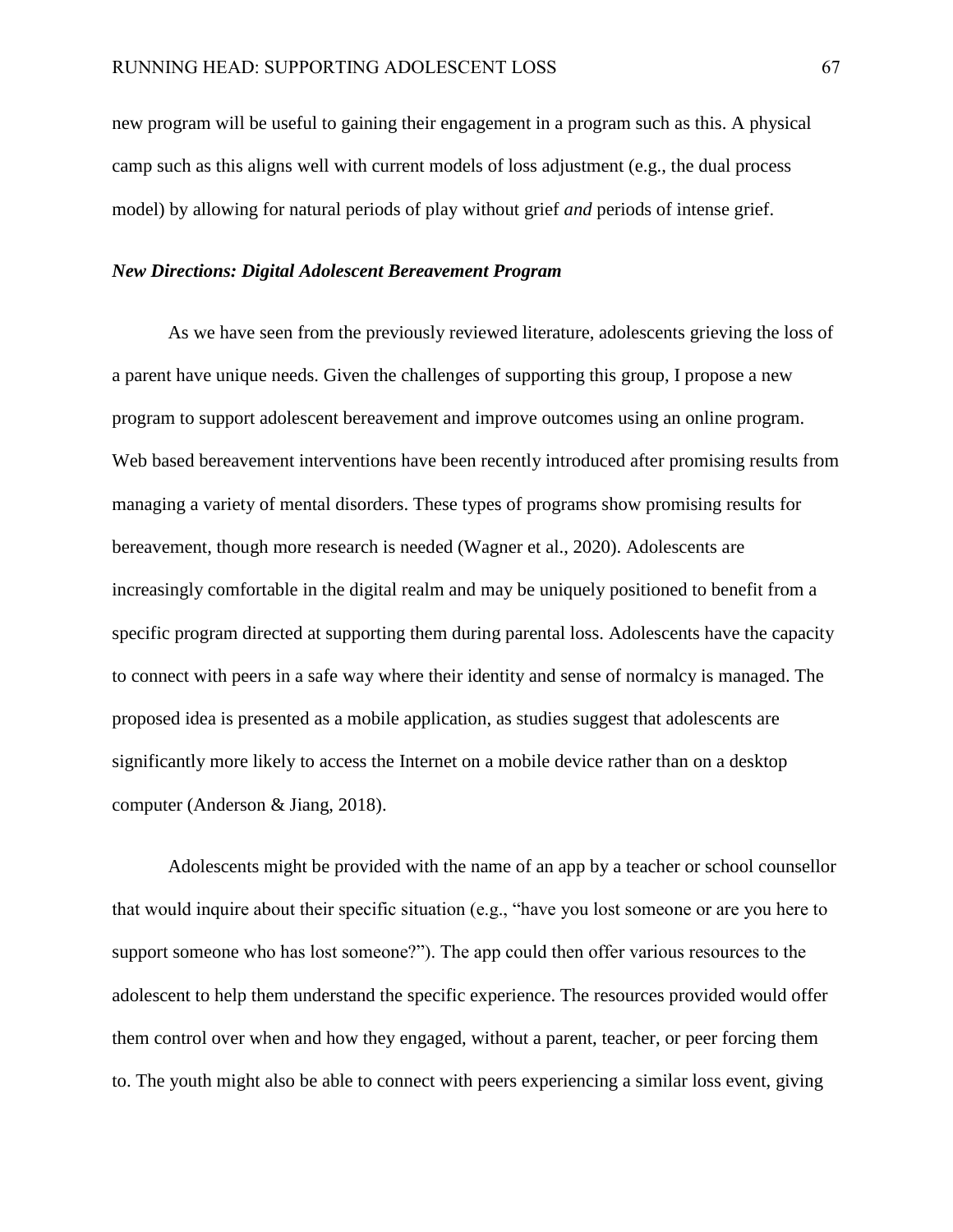them a sense of normalcy about the experience. Giving grieving adolescents free reign to connect digitally without adult oversight may come with legal ramifications for the app creators, and therefore alternative options to support this sense of normalcy might be possible. Giving the youth access to a page curated by qualified adults where adolescents have shared their personal experiences of loss from all over the world may also accomplish this sense of normalcy. The adolescent might also be able to enter in the email address of people in their support network who they would like to invite to the platform, who could then learn more about their experience without the adolescent needing to explain it in person.

For supporting caregivers, this same platform could simultaneously support them regardless of whether the youth themselves have signed up. Again, a school counsellor may share the app with the surviving parent, the student's teacher or peers, a trusted adult or anyone interested in supporting the adolescent in their grief. These caregivers could select their interest in helping a bereaved youth, and then define their role (e.g., parent, teacher, peer, trusted adult), as well as the age of the youth they are looking to support. Resources tailored to the stage of development of the youth, as well as the role of the individual interested in providing the support could be easily customized based on findings discussed previously. The app might begin by helping supporting caregivers understand the unique needs of bereaved adolescents in a language they can relate to and offer them information in a "choose your own adventure" style approach, giving the user the opportunity to engage with the content they want, when they want.

This type of resource would allow youth and their supporting caregivers experiencing a relatively specific situational need to access a resource that could be available around the world at a fraction of the cost of physical programming. Reduced costs allow for an increase in reach for the same investment from governments and private donors alike, allowing for an increase in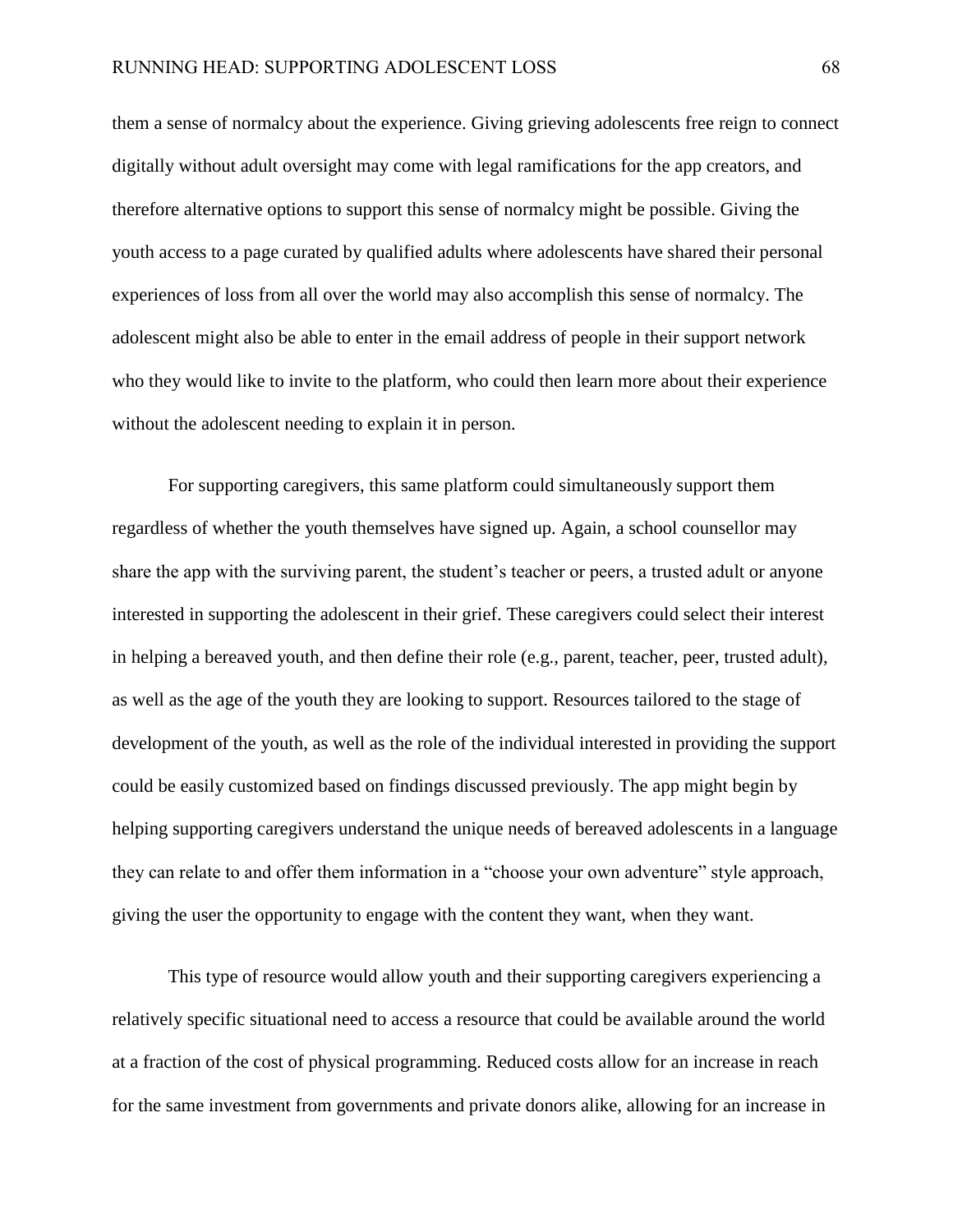impact. Increased impact may be furthered by using the data gathered from this app to understand more systematically the factors that are contributing to improved outcomes. By including short surveys in the process for both bereaved youth and supporting caregivers who use the app, adjustment could be tracked across key factors, allowing for more rigorous study of the factors contributing to improved outcomes. If marketed globally, an app such as this may also be useful in understanding cultural differences in grief, family, and belonging. Considering that adolescents need to feel normal and remain in control while still being a dependent under someone else's household, having an app may offer more benefits than an in-person program for this age category. A digital tool may also be more effective in connecting with an adolescent's most important people considering that families and close relationships are increasingly spread out around the globe. Eventually if available, local support programs could be presented to youth and supporting caregivers through the app to give them additional ways to support these adolescents.

### **Limitations and Recommendations for Future Research**

There are many nuances between the number, quality, and type of relational support in which an adolescent may find benefit. The studies we examined frequently noted the complexities of these relationships as they extended beyond the surviving parent, and there is limited research regarding their interactions. The limitations that follow must be noted in this exploratory study's attempts to collect and summarize these findings in ways that help provide direction to supporting caregivers and future research. Readers are cautioned that I relied on the work of other researchers to understand adolescent bereavement, having conducted no original research of my own with this demographic. Considering the vulnerability of grieving youth and my lack of formal experience, this decision seemed both the best practical and ethical choice.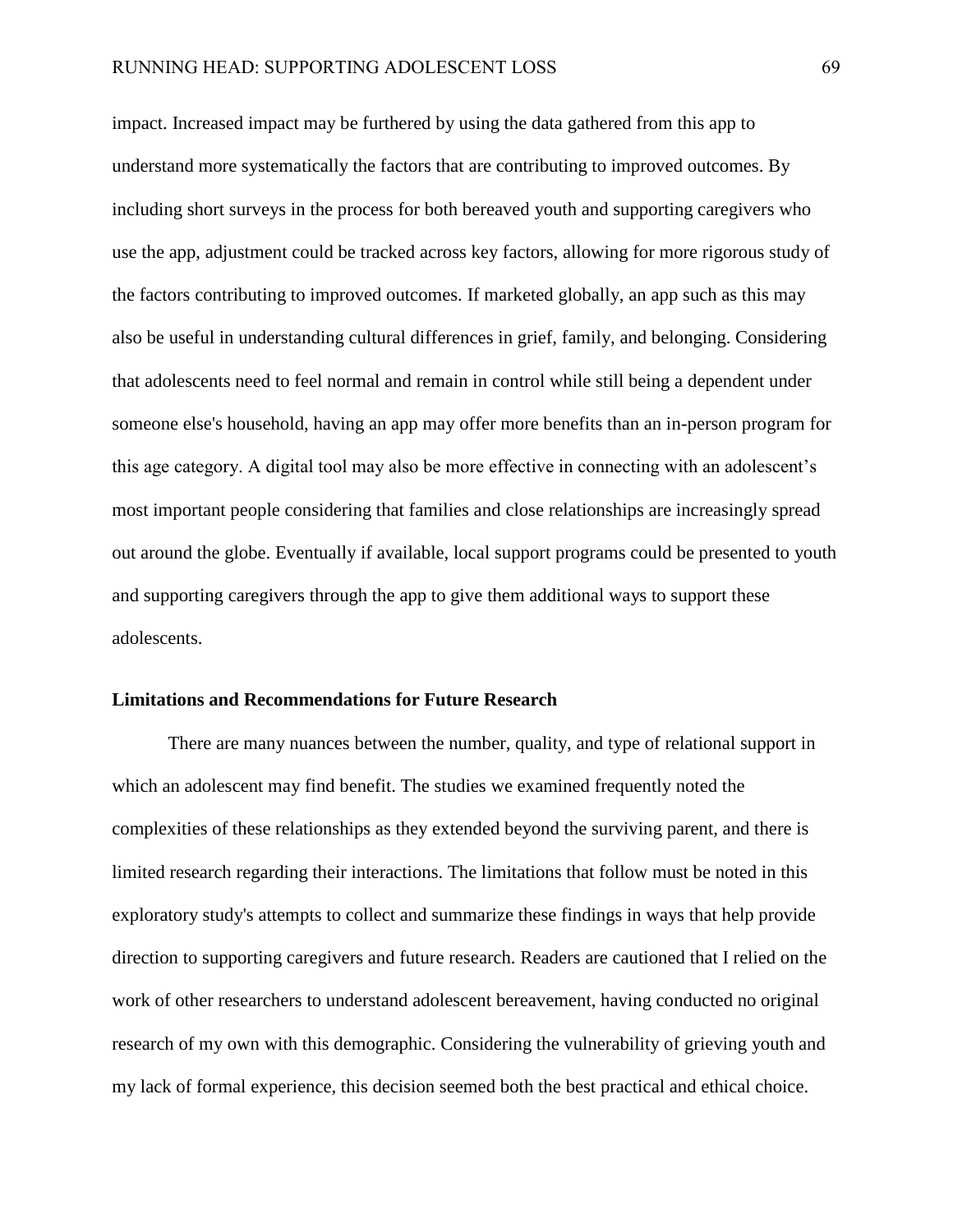Framing the concept of support as either present and good, or absent and bad in adolescent grief outcomes must be noted as less a factor of the research and more a challenge of condensing many articles describing this nuance into one exploratory paper. Readers who make this assumption should be reminded that support of an adolescent is constantly in flux (Meeus, 2016). More differentiated analysis is needed to understand how developmental stage, attachment, and grief each can be understood from various people interested in supporting positive outcomes.

Adolescent development and gender differences in bereaved adolescents all have notable limitations to their research, as does studies on their peer relationships. Significant evidence supports the idea that adolescence is a time of major developmental change (Meeus, 2016). Researchers exploring this area have noted that grief can become worse and vary widely between developmental stages, known as re-grief (Balk, 2011). Little is known about the nuances of regrief in this context, though further research focused on each developmental stage within adolescence could help significantly with this. Gender differences in grief outcomes have been previously explored (Shulla & Toomey, 2018), though not mentioned in this study as findings related to how to support grieving youth based on gender has been limited (Little et al., 2009; Howard Sharp et al., 2018). Peer relationships of bereaved adolescents have had relatively more focus, yet still more research is needed to understand the complexities of these relationships between their quality, number, and effect (LaFreniere & Cain, 2015). Further research on peers' roles should seek to identify common themes that could be integrated into mediating variables for adolescent grief support.

More research on the effect of bereavement on attachment style in adolescents would improve our understanding of loss for those who lose a primary attachment figure. First, research in several sources (Levy & Johnson, 2019; Verschueren, 2015) notes that temporary primary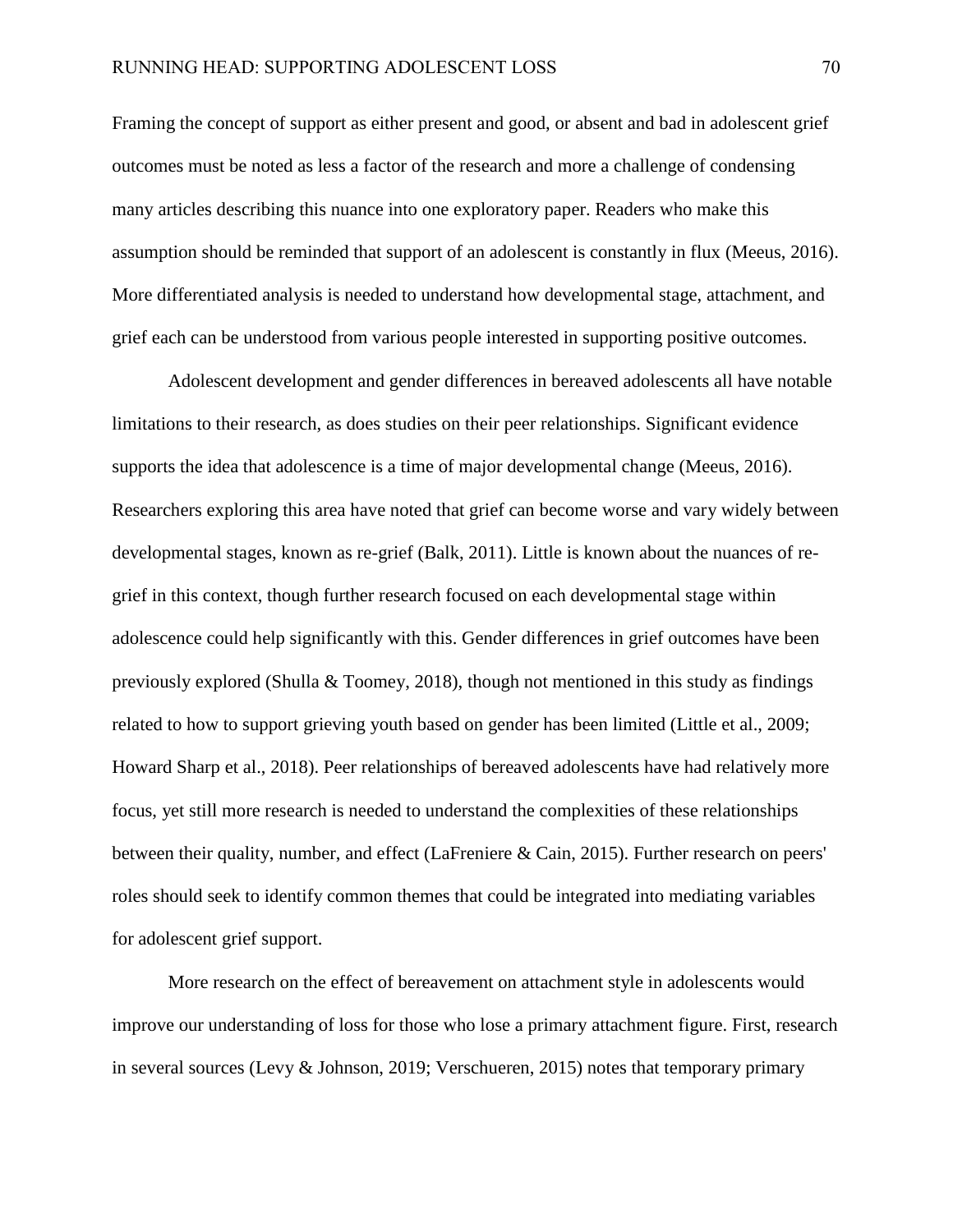attachment figures such as a teacher, counsellor or trusted adult can assist a youth in bereavement as they transition to a new primary attachment, though little was found as to how this attachment is established or transferred. Understanding the process of temporary attachment and how a secondary caregiver might become a primary caregiver following a loss would aid our understanding of grief and attachment. Secondly, longitudinal research on attachment style during bereavement focuses mostly on how an insecure attachment prior to a loss effects adjustment later in life (Høeg et al., 2018; Balk, 1996a). Future longitudinal research might consider the causal effect of losing a primary attachment relationship during adolescence and to what degree a securely attached person's style might change.

Programs supporting youth bereavement such as those noted earlier have experienced relatively little systematic research. Challenges exist in the wide variation between programs and their composition across time, making it difficult to complete rigorous study on the mechanisms underlying their success. Current research in these programs have focused on the importance of supporting the surviving parent and their relationship with their bereaved youth (Bergman et al., 2017). Further research might explore whether outcomes are different when considering additional peers or adults who engage in these programs jointly with the youth. Controlling for the wide variety of differences in these support structures would make this research complicated, though centering it on a specific role such as a trusted adult may help in initial studies.

A significant area for further consideration is the limited research on different cultural understandings of death, attachment, and family. To date, most of the research explored focused on western worldviews of a nuclear two parent family, with a single attachment figure as the mother and a linear understanding of death. Death, adolescent development, and family are all deeply cultural experiences. A large portion of the existing literature takes a western cultural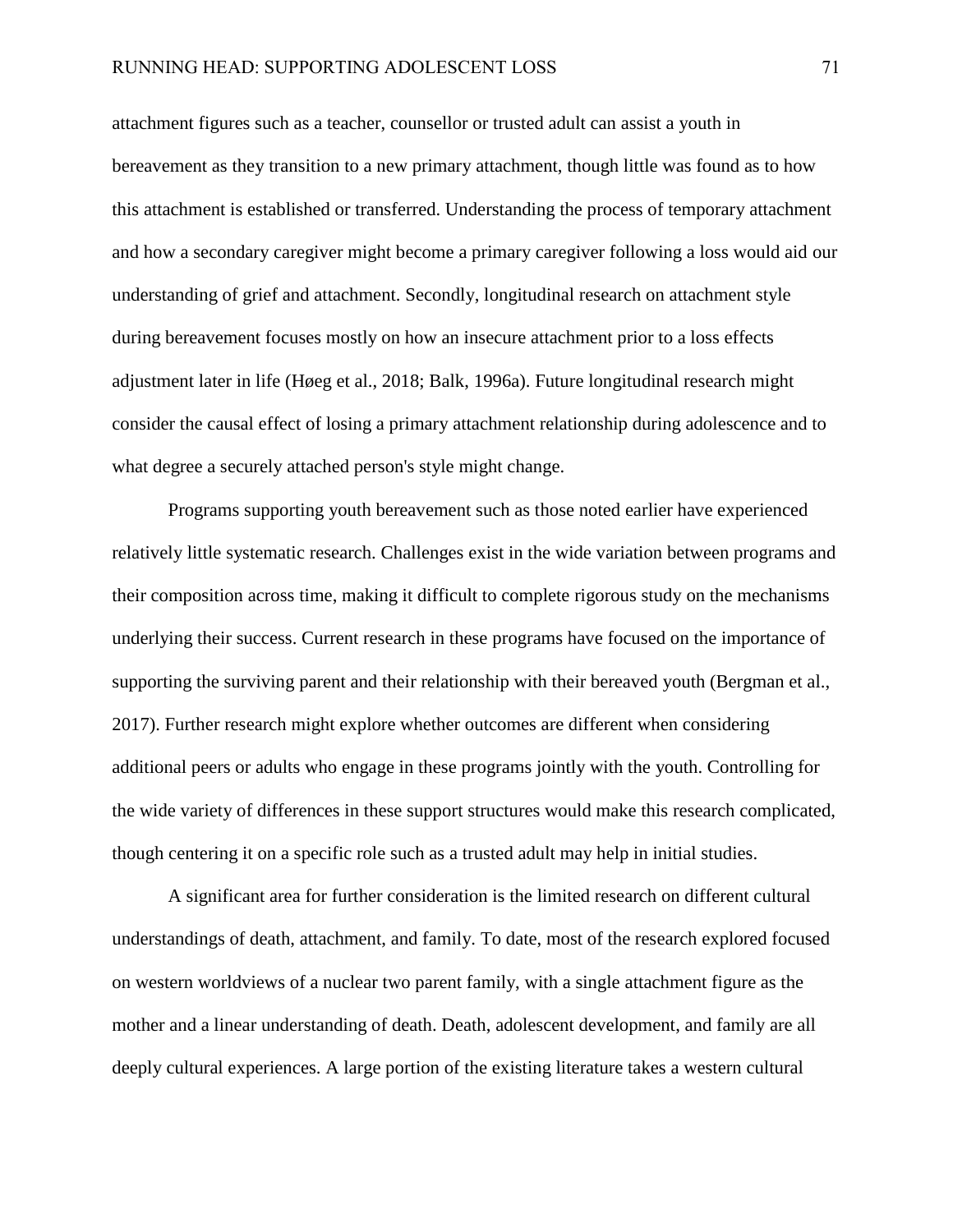approach, leaving hundreds of cultural nuances overlooked when considering the various overlapping factors contributing to adolescent parental loss (Meeus, 2016; Imran et al., 2021; Thanasiu & Pizza, 2019; Goodman et al., 2019). Future studies of adolescent grief might consider nonlinear understandings of death, such as from an aboriginal or religious perspective. Future research into attachment might also extend the few older studies on cultural differences in attachment networks as it relates to support of youth facing adversity (Freeman et al., 2010; van Ijzendoorn et al., 1992). In today's world, many definitions of family exist. While a more complex endeavour, future research might consider the wide varieties of family structures and how these variances affect adolescent grief outcomes.

### **Conclusion**

Approximately one in twenty people under the age of 18 will lose a parent (Currier et al., 2007). One in five parentally bereaved adolescents suffer significant mental health challenges (Stikkelbroek et al., 2016), and one in ten bereaved youth may suffer from complicated grief as a result (Salloum et al., 2019). For the large portion of youth who avoid significant mental health challenges or complicated grief responses, they are not exempt from being at risk for poorer academic outcomes, worse peer relationships, an increase in minor mental health challenges as well as less parenting and grief support. All adolescents suffer when they lose a parent. When help is available and given effectively, the positive impact can be significant for the grieving youth (Bergman et al., 2017; Meeus, 2016).

Developmental period of loss, an increase in the number of quality relationships, and fostering a sense of belonging were key findings from this exploration that support adolescent grief outcomes. In many ways detailed in this chapter, secondary and tertiary caregivers can assist with improving these negative outcomes and contribute to an adolescent's growth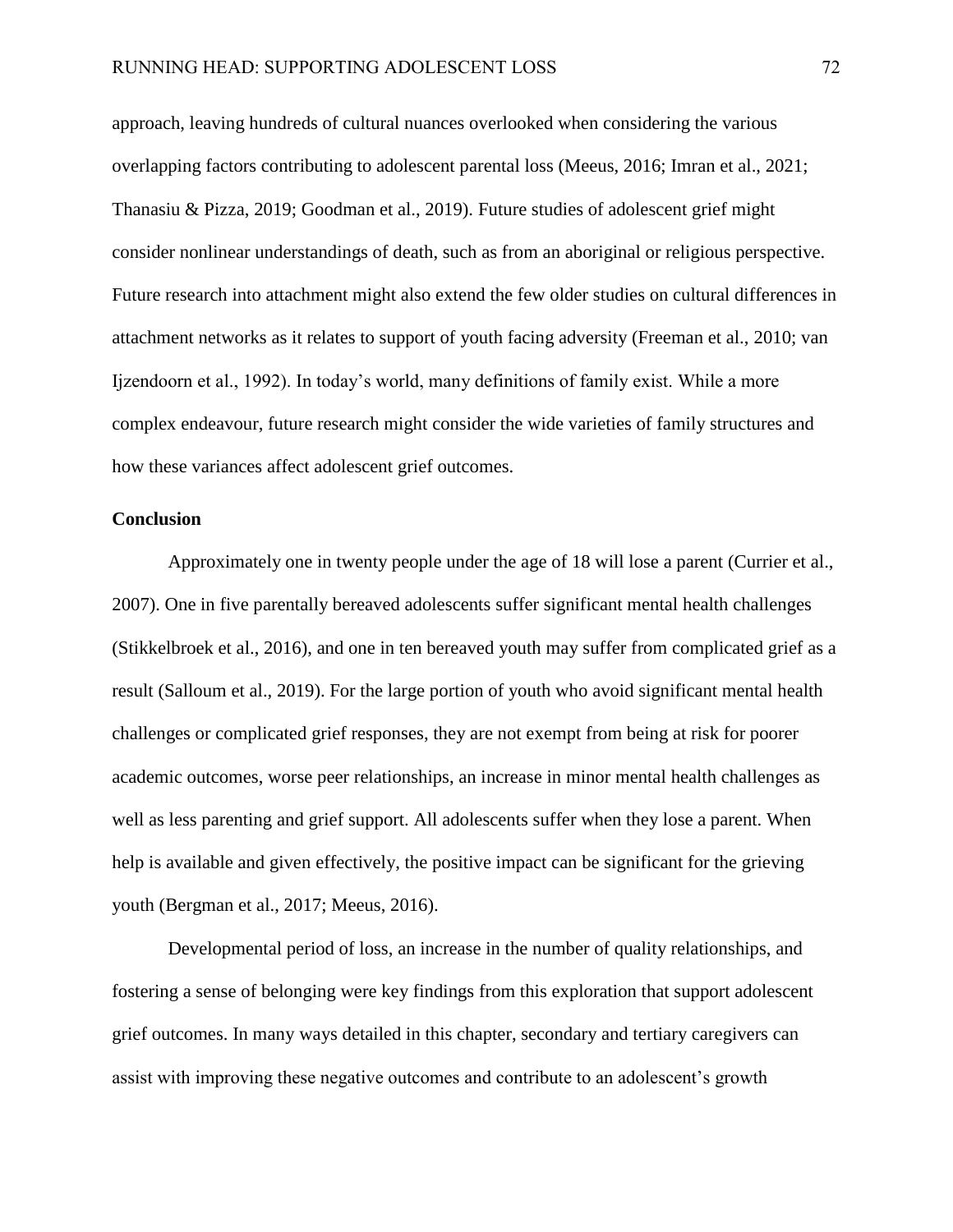following the loss of their surviving parent. This chapter has analyzed key findings from the literature reviewed, proposed recommendations for specific people and programs and recently reviewed limitations and considerations for future research. This capstone has aimed to understand how secondary and tertiary caregivers might be well positioned to help foster positive outcomes for parentally bereaved adolescents. Most youth are not raised in isolation with only their parents to support them. There are often teachers, grandparents, aunts, uncles, peers, or other community members surrounding them who are ready and willing to help a grieving adolescent but may not know how. I hope that this academic exploration has helped to support adolescent loss beyond the primary caregiver in specific ways for both researchers and caregivers of all types.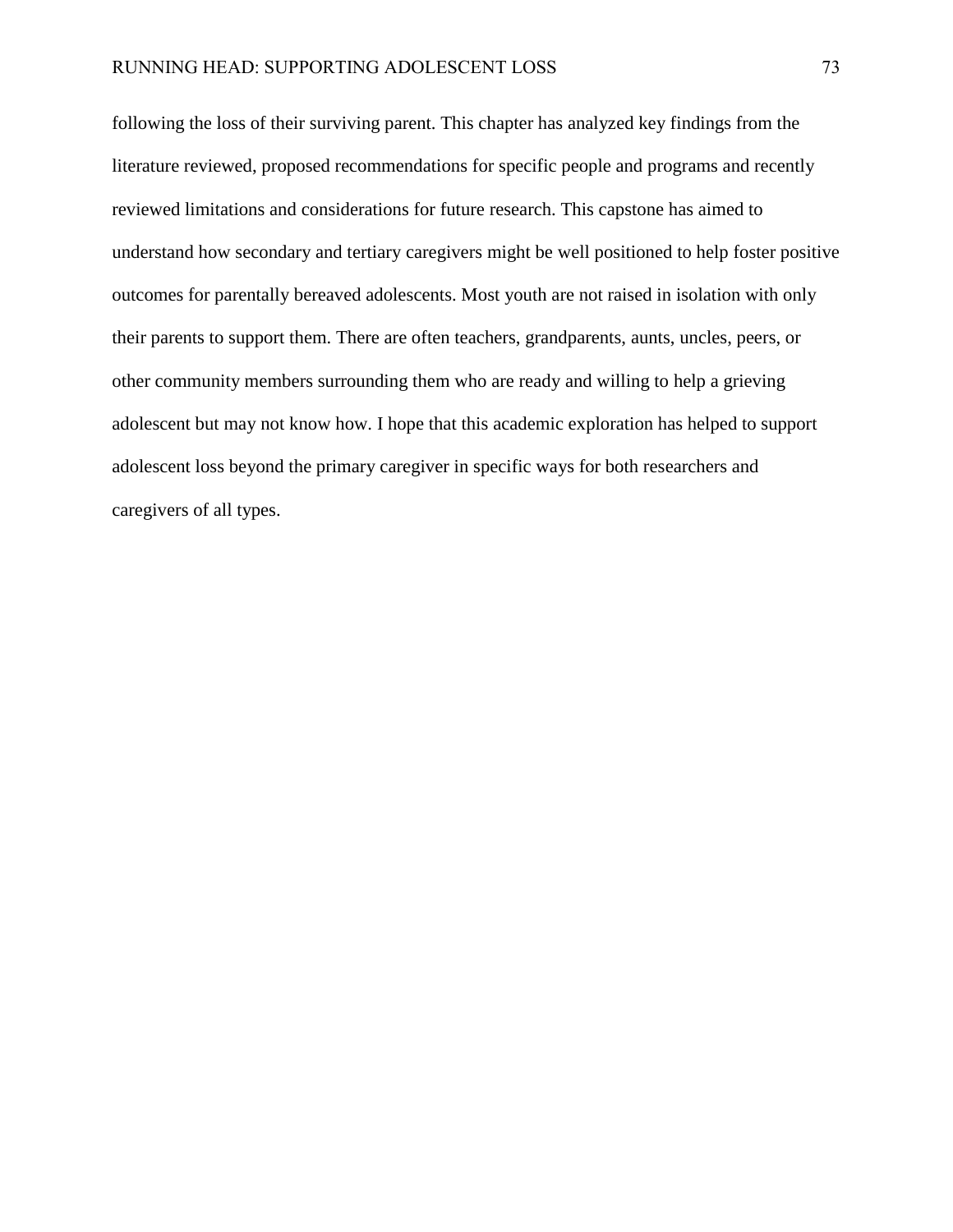### **References**

- Abdelnoor, A., & Hollins, S. (2004). The effect of childhood bereavement on secondary school performance. *Educational Psychology in Practice, 20*(1), 43-54.
- Abdelnoor. A, & Hollins, S. (2004). How children cope at school after family bereavement. Educational and Child Psychology. 21 (3): 85-94.
- Ainsworth, M. S. (1989). Attachments beyond infancy. *American Psychologist, 44*(4), 709-716.
- Ainsworth, M., Blehar, M., Waters, E., & Wall, S. (1978). *Patterns of attachment: A psychological study of the strange situation.* Erlbaum.
- Alderfer, M. A., & Hodges, J. A. (2010). Supporting siblings of children with cancer: A need for family–school partnerships. *School Mental Health: A Multidisciplinary Research and Practice Journal, 2*(2), 72–81.
- Alderman, E. M., & Breuner, C. C. (2019). Unique needs of the adolescent. *Pediatrics, 144*(6).
- Alisic, E. (2012). Teachers' perspectives on providing support to children after trauma: A qualitative study. *School Psychology Quarterly, 27*(1), 51-59.
- Allen, K., Kern, M.L., Vella-Brodrick, D., et al., (2018). What schools need to know about fostering school belonging: A meta-analysis. *Educational Psychology Review, 30*, 1–34
- Allen, J.P., & Land, D. (1999). Attachment in adolescence. In J. Cassidy & P.R. Shaver (Eds.) Handbook of attachment: Theory, research, and clinical applications (pp. 319–335). New York: Guilford Press.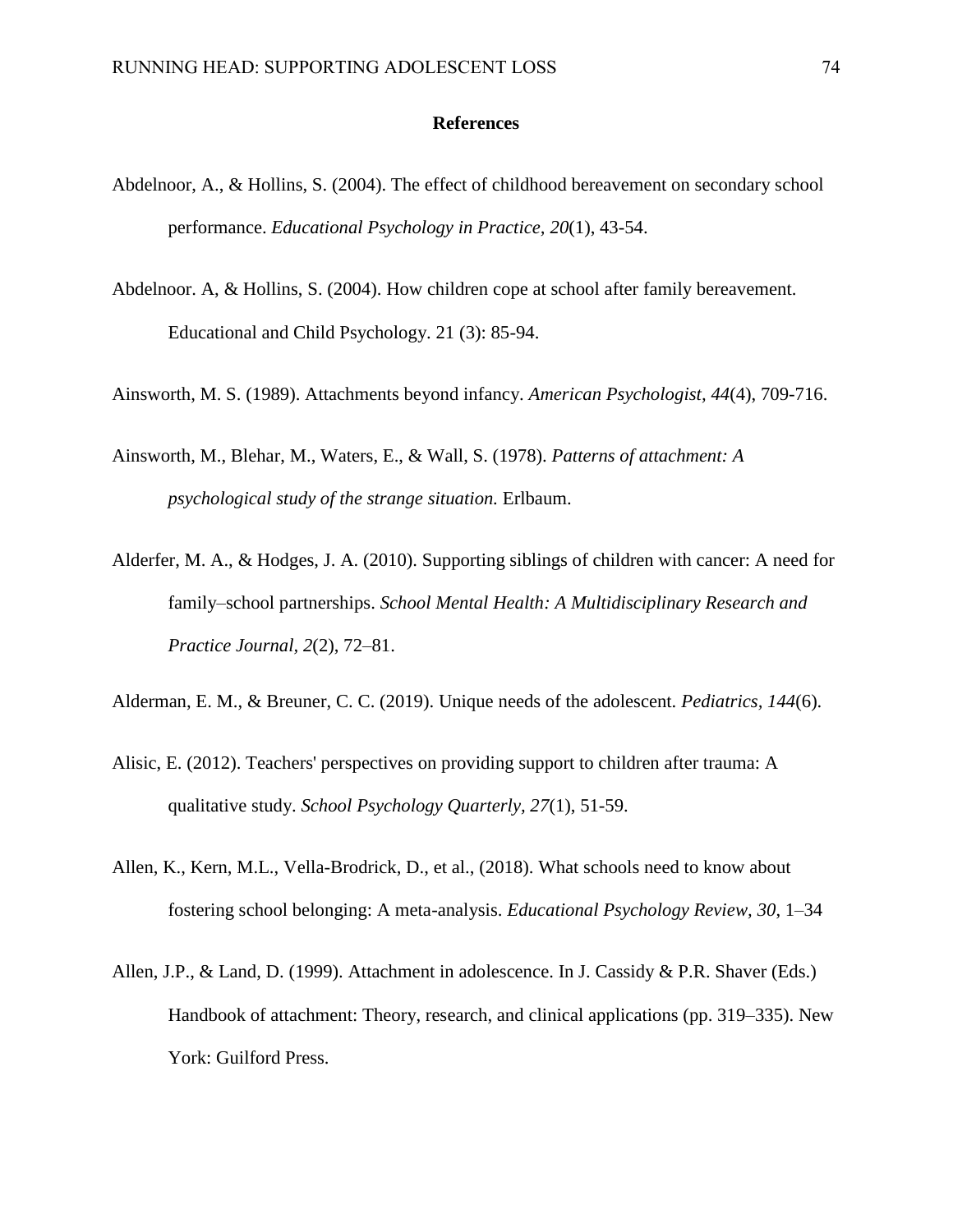- American Federation of Teachers and the New York Life Foundation (2012). Retrieved from https://www.aft.org/sites/default/files/release\_bereavement121012.pdf
- Anderson, M., & Jiang, J. (2018). Teens, social media & technology 2018. Pew Research Center, 31(2018), 1673-1689.
- Andriessen, K., Lobb, E., Mowll, J., Dudley, M., Draper, B., & Mitchell, P. B. (2019). Helpseeking experiences of bereaved adolescents: A qualitative study. *Death Studies*, *43*(1), 1–8.
- Andriessen, K., Draper, B., Dudley, M., & Mitchell, P. B. (2015). Bereavement after suicide. *Crisis, 36*(5), 299-303.
- Andriessen, K., Mowll, J., Lobb, E., Draper, B., Dudley, M., & Mitchell, P. B. (2018). "Don't bother about me." the grief and mental health of bereaved adolescents. *Death Studies, 42*(10), 607-615.
- Apelian, E., & Nesteruk, O. (2017). Reflections of young adults on the loss of a parent in adolescence. *International Journal of Child, Youth and Family Studies, 8*(3/4), 79-100.
- Arnett, J. J. (2004). *Emerging adulthood: The winding road from the late teens through the twenties*. Oxford University Press.
- Arslan, G. (2019). School belonging in adolescents: Exploring the associations with school achievement and internalising and externalizing problems. *Educational & Child Psychology*, *36*(4), 22–33.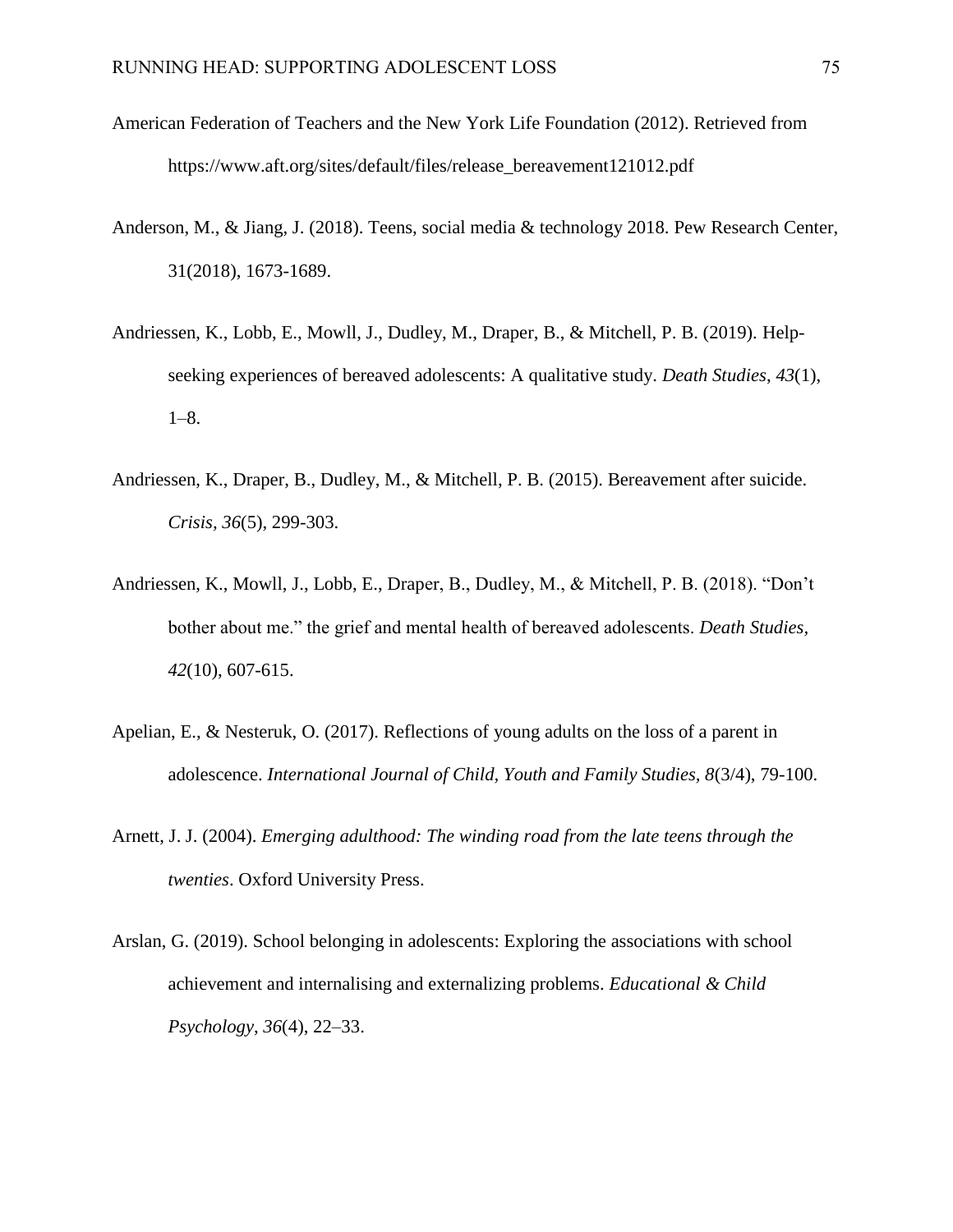- Ayers, T. S., Wolchik, S. A., Sandler, I. N., Twohey, J. L., Weyer, J. L., Padgett-Jones, S., Weiss, L., Cole, E., & Kriege, G. (2014). The family bereavement program: Description of a theory-based prevention program for parentally-bereaved children and adolescents. Omega: Journal of Death and Dying, 68(4), 293-314.
- Balk, D. E. (1996a). Attachment and the reactions of bereaved college students: A longitudinal study. Continuing bonds: New understandings of grief, 311-328.
- Balk, D. E. (1996b). Models for understanding adolescent coping with bereavement. *Death Studies, 20*(4), 367-387.
- Balk, D. E., & Vesta, L. C. (1998). Psychological developments during four years of bereavement: A longitudinal case study. *Death Studies, 22*(1), 23–24.
- Balk, D. (2009). *Adolescent encounters with death, bereavement, and coping.* Springer Publishing Company.
- Balk, D. (2011). Adolescent development and bereavement: An introduction. *The prevention researcher*, 18(3), 3-10.
- Battistich, V., Solomon, D., Kim, D. I., Watson, M., & Schaps, E. (1995). Schools as communities, poverty levels of student populations, and students' attitudes, motives, and performance—A multilevel analysis. *American Educational Research Journal*, *32*, 627 – 658.
- Bembry, J. X., & Ericson, C. (1999). Therapeutic termination with the early adolescent who has experienced multiple losses. *Child and Adolescent Social Work Journal, 16*(3), 177-189.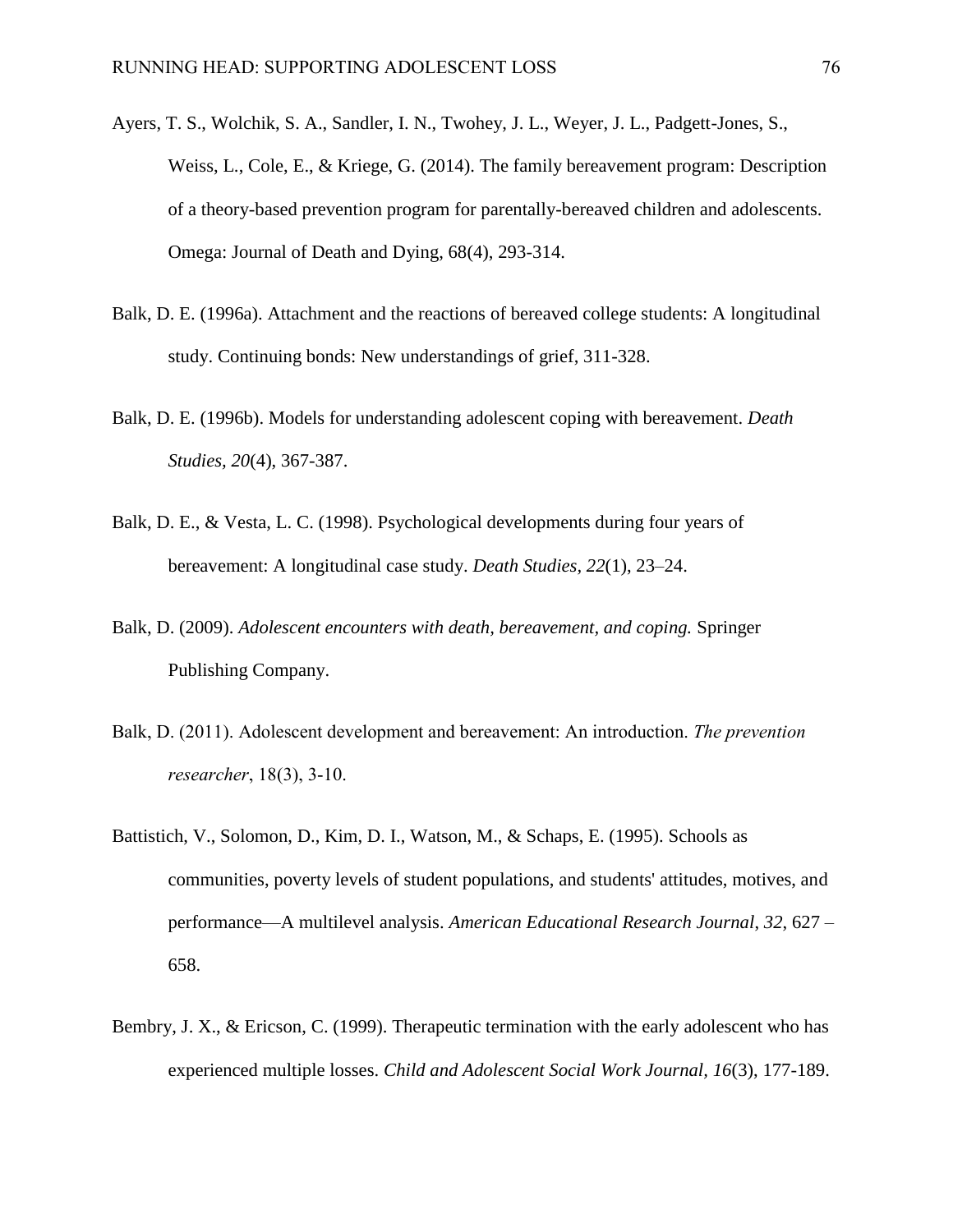US Bureau of Census. (2018). Suicide Deaths and Rates. Washington, DC: National Center for Health Statistics; 2012:87-97

- Bergman, A. S., Axberg, U., & Hanson, E. (2017). When a parent dies–A systematic review of the effects of support programs for parentally bereaved children and their caregivers. *BMC Palliative Care, 16*(1), 1-15.
- Berzonsky, M.D. (2000). Theories of adolescence. In G. R. Adams (Ed.), *Adolescent development: The essential readings.* (pp. 11-27). Wiley-Blackwell.

Block, P. (2018). *Community: The structure of belonging*. Berrett-Koehler Publishers.

- Blos, P. (1979). *The adolescent passage: Developmental issues*. International Universities Press.
- Bokhorst, C. L., Sumter, S. R., & Westenberg, P. M. (2010). Social support from parents, friends, classmates, and teachers in children and adolescents aged 9 to 18 years: Who is perceived as most supportive? *Social Development, 19*(2), 417–426.
- Booker, K. (2018). The high tide raises all ships: Middle grades teachers' perspectives on school belonging in early adolescence. *RMLE Online*, 41(8), 1-15.
- Bowers, E. P., Johnson, S. K., Warren, D. J. A., Tirrell, J. M., & Lerner, J. V. (2015). Youthadult relationships and positive youth development. In E. P. Bowers, G. J. Geldhof, S. K. Johnson, L. J. Hilliard, R. M. Hershberg, J. V. Lerner, & R. M. Lerner (Eds.), *Advancing responsible adolescent development. Promoting positive youth development: Lessons from the 4-H study* (pp. 97–120). Springer International Publishing.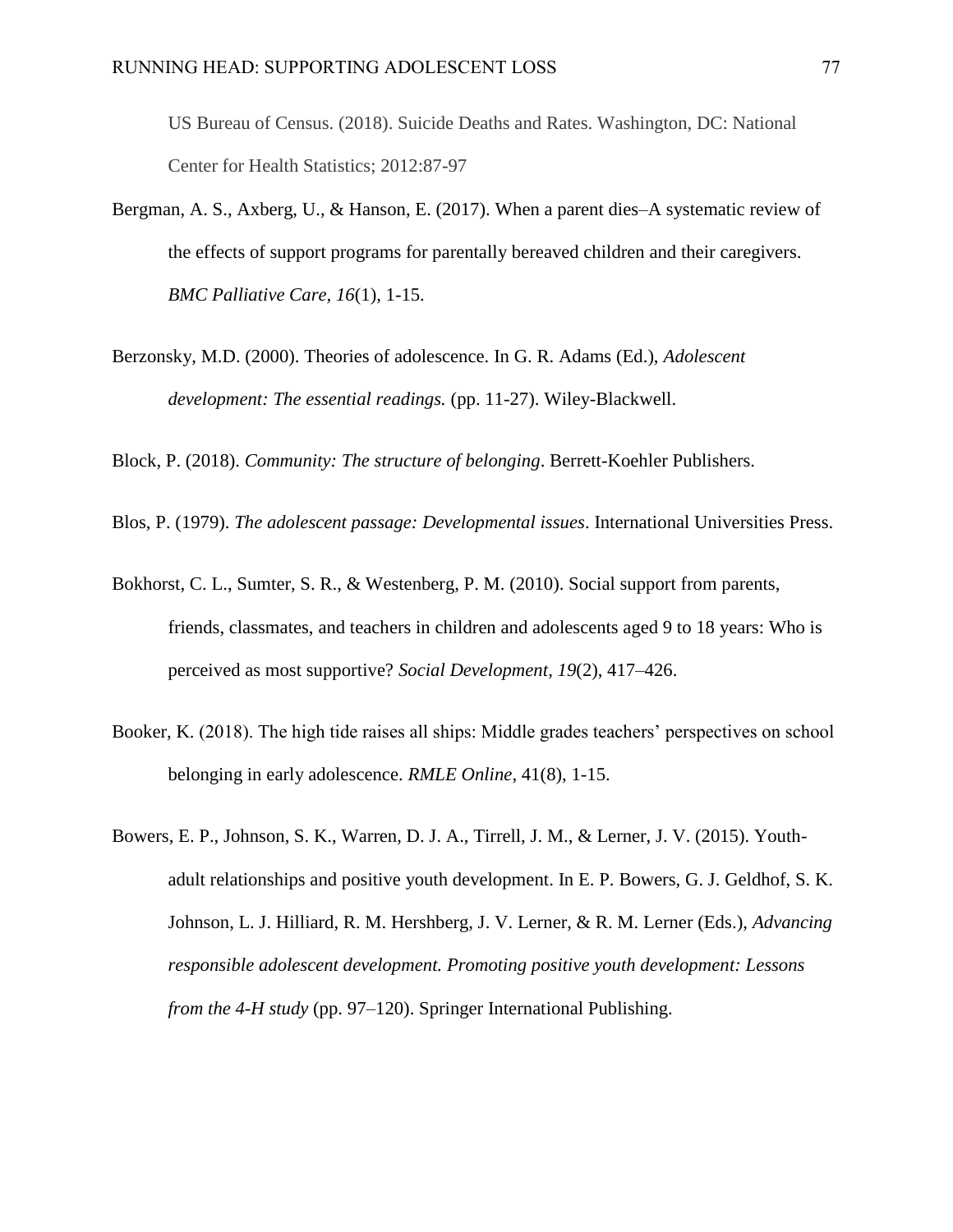- Bowlby, J. (1969). Attachment and Loss, Vol. 1: Attachment. Attachment and Loss. New York: Basic Books.
- Bowlby, J. (1973). Attachment and loss: Vol. 2: Separation, anxiety and anger. New York: Basic Books
- Bowlby, J. (1980). Attachment and Loss. Vol. 3: Loss, Sadness and Depression. New York: Basic Books.
- Brent, D. A., Melhem, N. M., Masten, A. S., Porta, G., & Payne, M. W. (2012). Longitudinal effects of parental bereavement on adolescent developmental competence. *Journal of Clinical Child & Adolescent Psychology, 41*(6), 778-791.
- Brent D, Melhem N, Donohoe MB, Walker M (2009) The incidence and course of depression in bereaved youth 21 months after the loss of a parent to suicide, accident, or sudden natural death. Am J Psych 166:786.
- Brewer, J.D. & Sparkes, A.C. (2011). Young people living with parental bereavement: Insights from an ethnographic study of a UK childhood bereavement service. *Social Science & Medicine, 72*, 283–290.
- Broberg, A. O., Dyregrov, A., & Lilled, L. (2005). The goteborg discotheque fire: posttraumatic stress, and school adjustment as reported by the primary victims 18 months later. Journal of Child Psychology and Psychiatry, 46, 1279–1286.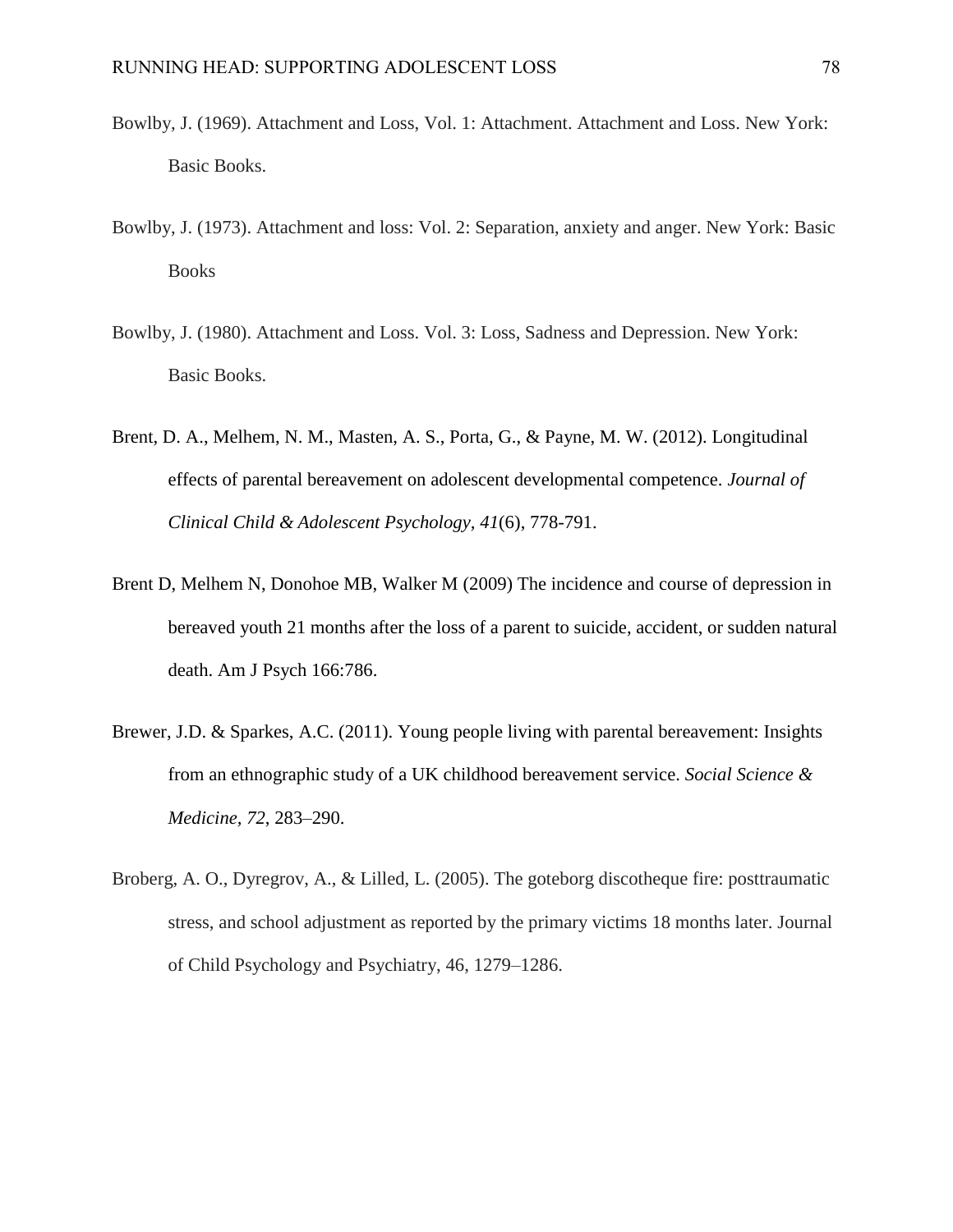- Brown, T. B., & Kimball, T. G. (2012). Residential grief camps: An initial phenomenological study of staff perspectives. *The Qualitative Report, 17*, 78–91. Retrieved from [http://www.tqr.nova.edu](about:blank)
- Cain, A. C., & LaFreniere, L. S. (2015). The taunting of parentally bereaved children: An exploratory study. Death Studies, 39(4), 219-225.
- Calhoun, L. G., Tedeschi, R. G., Cann, A., & Hanks, E. A. (2010). Positive outcomes following bereavement: Paths to posttraumatic growth. *Psychologica Belgica, 50*(1-2), 125-143.
- Call, C.T., & Mortimer, J.T. (2001). *Arenas of comfort in adolescence; A study of adjustment in context*. Lawrence Erlbaum Associates, Inc.
- Carter, S. P., & Janzen, H. L. (1994). Peer counseling or peer support: There is a difference. Canadian Journal of School Psychology, 10, 36–42.
- Cassidy, J., & Shaver, P. R. (Eds.). (2002). *Handbook of attachment: Theory, research, and clinical applications*. Rough Guides.
- Cerel, J., Fristad, M. A., Verducci, J., Weller, R. A., & Weller, E. B. (2006). Childhood Bereavement: Psychopathology in the 2 Years Postparental Death. *Journal of the American Academy of Child & Adolescent Psychiatry, 45*(6), 681-690.
- Chopik, W. J., Edelstein, R. S., & Grimm, K. J. (2019). Longitudinal changes in attachment orientation over a 59-year period. *Journal of Personality and Social Psychology*, *116*(4), 598.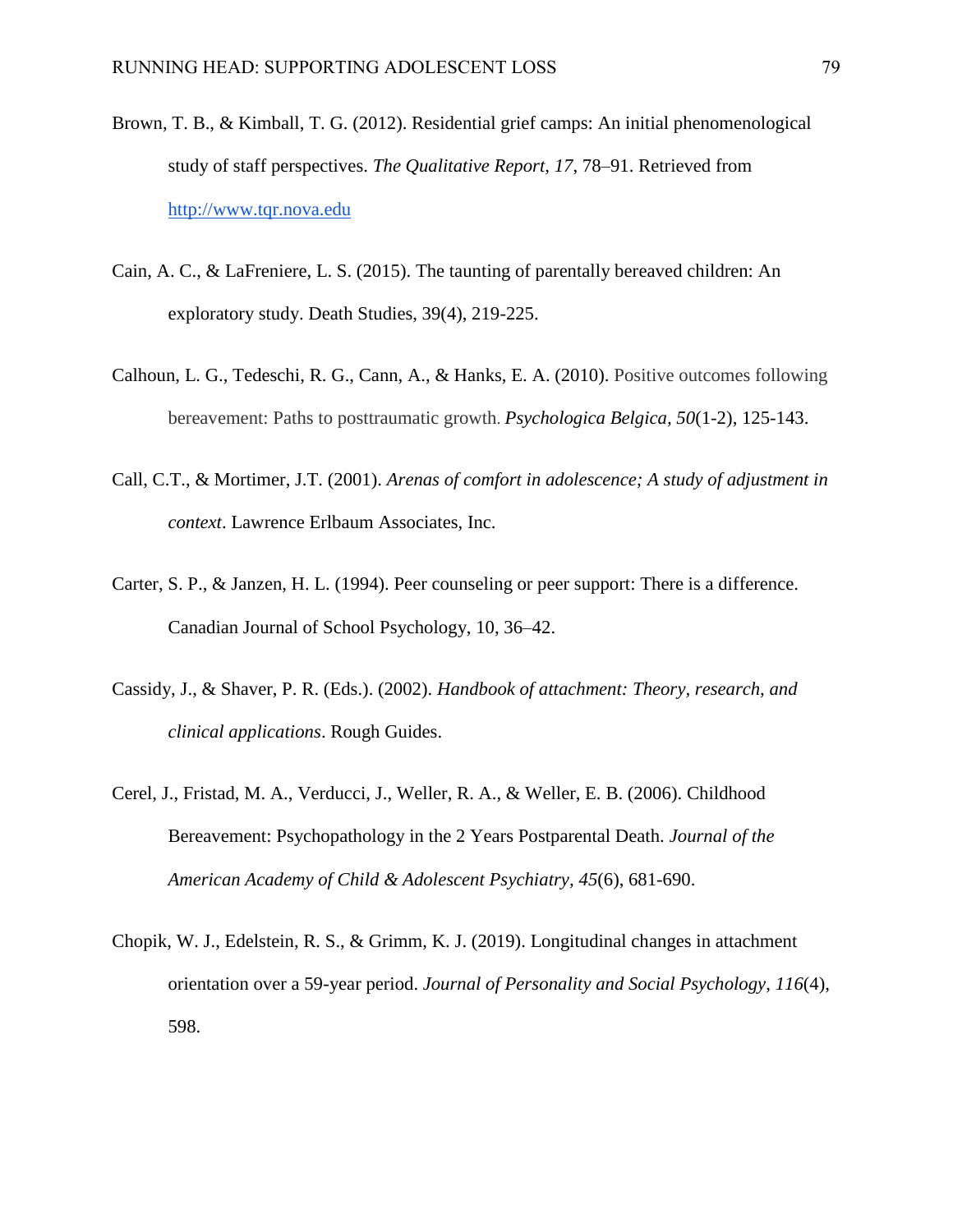- Clute, M. A., & Kobayashi, R. (2013). Are children's grief camps effective? *Journal of Social Work in End-of-Life & Palliative Care, 9*, 43–57.
- Cohen, J. A., Mannarino, A. P., & Deblinger, E. (2016). *Treating trauma and traumatic grief in children and adolescents.* Guilford Publications.
- Cook, E. C., Buehler, C., & Blair, B. L. (2013). Adolescents' emotional reactivity across relationship contexts. *Developmental Psychology*, *49*(2), 341–352.
- Currier, J. M., Holland, J. M., & Neimeyer, R. A. (2007). The effectiveness of bereavement interventions with children: A meta-analytic review of controlled outcome research. *Journal of Clinical Child & Adolescent Psychology, 36*(2), 253-259.
- Darling Rasmussen, P., Storebø, O. J., Løkkeholt, T., Voss, L. G., Shmueli-Goetz, Y., Bojesen, A. B., Simonsen, E., & Bilenberg, N. (2019). Attachment as a Core Feature of Resilience: A Systematic Review and Meta-Analysis. *Psychological Reports*, *122*(4), 1259–1296.
- Davidovitz, R., Mikulincer, M., Shaver, P. R., Izsak, R., & Popper, M. (2007). Leaders as attachment figures: Leaders' attachment orientations predict leadership-related mental representations and followers' performance and mental health. *Journal of Personality and Social Psychology, 93*(4), 632-650.
- DeDiego, A. C., Wheat, L. S., & Fletcher, T. B. (2017). Overcoming obstacles: Exploring the use of adventure based counseling in youth grief camps. Journal of Creativity in Mental Health, 12(2), 230-241.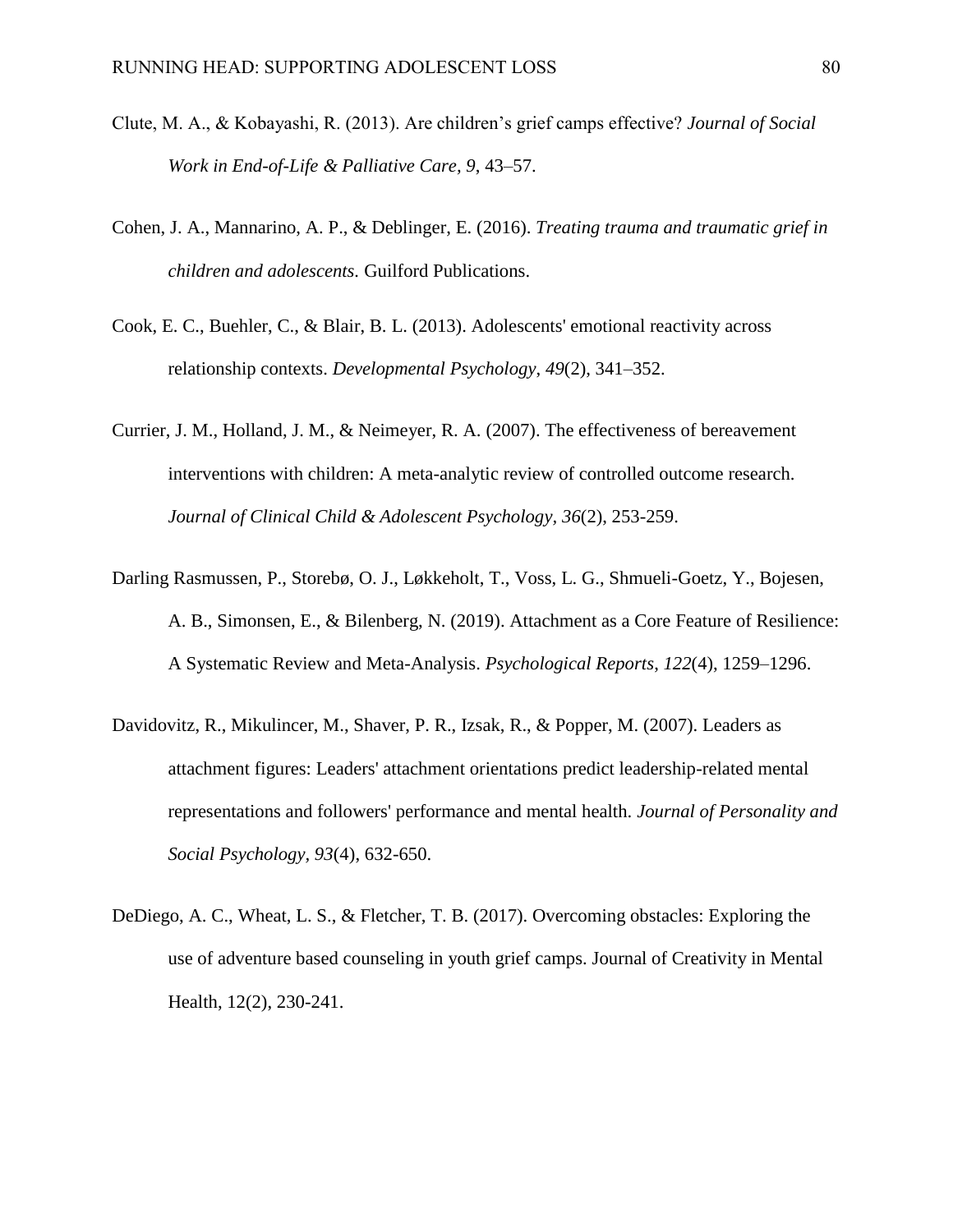- Delgado, M. Y., Ettekal, A. V., Simpkins, S. D., & Schaefer, D. R. (2016). How do my friends matter? Examining Latino adolescents' friendships, school belonging, and academic achievement. *Journal of Youth and Adolescence*, *45*(6), 1110-1125.
- Dopp, A. R., & Cain, A. C. (2012). The role of peer relationships in parental bereavement during childhood and adolescence. Death Studies, 36, 41–60.
- Dorsey, S., Lucid, L., Martin, P., King, K. M., O'Donnell, K., Murray, L. K., ... & Whetten, K. (2020). Effectiveness of task-shifted trauma-focused cognitive behavioural therapy for children who experienced parental death and posttraumatic stress in Kenya and Tanzania: a A randomized clinical trial. *JAMA pPsychiatry, 77*(5), 464-473.
- Dowdney, L., Wilson, R., Maughan, B., Allerton, M., Schofield, P., & Skuse, D. (1999). Psychological disturbance and service provision in parentally bereaved children: Prospective case-control study. British Medical Journal, 319, 354–357.
- Dowdney, L. (2000). Childhood bereavement following parental death. *Journal of Child Psychology and Psychiatry, 41*, 819–830.

Dowdney, L. (2005). Children bereaved by parent or sibling death. , 4(9), 118-122.

- Dowdney, L. (2017). Children bereaved by parent or sibling death. *Child Psychology and Psychiatry,* 149-159.
- DuBois, D. L., Portillo, N., Rhodes, J. E., Silverthorn, N., & Valentine, J. C. (2011). How effective are mentoring programs for youth? A systematic assessment of the evidence. *Psychological Science in the Public Interest*, *12*(2), 57–91.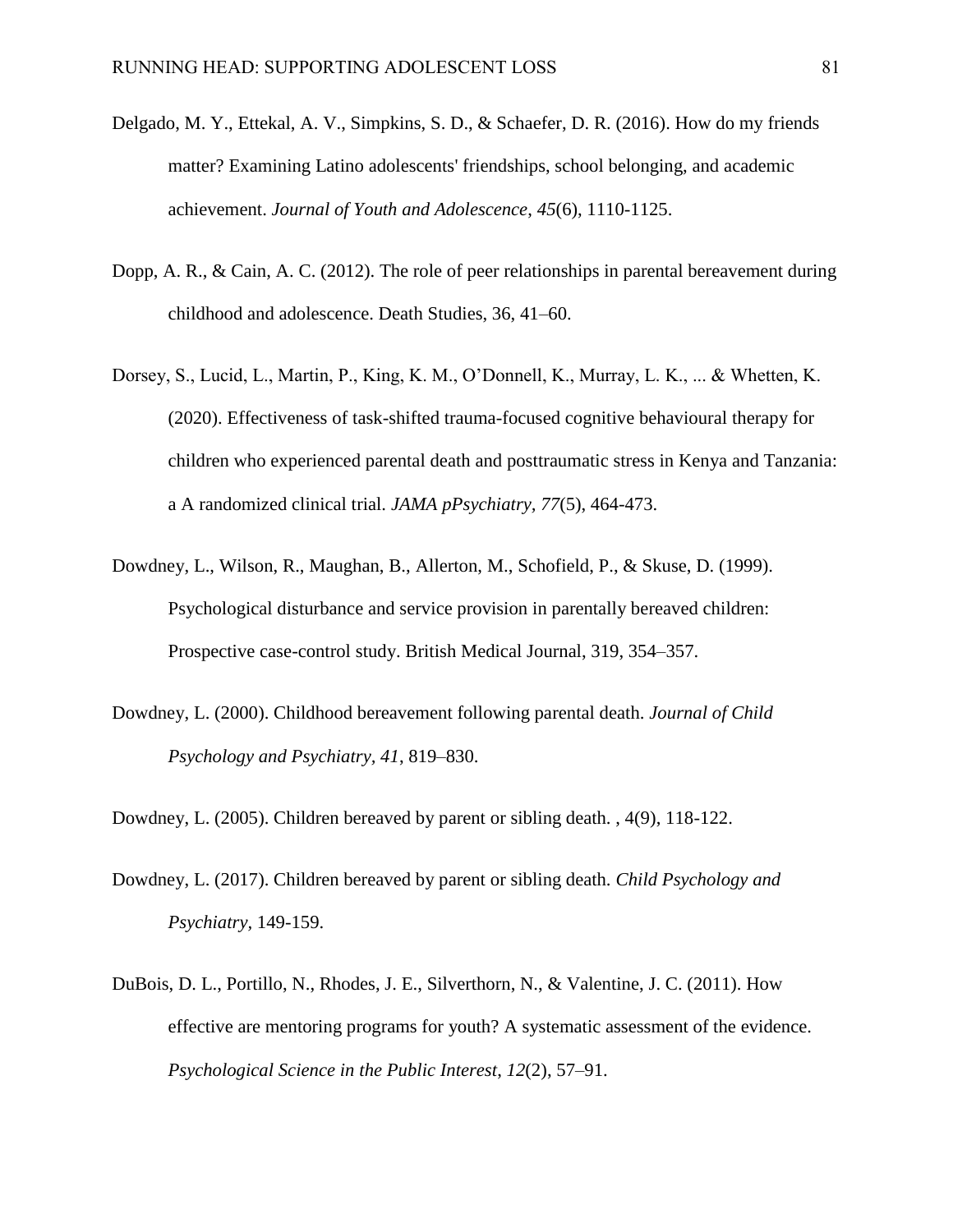- Dyregrov, A., Dyregrov, K., Endsjø, M., & Idsoe, T. (2015). Teachers' perception of bereaved children's academic performance. *Advances in School Mental Health Promotion, 8*(3), 187-198.
- Dyregrov, A. (2004). Educational consequences of loss and trauma. Educational and Child Psychology, 21, 77–84.
- Eppler, C. (2008). Exploring themes of resiliency in children after the death of a parent. Professional School Counseling, 11, 189–196.

Erikson, E.H. (1950). *Childhood and Society*. Norton.

- Fauth, B., Thompson, M. and Penny, A. (2009). Associations between childhood bereavement and children's background, experiences and outcomes. Secondary analysis of the 2004 Mental Health of Children and Young People In Great Britain data. London: National Children's Bureau.
- Field, N.P. (2006). Continuing bonds in adaptation to bereavement: Introduction. *Death Studies, 30*, 709–714.
- Field, N. P., Tzadikario, E., Pel, D., & Ret, T. (2014). Attachment and mother-child communication in adjustment to the death of a father among Cambodian adolescents. *Journal of Loss and Trauma*, 19(4), 314-330.
- Fleming, J., & Ledogar, R. J. (2008). Resilience, an evolving concept: A review of literature relevant to aboriginal research. *Pimatisiwin, 6*(2), 7–23.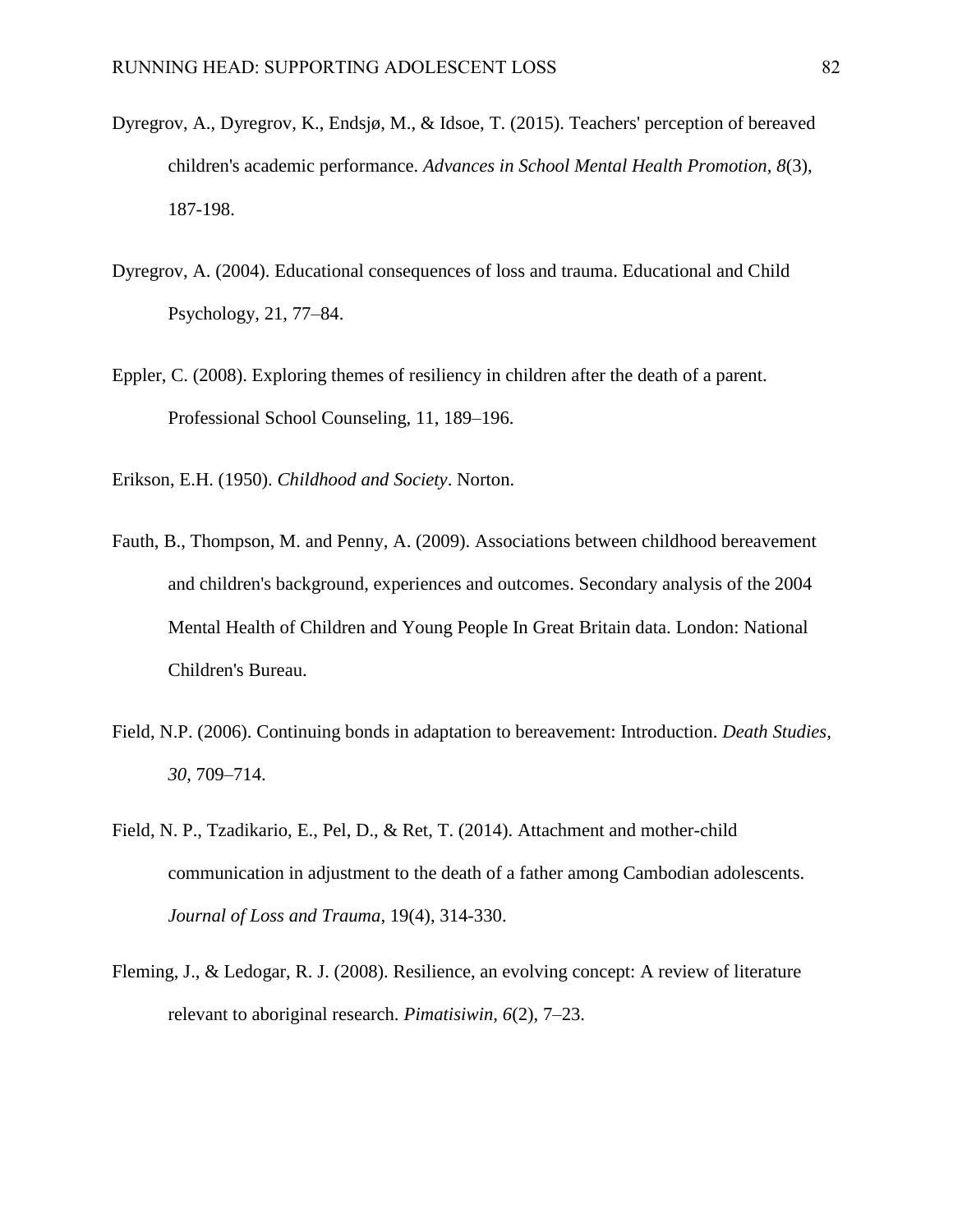- Fleming, S.J., & Adolph, R. (1986). Helping bereaved adolescents: Needs and responses. In CA. Corr & J. N. McNeil (Eds.). *Adolescence and Death* (pp. 97-118). New York: Springer Publishing.
- Gersten, J. C., Beals, J., & Kallgren, C. A. (1991). Epidemiology and preventive interventions: Parental death in childhood as a case example. *American Journal of Community Psychology, 19*(4), 481-500.
- Gielen, U. P., & Roopnarine, J. L. (Eds.). (2016). *Childhood and Adolescence: Cross-Cultural Perspectives and Applications*. ABC-CLIO.
- Gillath, O., Karantzas, G. C., & Fraley, R. C. (2016). *Adult attachment: A concise introduction to theory and research*. Academic Press.
- Girme, Y. U., & Overall, N. C. (2021). A functional account of multiple internal working models. Attachment: the fundamental questions, 136.
- Goh, Y. L. D. (2014). *Adolescence, relationships, and psychological health: An attachment perspective*. Australian National University, Open Research Library.
- Gomez, R., & McLaren, S. (2007). The inter-relations of mother and father attachment, selfesteem and aggression during late adolescence. *Aggressive Behaviour: Official Journal of the International Society for Research on Aggression, 33*(2), 160-169.
- Goodman, M. L., Gibson, D. C., Keiser, P. H., Gitari, S., & Raimer-Goodman, L. (2019). Family, Belonging and Meaning in Life Among Semi-rural Kenyans. Journal of Happiness Studies, 20(5), 1627-1645.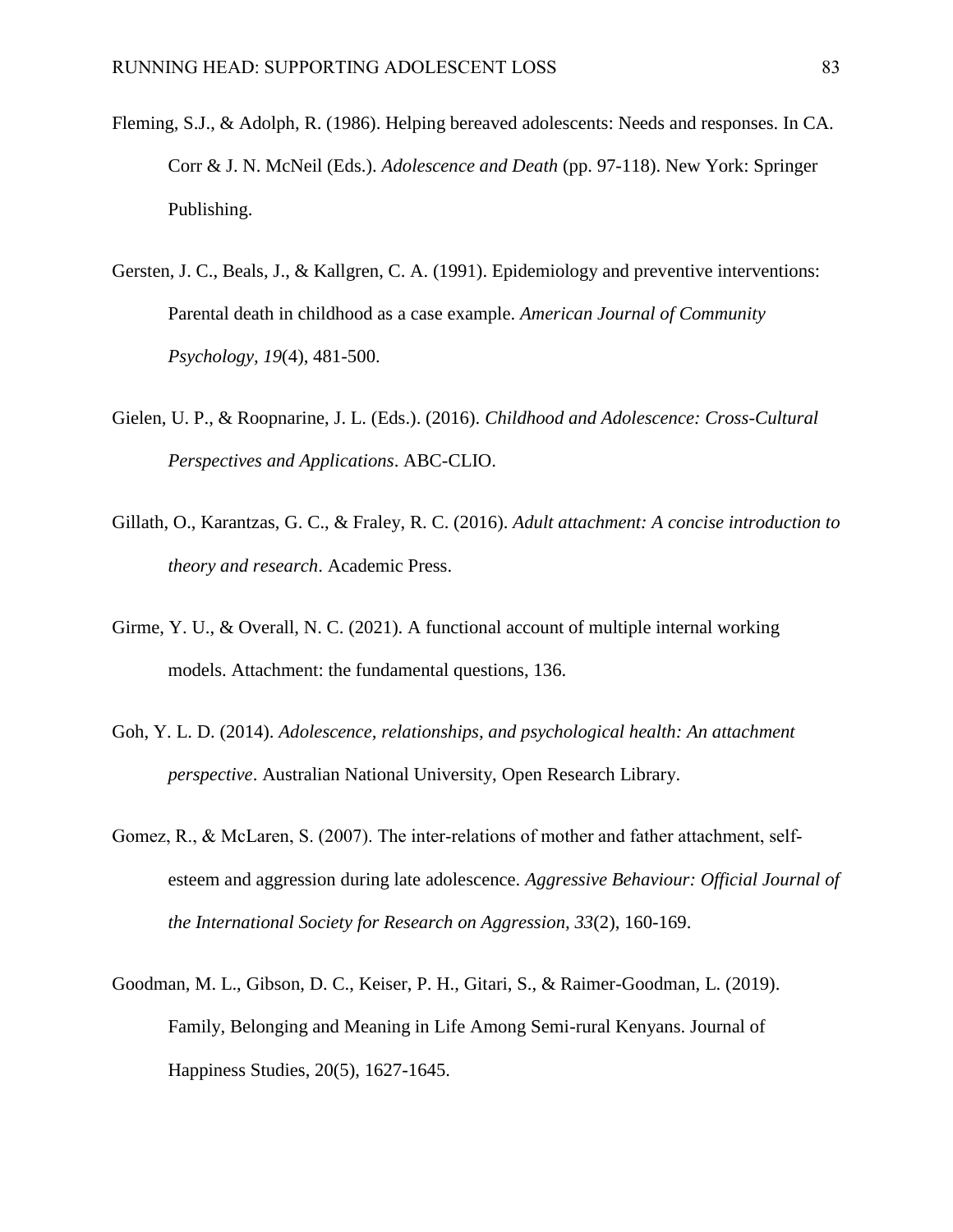- Greeff, A., P., & Human, B. (2004). Resilience in families in which a parent has died. The *American Journal of Family Therapy,* 32(1), 27-42.
- Green, E. J., Myrick, A. C., & Crenshaw, D. A. (2013). Toward secure attachment in adolescent relational development: Advancements from sandplay and expressive play-based interventions. *International Journal of Play Therapy, 22*(2), 90-102.
- Gross, N., & Lo, C. (2018). "Relational teaching and learning after loss: Evidence from Black adolescent male students and their teachers." *School Psychology Quarterly 33*, 381.
- Gunnar, MR, Cheatham, CL (2003) Brain and behaviour interface: Stress and the developing brain. Infant Mental Health Journal 24: 195–211.
- Gray, R. E. (1989). Adolescents' perceptions of social support after the death of a parent. Journal of Psychosocial Oncology, 7, 127–144.
- Haine, R. A., Ayers, T. S., Sandler, I. N., & Wolchik, S. A. (2008). Evidence-based practices for parentally bereaved children and their families. *Professional Psychology: Research and Practice, 39*(2), 113-121.
- Hale, W., VanderValk, I., Akse, J., & Meeus, W. (2008). The interplay of early adolescents' depressive symptoms, aggression, and perceived parental rejection: A four-year community study. *Journal of Youth and Adolescence, 37*(8), 928-940.
- Hall, G. S. (1904). *Adolescence: Its psychology and its relations to physiology, anthropology, sociology, sex, crime, religion and education*. (Medical Heritage Library.) D. Appleton and Co.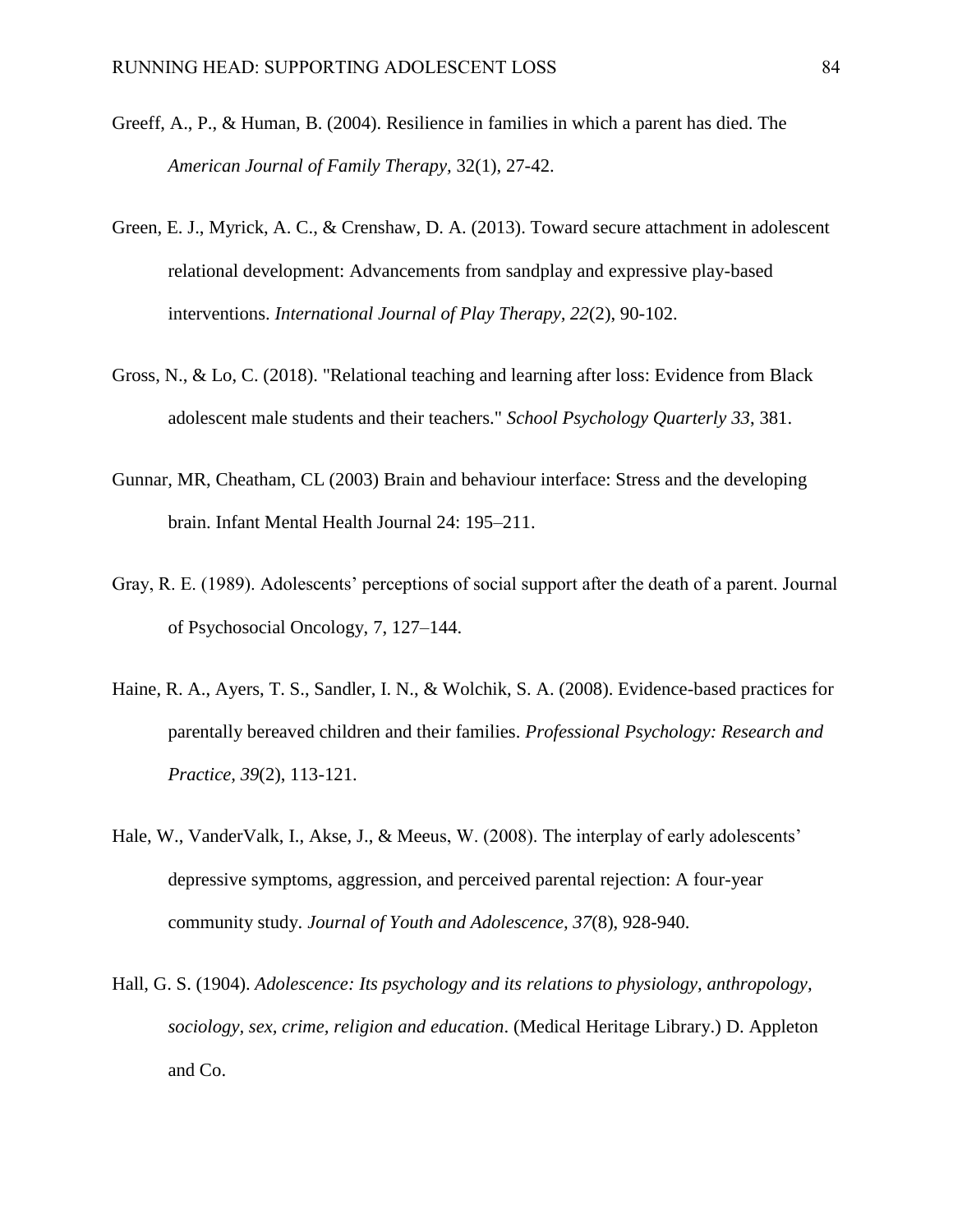- Hansen, D. M., Sheehan, D. K., Stephenson, P. S., & Mayo, M. M. (2016). Parental relationships beyond the grave: Adolescents' descriptions of continued bonds. *Palliative & Supportive Care, 14*(4), 358-363.
- Harris, T., Brown, G. W., & Bifulco, A. (1986). Loss of parent in childhood and adult psychiatric disorder: the role of lack of adequate parental care. Psychological medicine, 16(3), 641– 659.
- Harris, E. S. (1991) Adolescent bereavement following the death of a parent: An exploratory study. Child Psychiatry and Human Development 21(4): 267–281.
- Harris, D. L., & Winokuer, H. R. (2019). Principles and practice of grief counseling.
- Harrison, L., & Harrington, R. (2001). Adolescent bereavement experiences. Prevalence, association with depressive symptoms, and use of services. Journal of Adolescence, 24, 159–169.
- Hatchel, T., & Marx, R. (2018). Understanding intersectionality and resiliency among transgender adolescents: Exploring pathways among peer victimization, school belonging, and drug use. *International journal of environmental research and public health, 15*(6), 1289.
- Hawk, S. T., Keijsers, L., Frijns, T., Hale, W. W. III, Branje, S., & Meeus, W. (2013). "I still haven't found what I'm looking for": Parental privacy invasion predicts reduced parental knowledge. *Developmental Psychology, 49*(7), 1286–1298.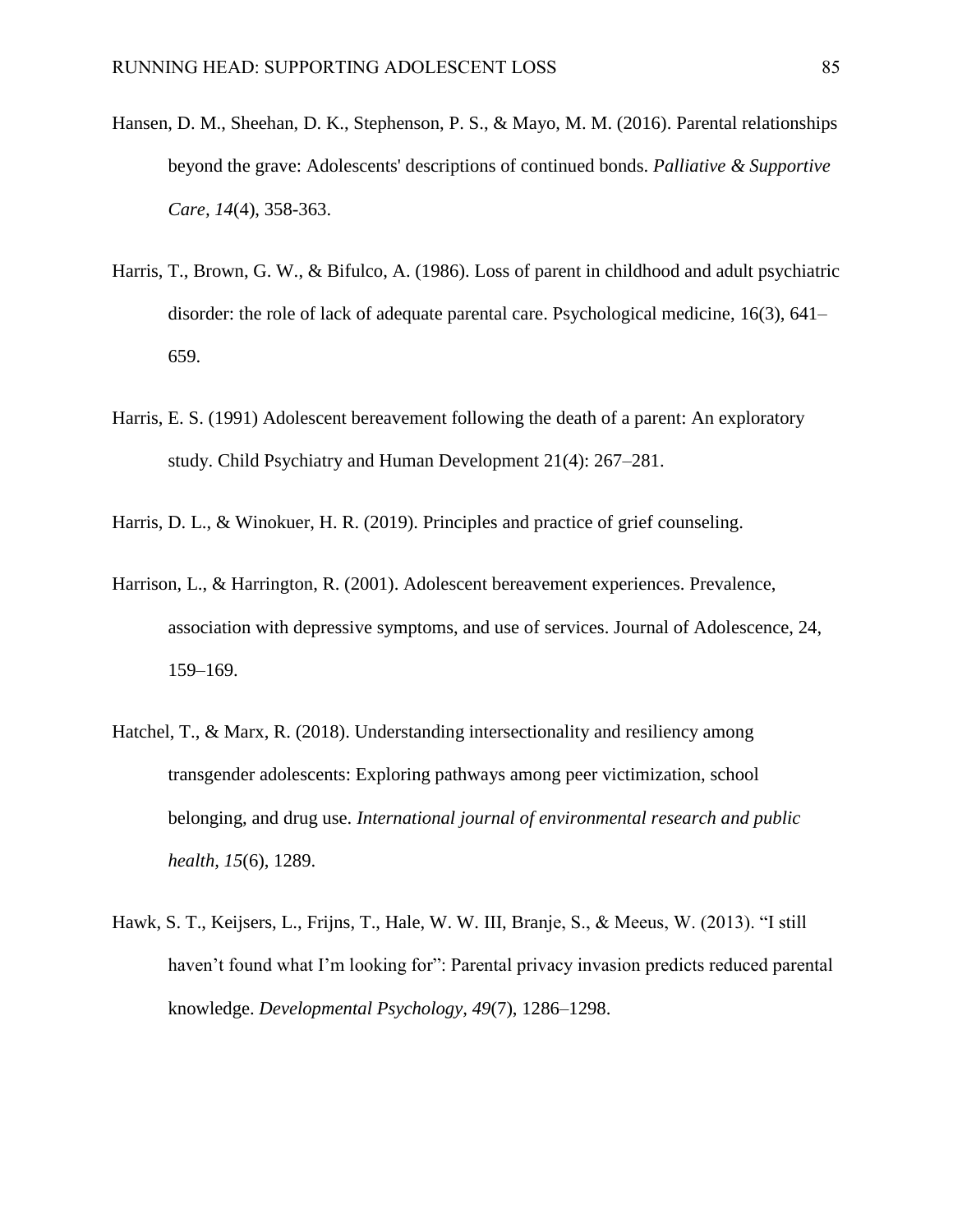- Hazan, C., & Shaver, P. (1987). Romantic love conceptualized as an attachment process. *Journal of Personality and Social Psychology, 52*(3), 511–524.
- Heath, M. A., & Cole, B. V. (2012). Strengthening classroom emotional support for children following a family member's death. *School Psychology International, 33*(3), 243–262.
- Heffel, C. J., Riggs, S. A., Ruiz, J. M., & Ruggles, M. (2015). The aftermath of a suicide cluster in the age of online social networking: A qualitative analysis of adolescent grief reactions. *Contemporary School Psychology, 19*(4), 286-299.
- Helsen, M., Vollebergh, W., & Meeus, W. (2000). Social support from parents and friends and emotional problems in adolescence. *Journal of Youth and Adolescence, 29*, 319 – 335.
- Hill, R. M., Kaplow, J. B., Oosterhoff, B., & Layne, C. M. (2019). Understanding grief reactions, thwarted belongingness, and suicide ideation in bereaved adolescents: Toward a unifying theory. *Journal of Clinical Psychology, 75*(4), 780–793.
- Hill, K. (2015). Initial analysis of a community-based bereavement programme: The journal of the health visitors' association. Community Practitioner, 88(11), 43-47.
- Hirooka, K., Fukahori, H., Ozawa, M., & Akita, Y. (2017). Differences in posttraumatic growth and grief reactions among adolescents by relationship with the deceased. *Journal of Advanced Nursing (John Wiley & Sons, Inc.), 73*(4), 955–965.
- Höltge, J., Theron, L., Cowden, R. G., Govender, K., Maximo, S. I., Carranza, J. S., ... & Ungar, M. (2021). A cross-country network analysis of adolescent resilience. *Journal of Adolescent Health, 68*(3), 580-588.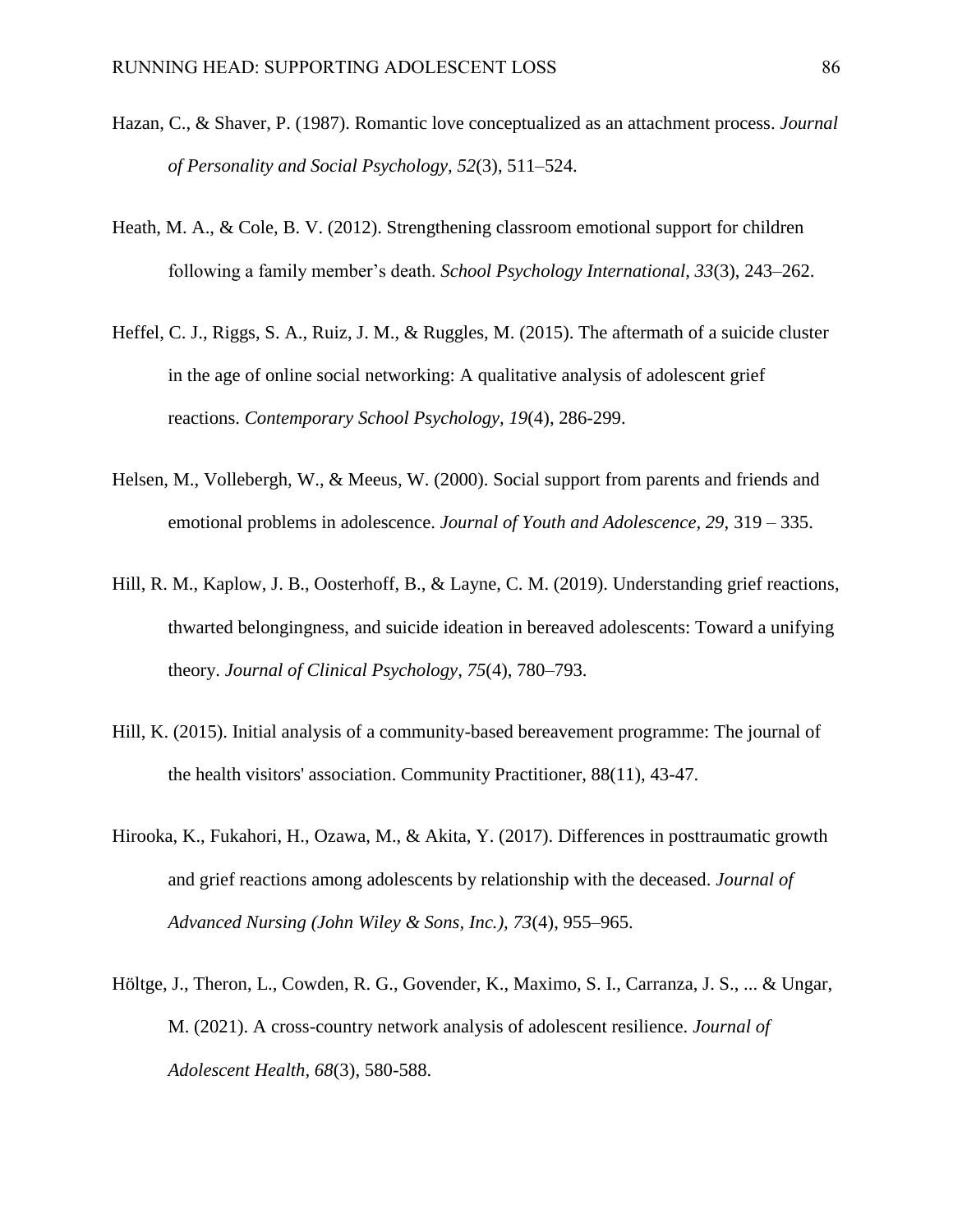- Howard Sharp, K. M., Russell, C., Keim, M., Barrera, M., Gilmer, M. J., Foster Akard, T., Compas, B. E., Fairclough, D. L., Davies, B., Hogan, N., Young-Saleme, T., Vannatta, K., & Gerhardt, C. A. (2018). Grief and growth in bereaved siblings: Interactions between different sources of social support. *School Psychology Quarterly*, 33(3), 363- 371.
- Hurd, N. M., Albright, J., Wittrup, A., Negrete, A., & Billingsley, J. (2018). Appraisal support from natural mentors, self-worth, and psychological distress: Examining the experiences of underrepresented students transitioning through college. *Journal of Youth and Adolescence, 47*(5), 1100-1112.
- Hydon, S., Wong, M., Langley, A. K., Stein, B. D., & Kataoka, S. H. (2015). Preventing secondary traumatic stress in educators. *Child and Adolescent Psychiatric Clinics of North America, 24*(2), 319-333.
- Imran, S., & Jackson, S. (2020). *Attachment relationships and psychological distress in young adults: The mediating role of self-esteem*. Transforming Mental Health Science 2020: The 12<sup>th</sup> Annual Scientific Meeting of NHS Research Scotland Mental Health.
- Imran, S., MacBeth, A., Quayle, E., & Chan, S. W. (2021). Secondary attachment and mental health in Pakistani and Scottish adolescents: A moderated mediation model. *Psychology and Psychotherapy: Theory, Research and Practice*, e12280.
- Inhelder, B., & Piaget, J. (1958). *The growth of logical thinking from childhood to adolescence: An essay on the construction of formal operational structures* (Vol. 22). Psychology Press.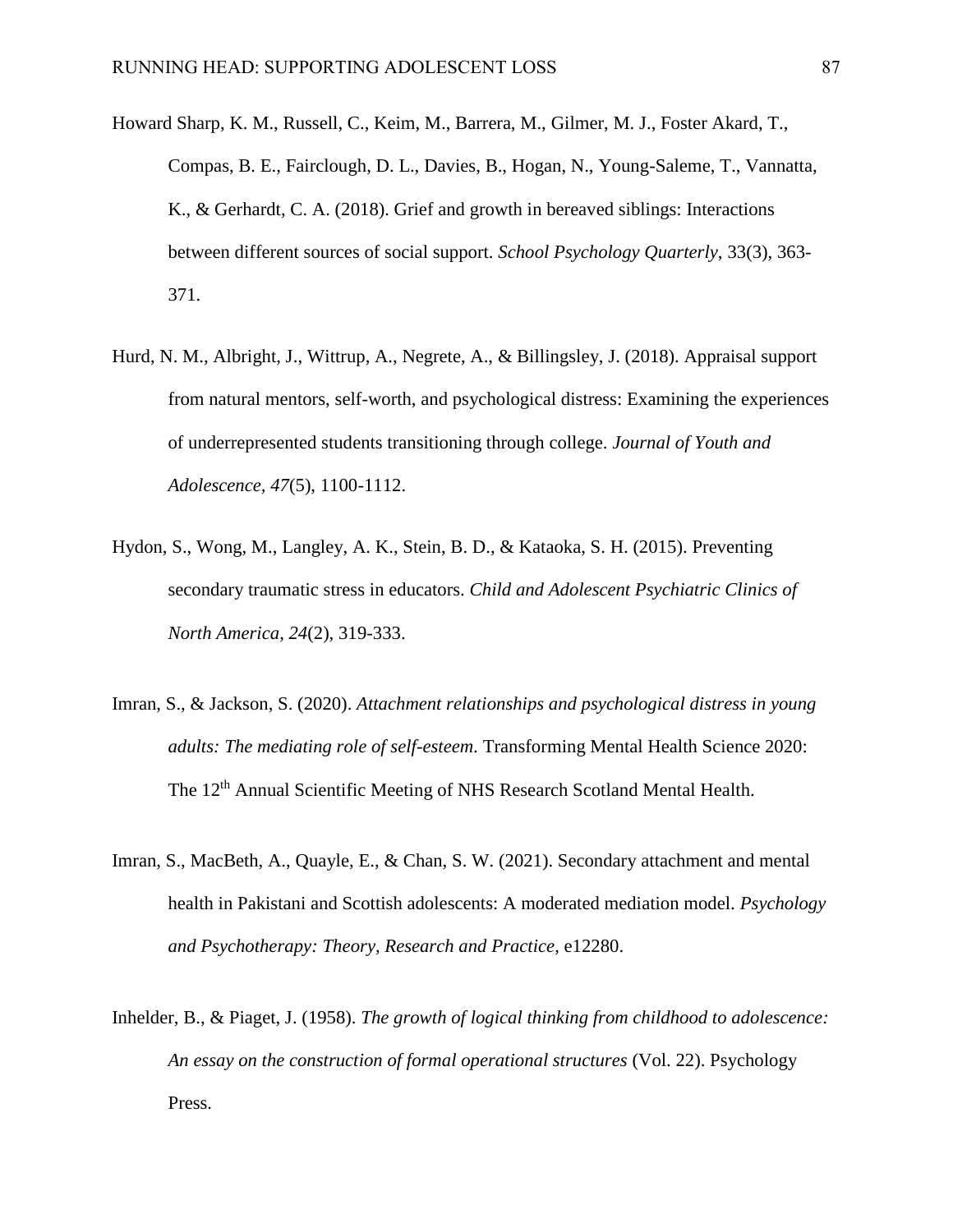- Jackson, S., & Goossens, L. (Eds.). (2020). *Handbook of adolescent development*. Psychology Press.
- Jones, J. D., Fraley, R. C., Ehrlich, K. B., Stern, J. A., Lejuez, C. W., Shaver, P. R., & Cassidy, J. (2018). Stability of attachment style in adolescence: An empirical test of alternative developmental processes. *Child development, 89*(3), 871-880.

Juang, L. P., Simpson, J. A., Lee, R. M., Rothman, A. J., Titzmann, P. F., Schachner, M. K.,

- Kaplow, J. B., Saunders, J., Angold, A., & Costello, E. J. (2010). Psychiatric symptoms in bereaved versus nonbereaved youth and young adults: a longitudinal epidemiological study. Journal of the American Academy of Child and Adolescent Psychiatry, 49(11), 1145–1154.
- Keller, H. (2016). Attachment. A pancultural need but a cultural construct. *Current opinion in psychology, 8,* 59-63.
- King, V., Boyd, L. M., & Pragg, B. (2018). Parent–adolescent closeness, family belonging, and adolescent well-being across family structures. *Journal of Family Issues, 39*(7), 2007-2036.
- Kobak, R., Rosenthal, N. L., Zajac, K., & Madsen, S. D. (2007). Adolescent attachment hierarchies and the search for an adult pair-bond. *New Directions for Child and Adolescent Development, 117*, 57.
- Kosminsky, P. S., & Jordan, J. R. (2016). *Attachment-informed grief therapy: The clinician's guide to foundations and applications*. Routledge.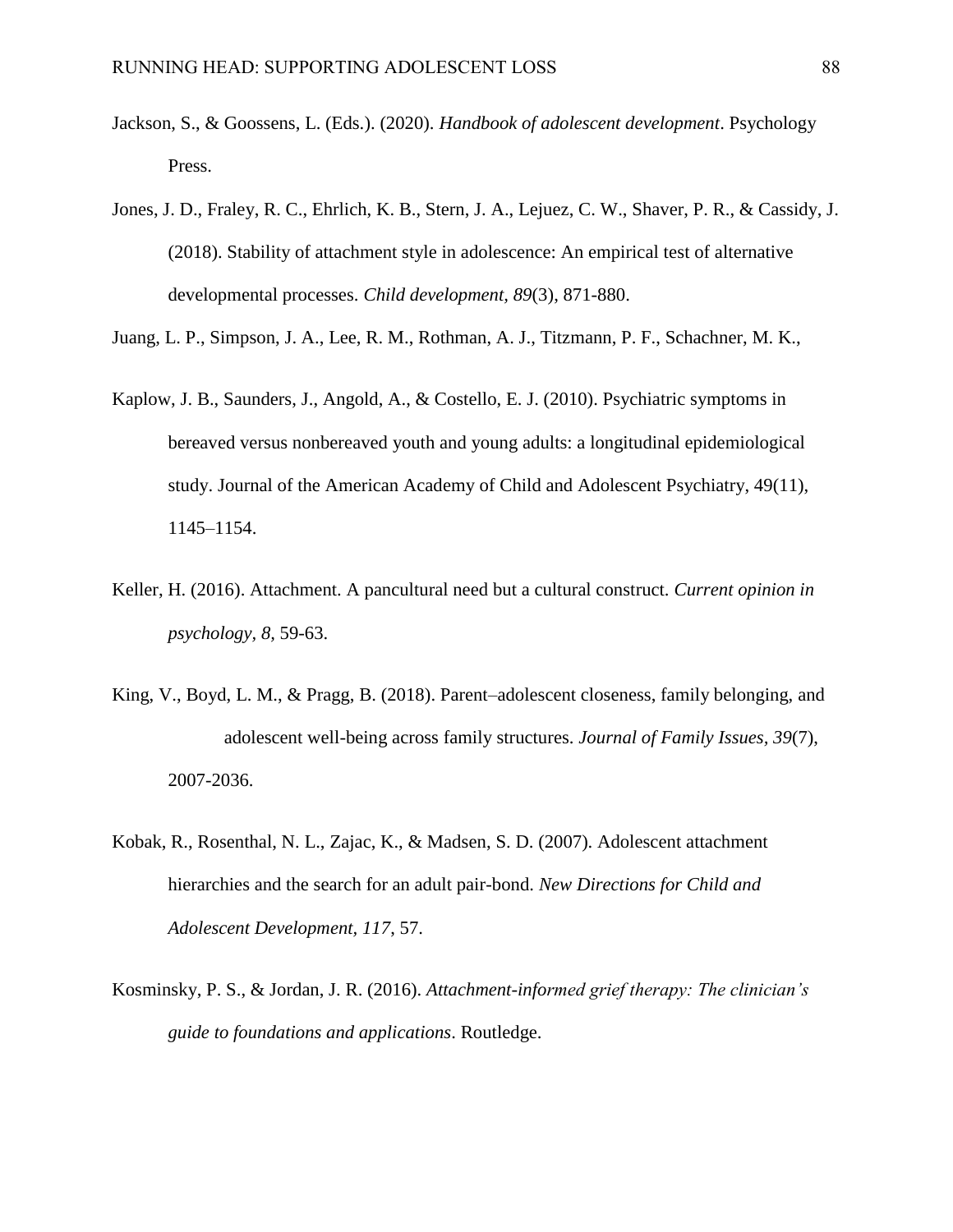- LaFreniere, L., & Cain, A. (2015a). Peer Interactions of Parentally Bereaved Children and Adolescents: A Qualitative Study. *OMEGA - Journal of Death and Dying*, 72(2), 91–118.
- LaFreniere, L. S., & Cain, A. C. (2015b). Parentally bereaved children and adolescents: The question of peer support. *OMEGA: The Journal of Death and Dying* 73(1), 67–94.
- Layne, C. M., Kaplow, J. B., Oosterhoff, B., Hill, R. M., & S Pynoos, R. (2017). The interplay between posttraumatic stress and grief reactions in traumatically bereaved adolescents: When trauma, bereavement, and adolescence converge. *Adolescent Psychiatry*, 7(4), 266- 285.
- Leibovich, N., Schmid, V., & Calero, A. (2018). The need to belong (NB) in adolescence: Adaptation of a scale for its assessment. *Psychology and Behavioural Science International Journal, 8*(5): 555747.
- Levy, K. N., & Johnson, B. N. (2019). Attachment and psychotherapy: Implications from empirical research. Canadian Psychology/Psychologie Canadienne, 60(3), 178-193.
- Lewey, J. H., Smith, C. L., Burcham, B., Saunders, N. L., Elfallal, D., & O'Toole, S. K. (2018). Comparing the effectiveness of EMDR and TF-CBT for children and adolescents: A meta-analysis. *Journal of child & adolescent trauma, 11*(4), 457-472.
- Li, J., Vestergaard, M., Cnattingius, S., Gissler, M., Bech, B. H., Obel, C., & Olsen, J. (2014). Mortality after parental death In Childhood: A nationwide cohort study from Three Nordic countries. *PLoS Medicine, 11*(7).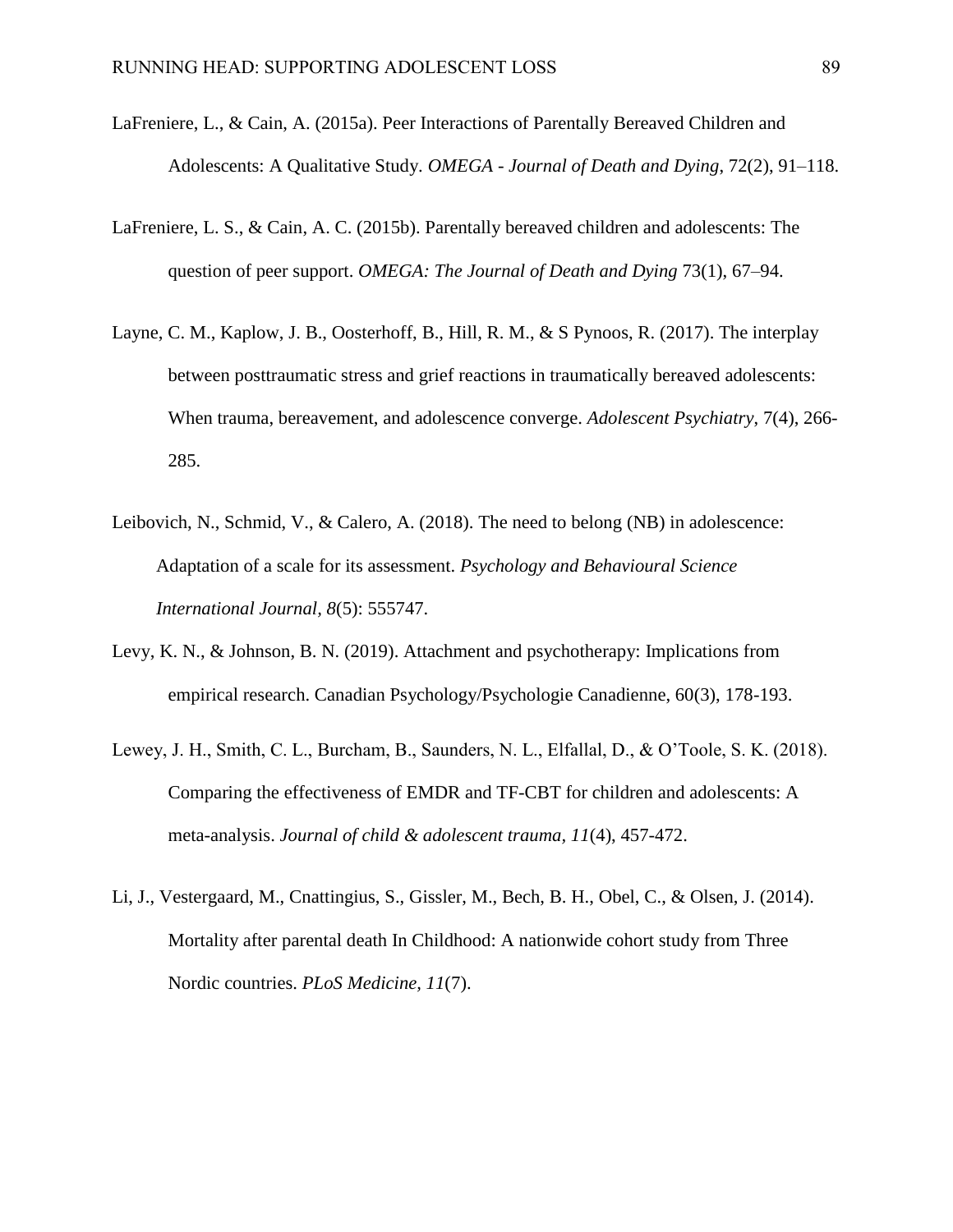- Linder, J. R., & Collins, W. A. (2005). Parent and peer predictors of physical aggression and conflict management in romantic relationships in early adulthood. *Journal of Family Psychology, 19*(2), 252–262.
- Little, M., Sandler, I. N., Wolchik, S. A., Tein, J.-Y., & Ayers, T. S. (2009). Comparing cognitive, relational and stress mechanisms underlying gender differences in recovery from bereavement-related internalizing problems. *Journal of Clinical Child & Adolescent Psychology, 38*(4), 486–500.
- Lytje, M. (2017). Towards a model of loss navigation in adolescence. *Death studies, 41*(5), 291- 302.
- Mancini, K. J., Luebbe, A. M., & Bell, D. J. (2016). Valence-specific emotion transmission: Potential influences on parent–adolescent emotion coregulation. *Emotion*, 16(5), 567- 574.
- Masten, A.S., & Cicchetti, D. (2010). Developmental cascades. *Developmental Psychopathology.* 22. 491-495.
- Master, A., Cheryan, S., & Meltzoff, A. N. (2016). Computing whether she belongs: Stereotypes undermine girls' interest and sense of belonging in computer science. *Journal of educational psychology, 108*(3), 424.
- Mayseless, O. & Scharf, M. (2007). Adolescents' attachment representations and their capacity for intimacy in close relationships. *Journal of Research on Adolescence, 17*, 23-50.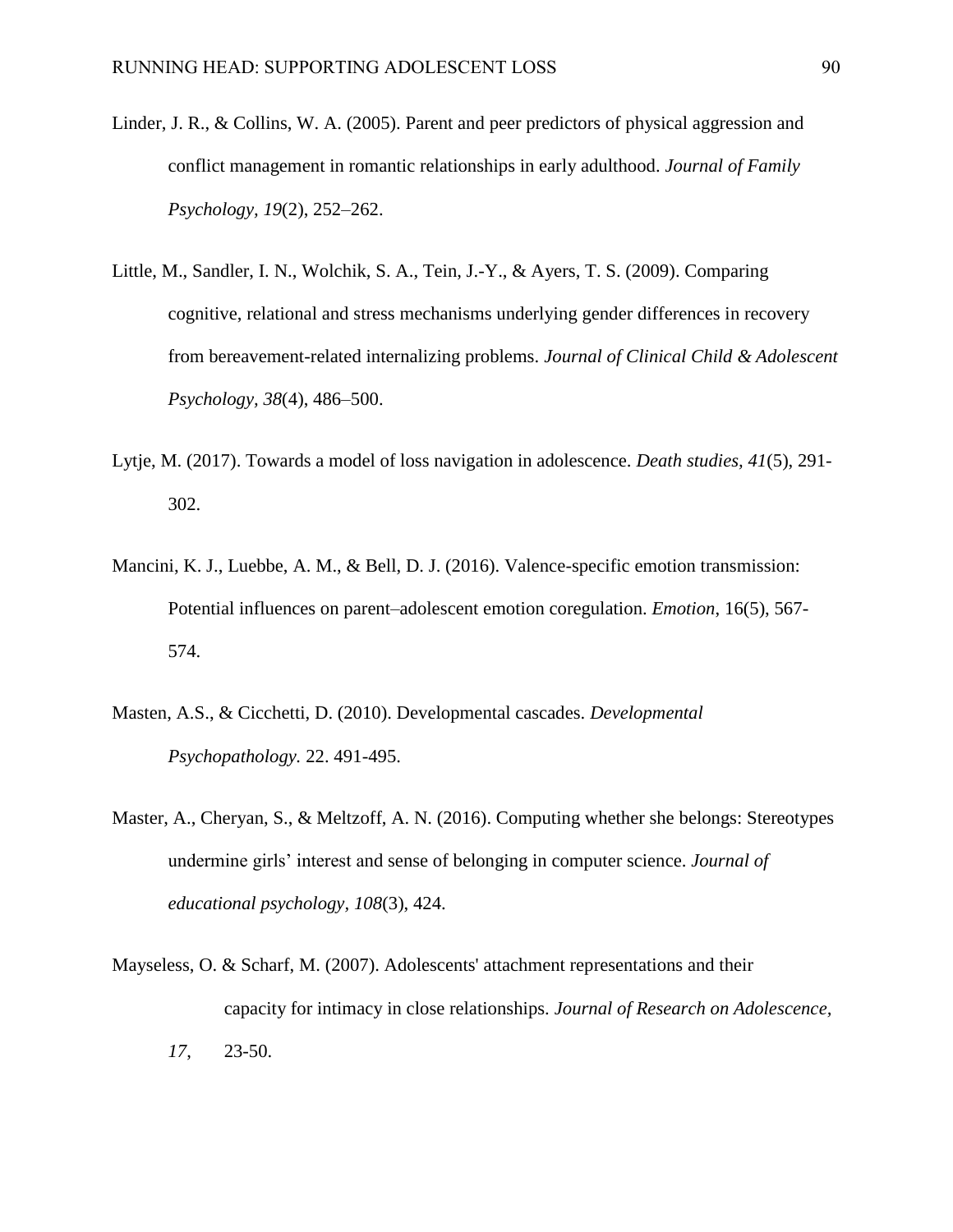- McClatchey, I. S., & Wimmer, J. S. (2012). Healing components of a bereavement camp: Children and adolescents give voice to their experiences. *Omega, 65*, 11–32.
- McGurl, C. (2015). *The benefits of using a technological intervention for children and adolescents within a grief and loss program*. [Doctoral dissertation]. George Fox University).
- Mead, M. (1928). *Coming of age in Samoa*. Morrow.
- Meeus, W. (2016). Adolescent psychosocial development: A review of longitudinal models and research. Developmental Psychology, 52(12), 1969-1993.
- Melhem, N. M., Walker, M., Moritz, G., & Brent, D. A. (2008). Antecedents and sequelae of sudden parental death in offspring and surviving caregivers. Archives of pediatrics & adolescent medicine, 162(5), 403–410.
- Meltzer, A., Muir, K., & Craig, L. (2018). The role of trusted adults in young people's social and economic lives. *Youth & Society, 50*(5), 575-592.
- Mikulincer, M. (2019). An attachment perspective on managing death concerns. In C. Routledge & M. Vess (Eds.), *Handbook of terror management theory* (pp. 243-257). Academic Press.
- Montoro, J. P., Kilday, J. E., Rivas-Drake, D., Ryan, A. M., & Umaña-Taylor, A. J. (2021). Coping with discrimination from peers and adults: Implications for adolescents' school belonging. *Journal of youth and adolescence, 50*(1), 126–143.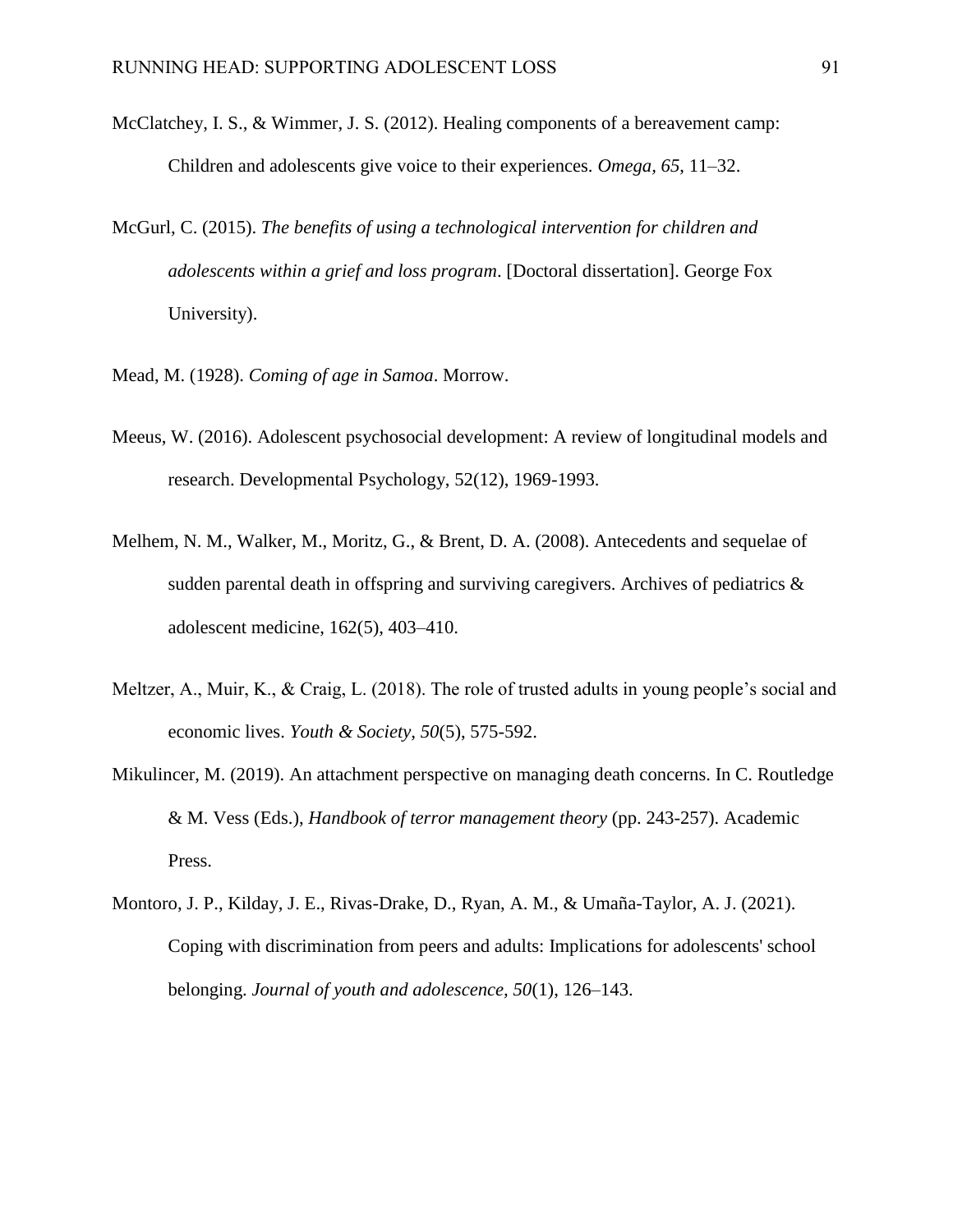- Moreno, C., García-Moya, I., Rivera, F., & Ramos, P. (2016). Characterization of vulnerable and resilient Spanish adolescents in their developmental contexts. *Frontiers in Psychology, 7*, 983.
- Moretti, M. M., & Peled, M. (2004). Adolescent-parent attachment: Bonds that support healthy development. *Paediatrics & child health, 9*(8), 551–555.
- Murray, A. L., Eisner, M., & Ribeaud, D. (2020). Within-person analysis of developmental cascades between externalising and internalising problems. *Journal of Child Psychology and Psychiatry, 61*(6), 681-688.
- Nader, K. O. (1997). Childhood traumatic loss: The interaction of trauma and grief. In C. R. Figley, B. E. Bride, & N. Mazza (Eds.), Death and trauma: The traumatology of grieving (pp. 17–41). Washington, DC: Taylor & Francis.
- Nader, K., & Salloum, A. (2011). Complicated grief reactions in children and adolescents. *Journal of Child & Adolescent Trauma, 4*(3), 233-257.
- Neel, C. G.-O., Fuligni, A. (2013). A longitudinal study of school belonging and academic motivation across high school. Child Development, 84, 678-692.
- Nelemans, S. A., Hale, W. W., Branje, S. J., Hawk, S. T., & Meeus, W. H. (2014). Maternal criticism and adolescent depressive and generalized anxiety disorder symptoms: A 6-year longitudinal community study. *Journal of Abnormal Child Psychology 42*(5), 755-766.
- Ng, E. C. W., Lam, J. K. M., & Chan, C. C. H. (2017). The positive adjustment of low-income youths with relational and community support: The mediating role of hope. *Merrill - Palmer Quarterly, 63*(4), 514-542.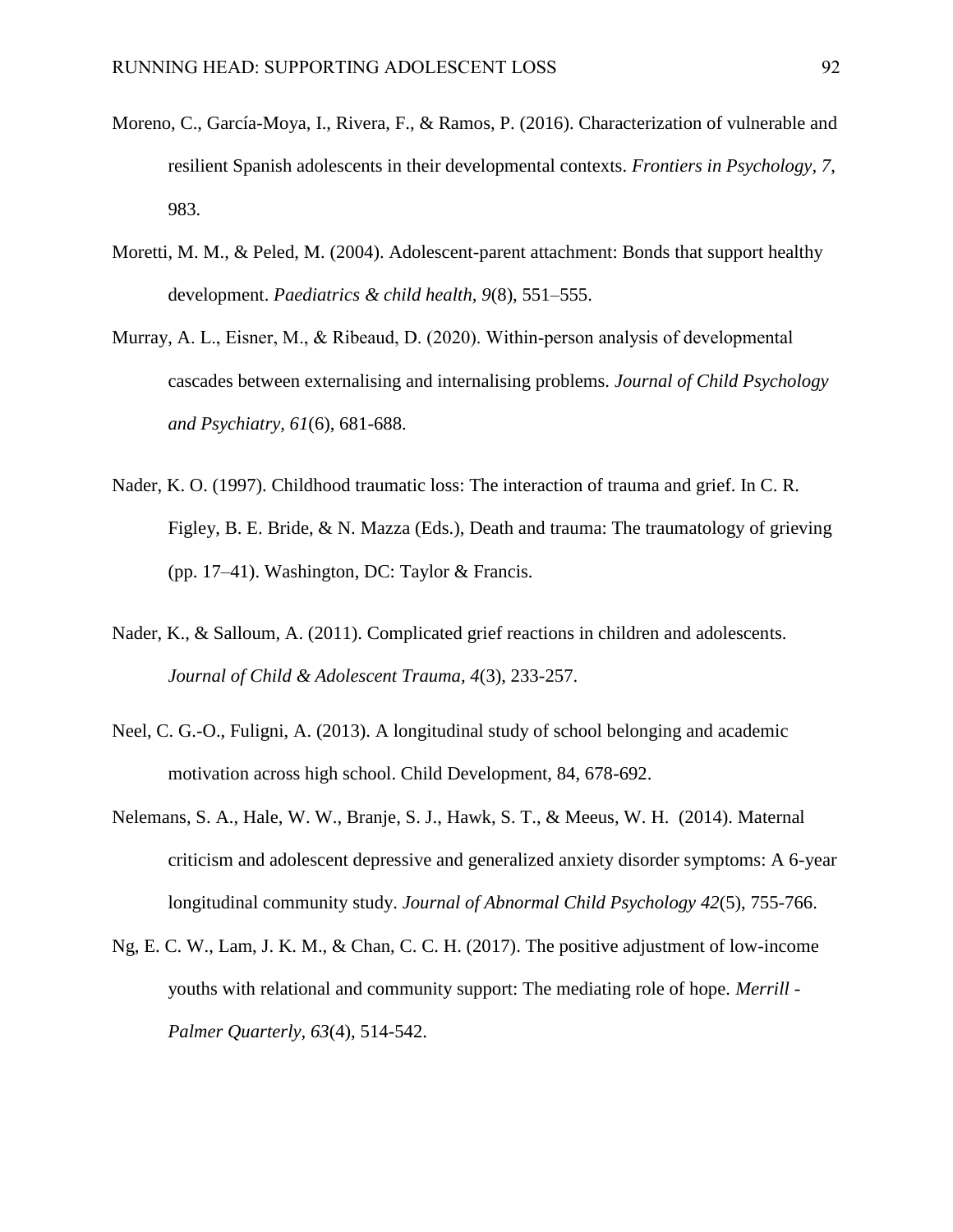- Norwalk, K. E., Hamm, J. V., Farmer, T. W., & Barnes, K. L. (2016). Improving the school context of early adolescence through teacher attunement to victimization: Effects on school belonging. *The Journal of Early Adolescence, 36*(7), 989-1009.
- Oberle, E., Ji, X. R., Guhn, M., Schonert-Reichl, K. A., & Gadermann, A. M. (2019). Benefits of extracurricular participation in early adolescence: Associations with peer belonging and mental health. *Journal of youth and adolescence, 48*(11), 2255-2270.
- O'Brien, K. A. & Bowles, T. V. (2013). The importance of belonging for adolescents in secondary school settings. *The European Journal of Social and Behavioural Sciences, 5*(2), 897-1047.
- Oldfield, J., Humphrey, N., & Hebron, J. (2016). The role of parental and peer attachment relationships and school connectedness in predicting adolescent mental health outcomes. *Child and Adolescent Mental Health, 21*(1), 21-29.
- Osman, F., Mohamed, A., Warner, G., & Sarkadi, A. (2020). Longing for a sense of belonging— Somali immigrant adolescents' experiences of their acculturation efforts in Sweden. *International Journal of Qualitative Studies on Health and Well-being, 15*, Issue sup 2.
- Palmer, M., Saviet, M., & Tourish, J. (2016). Understanding and supporting grieving adolescents and young adults. *Pediatric Nursing, 42*(6), 275-281.
- Pan, Y., Zhang, D., Liu, Y., Ran, G., & Teng, Z. (2016). Different effects of paternal and maternal attachment on psychological health among Chinese secondary school students. *Journal of Child and Family Studies, 25*(10), 2998-3008.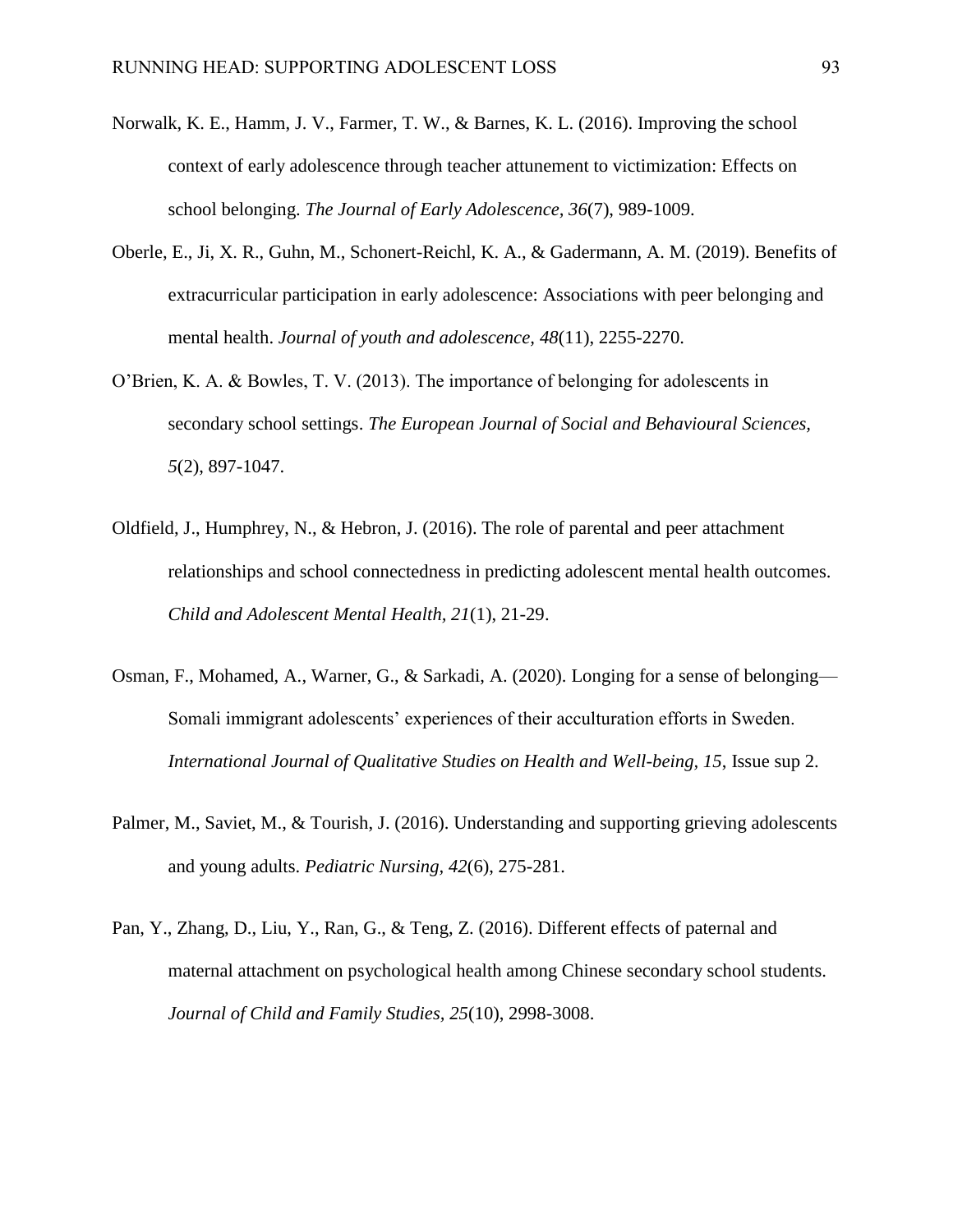- Pavlisin, E. L. (2019). *Fostering resilience in parentally bereaved adolescents through integrating evidence-based grief theory with family resilience and solution focused framework.* (Doctoral dissertation, Azusa Pacific University).
- Pham, S., Porta, G., Biernesser, C., Walker Payne, M., Iyengar, S., Melhem, N., & Brent, D. A. (2018). The burden of bereavement: Early-onset depression and impairment in youths bereaved by sudden parental death in a 7-year prospective study. The American Journal of Psychiatry, 175(9), 887-896.
- Raby, K. L., Lawler, J. M., Shlafer, R. J., Hesemeyer, P. S., Collins, W. A., & Sroufe, L. A. (2015). The interpersonal antecedents of supportive parenting: A prospective, longitudinal study from infancy to adulthood. *Developmental Psychology, 51*(1), 115– 123.
- Raposa, E. B., Rhodes, J., Stams, G. J. J. M., Card, N., Schwartz, S., Yoviene Sykes, L. A., Kanchewa, S., Kupersmidt, J., & Hussain, S. (2019). The effects of youth mentoring programs: A meta-analysis of outcome studies. *Journal of Youth and Adolescence, 48*(3), 423-443.
- Rauer, A. J., Pettit, G. S., Lansford, J. E., Bates, J. E., & Dodge, K. A. (2013). Romantic relationship patterns in young adulthood and their developmental antecedents. *Developmental Psychology, 49*(11), 2159–2171.
- Reed, S. J., Strzyzykowski, T., Chiaramonte, D., & Miller, R. L. (2019). "If it weren't for them, I'd probably be lost": The diversity and function of natural mentors among young black men who have sex with men. *Youth & Society, 51*(7), 961-980.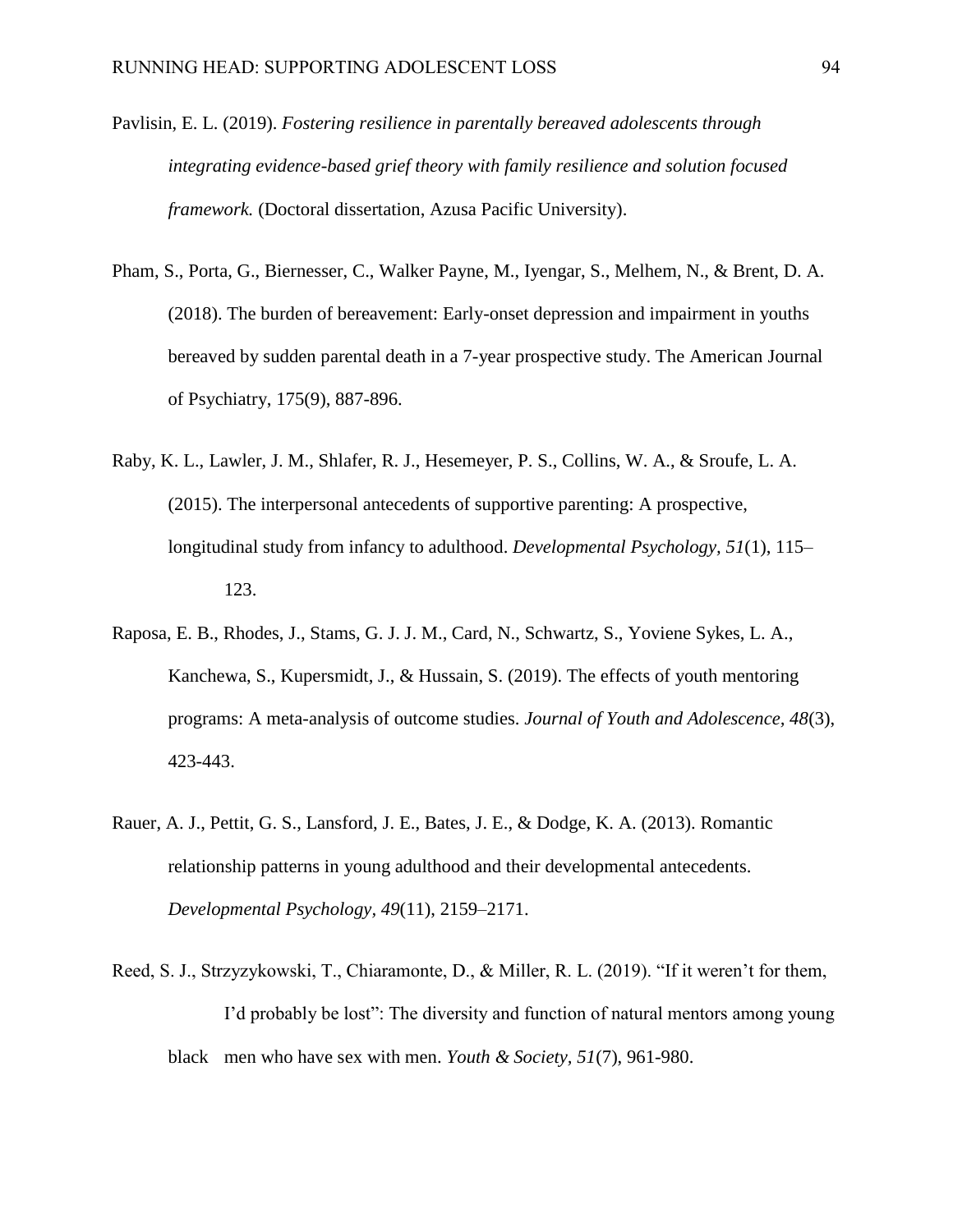- Reichert, M., & Hawley, R. (2014). *I can learn from you: Boys as relational learners.* Harvard Education Press.
- Rhodes, J. E., Spencer, R., Keller, T. E., Liang, B., Noam, G. (2006). A model for the influence of mentoring relationships on youth development. Journal of Community Psychology, 34, 691-707.
- Rosenthal, N. L., & Kobak, R. (2010). Assessing adolescents' attachment hierarchies: Differences across developmental periods and associations with individual adaptation. *Journal of Research on Adolescence, 20*(3), 678-706.
- Samek, D. R., & Hicks, B. M. (2014). Externalizing Disorders and Environmental Risk: Mechanisms of Gene-Environment Interplay and Strategies for Intervention. Clinical practice (London, England), 11(5), 537–547.
- Sandler, I. N., Wolchik, S. A., Ayers, T. S., Tein, J.-Y., & Luecken, L. (2013). Family bereavement program (FBP) approach to promoting resilience following the death of a parent. *Family Science, 4*(1), 87. Retrieved from
- Sandler, I. N., Ma, Y., Tein, J. Y., Ayers, T. S., Wolchik, S., Kennedy, C., & Millsap, R. (2010a). Long-term effects of the family bereavement program on multiple indicators of grief in parentally bereaved children and adolescents. *Journal of consulting and clinical psychology, 78*(2), 131–143.
- Sandler I, Ayers T.S., Tein J., Wolchik S.A., Millsap R., Khoo T.K., Kaplan D., Ma Y., Lueken L., Schoenfelder E., Coxe S. (2010b) Six-year follow-up of a preventive intervention for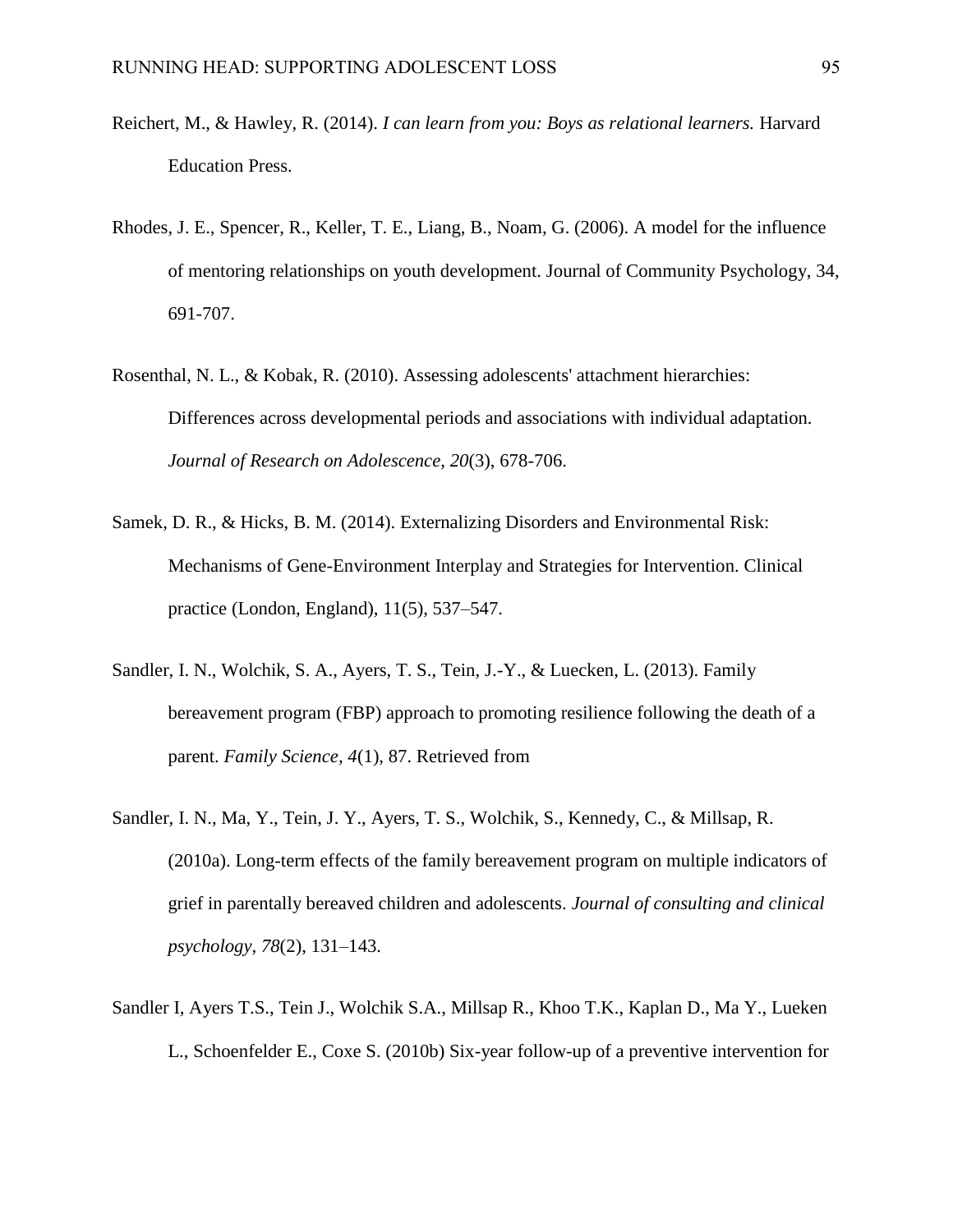parentally bereaved youths: A randomized controlled trial. *Archives of Pediatrics & Adolescent Medicine,* 164(10), 907-914.

- Sandler, I., Gunn, H., Mazza, G., Tein, J., Wolchik, S., Kim, H., Porter, M. (2018). Three perspectives on mental health problems of young adults and their parents at a 15-year follow-up of the family bereavement program. Journal of Consulting and Clinical Psychology, 86(10), 845-855.
- Sandler, I. N., West, S. G., Baca, L., Pillow, D. R., Gersten, J. C., Rogosch, F., Virdin, L., Beals, J., Reynolds, K. D., Kallgren, C., Tein, J., Kriege, G., Cole, E., & Ramirez, R. (1992). Linking empirically based theory and evaluation: The family bereavement program. *American Journal of Community Psychology, 20*, 491-521.
- Sawyer, S. M., Azzopardi, P. S., Wickremarathne, D., & Patton, G. C. (2018). The age of adolescence. *The Lancet Child & Adolescent Health, 2*(3), 223-228.
- Scarf, D., Moradi, S., McGaw, K., Hewitt, J., Hayhurst, J. G., Boyes, M., Ruffman, T., & Hunter, J. A. (2016). Somewhere I belong: Long-term increases in adolescents' resilience are predicted by perceived belonging to the in-group. *British Journal of Social Psychology, 55*(3), 588–599.
- Schall, J., Wallace, T. L., & Chhuon, V. (2016). 'Fitting in' in high school: How adolescent belonging is influenced by locus of control beliefs. *International Journal of Adolescence and Youth, 21*(4), 462–475.
- Scharf, M., & Mayseless, O. (2007). *Attachment in adolescence: Reflections and new angles*. Jossey-Bass.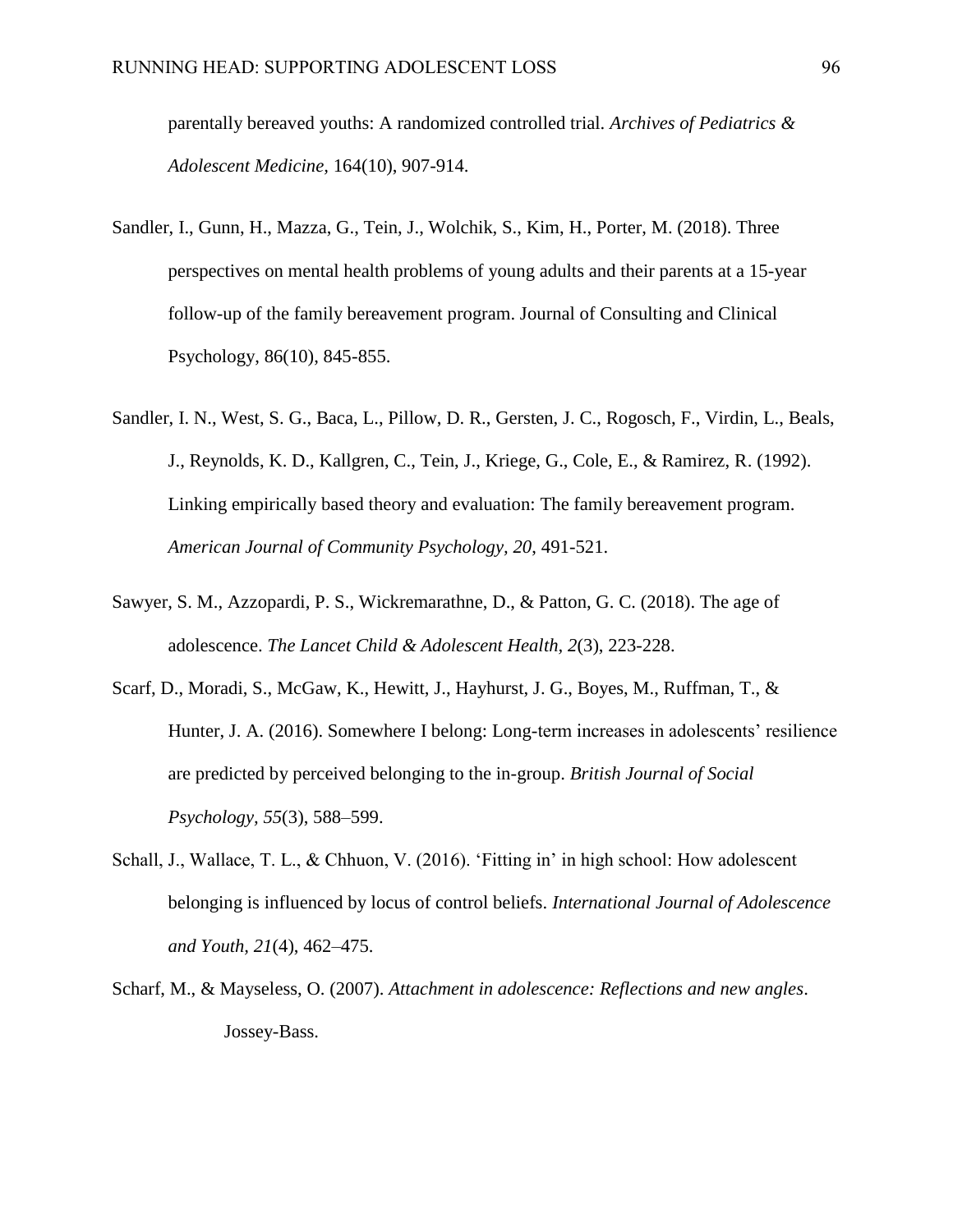- Schoenfelder, E. N., Tein, J. Y., Wolchik, S., & Sandler, I. N. (2015). Effects of the family bereavement program on academic outcomes, educational expectations and job aspirations 6 years later: The mediating role of parenting and youth mental health problems. Journal of abnormal child psychology, 43(2), 229-241.
- Schuurman, D., & Lindholm, A. B. (2002). Teens & grief. *The Prevention Researcher, 9*(2), 1-5.
- Servaty, H. L., & Hayslip, B. (2001). Adjustment to loss among adolescents. Omega: Journal of Death and Dying, 43(4), 311-330.
- Servaty-Seib, H. L., & Pistole, M. C. (2007). Adolescent Grief: Relationship Category and Emotional Closeness. *OMEGA - Journal of Death and Dying*, 54(2), 147–167.
- Shulla, R. M., & Toomey, R. B. (2018). Sex differences in behavioural and psychological expression of grief during adolescence: A meta-analysis. *Journal of Adolescence, 65*, 219–227.
- Silverman, P. R., Worden, J. W. (1992) Children's reactions in the early months after the death of a parent. American Journal of Orthopsychiatry 62(1): 93–104.
- Simmons, R. G., Burgeson, R., Carlton-Ford, S., & Blyth, D. A. (1987). The impact of cumulative change in early adolescence. *Child development*, 1220-1234.
- Sirrine, E. H., Salloum, A., & Boothroyd, R. (2018). Predictors of continuing bonds among bereaved adolescents. *OMEGA-Journal of Death and Dying, 76*(3), 237-255.
- Smetana, J. G., Metzger, A., Gettman, D. C., & Campione-Barr, N. (2006a). Disclosure and secrecy in adolescent-parent relationships. *Child Development, 77*(1), 201–217.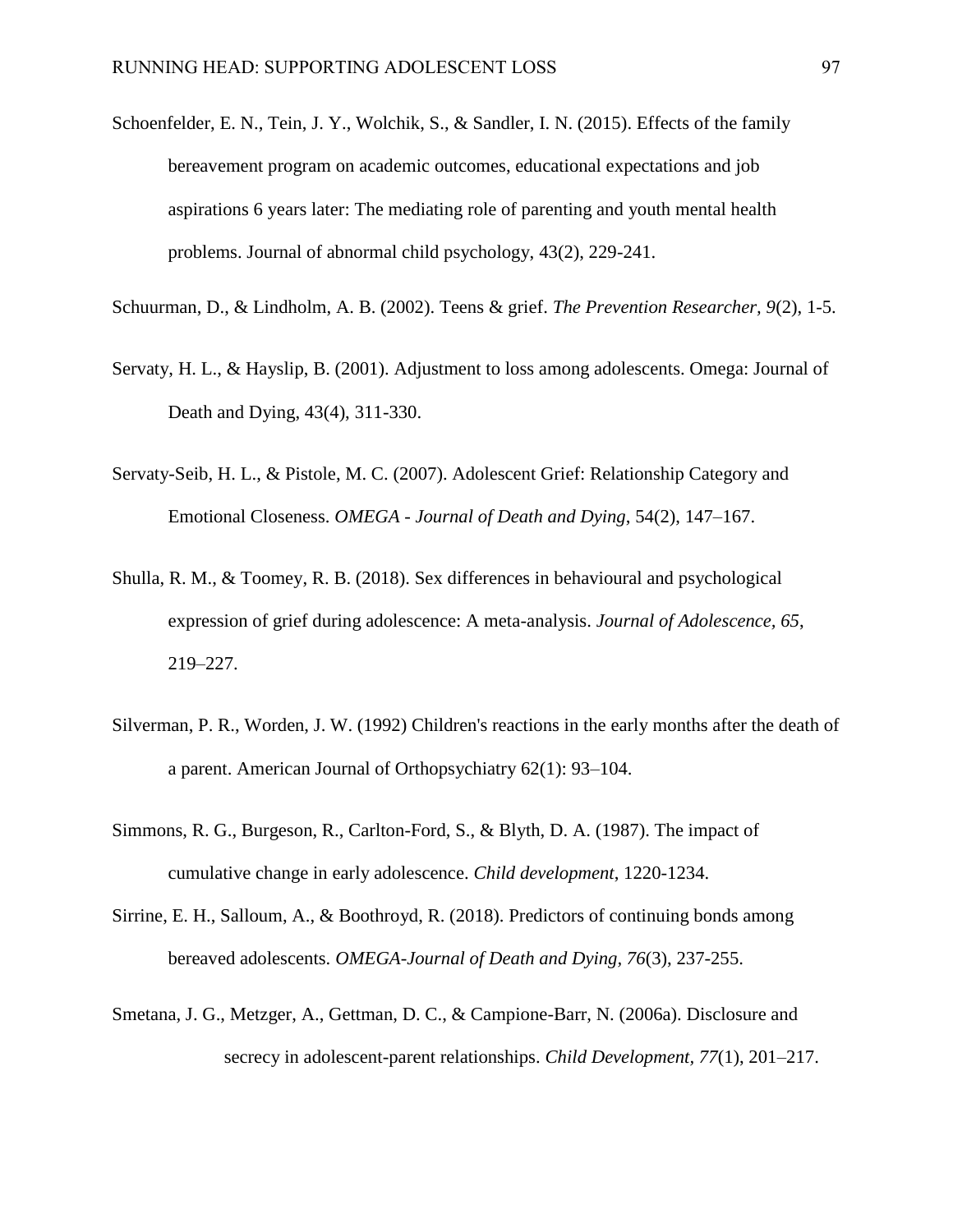- Smetana, J. G., Campione‐Barr, N., & Metzger, A. (2006b). Adolescent development in interpersonal and societal contexts. *Annual Review of Psychology, 57*, 255 – 284.
- Spuij, M., Prinzie, P., Dekovic, M., van den Bout, J., & Boelen, P. A. (2013). The effectiveness of Grief-Help, a cognitive behavioural treatment for prolonged grief in children: study protocol for a randomised controlled trial. Trials, 14, 395.
- Stickl Haugen, J. Wachter Morris, C. & Wester, K. (2019) The need to belong: An exploration of belonging among urban middle school students. *Journal of Child and Adolescent Counseling, 5*(1), 1-17.
- Stikkelbroek, Y. A. J., Bodden, D. H. M., Reitz, E., Vollebergh, W. A. M., & Baar, A. L. vV. (2016). Mental health of adolescents before and after the death of a parent or sibling. *European Child & Adolescent Psychiatry, 25*(1), 49-59.
- Stroebe, M., & Schut, H. (2010). The Dual Process Model of Coping with Bereavement: A Decade on. *OMEGA - Journal of Death and Dying*, 61(4), 273–289.
- Stroebe, M., Schut, H., & Stroebe, W. (2005). Attachment in coping with bereavement: A theoretical integration. *Review of General Psychology, 9*(1), 48–66.
- Thanasiu, P. L., & Pizza, N. (2019). Constructing culturally sensitive creative interventions for use with grieving children and adolescents. *Journal of Creativity in Mental Health, 14*(3), 270-279.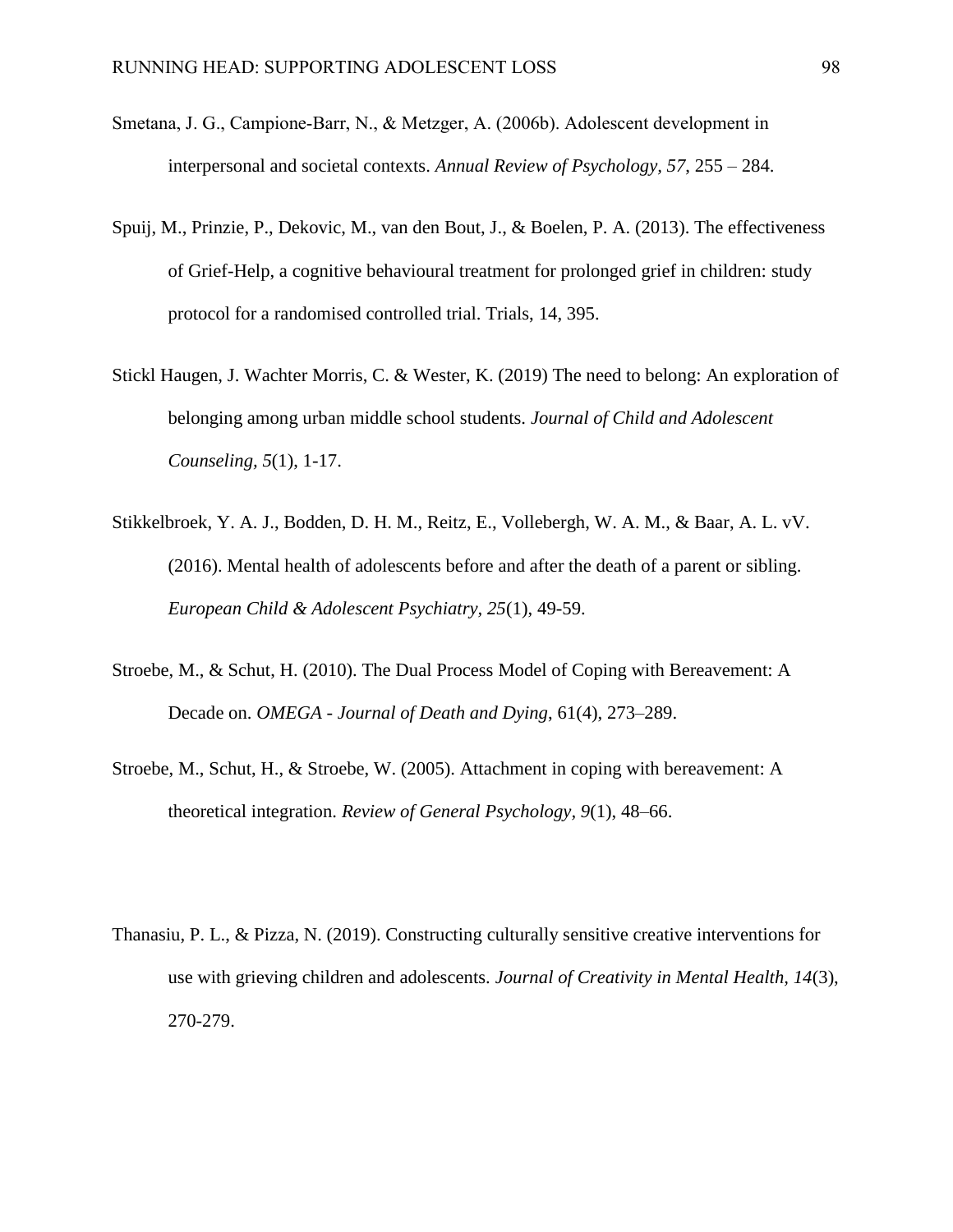- Thompson, R. A., Flood, M. F., & Goodvin, R. (2006). Social support and developmental psychopathology. In D. Cicchetti & D. J. Cohen (Eds.), Developmental psychopathology: Vol. 3. Risk, disorder, and adaptation (2nd ed., pp.  $1-37$ ). Hoboken, NJ: John Wiley  $\&$ Sons.
- Trinke, S. J., & Bartholomew, K. (1997). Hierarchies of attachment relationships in young adulthood. *Journal of social and personal relationships, 14*(5), 603-625.
- Tyson-Rawson, K. J. (1996). *Adolescent responses to the death of a parent.* In C. A. Corr & D. E. Balk (Eds.), Handbook of adolescent death and bereavement (pp. 155–172). Springer.
- Umemura, T., Lacinová, L., Kraus, J., Horská, E., & Pivodová, L. (2018). Adolescents' multiple versus single primary attachment figures, reorganization of attachment hierarchy, and adjustments: The important people interview approach. *Attachment & human development, 20*(5), 532-552.
- Unterhitzenberger, J., & Rosner, R. (2014). Lessons from writing sessions: A SCHOOL-BASED randomized trial with Adolescent orphans in Rwanda. *European Journal of Psychotraumatology, 5*(1), 24917.
- Valikhani, A., Abbasi, Z., Radman, E., Goodarzi, M. A., & Moustafa, A. A. (2018). Insecure attachment and subclinical depression, anxiety, and stress: A three-dimensional model of personality self-regulation as a mediator. *The Journal of psychology, 152*(8), 548-572.
- van Dam, L., Smit, D., Wildschut, B., Branje, S., Rhodes, J. E., Assink, M., & Stams, G. (2018). Does natural mentoring matter? A multilevel meta-analysis on the association between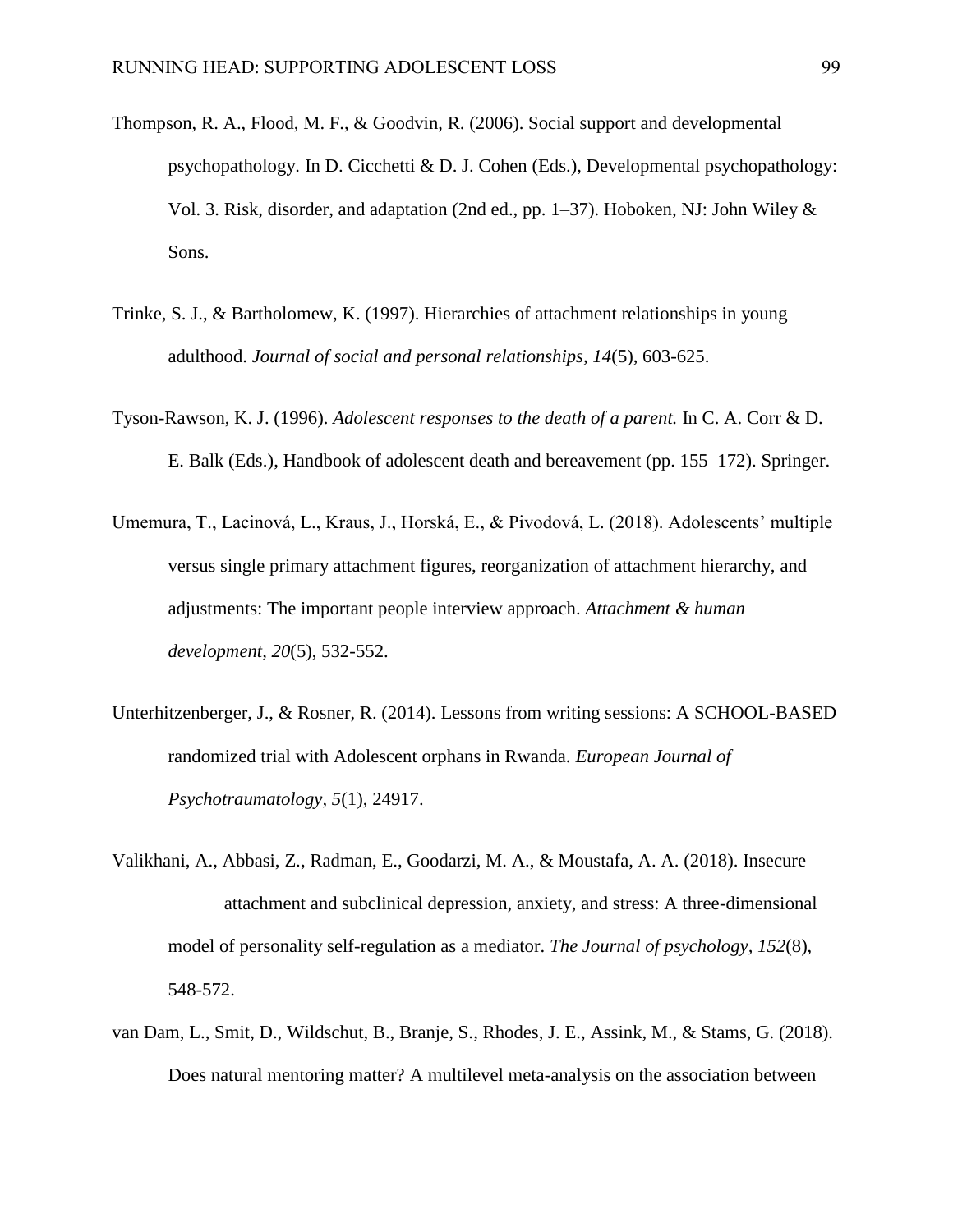natural mentoring and youth outcomes. *American journal of community psychology, 62*(1-2), 203–220.

- Van Doorn, M. D., Branje, S. J. T., VanderValk, I. E., De Goede, I. H. A., & Meeus, W. H. J. (2011). Longitudinal spillover effects of conflict resolution styles between adolescentparent relationships and adolescent friendships. *Journal of Family Psychology, 25*(1), 157–161. [https://doi.org/10.1037/a0022289](https://psycnet.apa.org/doi/10.1037/a0022289)
- Van Eerdewegh, M. M., Clayton, P. J., & Van Eerdewegh, P. (1985). The bereaved child: Variables influencing early psychopathology. British Journal of Psychiatry, 147, 188– 194.
- van Lissa, C. J., Hawk, S. T., de Wied, M., Koot, H. M., van Lier, P., & Meeus, W. (2014). The longitudinal interplay of affective and cognitive empathy within and between adolescents and mothers. *Developmental Psychology, 50*(4), 1219–1225.
- Van Ryzin, M. (2010). Secondary school advisors as mentors and secondary attachment figures. *Journal of Community Psychology, 38*(2), 131-154.
- Verschueren, K. (2015). Middle childhood teacher–child relationships: Insights from an attachment perspective and remaining challenges. *New directions for child and adolescent development,* (148), 77-91.
- Wagner, B., Rosenberg, N., Hofmann, L., & Maass, U. (2020). Web-Based Bereavement Care: A Systematic Review and Meta-Analysis. Frontiers in psychiatry, 11, 525.
- Wambua, G. N., Obondo, A., Bifulco, A., & Kumar, M. (2018). The role of attachment relationship in adolescents' problem behavior development: A cross-sectional study of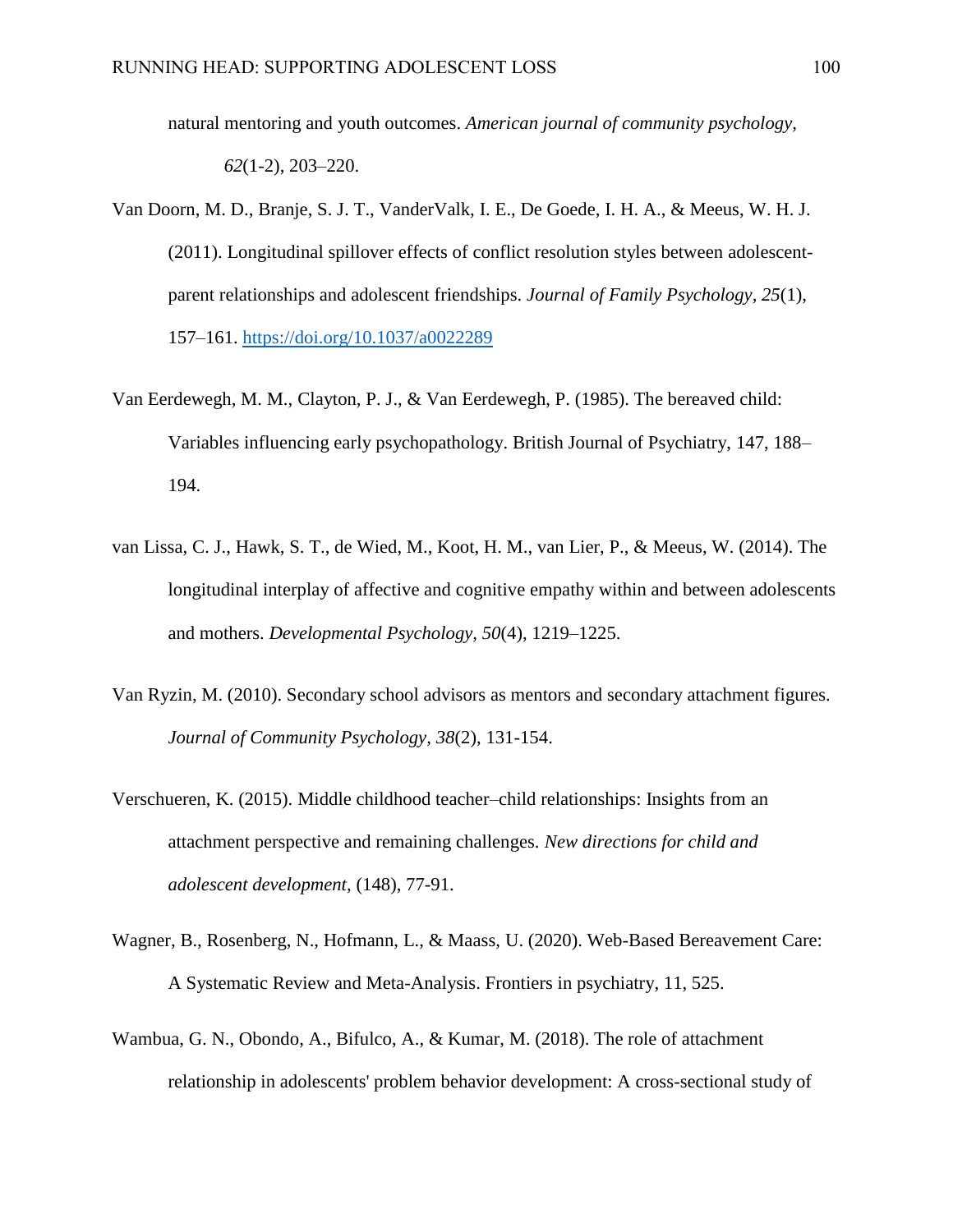kenyan adolescents in Nairobi city. *Child and Adolescent Psychiatry and Mental Health*, 12(1), 27-27.

- Wayment, H. A. & Vierthaler, J. (2002). Attachment style and bereavement reactions*. Journal of Loss and Trauma, 7(2), 129-149.*
- *Weiskittle, R. E., & Gramling, S. E. (2018).* The therapeutic effectiveness of using visual art modalities with the bereaved: A systematic review. *Psychology Research and Behaviour Management, 11*, 9-24.
- Worden, J. W., & Silverman, P. R. (1996). Parental death and the adjustment of school-age children. *OMEGA - Journal of Death and Dying, 33*(2), 91-102.
- Yamamoto, K., Davis, O. L., Dylak, S., Whittaker, J., Marsh, C., & Van der Westhuizen, P. C. (1996). Across six nations: Stressful events in the lives of children. *Child Psychiatry and Human Development, 26*(3), 139-150.